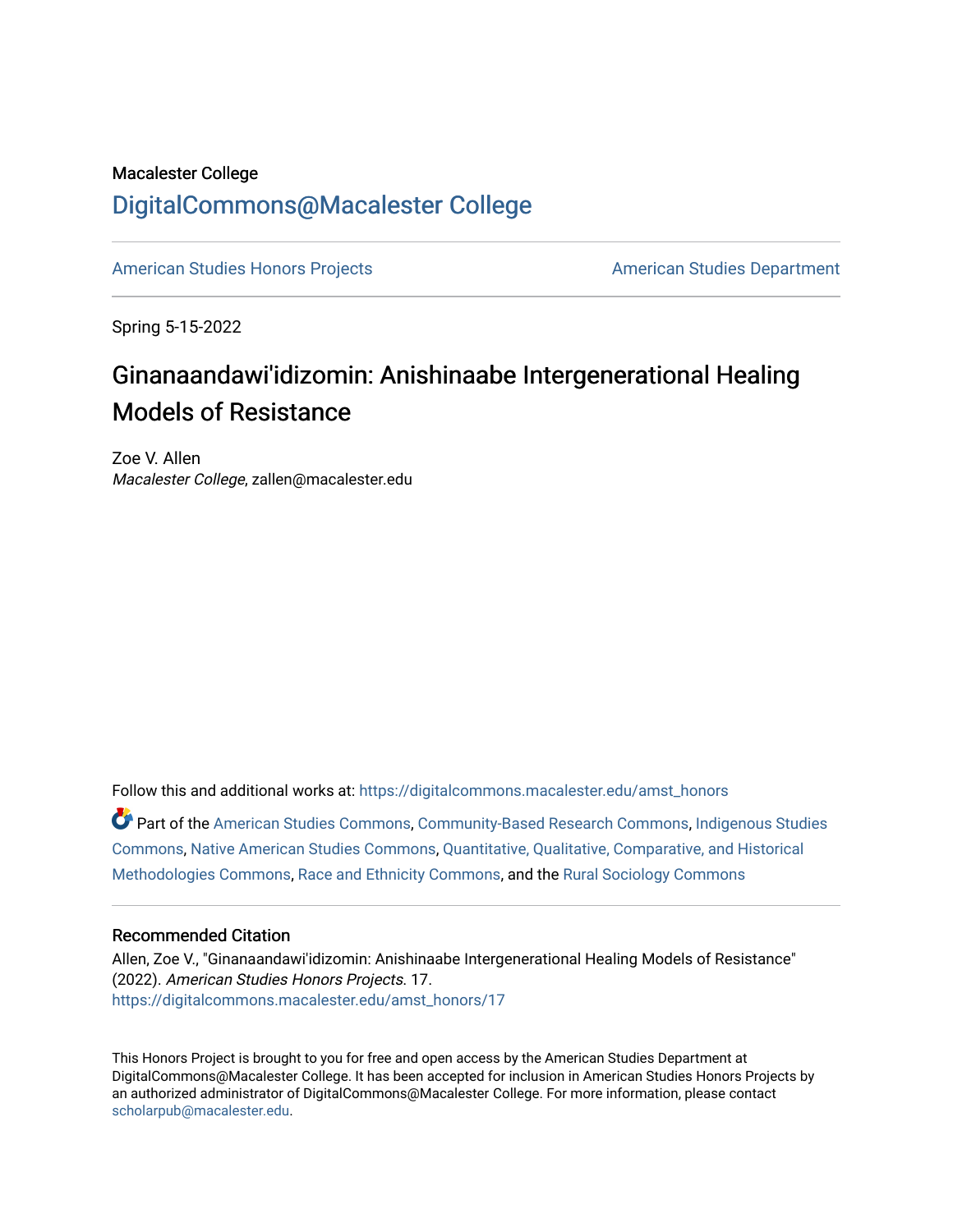**Ginanaandawi'idizomin:** 

### **Anishinaabe Intergenerational Healing Models of Resistance**

**Zoe Allen**

<span id="page-1-0"></span>**Spring 2022 American Studies Honors Thesis Advisors: Duchess Harris and Kirisitina Sailiata**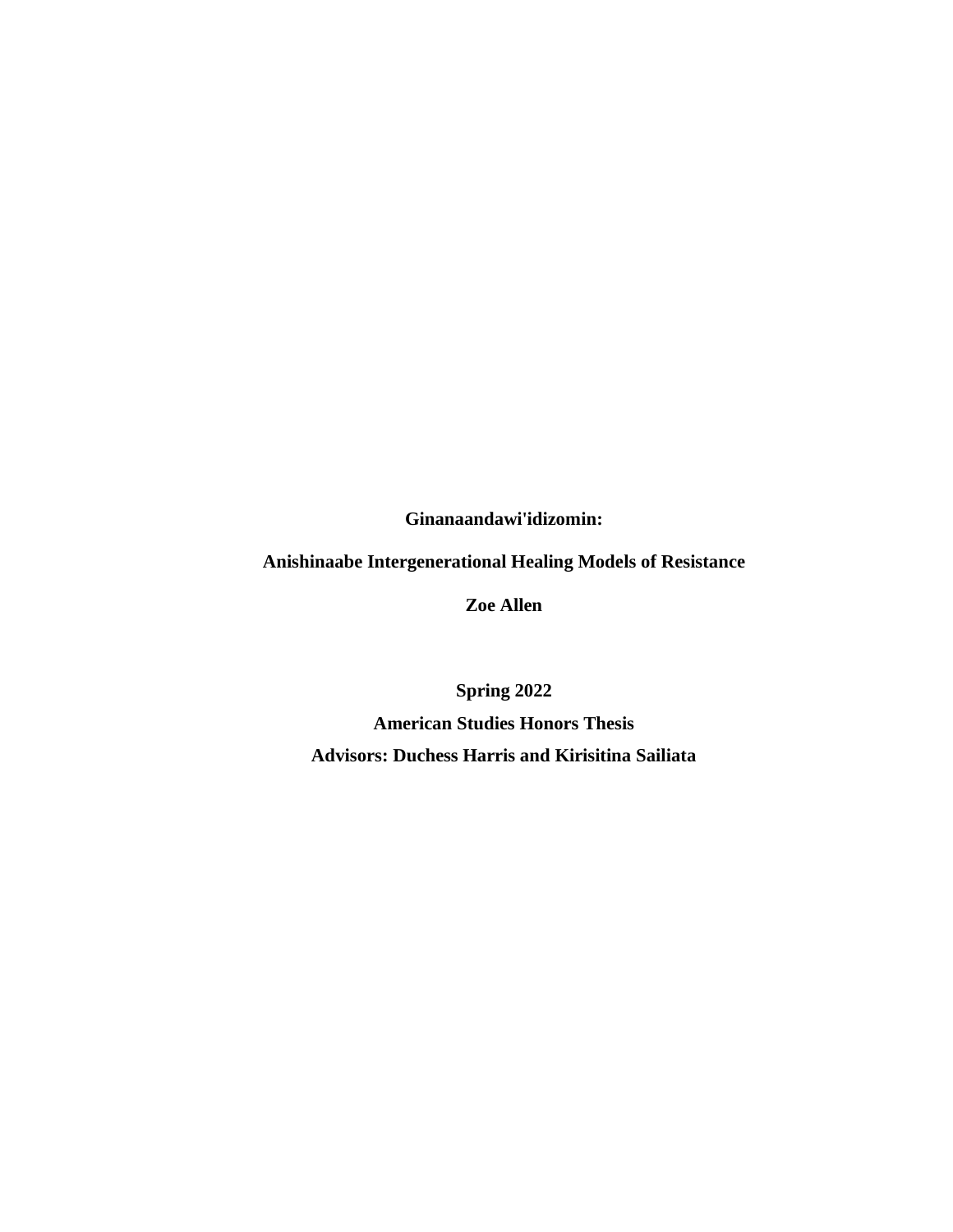# Table of Contents

<span id="page-2-0"></span>

| Table of Contents                                                  | $\mathbf{2}$   |
|--------------------------------------------------------------------|----------------|
| Acknowledgments                                                    | $\overline{4}$ |
| <b>Introduction Maajise: It Begins</b>                             | 6              |
| <b>Research Design</b>                                             | 9              |
| Roadmap                                                            | 11             |
| Chapter 1 Wenji-inaapined: Reason S/he is Sick                     | 12             |
| White Earth History                                                | 12             |
| Opioids and Addiction                                              | 17             |
| <b>Creation of Tribal Wellness Courts</b>                          | 23             |
| <b>Indian Health Services</b>                                      | 25             |
| Chapter 2 Izhichigewin: A Certain Way of Doing Something; a Method | 28             |
| Honoring the IRB                                                   | 30             |
| Survivance and Ethnographic Refusal                                | 33             |
| <b>Preventing Damage Centered Research</b>                         | 34             |
| Contextualizing "Youth"                                            | 36             |
| Anishinaabe Conceptualizations of "Youth"                          | 37             |
| Indigenous Oral Histories in Practice                              | 39             |
| Aanawenjigewin: s/he rejects things; Refusal                       | 42             |
| Inawendiwin: Friendship; Kinship; Relationality                    | 47             |
| Azhe-Anishinaabe-Izhitwaawin: Resurgence                           | 53             |
| <b>Evoking Sovereignty Through Culture</b>                         | 55             |
| <b>Body Sovereignty</b>                                            | 57             |
| Revitalizing Anishinaabe society through Family Structures         | 60             |
| Prescription Opioid Abuse and Anishinaabe Families                 | 62             |
| Indian Child Welfare Act                                           | 63             |
| Chapter 3 Ganoonidiwag: They Speak to, Address, Call Each Other    | 66             |
| <b>Eugene Sommers</b>                                              | 66             |
| <b>Brenda Weaver</b>                                               | 77             |
| Penny Kagigebi                                                     | 87             |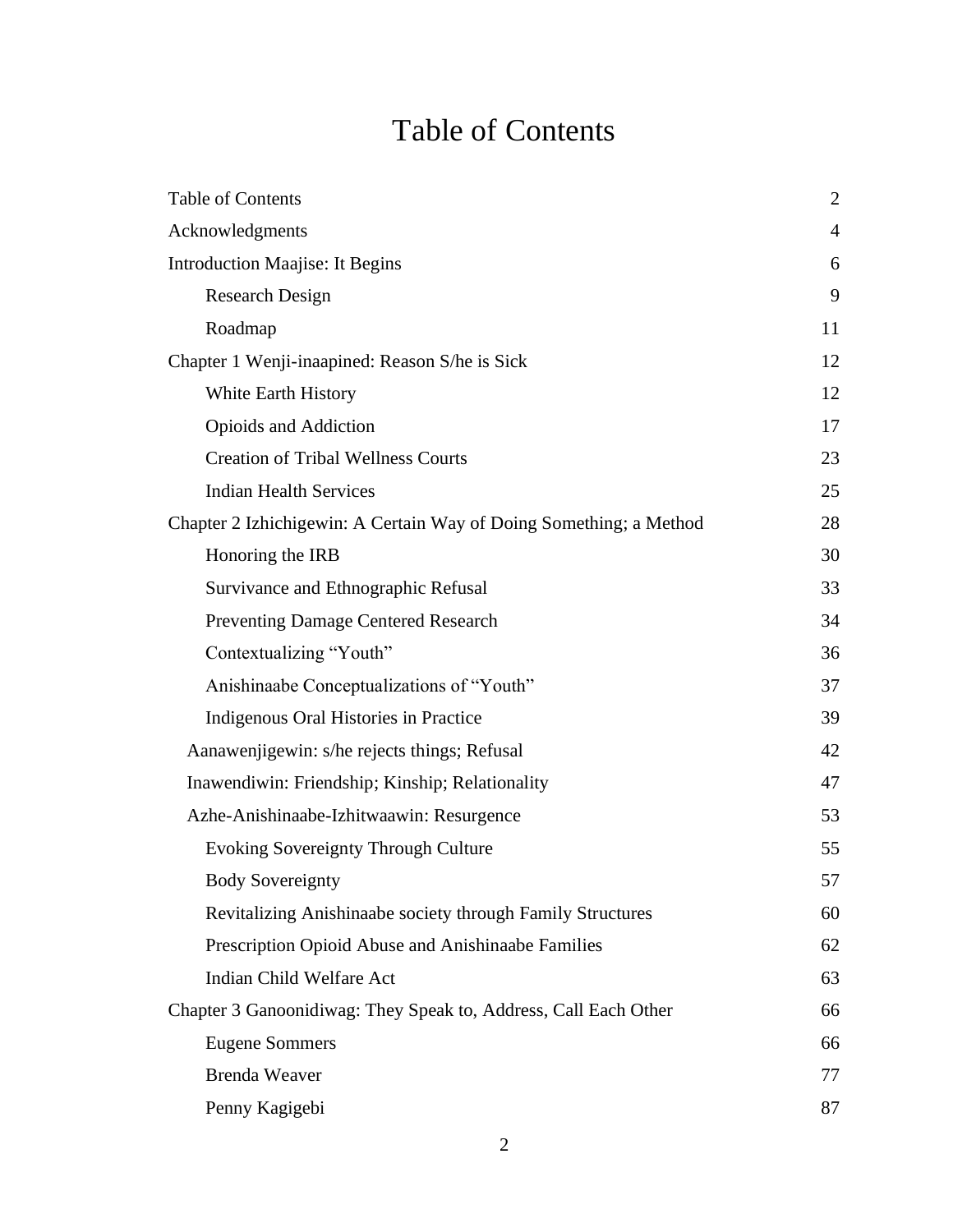| Conclusion Boodawe: She/he Builds a Fire                  | 101 |
|-----------------------------------------------------------|-----|
| Ginanaandawi'idizomin: Modeling Intergenerational Healing | 101 |
| Oshki-Filmmakers                                          | 104 |
| Powwow X                                                  | 105 |
| Giiwitaashkaa: S/he Goes Around in a Circle               | 106 |
| Appendix                                                  | 108 |
| <b>Bibliography</b>                                       | 109 |
| <b>Oral History Interviews</b>                            | 114 |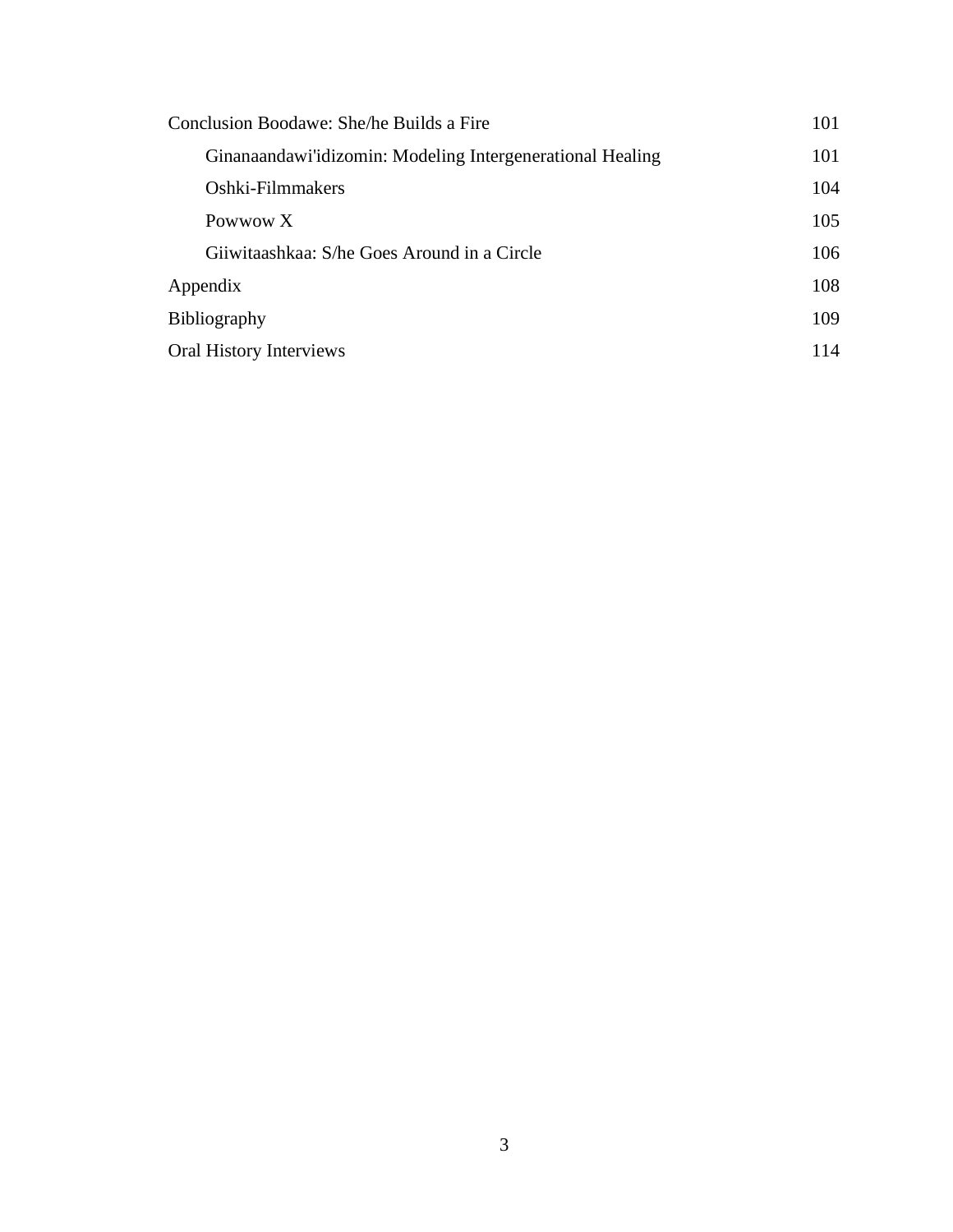### <span id="page-4-0"></span>[Acknowledgments](#page-1-0)

*This is a love letter to my community, to the people that raised me, and to the lands that took care of me. I make this acknowledgment to admit that I owe everything to you.*

I come both from the Anishinaabe of Gaa-waabaabiganikaag (White Earth) and the Sicangu Oyate or Rosebud Nation. Raised partly in the lands of the Mdewakanton in Mni Sota Makoce, my early years were spent in Dakota culture. At the age of nine, I moved to the White Earth Nation where I lived until I was 18. Growing up in both Dakota and Anishinaabe cultures has given me the cultural grounding to be able to approach a project like this from a place of community, culture, and care. While academia often asks Native peoples to assimilate our knowledge into something identifiable and legitimized by western institutions, this project is an act of refusal to do so. While this project centers around my home community of White Earth there are many things that community members shared with me that must be kept away from the colonial gaze of academia.

Rather than try to make the stories shared with me fit into academia I have tried to use the tools of academia to document the voices of my relatives as they are in all their beauty and complexity<sup>1</sup>. This work does not hold all the answers to the problems we face, rather it is an act of invoking relationality through exchanging stories of who we are as Anishinaabe peoples. Through sharing the stories of five White Earth community members this work models how intergenerational healing can provide answers for the issues of addiction, grief, loss, and colonialism that Indigenous people continue to face

<sup>&</sup>lt;sup>1</sup> Relatives is used broadly here suggesting kinship ties to one another over biological relatedness.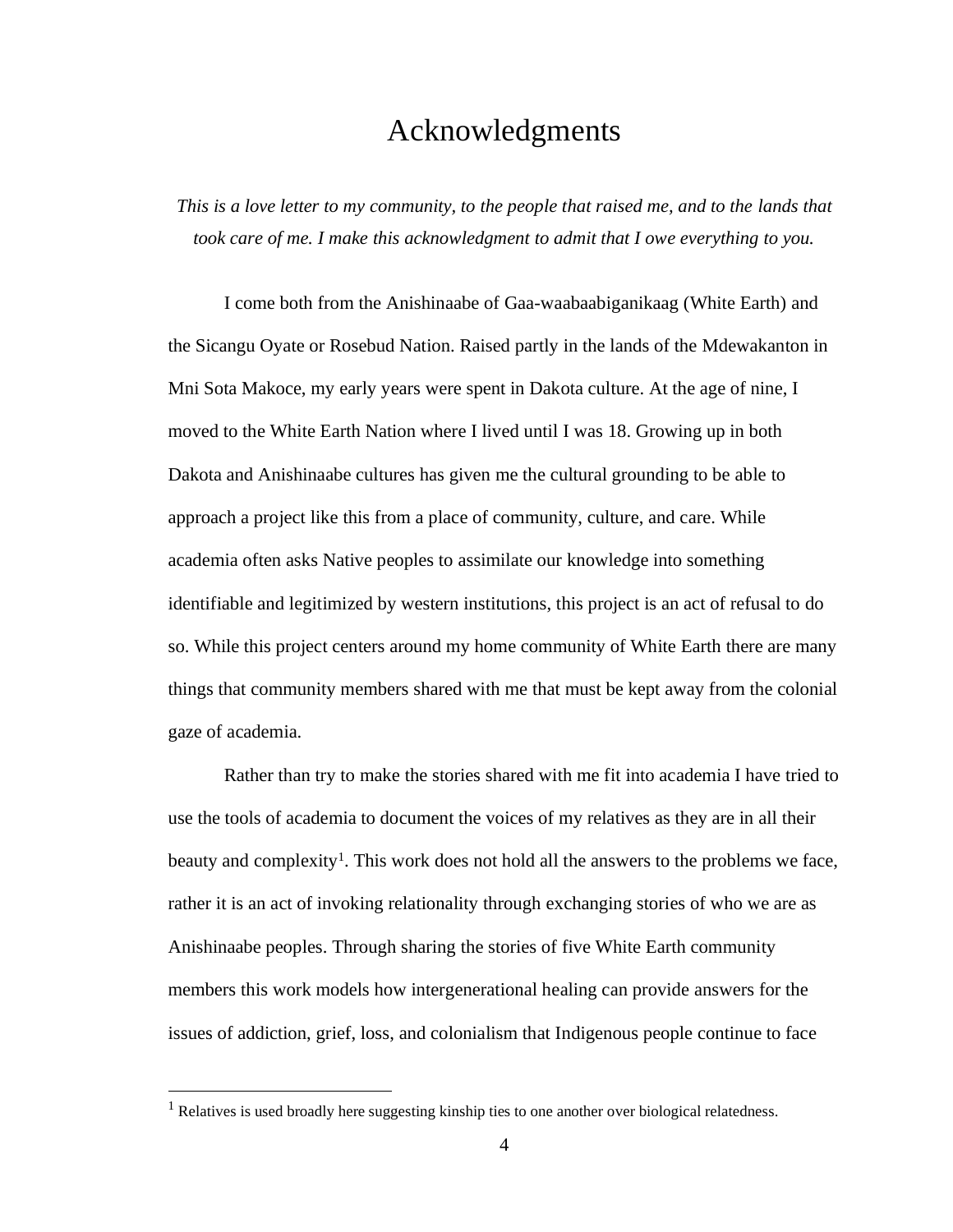across the world. Bringing all the pieces of myself into this work has also taught me so many lessons on how to be a better ancestor and relative.

I want to extend a chi-miigwech to all the relatives that were a part of bringing this project together over the last four years. To my family: Rebecca Dallinger, Joseph Allen, and Sadie Allen–you held me up when I didn't believe I could do this work. Your unconditional love and support are what empowered me to embark on a project this ambitious and see it all the way through. To my friends: Erica Meyer, Ayana Smith-Kooiman, Muriel Ambrus, Tonantzin Cabrera, Zaryn Prussia, and William Enin thank you for taking care of me when I couldn't. I wouldn't have been able to finish this if it weren't for the incredible generosity, care, and love you all offered to me throughout this process.

To the scholars and professors who guided me on this journey: Kiri Sailiata, Duchess Harris, Amy Sullivan, and Karin Vélez miigwech for all the late-night emails, flexibility, grace, and support you gave me. I look up to all that you are and will always remember this as one of the most loving and kind experiences I had at Macalester. To my interviewees: Eugene Sommers, Penny Kagigebi, Dana Trickey, Kim Anderson, and Brenda Weaver this project wouldn't exist if it weren't for your stories. I hope I can make you proud and someday be as good of an ancestor as you all have been to me.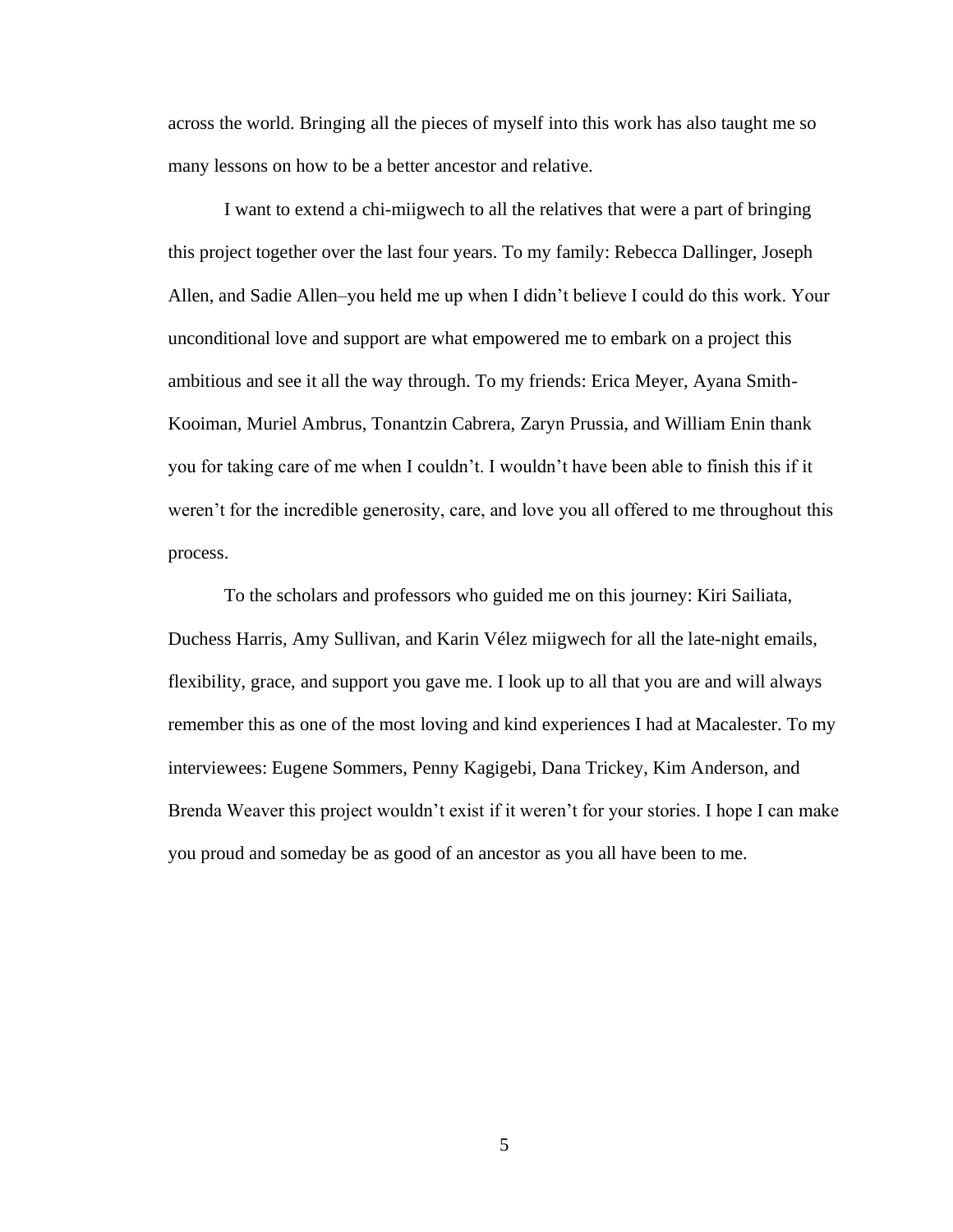### Introduction Maajise: It Begins

<span id="page-6-0"></span>The opioid epidemic has been a crisis in Indian country since the early 2000s. The CDC declared the epidemic a public health emergency in 2011 and within the same year the White Earth Nation held its first Harm Reduction Summit to combat increasing overdose rates.<sup>2</sup> Becoming a national leader in how tribal nations approach the opioid epidemic the White Earth Nation continues to foster radical responses to substance use disorder through culturally grounded treatment and community-based healing models. It would take another six years before the United States Department of Health and Human Services would declare a national public health emergency after the overdose casualty rate exceeded  $42,000$  deaths in 2016 alone.<sup>3</sup> There are complicating factors in data reporting regarding American Indian/Alaska Native (AI/AN) opioid fatalities.

Recently, a 2022 study published offered deeper insight into how the COVID-19 pandemic has affected overdose rates among 10th graders across the United States.<sup>4</sup> According to the study overdose rates among youth (referred to as "adolescents" in the report) doubled from 2019 to 2020.<sup>5</sup> In 2019, 492 overdoses were recorded for teens and in 2020 that number spiked to 954–a 94% increase. The highest rates of overdose were found among Native American and Alaskan Native teens. For Native Nations–including

<sup>2</sup> Sullivan, Amy. *Opioid Reckoning: Love, Loss and Redemption in the Rehab State.* University of Minnesota Press. (2021). 5, 9.

<sup>&</sup>lt;sup>3</sup> Ibid.

<sup>4</sup> Friedman, Joseph, et. al. "Trends in Drug Overdose Deaths among Us Adolescents, January 2010 to June 2021." *Jama 327*, no. 14. (2022).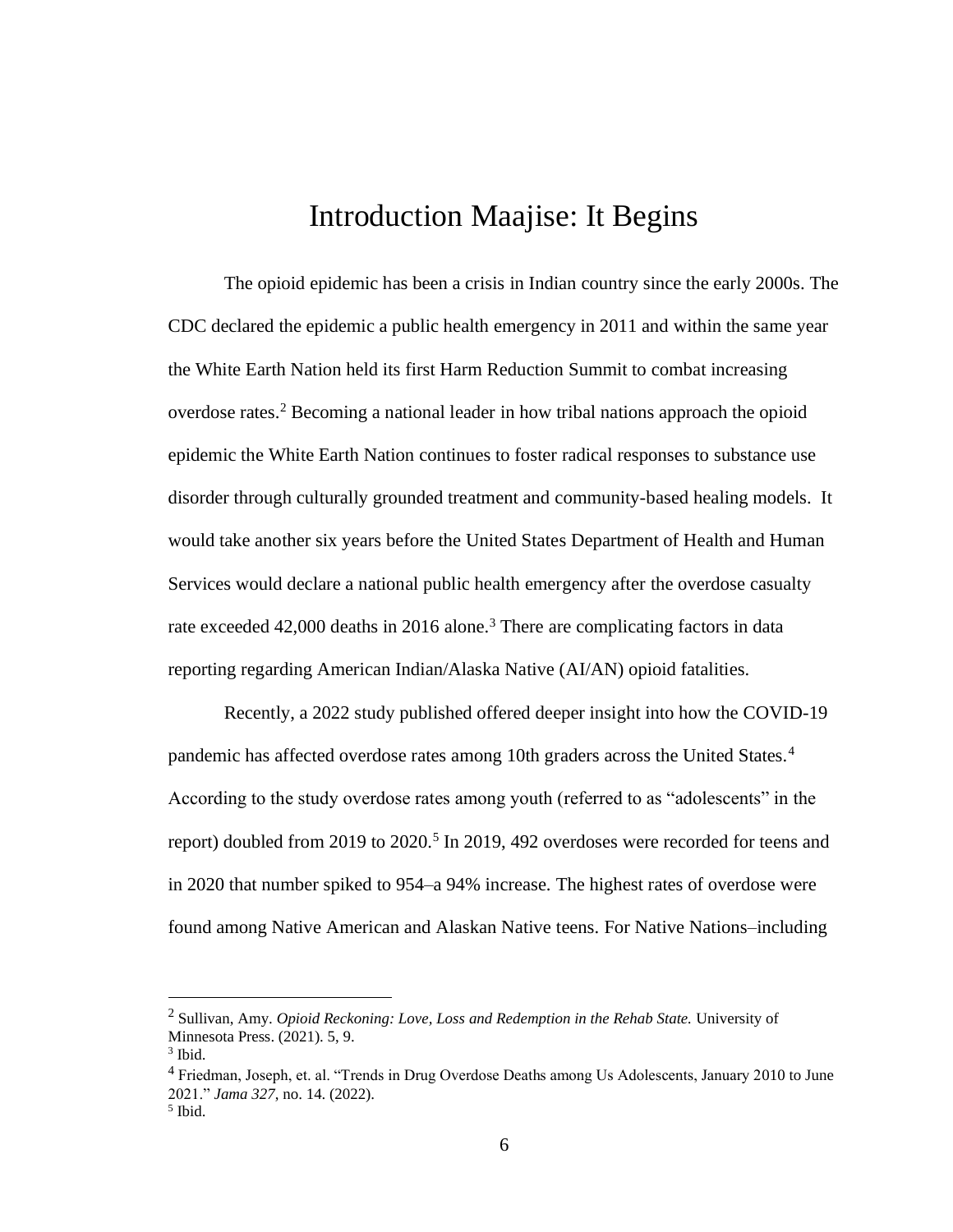the White Earth Nation these results represent a fraction of the pain they continue to endure from losing youth to addiction.

Behind the data are people with lives, and stories of their own. Living within the White Earth Nation for the last fourteen years I have come to know some of these stories. Knowing the weight of the pain my people face often makes it hard to not internalize the narratives that are built from reducing my relatives to statistics. This work has helped me deconstruct those narratives to replace them with compassionate and loving approaches to healing through Anishinaabe traditions. Growing up in the Twin Cities and then in White Earth, I witnessed the changes across my community across two very different scales. This research project emerged from my observations, grief, and reckoning with this epidemic as a young Sicangu Oyate Anishinaabekwe. The opioid epidemic has irrevocably shaped the lives of all Anishinaabe relatives including my family. Guided by my experiences, this research project is specifically centered on youth-work professionals across White Earth (WE). Their efforts to be collective-building resistors, educators, caregivers, and mentors generate opportunities for our youth to have access to multiple forms of intergenerational healing.

Using the oral history narratives of five WE youth workers, leaders, and advocates, this project centers on Anishinaabe approaches to substance use disorder. This work also centers on the opioid epidemic as a public health crisis, WE community members' insights into intergenerational wellness, and healing as resistance. My research is guided by the following questions: What are the cultural frameworks and practices that inform and shape substance abuse interventions? What prevention and harm reduction protocols are offered specifically for Indigenous youth? How are Indigenous peoples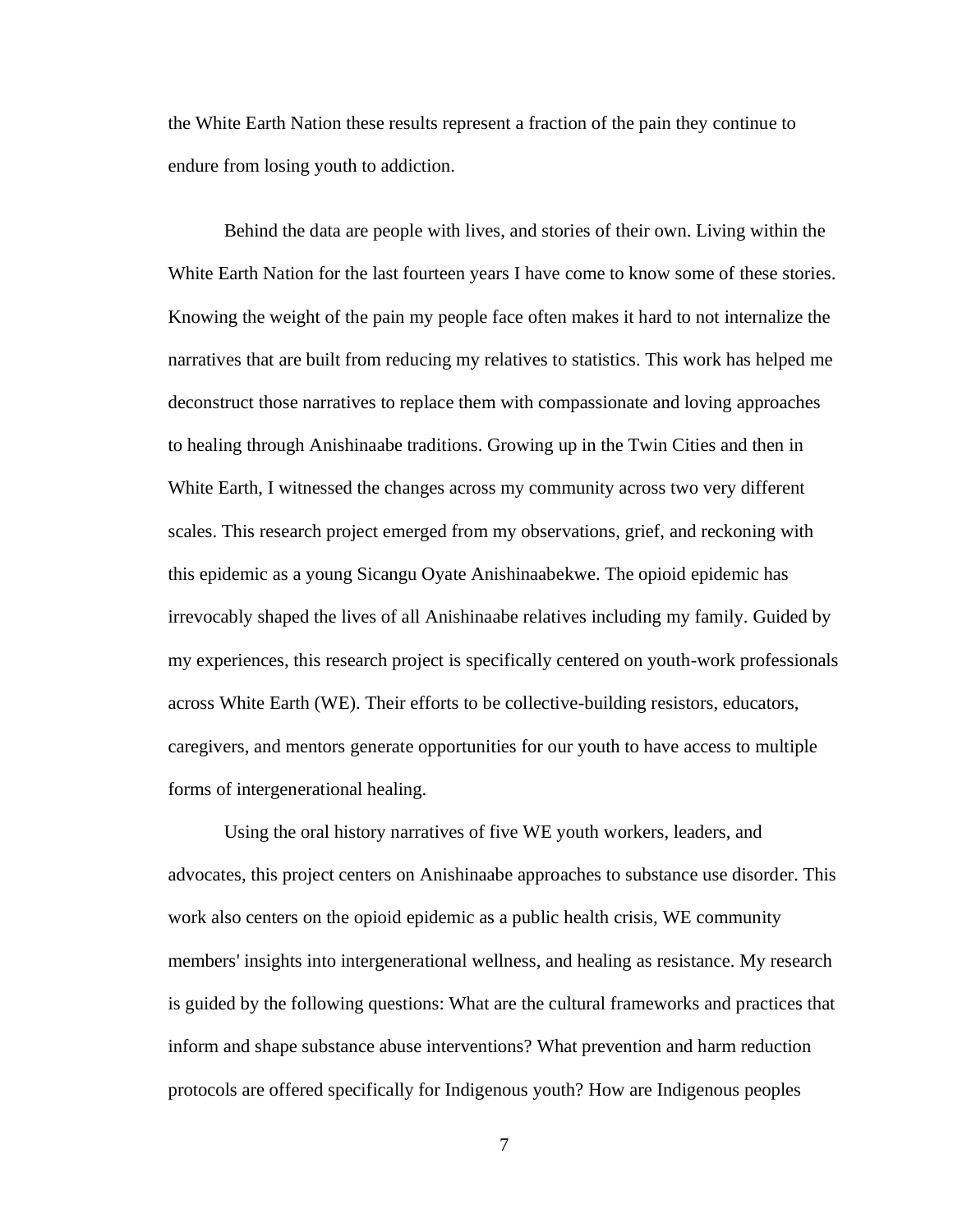across Turtle Island fostering culturally informed practices that produce forms of intergenerational healing? How have the Anishinaabe of White Earth become leaders in harm reduction and opioid prevention?

As I researched the opioid epidemic, I wanted to learn and engage with broader movements across Turtle Island around activism, harm reduction, and intergenerational healing. Centering culturally grounded approaches and community responses is critical to how we as Anishinaabe heal from colonial wounds collectively. Three major paradigms have influenced how I understand both the opioid epidemic more broadly and Anishinaabe intergenerational models of healing. These three frameworks are refusal, relationality, and resurgence. Through conversations with my interviewees, a larger model of intergenerational healing emerged. I argue that Ginanaandawi'idizomin is a definitive cultural framework helping to guide radical care for all our young relatives in White Earth. Ginanaandawi'idizomin translates to healing in circles; we heal each other, and it is the core of this work as the Anishinaabe of White Earth have continued to heal one another through forms of resistance. Indigenous

Refusal, relationality, and resurgence –three of the central tenets of this work–are reflections of the resistance of the Ojibwe people of White Earth. Refusal, in this case, refers to rejecting colonial narratives that perpetuate cycles of oppression. Relationality is our interconnectedness to our traditions, Indigenous selves, and all our relatives that surround us. Resurgence is how we sustain our healing work through reviving Anishinaabe ways of being, thinking, and speaking. These frameworks inform my approach as a young Indigenous researcher and scholar. The teachings I have received here will also carry over into my future work as a youth program leader in the Twin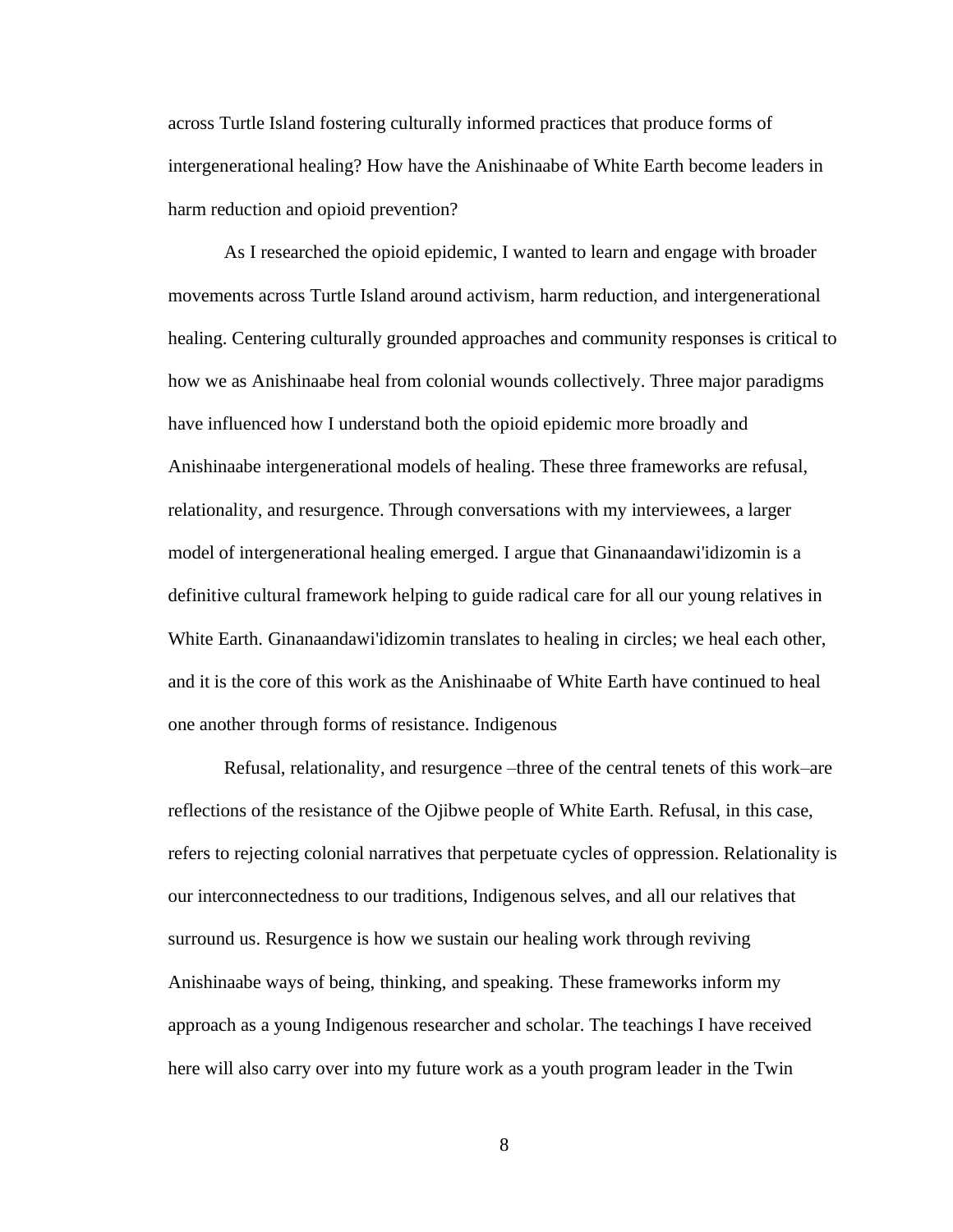Cities as well as in White Earth–whenever I decide to return. As the original people–the Anishinaabe–of Turtle Island, we must protect and care for the land. I, along with my interviewees, argue that we must have access to our radical healing practices while also having the freedom to generate new traditions that recognize the depth of our pain.

Honoring our ancestral commitments also means honoring all that we are now, including those of us with substance use disorder. To receive this healing, we must return to the land and to ourselves, creating spaces of unconditional love and community in the process. While I have entered this research through the lens of addiction, I now recognize it as a way of coping with inherited and ongoing trauma. Our ability to heal ourselves is urgent. Rooted in my service and commitment to my community in White Earth, MN I conducted interviews with five respected Anishinaabe youth workers doing various forms of harm reduction work within our tribal nation. From these interviews, I worked to develop an intergenerational healing model rooted in Anishinaabe epistemologies and language. Prefacing each section of this work in an Ojibwe word, Anishinaabe philosophy has directed the design, methods, theorizing, and words of each interviewee encompassed in this project.

### <span id="page-9-0"></span>Research Design

Over the winter of 2022, I received approval from the White Earth Institutional Review Board (IRB) to interview citizens of the White Earth Nation. I then contacted five Anishinaabe professionals and asked if they would be interested in participating in my research project on intergenerational healing. All five people responded and agreed to an interview. I conducted the oral history sessions over three consecutive weeks. Before applying to both the Macalester College IRB and the White Earth IRB I had drafted my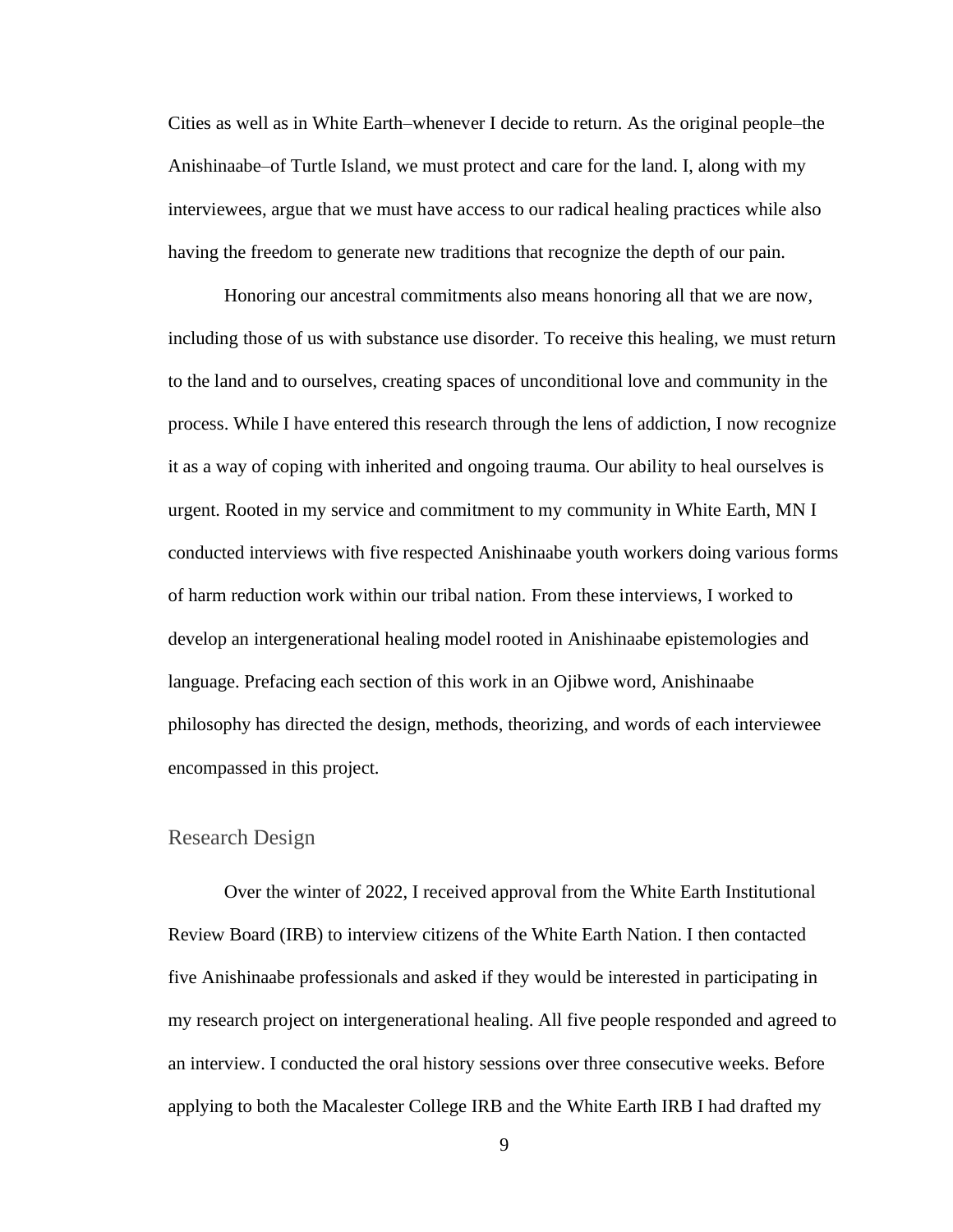interview questions and outlined my interview methods precisely. Once I started conducting interviews my procedure became more refined as I had all the interviewees sign informed consent forms and made sure to inform them about all the associated risks beforehand. I also asked for written consent to use their names in this research. All of them agreed and we began our interviews. The first three interviews I conducted in person. They occurred at the end of January 2022 when I was still at home in Ogema, Minnesota–within the White Earth Nation. The last two interviews were held over a video conference at the beginning of the 2022 spring semester. The five participants I contacted were selected due to my relationships with them.

All participants were close family friends that I had known for many years. I intentionally collaborated with people I had established relationships with to start the interviews from a foundation of trust that had been built over many years before this project. During the interviews, I asked around fourteen questions.<sup>6</sup> The interview questions ranged from prompting interviewees about their childhood experiences to having them explain how they situate themselves in our community. Lastly, I asked each of the five WE community members how they saw the future of healing in the White Earth Nation. For each interview, I recorded audio of the conversations solely to transcribe the conversations afterward. After the interviews concluded I sent each participant a follow-up survey. In each survey I requested basic feedback how interviewees felt during the interview process and if they had any advice for me as the interviewer.<sup>7</sup> I also asked each interviewee to send me a short message on how they

<sup>6</sup> See Appendix #2 for interview questions.

<sup>&</sup>lt;sup>7</sup> See Appendix #1 for post-interview follow-up questions.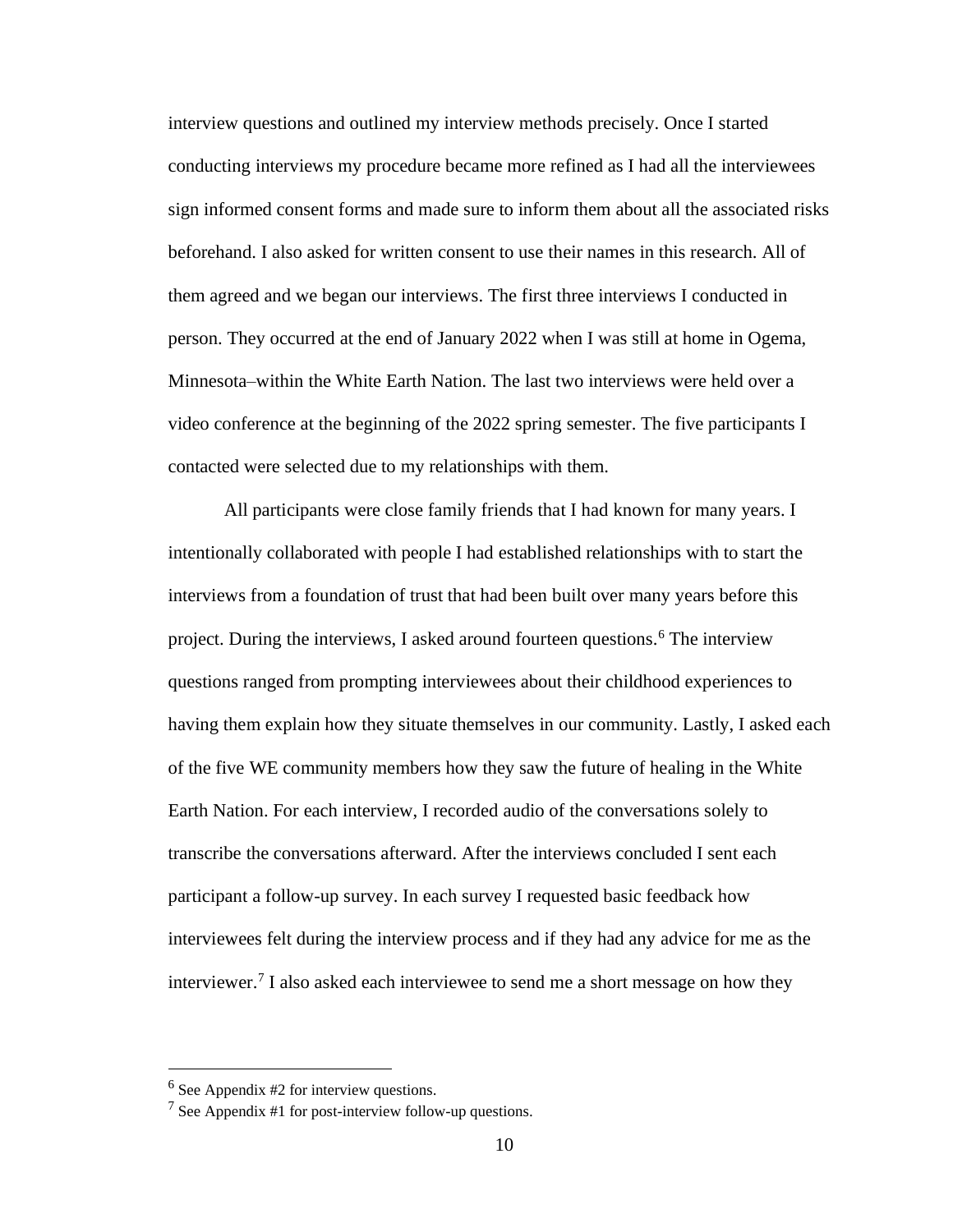would like to be introduced to my research paper. Once all the interviews were concluded I secured the audio files and put them into a subscription AI transcribing service. From there I edited and corrected the automatically generated transcriptions so that they were accurate. The transcripts served as the primary source material for this research. The themes that I wrote about were all distilled from the interviews I conducted. To fulfill the commitments, I outlined in my IRB proposals I have also sent each interviewee a copy of their transcript for their record and have had them look over the drafted segments that reference their stories. I am also giving the White Earth IRB a draft of the essay to approve as well as a final copy to keep in the tribal nation's archive.

#### <span id="page-11-0"></span>Roadmap

In Chapter 1, I offer a broad background on the formation of the White Earth Nation, Indian Health Services, and community services such as the WE Healing to Wellness Court. Within the same chapter, I give a general overview of the opioid epidemic across the nation and in the state of Minnesota. In Chapter 2, I bring together academic scholarship and conversations with two of my five interviewees to define my theoretical frameworks of relationality, refusal, and resurgence. I also provide a clear snapshot of my research design and methods including the selection of interviewees and my interview practice. In Chapter 3, I provide an in-depth engagement with three of my five interviews. I conclude with a contribution of my own, my experience working with White Earth youth in August 2021 running a film and media arts camp and at Macalester College, co-organizing *Powwow X: Expanded Cinema* with Proud Indigenous Peoples for Education (PIPE). These programs focused on Indigenous youth and intergenerational healing from trauma and demonstrated the praxis of this work.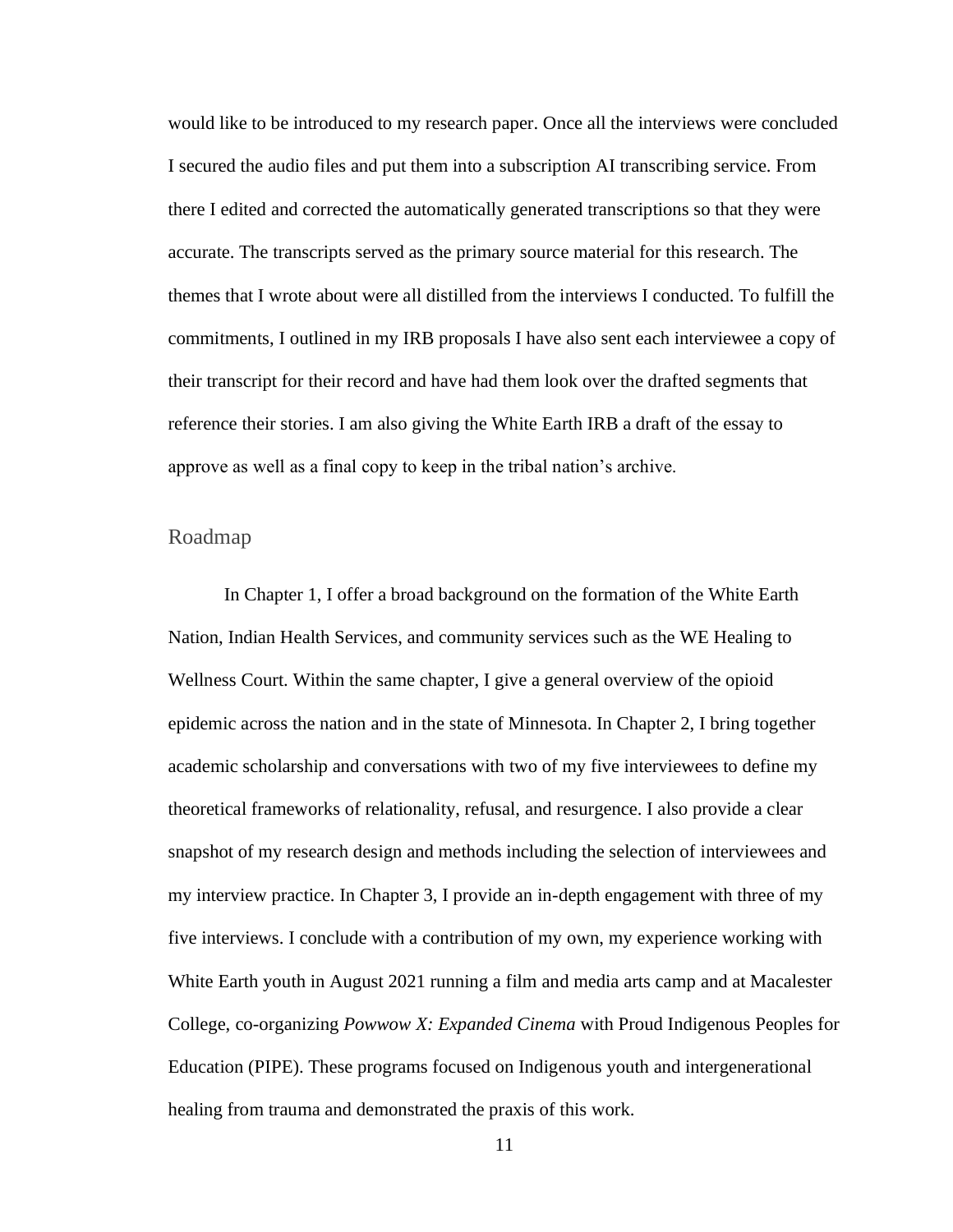### <span id="page-12-0"></span>[Chapter 1](#page-1-0) Wenji-inaapined: Reason S/he is Sick

#### <span id="page-12-1"></span>White Earth History

The beginning of the Anishinaabe migration story, from the eastern coast to northern Minnesota, starts with the Seven Fires Prophecy–long before European contact. The Seven Fires Prophecies were given to the Anishinaabe in seven different periods. The third prophecy foretold a place where the "food grows upon the waters."<sup>8</sup> Partly due to ongoing conflict with the Iroquois Nation over fur-trading with the French, the Anishinaabe set out to migrate and search for new homelands. Led by the third prophecy, the Anishinaabe were guided by "the Sacred Megis Shell" to the lands where "food grew above the water" otherwise known as "Manoomin" or Wild Rice.<sup>910</sup> After 500 years of Anishinaabe migration ended in what is now known as Madeline Island, WI.<sup>11</sup> The migration included seven different stopping points, some of which were Niagara Falls; Duluth, MN; and Sault Ste. Marie, MI.<sup>12</sup> Many Anishinaabe still live in the upper northeast region of Midwest America due to the route of the migration. Years later, the Anishinaabe settled upon their new lands and carried on with their lives as they had before. Anishinaabe scholar and Ojibwe language teacher Anton Treuer writes in *Ojibwe* 

<sup>8</sup> Benton-Banai, Edward. *The Mishomis Book: The Voice of the Ojibway*. First University of Minnesota Pressed. Minneapolis, MN: University of Minnesota Press. (2010). A51.

<sup>&</sup>lt;sup>9</sup> The Sacred Megis Shell rose out of the water when the Anishinaabe began their migration, and it led the way to what is now Minnesota. Megis Shells have great significance to the Anishinaabe and were used in both trade and ceremonies such as Midewiwin. From Benton-Banai, Edward. *The Mishomis Book: The Voice of the Ojibway*. (2010). A47.

 $10$  Ibid. A51.

 $11$  Ibid.

 $12$  Ibid. A49.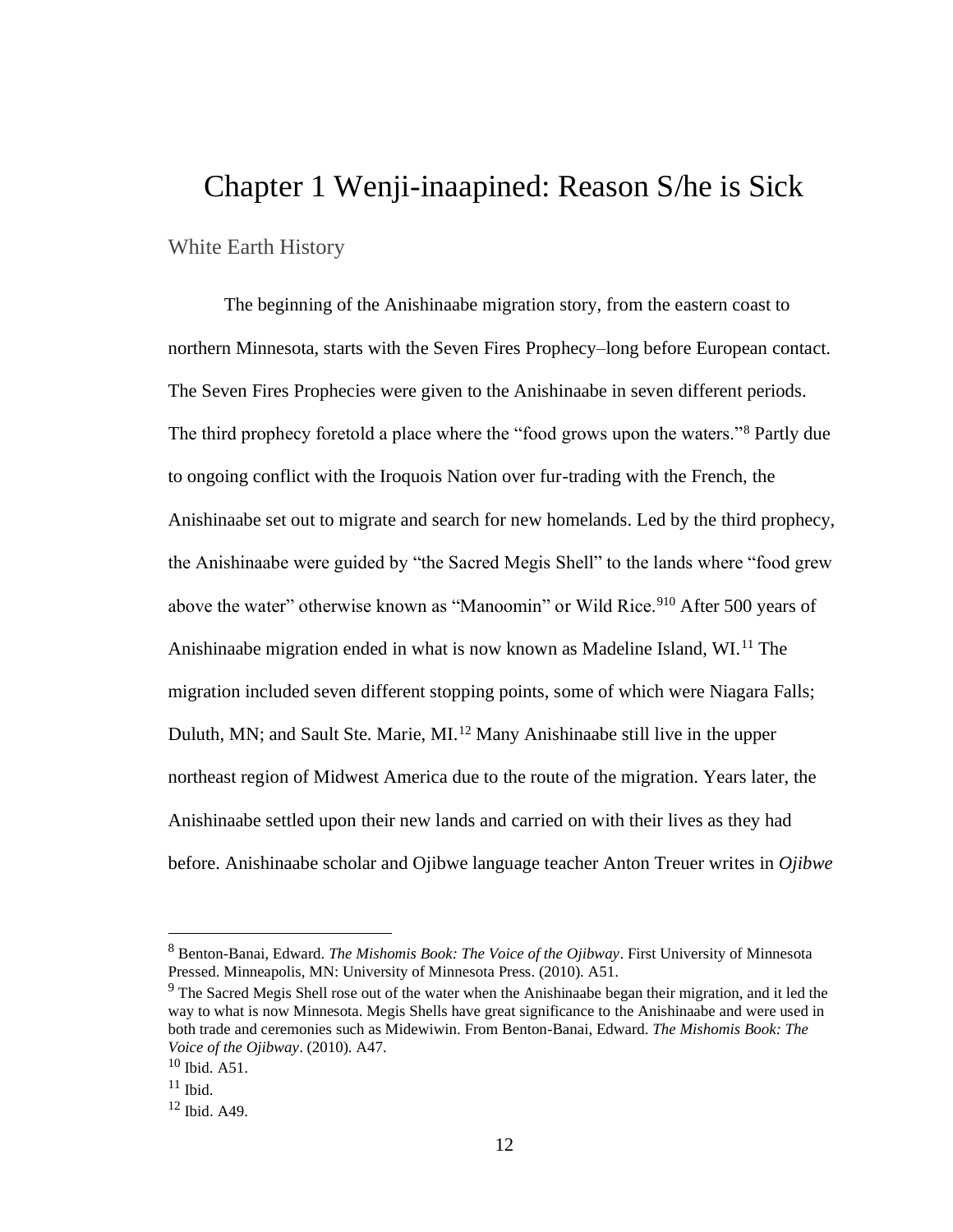*in Minnesota* that after many years occupying what were previously Dakota homelands, the Anishinaabe re-established themselves in the French fur-trading industry.<sup>13</sup> From 1640 to 1820 the Ojibwe were the central tribe within the fur-trading industry as their access to technological advancements from trading with both the French and the British helped them strengthen their military powers.<sup>14</sup> Due to the amount of trade Ojibwe conducted with British and French forces Ojibwemowin "became the lingua franca of the fur trade."<sup>15</sup> Treuer says that because of Ojibwe influence among colonial powers Ojibwe names are still used when referring to surrounding lands of the Great Lakes.<sup>16</sup>

Regardless of their trading relationship with the French and British the Anishinaabe still faced extreme land loss and eventual cultural, spiritual, and physical genocide along with the Dakota. Many Anishinaabe leaders arose that wanted to fight against the US government; Chief Bagone-giizhig or Hole in the Day was one of the most well-known. Chief Bagone-giizhig wished to rally both Anishinaabe and Dakota warriors against the United States and supported the Dakota during the Dakota War.<sup>17</sup> In 1862 the retaliation from the American government after the war resulted in President Abraham Lincoln ordering 38 Dakota men to be hanged in the largest mass hanging to ever be recorded in the United States.<sup>18</sup> From 1863 to 1864–after the mass hanging in 1862–the Dakota people were forced to starve in concentration camps at Fort Snelling, Minnesota,

<sup>&</sup>lt;sup>13</sup> Treuer, Anton. Ojibwe in Minnesota. The People of Minnesota. St. Paul, MN: Minnesota Historical Society Press. (2010). 13.

<sup>14</sup> Treuer, Anton. *Ojibwe in Minnesota*. The People of Minnesota. St. Paul, MN: Minnesota Historical Society Press. (2010). 11-13.

<sup>15</sup> Ibid. 14

 $16$  Ibid.

<sup>17</sup> Treuer, Anton. *The Assassination of Hole in the Day*. St. Paul, MN: Borealis Books, 2011. 119  $18$  Ibid. 118.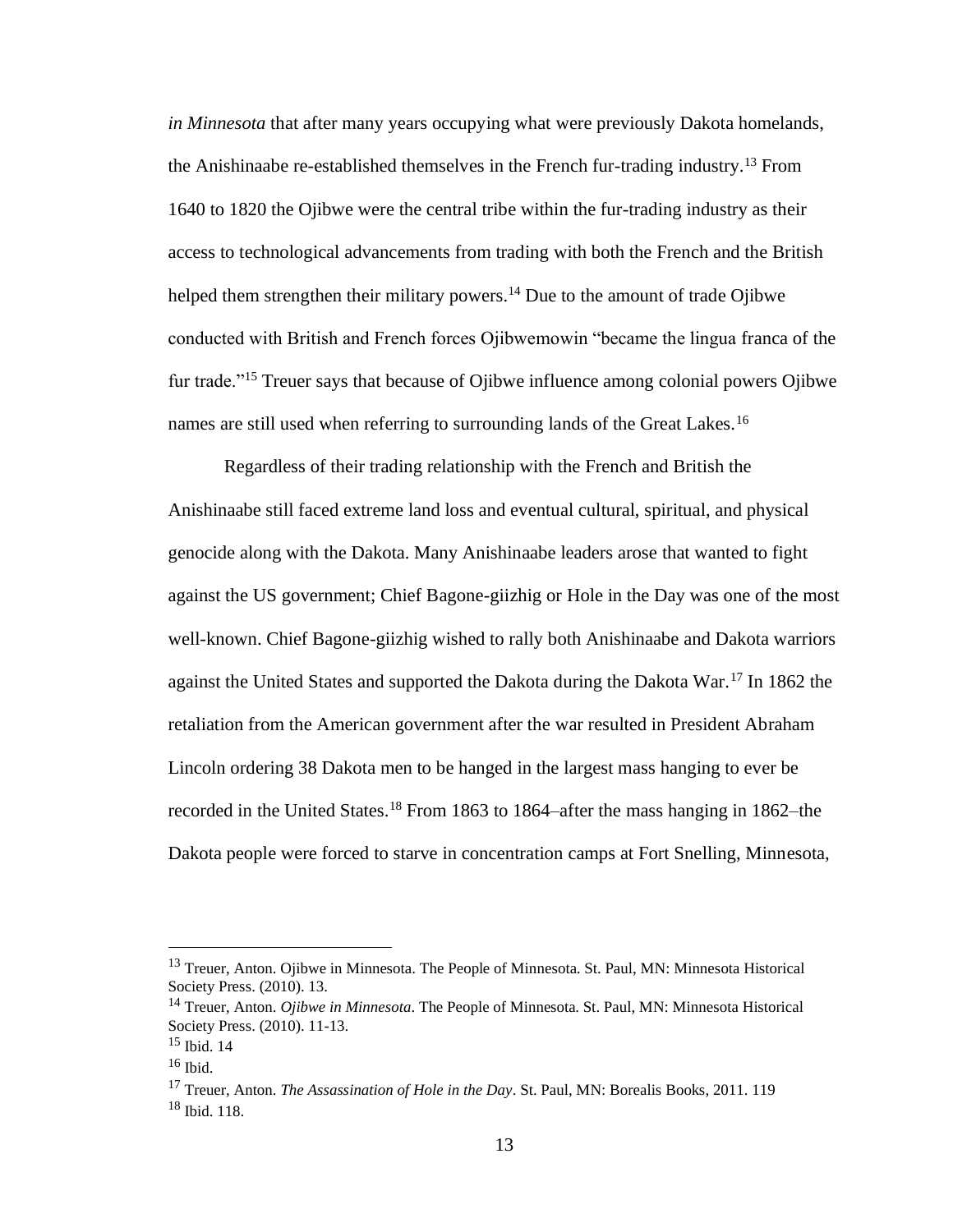and were later exiled from their homelands.<sup>19</sup> Within the same period from 1854 to 1867, the Anishinaabe underwent severe land cessations and in 1850 had endured a massacre at Sandy Lake.<sup>20</sup>

 Ravaged by white encroachment on Ojibwe land, the Anishinaabe of Minnesota had fewer and fewer places to go. Resettled on reservation lands throughout Minnesota– with a continued lack of access to food, shelter, and medicine–-many Anishinaabe were forced to live in what is now the White Earth Nation. After seventy-three years of treaties between the U.S. government and Native Americans, an 1867 treaty between the Mississippi Band of Anishinaabe and the U.S government, established the White Earth Reservation. Created due to an exorbitant amount of land cession treaties from 1854- 1867 White Earth was the reservation that many Ojibwe were pushed to relocate to.<sup>21</sup> Article 1 of the treaty states, "The Chippewas of the Mississippi hereby cede to the United States all their lands in the State of Minnesota, secured to them by the second article of their treaty of March 20, 1865."<sup>22</sup> The land the Ojibwe had lived on and knew was taken from them forcing them to move to a much smaller plot of 990,000 acres ceding an estimated two million acres, to the United States.<sup>23</sup> Since then, the White Earth Nation has gone down in size to  $829,440$  acres.<sup>24</sup>

<sup>19</sup> Ibid.

 $^{20}$  The sandy lake massacre (1850) occurred when the Federal Government drew in Ojibwe people from all over Minnesota, promising treaty payments. However, when the Anishinaabe arrived the government refused to give them their money and as result hundreds of Anishinaabe people contracted diseases and died of starvation. Ibid. 27-28.

 $21$  Ibid. 28-9.

<sup>22</sup>Kappler, Charles Joseph. *Indian Treaties, 1778-1883.* New York: Interland Publishing, (1972). 974. <sup>23</sup> Ibid. 975.

<sup>24</sup> Minnesota Indian Affairs Committee. "Gaa-Waabaabiganikaag/White Earth Nation." [cited 2022]. Available from https://mn.gov/indianaffairs/whiteearth-iac.html.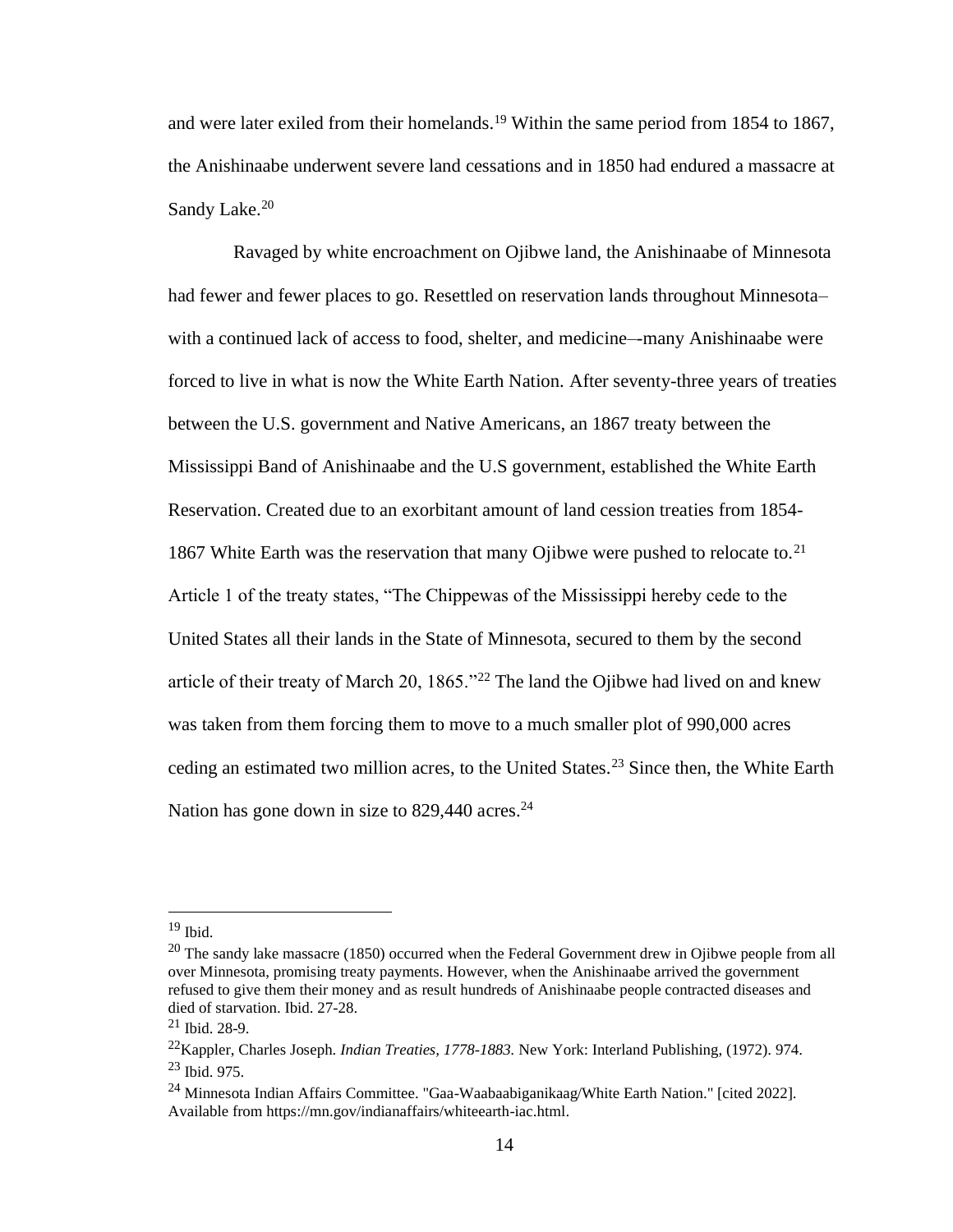To make up for the loss of two million acres, "the United States agreed to pay the following sums" of \$145,000, to the Ojibwe, in the form of goods that were to be paid out over ten years.<sup>25</sup> According to the treaty, each tribal member was to be allotted 160 acres and encouraged to farm. Interestingly, Anishinaabe traditional methods of hunting and gathering were more bountiful than European farming practices. The treaty also didn't allow for mixed-blood Ojibwe people to be allotted land unless they lived on reservation land. As with every treaty made between Native nations and the U.S government, the Treaty with the Chippewa of the Mississippi, 1867 was broken again and again as the government continued to rework the legislation to their benefit promoting the erasure and assimilation of Anishinaabe peoples in the process. Assimilationist policies went into full effect in the late nineteenth century with the advent of Native American boarding schools sanctioned by the U.S. government.<sup>26</sup> Reverberations of boarding school violence are still felt today, adding to our collective trauma as Anishinaabe peoples. Currently, the White Earth Nation comprises seven major communities located 225 miles northwest of Minneapolis/St. Paul.<sup>27</sup> These communities include–the White Earth Village, Pine Point, Naytahwaush, Pine Point, Mahnomen, Elbow Lake, Rice Lake, Callaway, Ogema, and Waubun.

Another major implication of this legislation was the deforestation of reservation land. For instance, the Weyerhaeuser logging company illegally logged acres upon acres of forests within the White Earth Nation.<sup>28</sup> Macalester College has continued to profit off

<sup>25</sup> Kappler, Charles Joseph. *Indian Treaties, 1778-1883.* 974.

 $^{26}$  Ibis

<sup>27</sup> Minnesota Indian Affairs Committee. "Gaa-Waabaabiganikaag/White Earth Nation." [cited 2022].

<sup>28</sup> LaDuke, Winona. *All Our Relations: Native Struggles for Land and Life.* Cambridge, MA: South End Press. (1999). 118.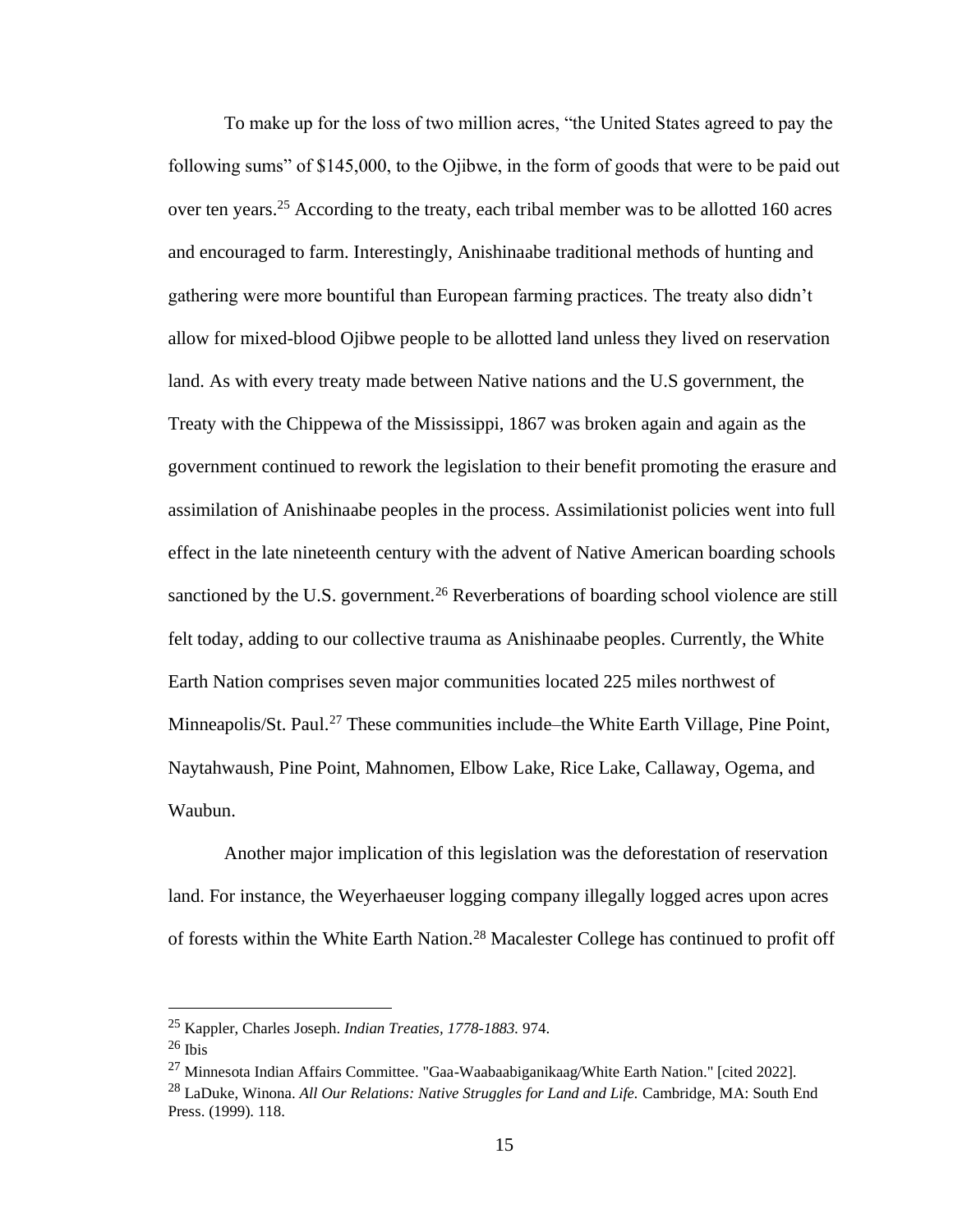the deforestation of White Earth lands. The Weyerhaeuser family donated part of this wealth to Macalester College and to this day has a campus building named in their honor. Furthermore, the timber that was stolen by Frederick Weyerhaeuser was brought to Saint Paul and used to build mansions across Minneapolis.<sup>29</sup> Relatedly, the first president of Macalester College–Edward Neill was not only a fervent white supremacist but also stole sacred objects from Dakota burial Mounds, the same mounds that Saint Paul was built on top of–desecrating my ancestors resting sites in the process.<sup>30</sup> Therefore, stories of displacement, genocide, and land exploitation must continue to be told.

As far away as they may seem most, if not all institutions of higher learning are connected to anti-Indigenous and anti-Black practices of land theft, labor exploitation, and discrimination. One example of this issue is illustrated in the 2020 resolution release the Minnesota Indian Affairs Council (MIAC) issued to the University of Minnesota.<sup>31</sup> The resolution calls for the University of Minnesota to comply with a "30-year-old federal law requiring it to return the stolen Native American remains" to repatriate them to the appropriate tribe.<sup>32</sup> MIAC is also provoking the university to repair relations with all 11 federally recognized tribes in Minnesota.<sup>33</sup> Accordingly, institutions of higher learning–including private liberal arts schools such as Macalester College–are entangled in massive webs of settler colonialism and ongoing land exploitation. From contributing

<sup>29</sup> LaDuke, Winona. "Remembering Marvin Manypenny – a Champion" *The Circle Newspaper Website*. (2020). Available from https://thecirclenews.org/cover-story/remembering-marvin-manypenny-achampion/

<sup>30</sup> McMahon, Liam. "Who was Edward Duffield Neill?" *The Mac Weekly: Colonial Macalester.* (2019). <sup>31</sup> Minnesota Indian Affairs Council. *MIAC U of M Resolutions Release.* (2020). Available from https://mn.gov/indianaffairs/documents/MIAC%20U%20of%20M%20Resolutions%20Release%20- %20FINAL.pdf

<sup>32</sup> Ibid.

 $33$  Ibid.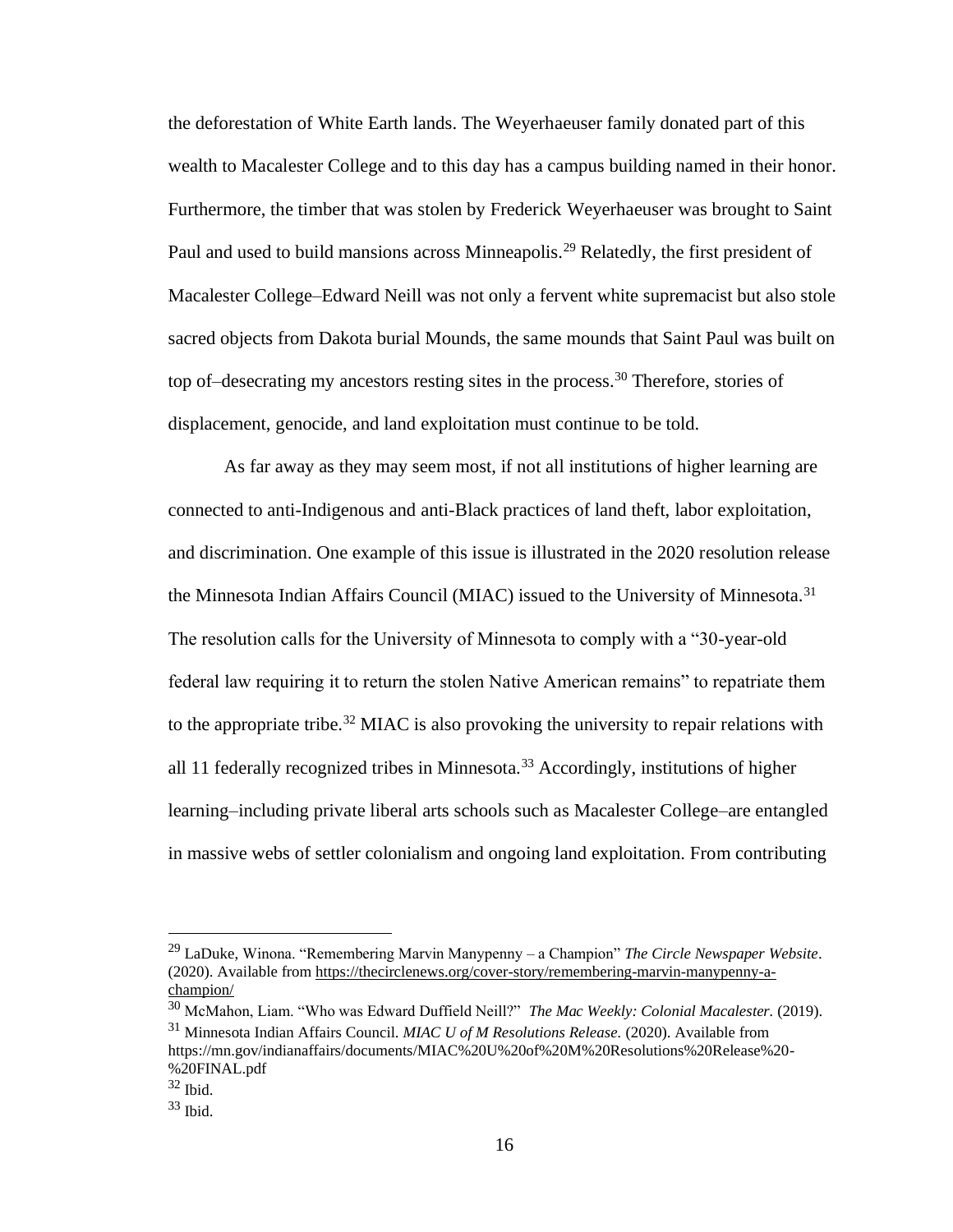to the deforestation of Indigenous lands to being funded by the companies who created the opioid epidemic, academia has much to reckon with when it comes to repatriating and reconciling with the harms committed against Indigenous peoples globally.

### <span id="page-17-0"></span>Opioids and Addiction

While the CDC declared the epidemic a public health emergency back in 2011 opioid addiction has challenged Native Americans and other communities of color for many years before the CDC's announcement.<sup>34</sup> Opium has a long history with colonialism that is linked to the abuse of Indigenous bodies.<sup>35</sup> Interestingly, Sociologist Julie Netherland and Anthropologist Helena Hansen contend that whiteness has been the focus of research on the opioid crisis: within the western medical industry, whiteness has solidified itself so deeply that it is not only the blueprint– It is the only print.<sup>36</sup> Not only is whiteness held as the standard in medical fields and law-making drug policies,

Netherland and Hansen argue that

The seeming inevitability and naturalness of whiteness allows those within the category 'White' to be unmarked, to think of themselves as simply human and without race, while those who fall outside the bounds of whiteness are the racialized 'Other.'<sup>37</sup>

<sup>&</sup>lt;sup>34</sup> Sullivan, Amy. Opioid Reckoning: Love, Loss and Redemption in the Rehab State. University of Minnesota Press. (2021). 5, 9.

 $35$  Known as 'biocolonialism,' the act of colonial appropriation and distribution of natural resources to make capital gain continues to occur through the dispossession of Indigenous lands via oil pipeline routes, gentrification, and control over freshwater sources. With the advent of drugs within Indigenous communities, 'biocolonialism' has shifted sites from using Indigenous lands to using Indigenous bodies for drug testing. Jay Hammond contributes to the discussion surrounding the ownership of opium and its connections to settler colonialism through the British opium trade and through 20th and 21st advertising discourse for drugs such as Oxycontin. Hammond outlines the shift from white drug pushers using "Indianess" as a means of selling drugs through the commodification of "exotic" or "othered" identities to the active displacement of cultural identities through "structural elimination".

<sup>36</sup> Netherland, Julie, and Helena B. Hansen. "The War on Drugs that Wasn't: Wasted Whiteness, "Dirty Doctors," and Race in Media Coverage of Prescription Opioid Misuse." *Culture, medicine, and psychiatry* 40, no. 4 (2016): 664-686. 2.

 $37$  Netherland, Julie, and Helen Hansen. "White Opioids: Pharmaceutical race and the war on drugs that wasn't". *BioSocieties*. 12,2. (2017). 2.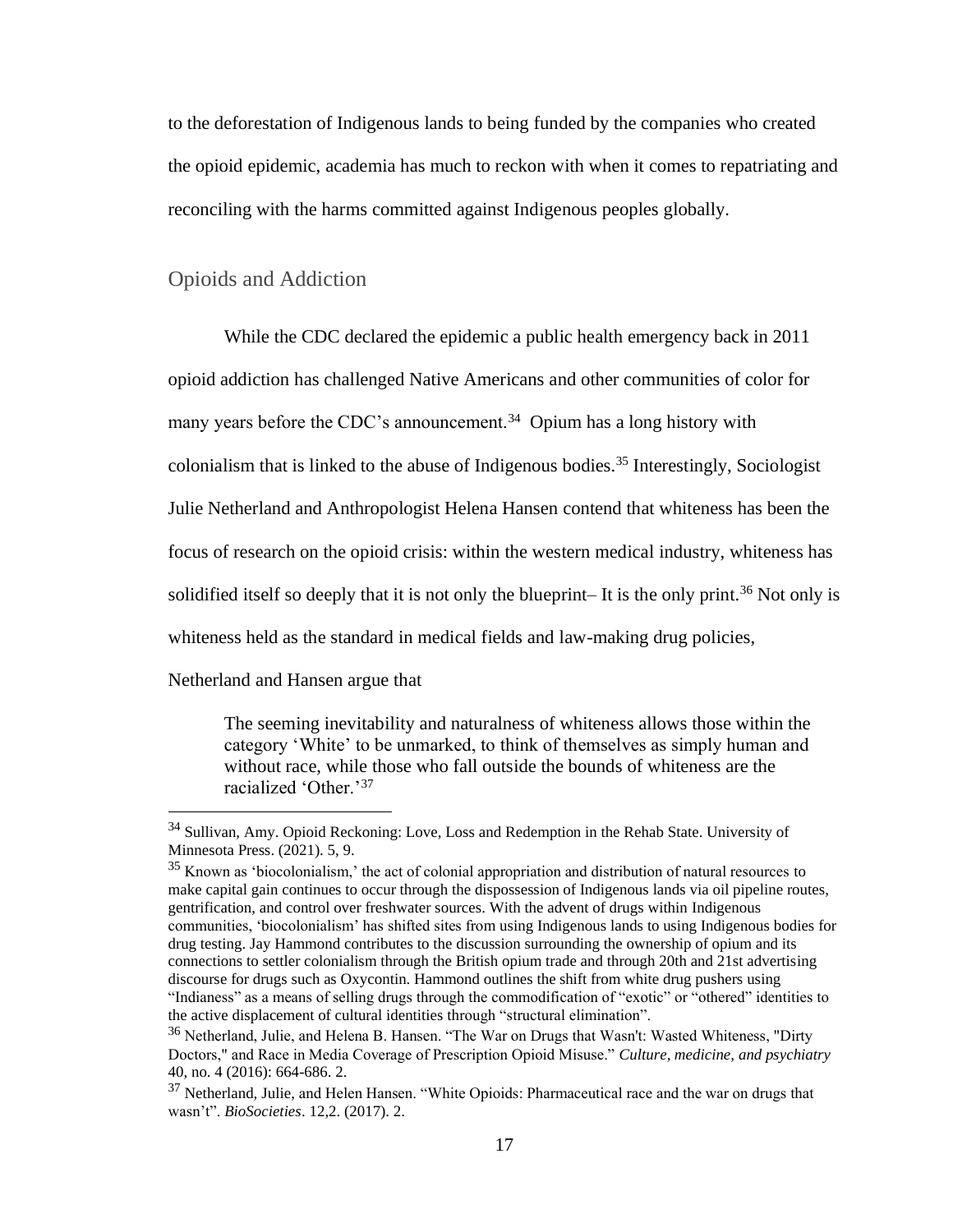What the world has come to know as the opioid epidemic is thinly veiled as the "less examined" 'White Drug War.'<sup>38</sup> Harm-reduction practices that were once considered taboo such as Naloxone training are now becoming more widely distributed as ways to prevent overdoses whereas prior, they were not paid attention to by mainstream media or society. Nancy Campbell elaborates on this in *OD: Naloxone and the Politics of Overdose* by stating that the opioid epidemic in rural white America overshadowed the drug endemics that urban populations have faced since the late 1950s.<sup>3940</sup> Calling naloxone the "technology of solidarity" Campbell argues that the life-saving drug signals a radical shift in public acceptance of harm reduction because it has been moved out of the rigid walls of licensed medical professionals and now is widely distributed to and administered by anyone.<sup>41</sup>

Campbell argues that failing to look at the circumstances surrounding overdoses plays a major role in the rise of overdose rates even with the advent of Naloxone. When people use drugs in unfamiliar spaces or unfamiliar ways, they are more likely to overdose even when they have built a tolerance for the substance–a phenomenon she calls 'situational plasticity.'<sup>42</sup> Accounting for situational plasticity can also inform how overdose deaths are reported. According to reports from White Earth Nation's Sixth Annual Reduction Summit in 2017, White Earth citizens have long questioned federal

 $38$  The White Drug War refers to the less punitive and more medicalized version of drug use-intervention that whites benefit from as their race and social class allow them to not face criminalization and to have their social privilege preserved.

<sup>39</sup> Campbell also adds that epidemics always outweigh endemics. Campbell, Nancy D. *OD: Naloxone and the Politics of Overdose.* Cambridge, Massachusetts: The MIT Press. (2020). 5  $40$  Ibid.

<sup>41</sup> Ibid, 283

<sup>42</sup> Campbell, Nancy. *OD: Naloxone and the Politics of Overdose.* (2020). 14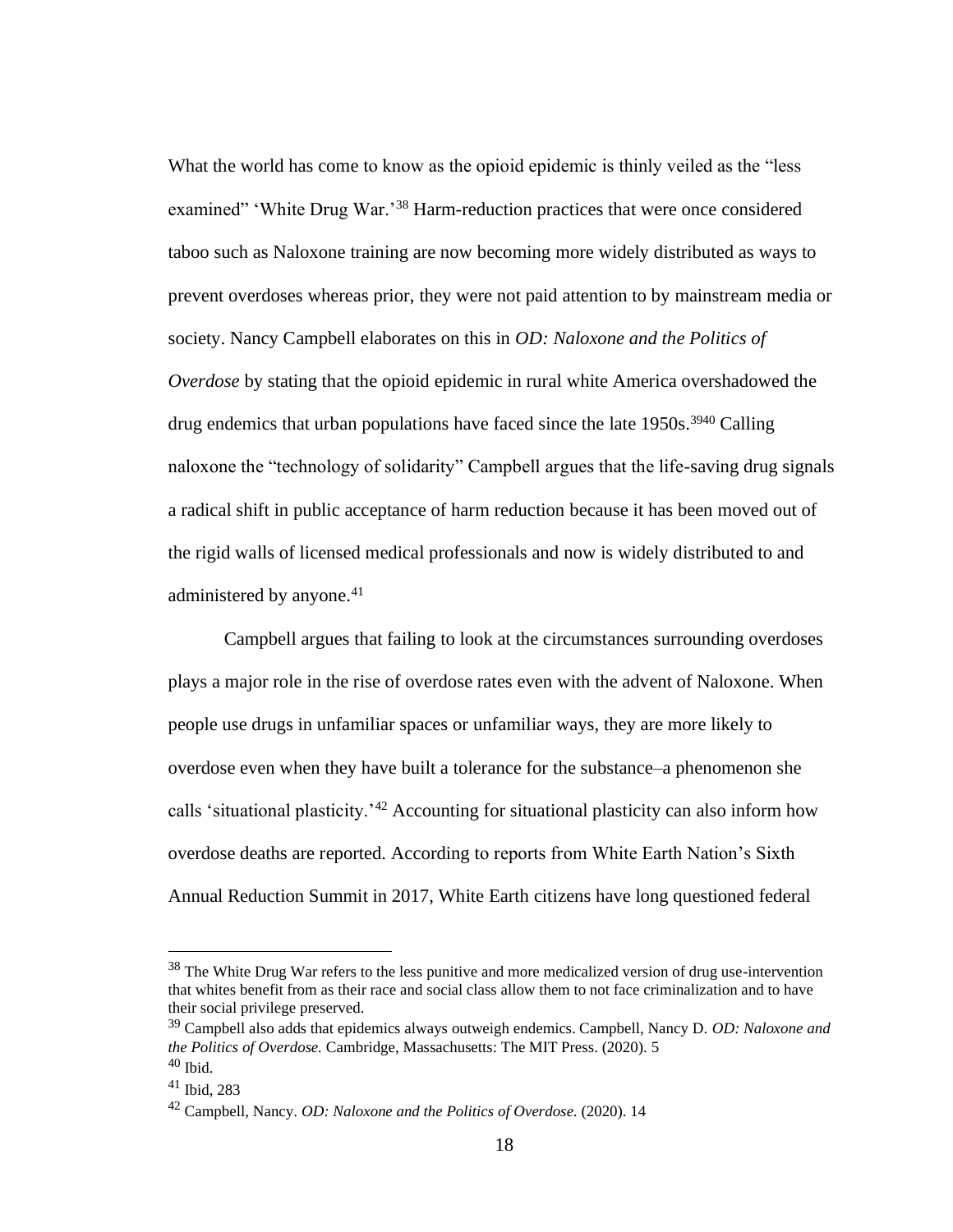and state statistics on overdose deaths.<sup>43</sup> Oral historian and scholar Amy Sullivan noted in her book *Opioid Reckoning: Love, Loss and Redemption in the Rehab State* that during the summit, a public health epidemiologist presented "Indian country overdose data" and was met with intense scrutiny from White Earth members in attendance. Sullivan states that the Anishinaabe women and elders ". . .were certain that some of the deaths he was claiming as suicides were not in face suicides but overdoses."<sup>44</sup> They knew for a fact that those deaths were not intentional because they knew the deceased as sons and daughters.



Figure 1 via the Minnesota Department of Health Opioid Drug Overdose Dashboard<sup>45</sup>

According to Minnesota Department of Health data from 2020 Native Americans "are seven times as likely to die from a drug overdose as whites" in comparison to African Americans who are twice as likely.<sup>46</sup> As mentioned previously these numbers are

<sup>&</sup>lt;sup>43</sup> Sullivan, Amy. *Opioid Reckoning: Love, Loss and Redemption in the Rehab State.* (2021). 170  $44$  Ibid.

<sup>45</sup> Minnesota Department of Health. "Indicator Dashboards Opioid Dashboard." 2020. [cited 2022]. Available from<https://www.health.state.mn.us/opioiddashboard>

<sup>46</sup> Minnesota Department of Health. *Graphic #3 Data taken from Minnesota Death Certificates.* "Drug Overdose Dashboard". (2019). Available from<https://www.health.state.mn.us/opioiddashboard>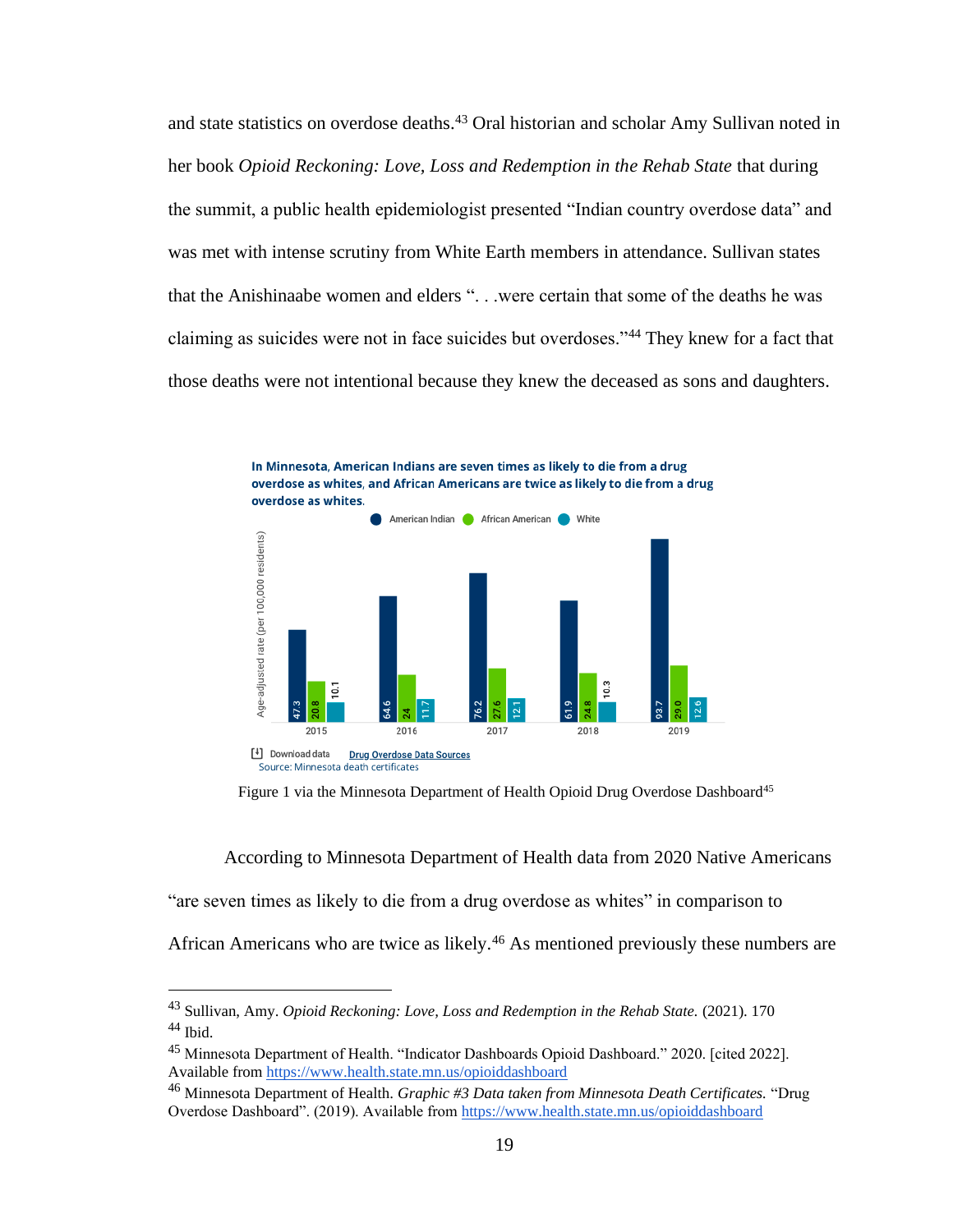not wholly inclusive of overdose deaths because overdose deaths are reported by the state via coroner or medical examiners–often overdose deaths of Native Americans are ruled as suicides. Carl Hart–a neuroscientist, drug user, and professor of psychology and psychiatry at Columbia University–delves deeper to uncover the ways opioid deaths are reported and misreported in his radical 2021 book *Drug Use for Grown-Ups.<sup>47</sup>* Hart elaborates on the skepticism that the Anishinaabe elders and women exhibited at the White Earth Harm Reduction Summit by exposing the inner workings of death-certificate data. To better understand how overdose deaths are reported, Hart first differentiates between medical examiners and coroners stating that medical examiners are medical professionals that specialize in forensic pathology while in many states coroners are not expected to have licensed medical training.<sup>48</sup>

However, unlike many other states, Minnesotans do elect coroners for four-year terms and the state requires coroners to be "licensed physicians with training in a medical-legal death investigation."<sup>49</sup> Regardless, even with medically trained coroners and medical examiners, there are still massive oversights when it comes to reporting overdose deaths as oftentimes drug concentrations are not recorded therefore it is hard to know which single drug contributed to the overdose.<sup>50</sup> Overdose death reporting becomes even more complicated when you add in a racial hierarchy and long-standing medical racism between white medical practitioners/law enforcement and Black and Indigenous communities. For instance, Netherland and Hansen in another article published in 2016

<sup>47</sup> Hart, Dr. Carl. *Drug Use for Grown-Ups: Chasing Liberty in the Land of Fear.* New York: Penguin Press (2021). 64

 $48$  Ibid.

 $49$  Ibid. Appendix #1. 256

<sup>50</sup> Ibid. 64.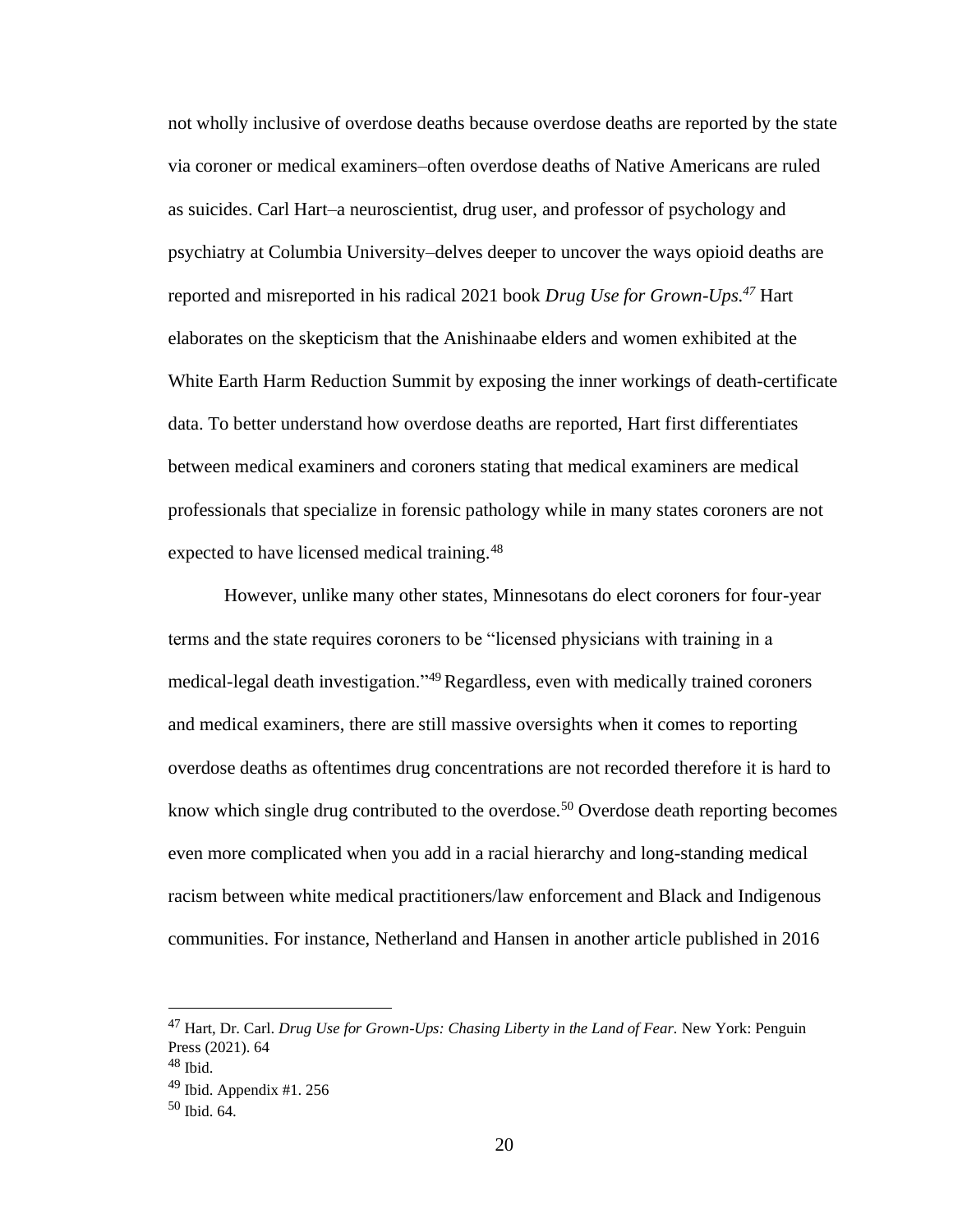explain that due to medical racism Black and brown peoples are less likely to be offered treatment for substance use disorder.<sup>51</sup> When Black and brown people do receive the treatment it is via methadone clinics–which are surveilled by the DEA. In contrast, white people receive buprenorphine for treatment which can be "prescribed in a doctor's office taken at home."<sup>52</sup>

The medical and legal system in America was never made to service Black and Indigenous peoples instead it greatly contributed to our collective oppression and resulting trauma. Examples of this include the forced sterilization of both Black and Indigenous women, relying on archaic and racist medical concepts like eugenics to determine health interventions, and using unreliable survey data that results in "discrepancies between an individual's self-identification and their official record."<sup>53</sup> Historically, These systems of violence inform how Black and Indigenous peoples move in this country every day and also create and contribute to an elaborate cycle of coping through drug abuse with no assurance of long-lasting treatment.

Often labeled as "drunk Indians'' or "addicts'' I have had first-hand experience listening to local law enforcement's racist tirades about how Native Americans are "not worth the trouble" when it comes to truly knowing how a relative has passed. Nevertheless, with Native Americans making up 2% of the population the amount of Native American opioid overdoses has created insurmountable losses in Indigenous

<sup>51</sup> Netherland, Julie, and Helena B. Hansen. "The War on Drugs that Wasn't: Wasted Whiteness, "Dirty Doctors," and Race in Media Coverage of Prescription Opioid Misuse." *Culture, medicine and psychiatry*  40, no. 4 (2016): 5.

 $52$  Ibid.

<sup>&</sup>lt;sup>53</sup> Gartner, Danielle R., Rachel E. Wilbur, and Meredith L. McCoy. ""American Indian" as a Racial Category in Public Health: Implications for Communities and Practice." *American Journal of Public Health*  111, no. 11 (2021). 1971.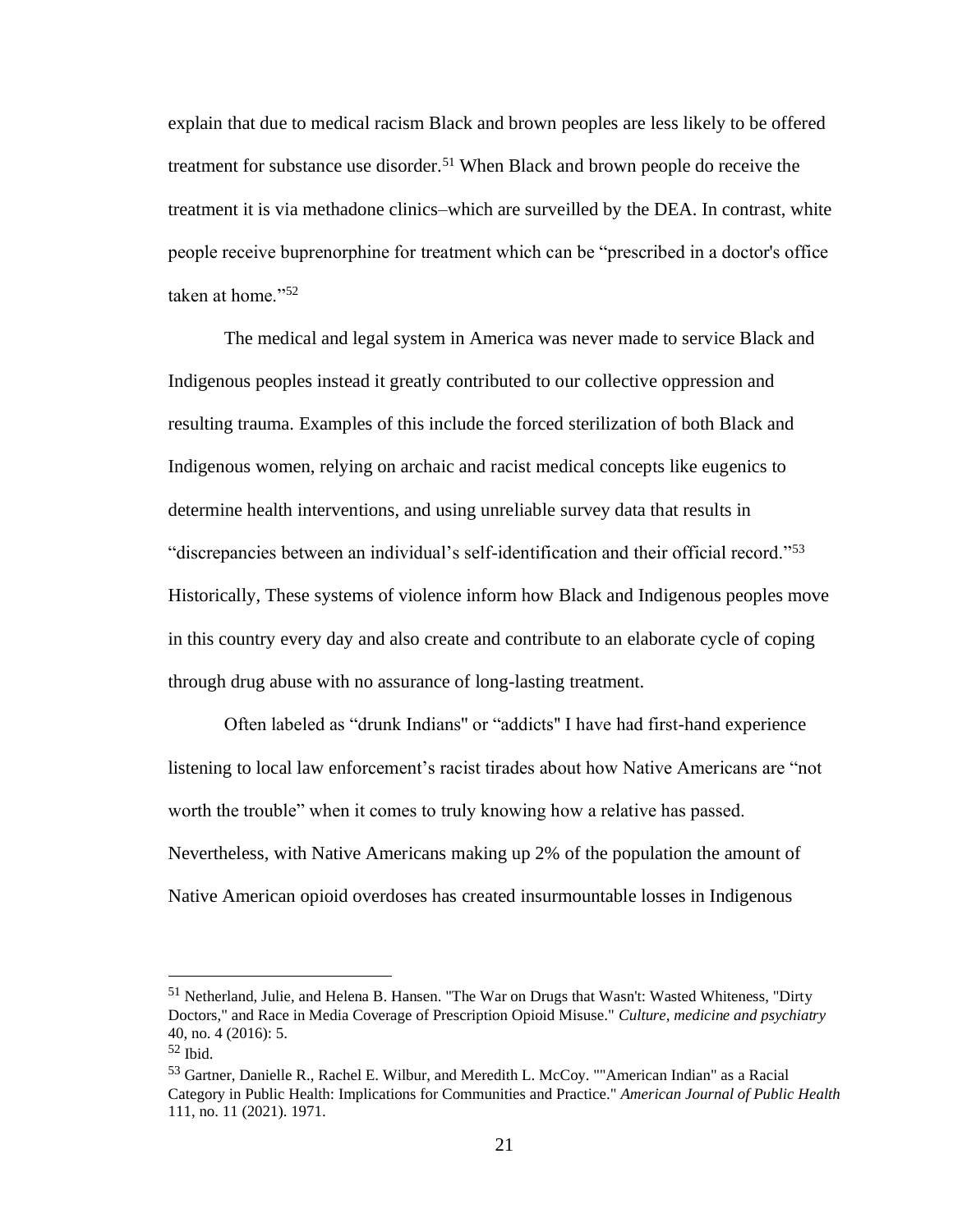communities across the United States. Locating where pain has emerged within the White Earth community and how it is often treated by opioids includes an in-depth understanding of the manifestations, causes, and potential remedies of historical trauma. Dr. Maria Yellow Horse Brave Heart, the physician that conceptualized Historical Trauma in the 1980s, defines it as "collective emotional and psychological injury both over the life span and across generations, resulting from a cataclysmic history of Genocide."<sup>54</sup> The effects of which can sometimes lead to "unsettled emotional trauma, depression, high mortality rates, high rates of alcohol abuse, significant problems of child abuse and domestic violence."<sup>55</sup>

Pain is not only physical in this context but also historical. As the trauma inflicted by colonialism upon the Ojibwe continues to be passed down and reproduced through oppressive institutions many Anishinaabe peoples are not healed from the pain of their ancestors. As the interviews I have conducted through this research will illustrate later– the Anishinaabe of White Earth refuse to let their pain define them as "victims." As the interviews demonstrate, Anishinaabe peoples–like all oppressed peoples–are vibrantly resilient and continue to foster the tools to heal themselves and mend their communities back into sites of resistance, care, and above all love. For instance, the creation of Wellness Courts or Drug-Court has shifted how drug use is treated legally by moving to a more holistic approach to meet the needs of relatives in recovery from substance use disorder.

<sup>&</sup>lt;sup>54</sup>Chavez, Nora. "Shouldering Grief: Validating Native American Historical Trauma." (2021). Available from https://hsc.unm.edu/programs/nmcareshd/docs/story\_heart.pdf  $55$  Ibid.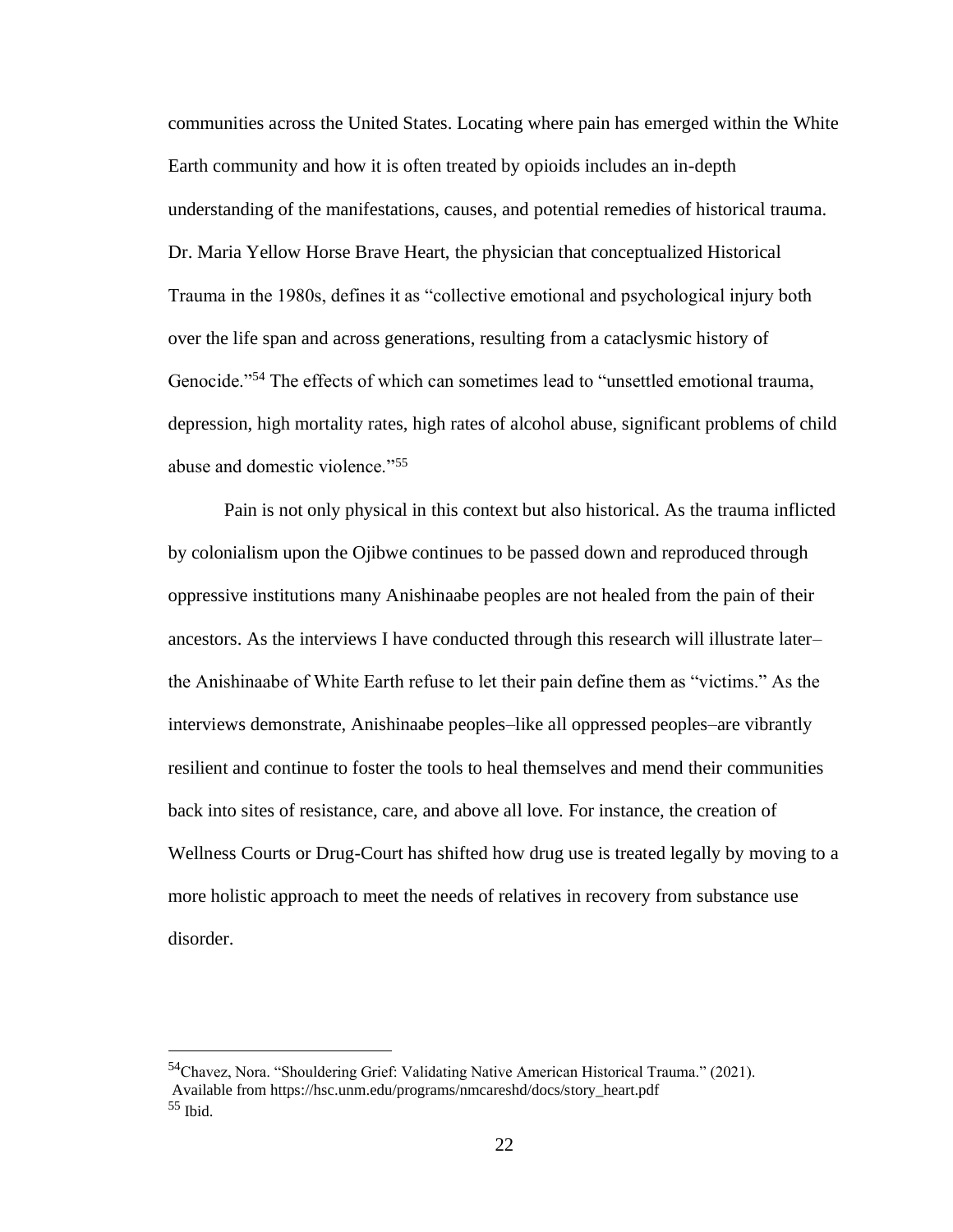#### <span id="page-23-0"></span>Creation of Tribal Wellness Courts

Wellness courts in Minnesota were created from a massive influx of opioid overdoses. White Earth (WE) decided to establish their Tribal and Mahnomen County Healing to Wellness Drug Court as a response to the 320 drug cases that were filed from 2014 to 2018.<sup>56</sup> No longer able to afford to put people struggling with addiction in jail, the state loosened its policy and allowed tribal courts to create a new system to curb the effects of the epidemic. While the nationwide movement for "drug courts'' began in the 1980s, Wellness courts were not federally funded programs until 1999 when the first federally funded publication on Wellness courts, entitled "Tribal Mentor Courts" was created.<sup>57</sup> White Earth would not have its own Healing to Wellness Court until 2018.<sup>58</sup> The White Earth Healing to Wellness Court aims to improve,

the participant's quality of life through clean sober independent, and productive living; with the option of voluntary exposure to the best-practices principles of an Anishinaabe. The Mino-Bimaadiziwin (The Good Life) traditional/cultural model of living life in a good way including the seven teachings (Love, Respect, Courage, Honesty, Wisdom, Humility, and Truth).<sup>59</sup>

Although the Healing to Wellness Court is funded by federal grants it is still a less-punitive method of drug prevention and management. Due to the historically paternalistic relationship between the federal government and Native Nations, Wellness Courts also offer another way for Indigenous peoples to determine how to heal their people.

<sup>56</sup> Enger, John. "Drug Court Approved on White Earth Indian Reservation." (2018). [cited 2022]. https://www.mprnews.org/story/2018/02/22/drug-court-approved-on-white-earth-indian-reservation.

<sup>&</sup>lt;sup>57</sup> Tribal Law and Policy Institute. "Tribal Healing to Wellness Courts the Key Components." (2003). vii <sup>58</sup> Enger, John. "Drug Court Approved on White Earth Indian Reservation." (2018).

<sup>&</sup>lt;sup>59</sup> White Earth Nation. "White Earth Nation Judicial Services: White Earth/Mahnomen County Healing to Wellness Drug Court." Available from https://whiteearth.com/divisions/judicial/services.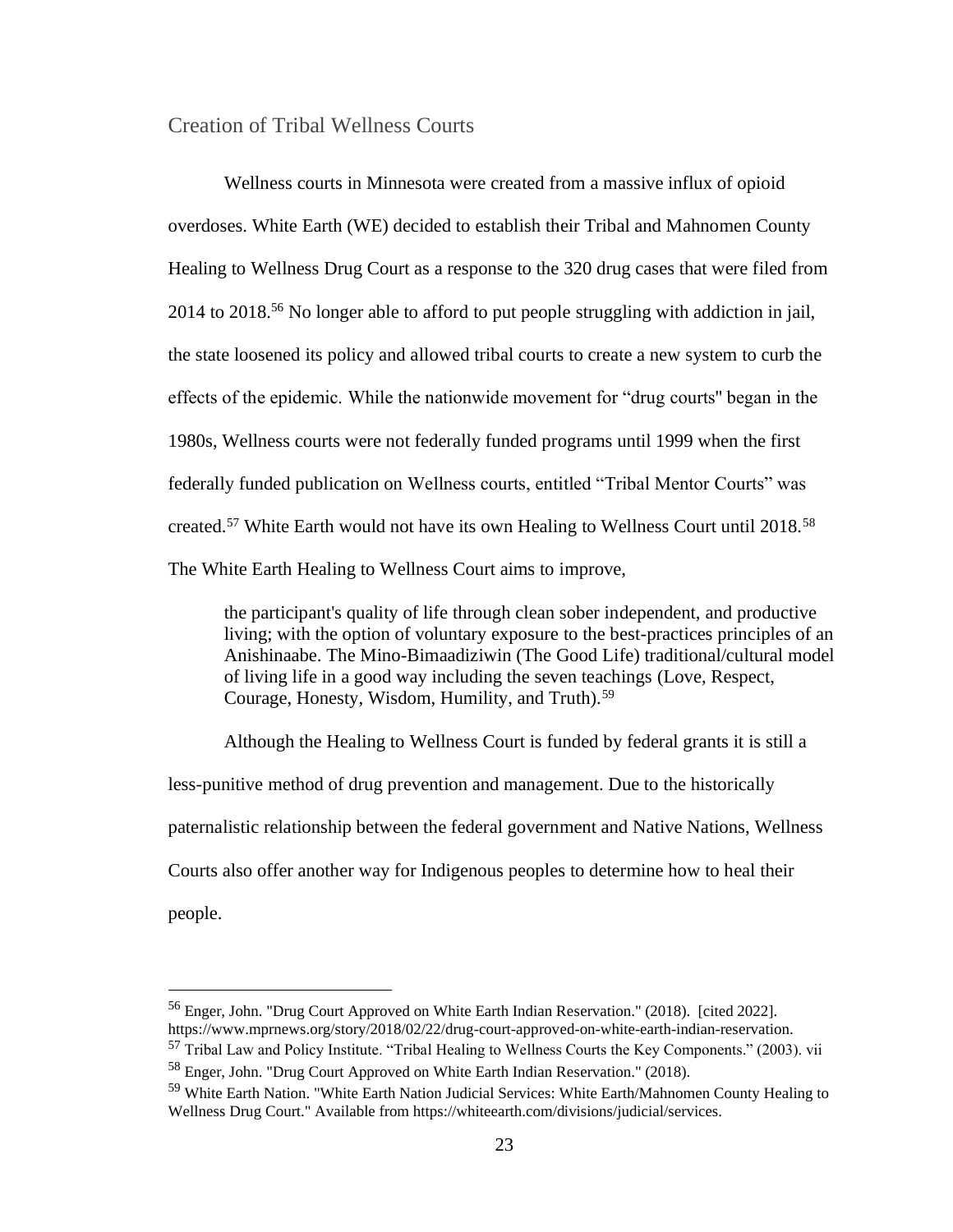Under the jurisdiction of the U.S Department of Justice Wellness Courts are another extension of the Nation-to-Nation agreements between tribes and the federal government.<sup>60</sup> Wellness courts take a restorative justice approach by looking at how to fulfill the needs of a person rather than take punitive measures. Abolitionist and Black educator Mariame Kaba in defining restorative justice says that,

Restorative justice is people with, say, a set of ideas, ideologies, visions of the world that determine the ways in which we will interact with each other when harm occurs. That's kind of like very general view of what we mean by restorative justice. It means that people that were harmed are centered in terms of their harm being seen and valued and addressed. It means that bystanders are called to be part of encircling that person and it means that the person who has harmed is also called in to take accountability for what they've done.<sup>61</sup>

Therefore, White Earth's Healing to Wellness Court has components of restorative justice because it works to heal relatives struggling with substance use disorder by holding them accountable and by helping to meet their needs. Although Wellness Courts are much more open to interpretation and allow for Indigenous traditional models of healing, as a federally funded program they still have many strings attached. While interviewing White Earth Tribal Judge David Degroat, he stated that the Wellness courts' holistic approach works better than simply jailing people, there is still a large lack of funding that limits the number of people that can be helped.<sup>62</sup> Degroat also noted that due to the lack of funding Wellness Court is not as effective as it could be as the most effective element of any treatment is consistency and broad access to resources.<sup>63</sup> Lack of funding is a common

<sup>60</sup> Bureau of Indian Affairs. "Office of Indian Affairs." Available from https://www.bia.gov/bia/ois.

 $61$  Hayes, Chris. "Thinking about how to Abolish Prisons with Mariame Kaba: Podcast & Transcript." (2019). Available from https://www.nbcnews.com/think/opinion/thinking-about-how-abolish-prisonsmariame-kaba-podcast-transcript-ncna992721.

<sup>62</sup> Degroat, David. "Interview on White Earth Healing to Wellness Court." Oral History. Phone Call Interview. May 25, 2020.

 $63$  Ibid.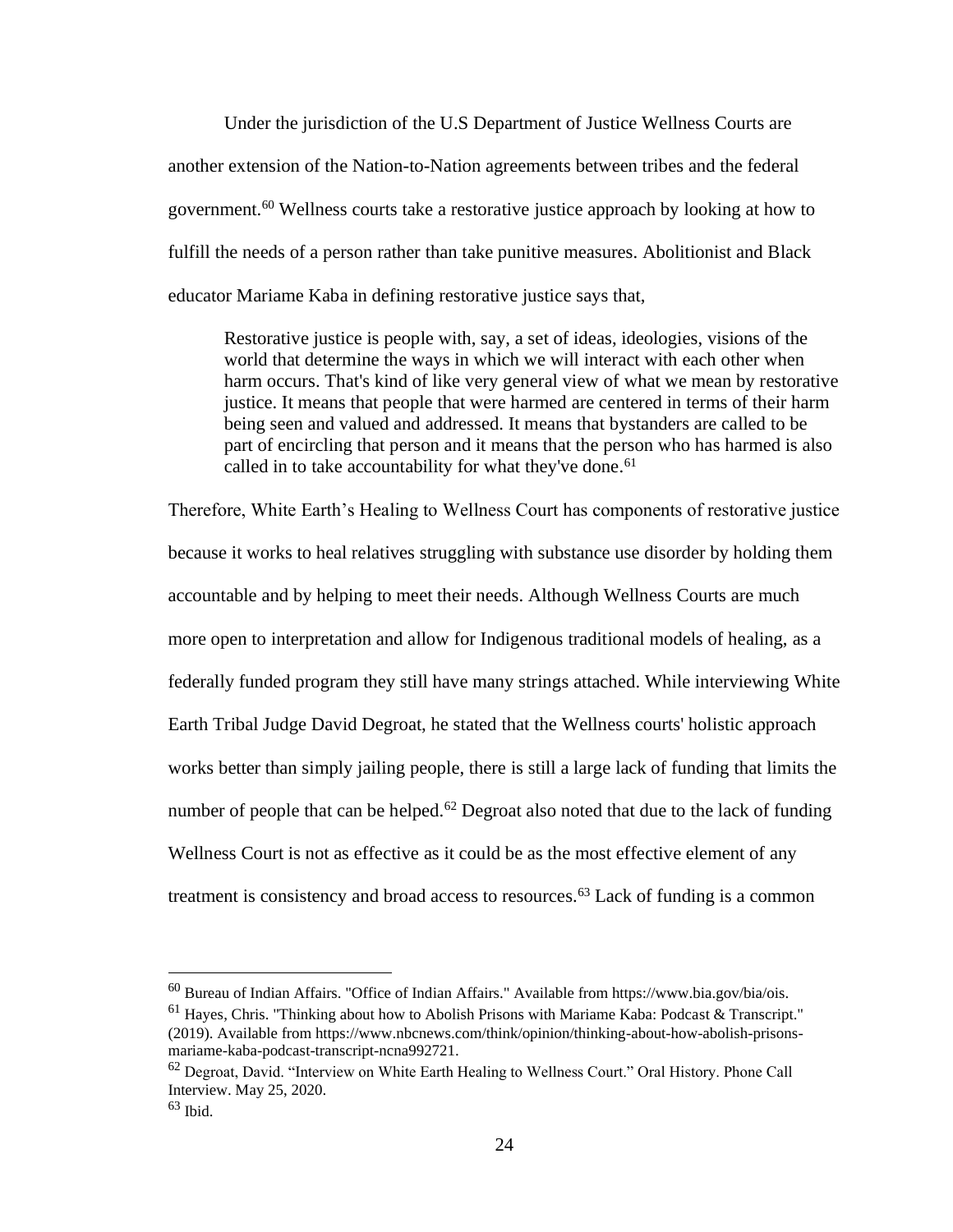theme amongst federally-funded services for Native Americans. To elaborate on how formalized systems such as legal and medical institutions do not hold all the answers in helping Indigenous people heal from substance use disorder, it is essential to understand how Indian Health Services fits into the picture.

### <span id="page-25-0"></span>Indian Health Services

Indian Health Services (IHS) was established by Congress in 1955 to uphold a government-to-government agreement between the Native Nations and the federal government.<sup>64</sup> While IHS provides a service that is a necessity for Tribal Nations it is another form of federal paternalism as Tribes rely on a federally funded institution to ensure tribal citizens' health and wellbeing. Serving 2.2 million patients, IHS has 117 federally run facilities in 19 states across the country as well as contracts with care facilities in 17 other states.<sup>65</sup> According to the National Congress of American Indians, 574 federally recognized tribes in the U.S. and many more are not federally recognized.<sup>66</sup> Therefore, the 117 IHS facilities often fail to service over 574 Tribal Nations. Due to the severe lack of funding from the federal government, IHS facilities are not as effective as they could be and are consistently overwhelmed by the amount of AI/AN people they serve.<sup>67</sup> The ineptitude of IHS is directly linked to the rise of opioid addiction among Native Nations.

 $64$  Tipps, Robin T, Gregory T Buzzard, and John A McDougall. "The Opioid Epidemic in Indian Country." *The Journal of Law, Medicine & Ethics: A Journal of the American Society of Law, Medicine & Ethics* 46, no. 2 (2018). 427.

 $65$  Ibid.

<sup>66</sup> National Congress of American Indians. *Tribal Nations and the United States: An Introduction.* Washington, D.C. (2020).

<sup>67</sup> Tipps, Robin T, Gregory T Buzzard, and John A McDougall. "The Opioid Epidemic in Indian Country." (2018). 426.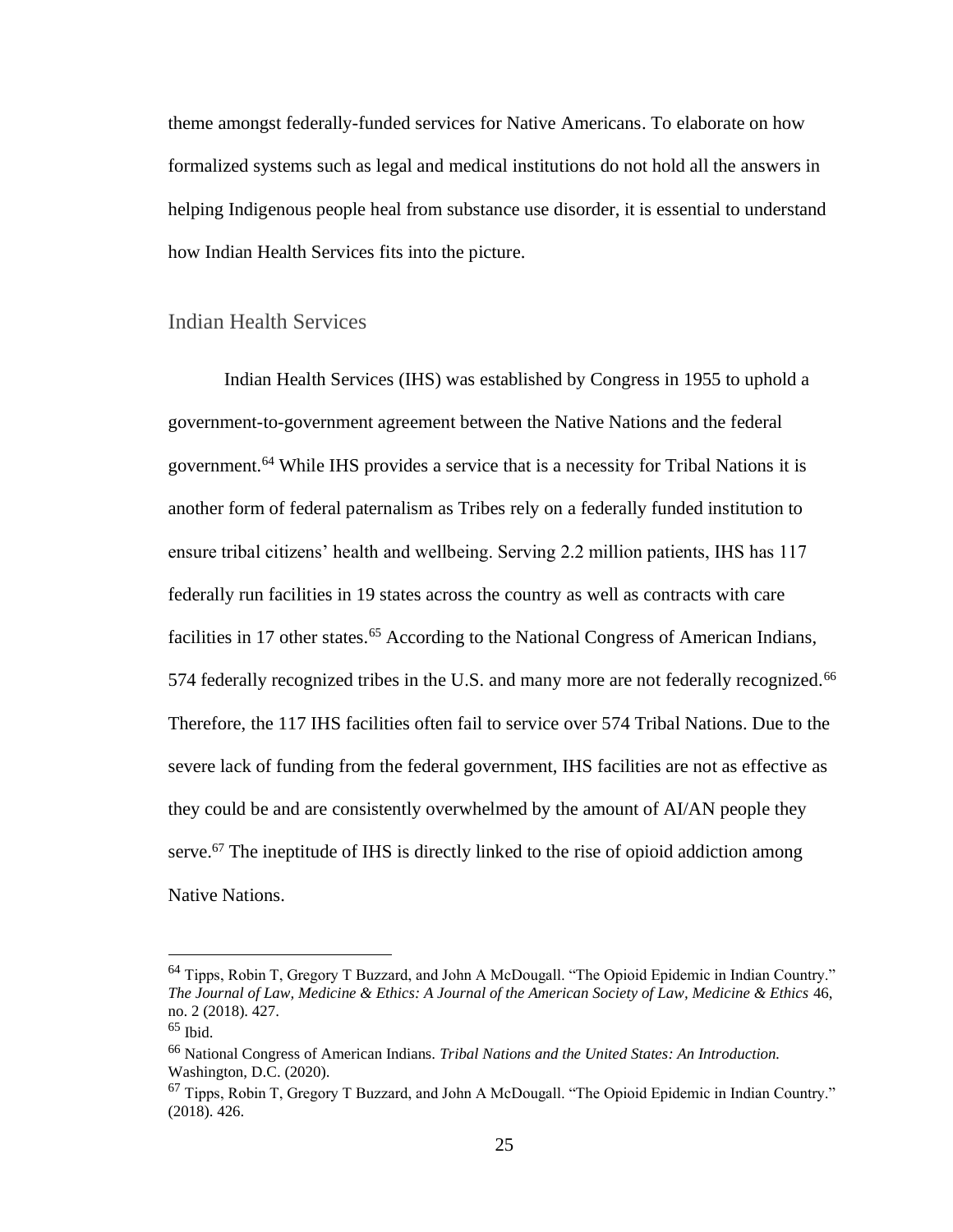Without the proper amount of funding to meet the needs of 574 federally recognized tribes, not including all the tribes who are not federally recognized and therefore receive no federal healthcare, IHS is not equipped to resolve the opioid crisis let alone meet tribal citizens' basic health needs. Following IHS's history of being underfunded, there is also a long list of crimes committed by federal officers holding medical positions in IHS.<sup>68</sup> IHS has a dark history of sexual abuse, forced sterilization, and child endangerment. Native Americans foster a deep mistrust of the medical services offered through IHS.<sup>69</sup> Therefore, already vulnerable to predators and criminal victimization, Native American peoples are less likely to pursue the health services they need.<sup>70</sup> Western medical interventions are linked to a long history of trauma and pain for Indigenous peoples. Without working to reform these western-colonial systems and acknowledge the pain they have created Native peoples cannot rely on federal institutions like IHS to fulfill their needs. Contrastingly, the White Earth Nation continues to be at the forefront of addressing addiction, especially addiction to opioids.

In an interview with the Detroit Lakes Newspaper, Carson Gardner–a physician with the White Earth Tribal Health Department–powerfully stated that

Many of our programs are considered model pilot programs by state agency leaders. White Earth was recently invited to the National Senate Indian Affairs Committee to talk about what we've done around opioid treatment. One of the most important things that can happen is to stop being paternalistic and thinking tribes don't have the capacity or ability to do it best.<sup>71</sup>

<sup>68</sup> Deer, Sarah. "Federal Indian Law and Violent Crime: Native Women and Children at the Mercy of the State." *Social Justice* 31, no. 4 (98) (2004): 23.

 $69$  Ibid.

<sup>70</sup> Ibid. 24.

<sup>71</sup> Bowe, Nathan. "Fight of their Lives: White Earth Leads Way in Opioid Battle." *Detroit Lakes Online*  (2018). Available from https://www.dl-online.com/news/fight-of-their-lives-white-earth-leads-way-inopioid-battle.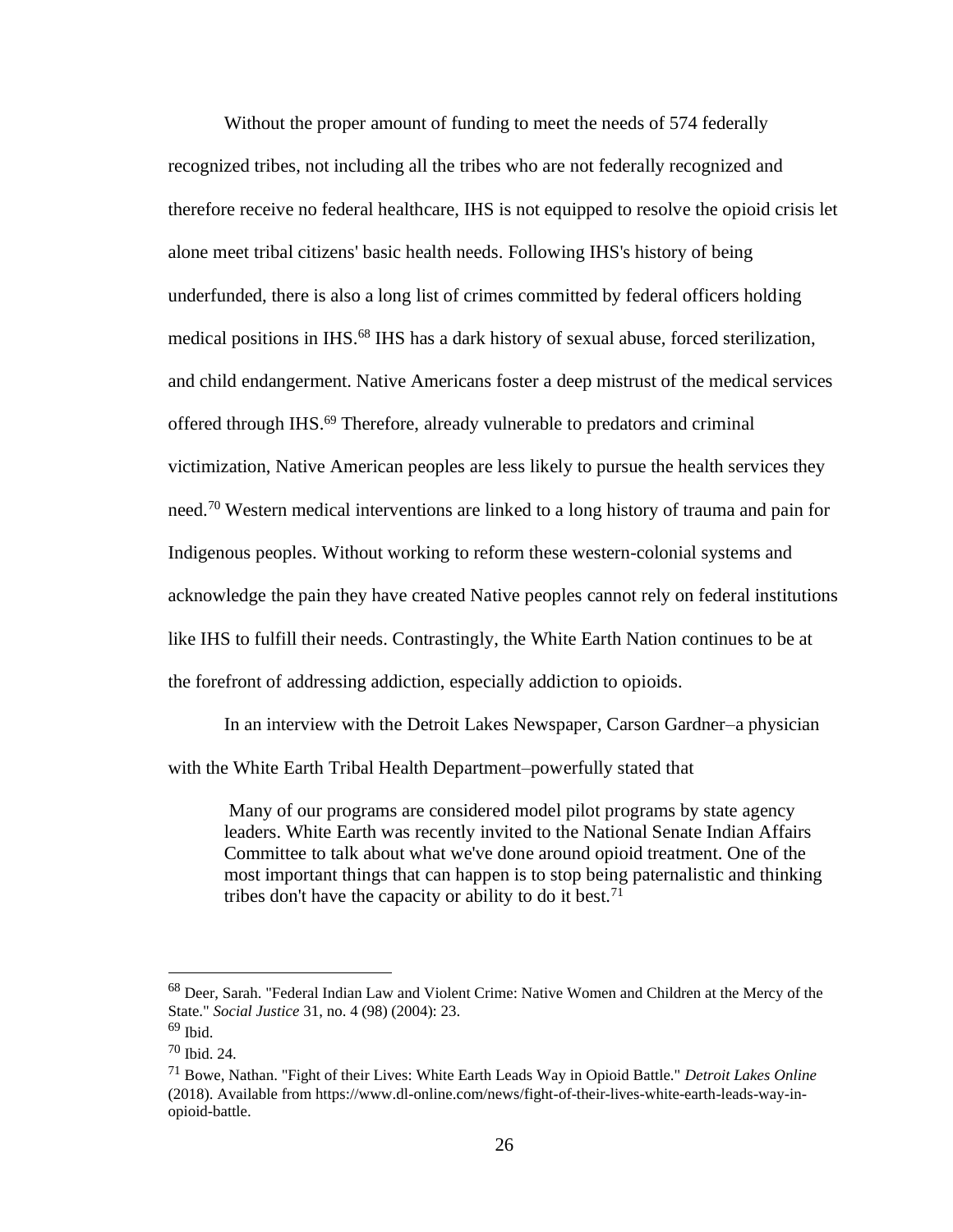White Earth's yearly Harm Reduction Summits–which began in 2011–gather state officials, tribal members, public health providers, harm reduction specialists, and law enforcement to update each other on the state of addiction throughout Minnesota tribal communities.<sup>72</sup> Tribal nations working toward solutions do not need more criminalization of opioids or blanket policies from the federal government that constricts their work. Rather, they need to be heard and noticed for the work they are already doing. While the implementation of these solutions is underway and the results have proved to be positive, what the White Earth Nation now needs is more unrestricted funding to sustain this groundbreaking work. For the federal government to direct its attention to the real needs of tribal nations–as they determine what is needed themselves–it would also have to reckon with the colonial position of power and oppression it has occupied and forced upon Native nations throughout the history of the US. Thus, by creating communitybased solutions to address issues Native peoples face Indigenous communities are beginning to heal themselves through reconnecting with their traditional culture and medicine.

<sup>72</sup> Sullivan, Amy. *Opioid Reckoning: Love, Loss and Redemption in the Rehab State.* 2021. 170.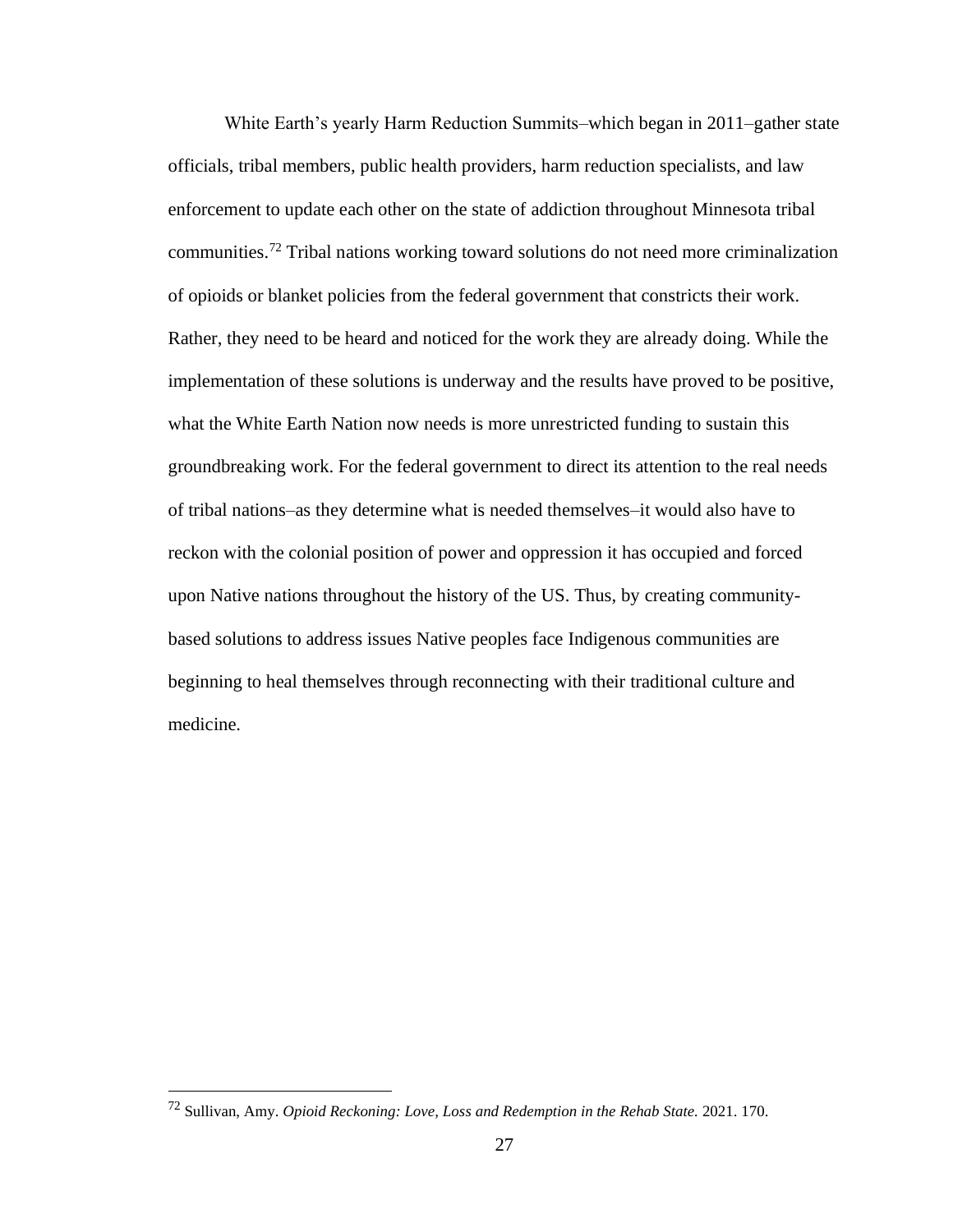## <span id="page-28-0"></span>Chapter 2 Izhichigewin: A Certain Way of Doing Something; a Method

This is my literature review chapter. Decolonial methodologies, Tribal IRB processes, oral history methods, and Anishinaabe epistemologies constitute the methods guiding this work. I argue that the theory of survivance, ethnographic refusal, and rejecting research that focuses on the damage done to Indigenous communities are important frames that help to unpack these oral histories/interviews. Within this chapter, I define my research methodology in conversation first with scholarship around decolonial methodologies. From there I move on to narratives of refusal. Lastly, I speak about the importance of Indigenous oral histories and methodological approaches rooted in Anishinaabe ways of being. These are all critical aspects of my research design process in generating dynamic engagement with these frameworks rather than mapping them onto the participants.

The main methodological approach of this project is grounded in decolonial models of research as outlined in Linda Tuhiwai Smith's 1999 book *Decolonizing Methodologies: Research and Indigenous Peoples<sup>73</sup> .* Within her work, Smith created a detailed list of how to conduct oneself as an Indigenous researcher within one's community. Her framework emphasizes sharing knowledge, confronting colonial biases, showing up for your community, and creating relationships with the people included in the research. Drawing from Smith's Indigenous researcher guidelines when including the stories of each interviewee I created a method of analysis that fit with what each person

<sup>73</sup> Smith, Linda Tuhiwai. *Decolonizing Methodologies: Research and Indigenous Peoples.* Seconded. London: Zed Books, (2012).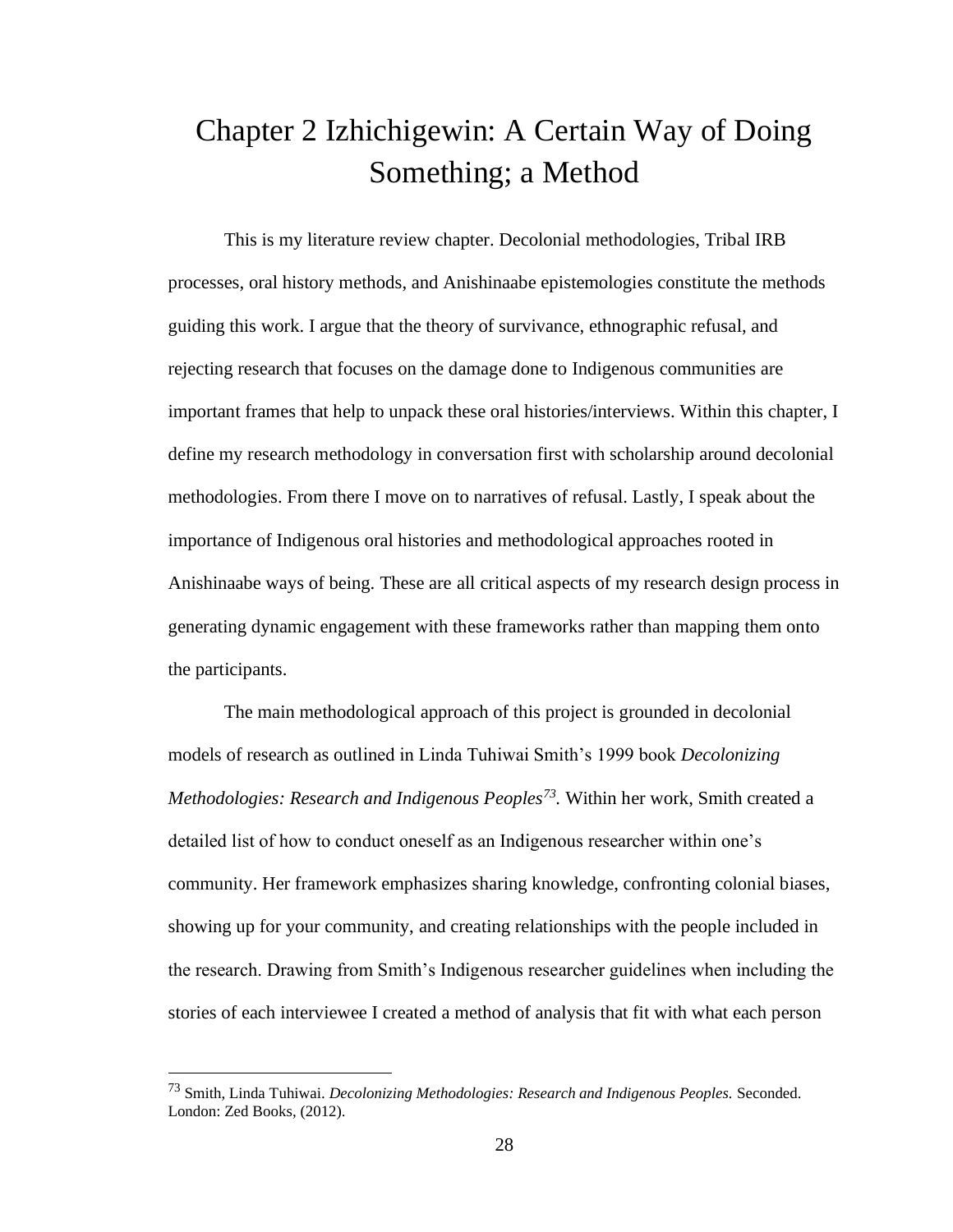spoke about–otherwise known as "Grounded Theory."<sup>74</sup> Grounded Theory originated with sociologists Barney G. Glaser and Anselm L. Strauss in 1965 as a way to theorize from data.<sup>75</sup> This method of research is rooted in a "general method of comparative analysis."<sup>76</sup> The consequent sections of this chapter–refusal, relationality, and resurgence are the theoretical frameworks I derived from my interviews by employing grounded theory.

In creating my methods for this project, I also worked to honor myself within my work. Honoring myself as a researcher included understanding my boundaries and limits and taking breaks to conduct this work when I was in a positive mindset. Knowing all the interviewees involved deeply and having loved many people with substance use disorder it was paramount that I take care of myself just as I took care of the stories I was offered. This was critical to my method because I wanted to challenge western research methods that often ask to prioritize the research over your wellbeing. I wanted to also practice being gentle with myself because this work is sacred. Creating spaces of unconditional positive regard–a practice used amongst psychologists with their clients–I wanted each interviewee to feel comfortable and that they could say whatever came to them regardless of its relevance or length.<sup>77</sup>

<sup>74</sup> Glaser, Barney G, Anselm L Strauss, and Anselm L Strauss. *The Discovery of Grounded Theory: Strategies for Qualitative Research*. Observations. Chicago: Aldine Publishing. (1967). 3. <sup>75</sup> Ibid. 1.

<sup>76</sup> Ibid.

<sup>77</sup> Unconditional Positive Regard is a psychological concept first formulated by Stanly Standal in 1954 and later popularized by Carl Rogers in 1956. This psychological technique prioritizes being caring and accepting regardless of what someone shares with you. Rogers believed that it is a fundamental human need that is essential to healthy development. From the American Psychological Association. "APA Dictionary of Psychology." [cited 2022]. Available from https://dictionary.apa.org/.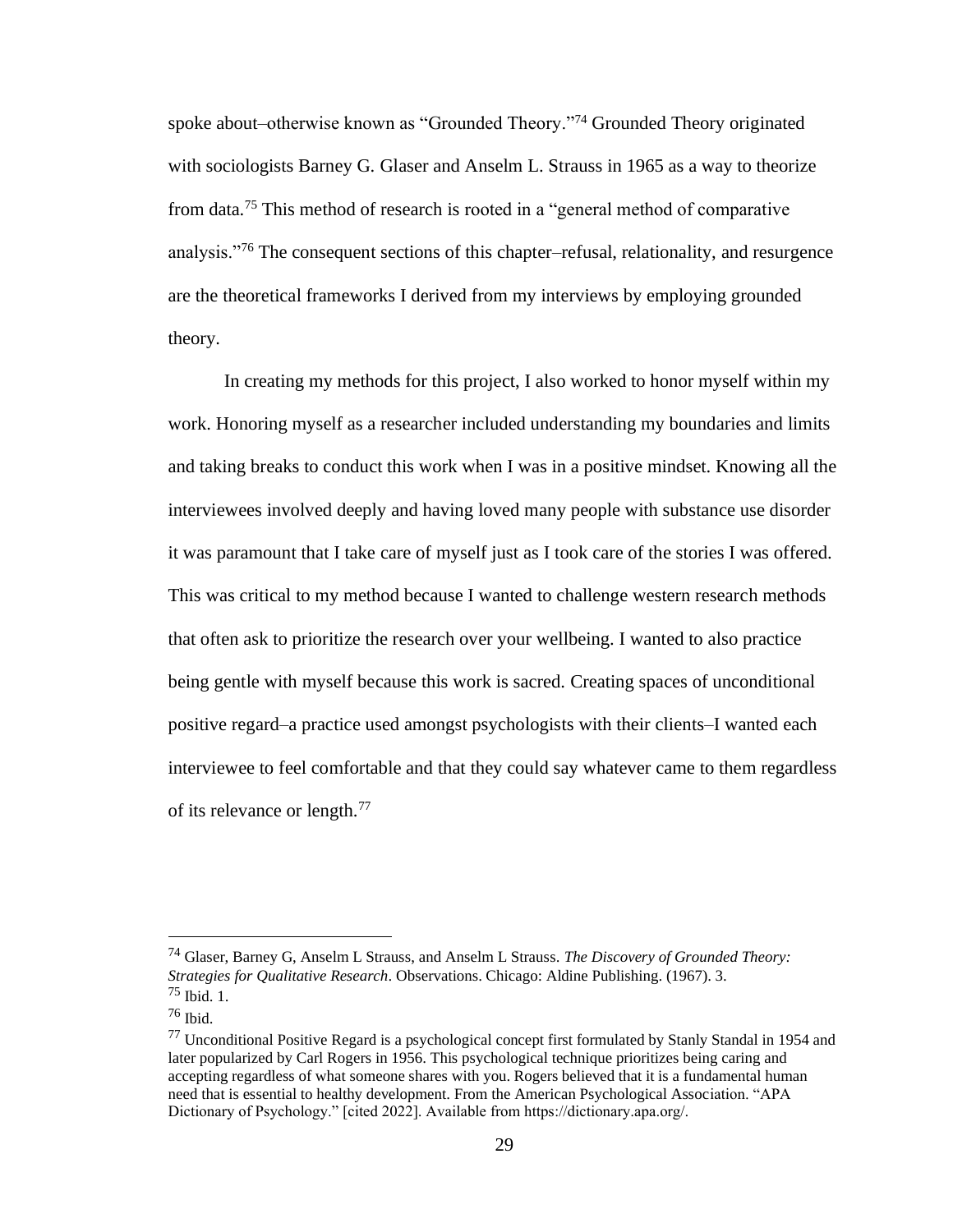From my self-reflective praxis when engaging with my interviewees I was careful to not "trample over the mana [spirit/life-force] of people."<sup>78</sup> I used a gentle and transparent method when conducting my interviews. I entered the interviewing process with caution and was surprised at the generosity in what the interviewees shared. Within my interview method, I also incorporated relationality.<sup>79</sup> I only wanted to interview people within my community that I already had deep, established relationships with. By evoking this relationality, I shared with interviewees there was reciprocity in what we shared, and the work began with a foundation of trust having already been built. Due to this approach, the interviewing process was comfortable both for me and for the interviewees. I also collected follow-up data via post-interview surveys. Within the surveys, I asked for feedback on how they felt the interviews went, specifically asking if they felt comfortable during the interviews and if there was anywhere that I could improve my interview methods.

### <span id="page-30-0"></span>Honoring the IRB

Another element of my methodological approach was ethically obtaining access to White Earth citizens to be able to conduct interviews through the White Earth IRB.<sup>80</sup> However, White Earth was not the first nation to create its IRB. Before the White Earth Nations' IRB, the Navajo Nation adopted its own tribal IRB. Doug Brugge and Mariam Missaghian in their 2006 article "Protecting the Navajo People through Tribal Regulation

<sup>78</sup> Smith, Linda Tuhiwai. *Decolonizing Methodologies: Research and Indigenous Peoples*. (1999). 124.

 $79$  Relationality used as a method refers to interconnection between interviewer and interviewee. This differs from many western ethnographic research methods that purposefully select interviewees who have no relationship to the researcher to get 'objective' data.

<sup>80</sup> IRB stands for Institutional Review Board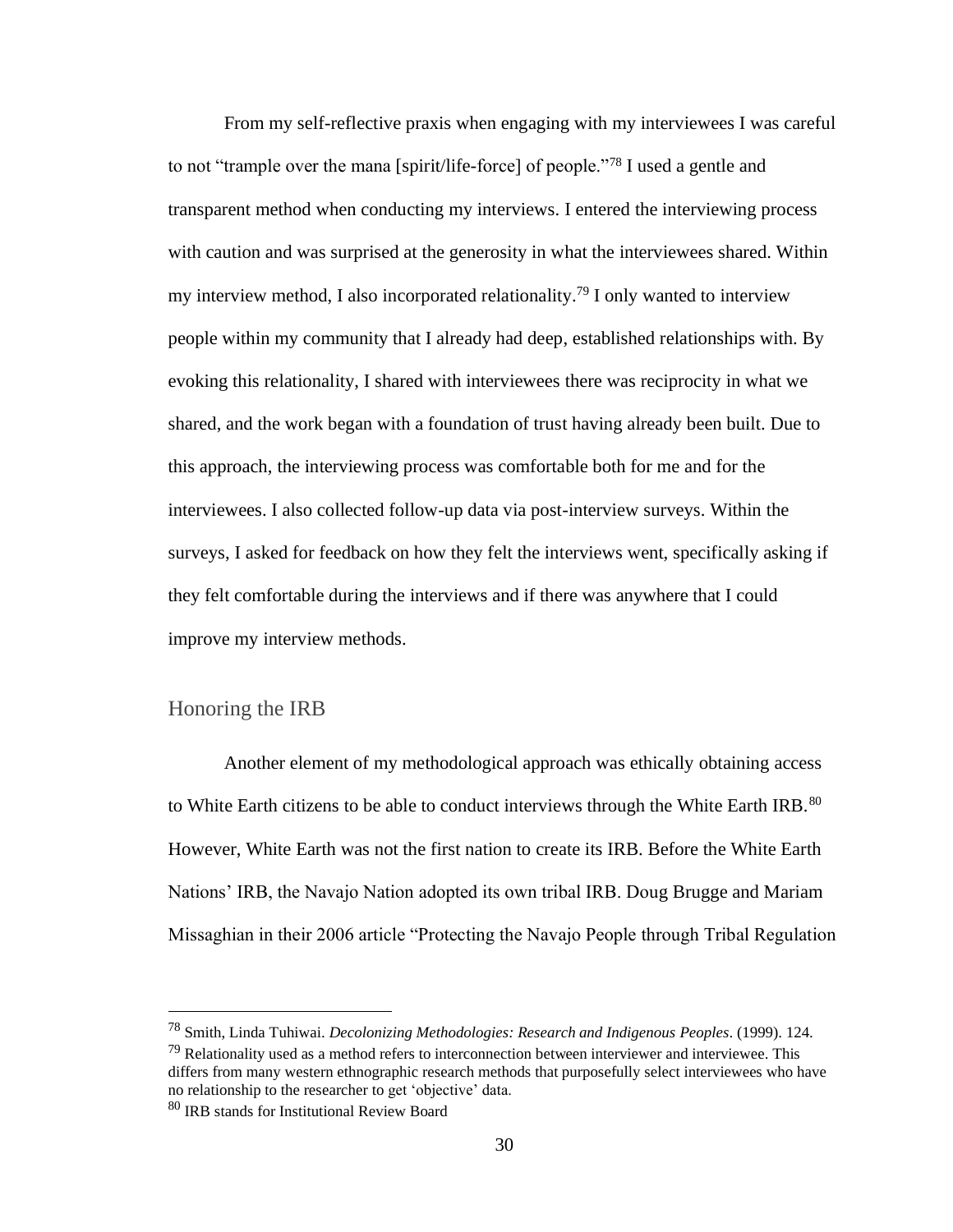of Research" write about the long history between Diné peoples and exploitative research practices.<sup>81</sup> Although Brugge and Missaghian speak specifically about the Navajo Nation their argument is generalizable as all Indigenous peoples have been severely overresearched and exploited by academia. As Linda Tuhiwai Smith states in *Decolonizing Methodologies* "... 'research', is probably one of the dirtiest words in the indigenous world's vocabulary."<sup>82</sup> Their research significantly contextualizes the Navajo Nation as the first Native Nation to establish its own Institutional Review Board (IRBs).<sup>83</sup> To protect the White Earth Nation from further academic exploitation, they have also created their own IRB board.

For this research project, I applied and was approved by the Macalester College IRB and the White Earth IRB. While applying to the White Earth IRB I had to ensure the board that I had been formally trained as a student of sociology to conduct ethical research. Like the Navajo Nation IRB, the White Earth IRB also has the power to review and approve research approvals, negotiate procedures and methodology, request outside expertise, and coordinate with other boards. Therefore, before submitting this thesis I also submitted a de-identified draft to the White Earth IRB for their approval before continuing with this work. By working with the White Earth IRB this work has gone through multiple levels of community approval both from the White Earth IRB and from the interviewees involved.

 $81$  Brugge, Doug, and Mariam Missaghian. "Protecting the Navajo People through Tribal Regulation of Research." *Science and Engineering Ethics.* 12, no. 3 (2006). 491.

<sup>82</sup> Smith, Linda Tuhiwai. *Decolonizing Methodologies.* (1999). 30.

<sup>83</sup> Brugge, Doug, and Mariam Missaghian. "Protecting the Navajo People through Tribal Regulation of Research." (2006). 491.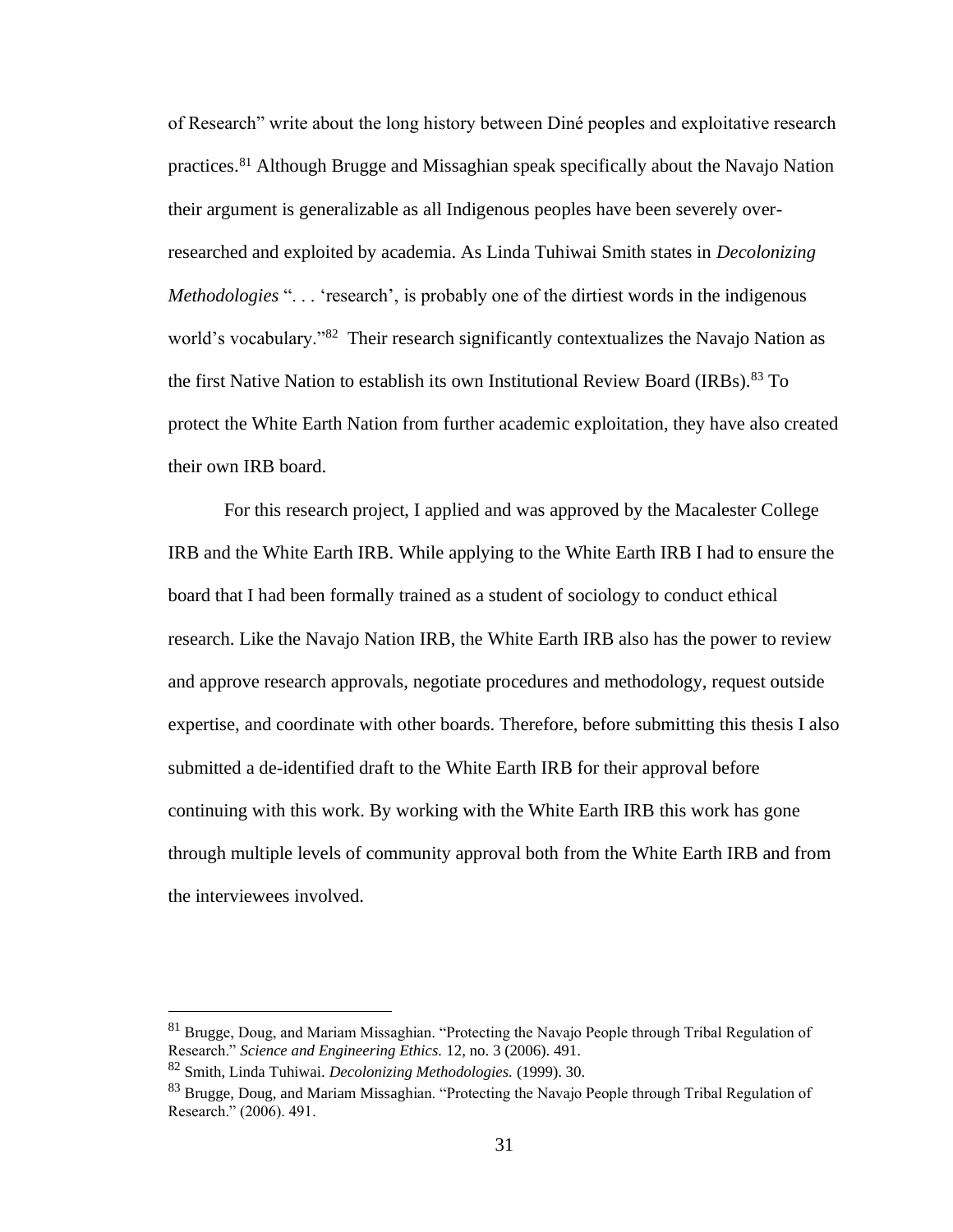Brugge and Missaghian's article includes guidelines for researchers under the name participatory action research (PAR).<sup>84</sup> The scholars place a heavy emphasis on the importance of researchers working with the community, "rather than impose their research protocols on them" in this way "the research becomes a project of the community as well."<sup>85</sup> Therefore, I also took influence from PAR in conducting this research to blend Indigenous scholarship with community centered Anishinaabe pedagogies. Respect, equity, and informed consent make up the foundation of the PAR framework. While these three concepts may seem obvious to do any work within a community, they are three crucial concepts that have been missing from research on Indigenous peoples for hundreds of years.<sup>86</sup> Throughout the planning, conducting, and analyzing the interviews I have engaged in critical reflection on how to best protect the stories that the interviewees shared especially regarding their cultural knowledge, beliefs, and resources.

Like all Native Nations, the Navajo or Diné have specifically "strived to honor their ancestors in attempting to preserve their traditions and way of life" but Brugge and Missaghian are highly attuned to the trauma and disrespect Native Americans have faced at the hands of researchers and greater acts of colonialism.<sup>87</sup> With this history in mind, the two scholars provide a deeper comprehensive guide on the Navajo Nation, its relationship with the federal government through institutions such as Indian Health Services as well as the changes they have made since assuming the responsibility of the

<sup>84</sup> Ibid. 492.

 $85$  Ibid.

<sup>86</sup> Ibid. 494. And Smith, Linda Tuhiwai. *Decolonizing Methodologies.* (1999). 32.

<sup>&</sup>lt;sup>87</sup> Brugge, Doug, and Mariam Missaghian. "Protecting the Navajo People through Tribal Regulation of Research." (2006). 497.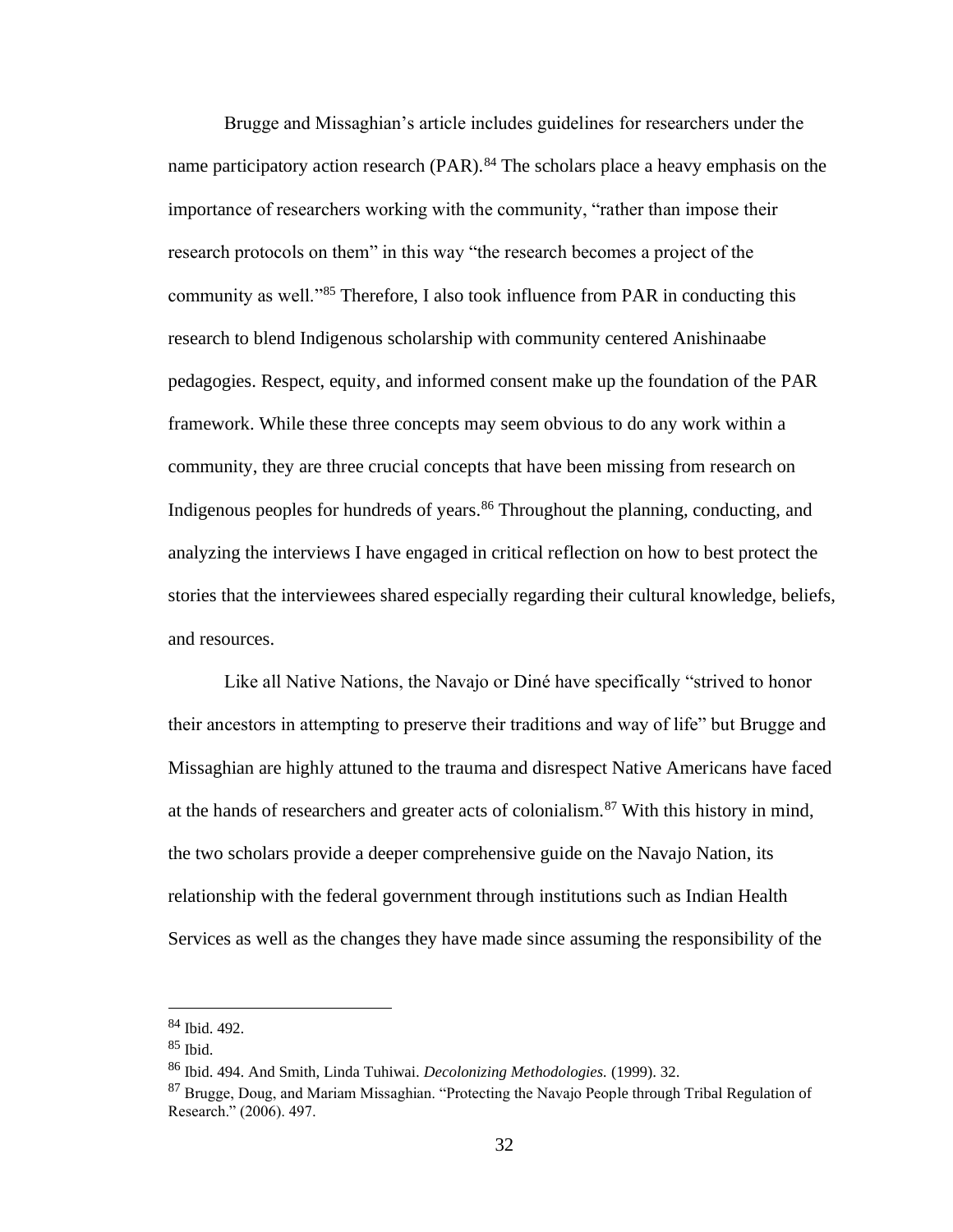IRB. White Earth's IRB is also representative of a movement among many Indigenous communities across the world to regain control over their intellectual, and cultural knowledge as well as represent themselves as sovereign peoples.<sup>88</sup> Another key tenet of this research design was the theoretical framework of survivance.

### <span id="page-33-0"></span>Survivance and Ethnographic Refusal

Gerald Vizenor–a renowned Anishinaabe writer and scholar from White Earth–in his book *Manifest Manners: Narratives on Postindian Survivance,* defines survivance as the active assertion of presence and continuance of Native legacies and cultural knowledge that renounces narratives of victimhood.<sup>89</sup> Therefore, the scholarship of Brugge and Missaghian along with Smith's work to influence and uplift more stories of Indigenous survivance provide one of the methodological frameworks used in this project to challenge colonial narratives and imposition upon Indigenous rights and sovereignty. Survivance as an active assertion of presence centers on resilient and generative narratives that Indigenous peoples create for themselves–both an act of decolonization and refusal. Anthropologist and Mohawk scholar of Native American and Indigenous studies, Audra Simpson has written extensively about ethnographic methods and academic knowledge production.<sup>90</sup> Simpson has also contributed greatly to the scholarly

<sup>88</sup> White Earth Reservation Business Committee. *Restructured/Codified White Earth Nation Research Review Board Policy/Procedure.* (2018)

<sup>89</sup> Vizenor, Gerald. *Survivance: Narratives of Native Presence.* Lincoln: University of Nebraska Press. (2008). 1.

<sup>90</sup> Simpson, Audra. *Mohawk Interruptus: Political Life Across the Borders of Settler States.* Durham: Duke University Press. (2014). 34.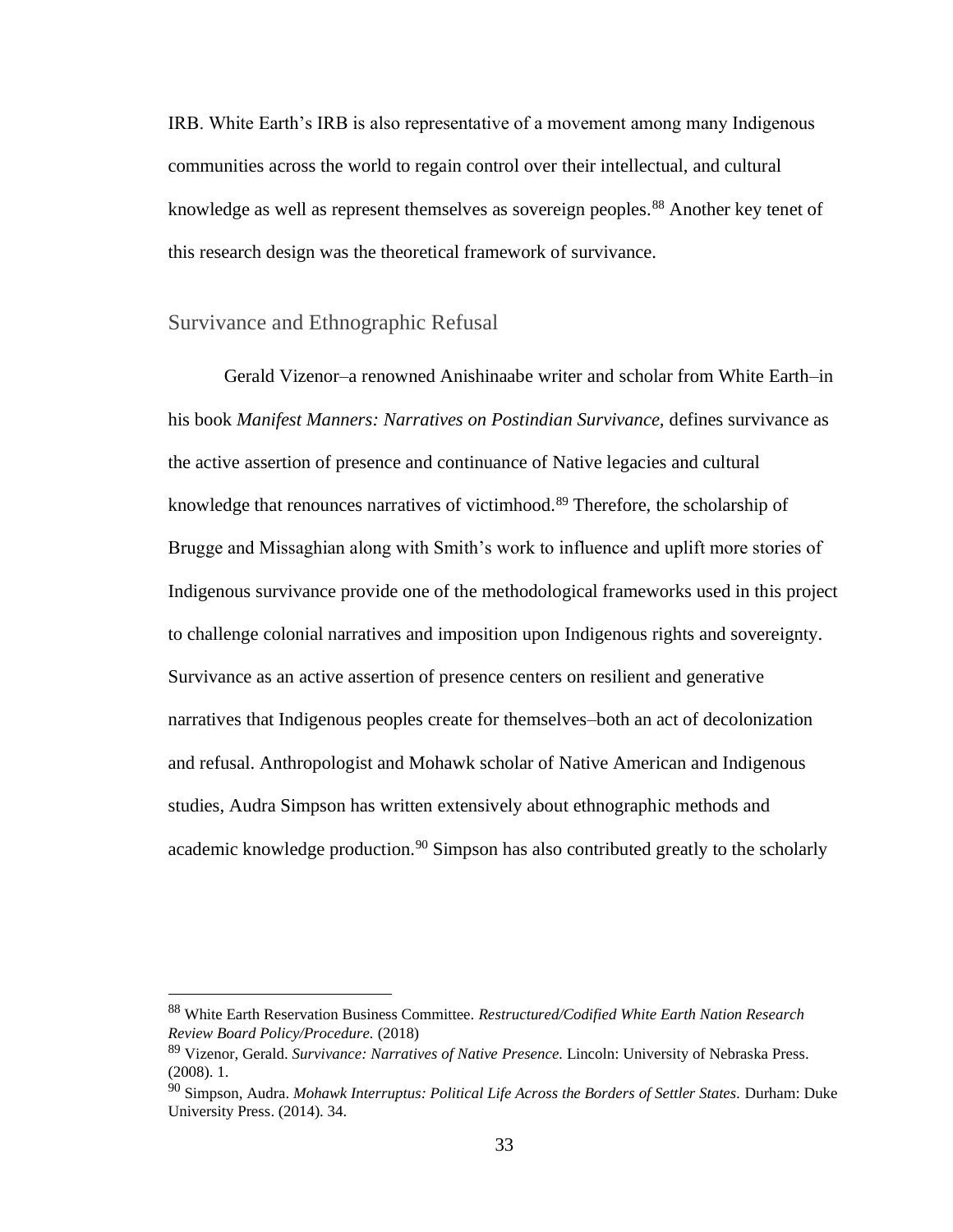conversation on how tribes decide to have control over what cultural knowledge is shared outside of their communities through her theorizing of "ethnographic refusal."<sup>91</sup>

Audra Simpson in her 2014 book *Mohawk Interruptus* defines refusal as

. . .a mode of sovereign authority over the presentation of ethnographic data, and so does not present 'everything'. This is for the express purpose of protecting the concerns of the community.<sup>92</sup>

Through exercising ethnographic refusal Indigenous communities can protect their language, culture, traditions, legal rights, and ceremonies. Refusal, therefore, is also an embodiment of sovereignty. Connecting to Dené Indigenous Studies and Political Science scholar Glen Coulthard's argument that the "politics of recognition" are a part of the colonial mission as they aim to legitimize Indigenous claims of sovereignty through colonial institutions. Ethnographic refusal is a central tenet informing this Honors research project–including refusal, relationality, and resurgence. As a category of refusal, ethnographic refusal provided a theoretical framework and method that I utilized to not overshare sacred information that is only for other Anishinaabe community members to know–like the processes of tribal IRBs.

### <span id="page-34-0"></span>Preventing Damage Centered Research

My research methods are also informed by Unangax $\hat{x}$  scholar Eve Tuck's letter calling out "Damage Centered Research". Tuck proposes that many of the ways in which Indigenous peoples are researched are "Damage Centered" she states that,

This kind of research [Damage-centered research] operates with a flawed theory of change: it is often used to leverage reparations or resources for marginalized

 $91$  Ibid.

<sup>92</sup> Ibid. 105.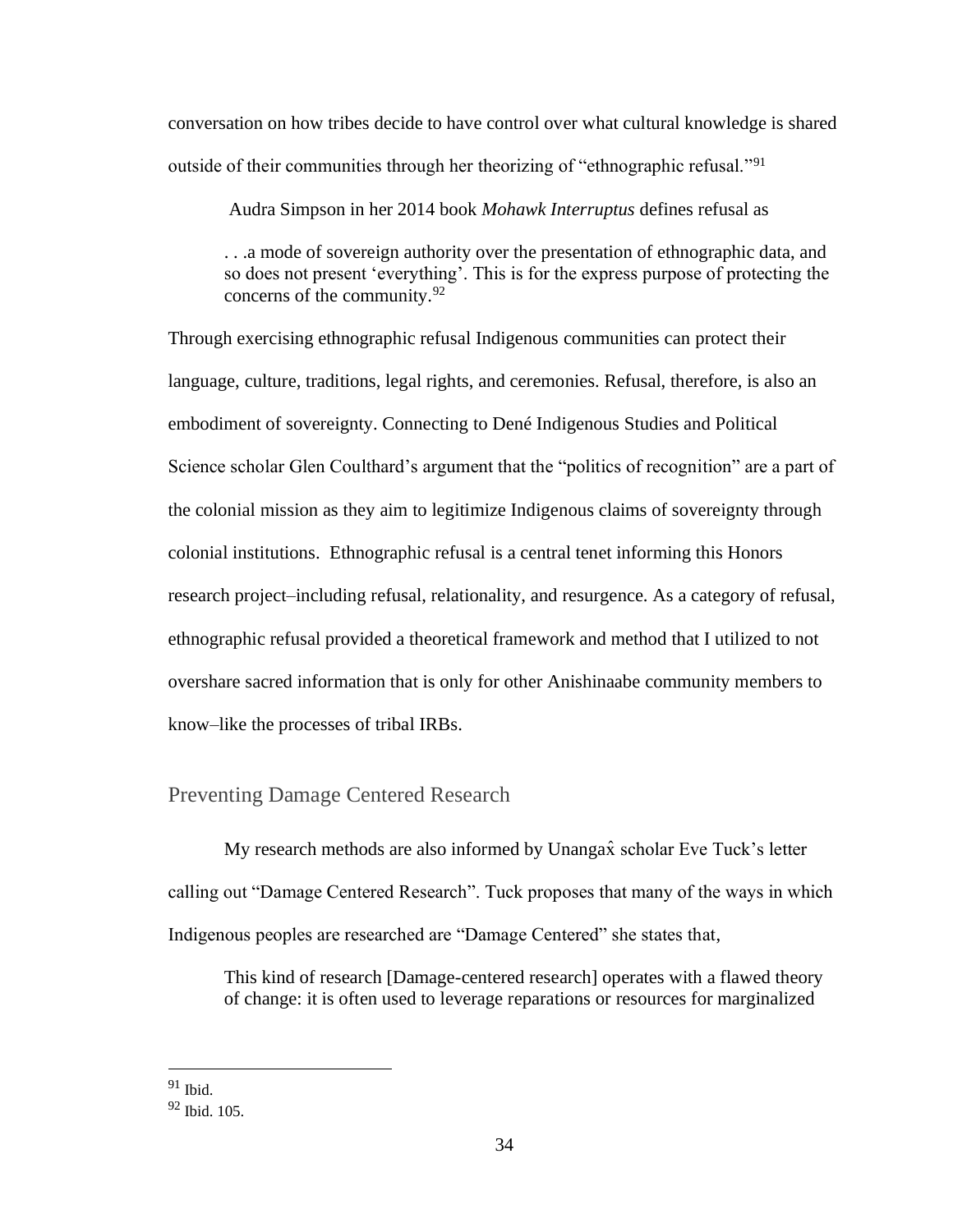communities yet simultaneously reinforces and reinscribes a one-dimensional notion of these people as depleted, ruined, and hopeless.<sup>93</sup>

Tuck suggests that instead of only acknowledging the struggles that Indigenous communities face, Indigenous scholars must also focus on Indigenous people's desire to make conditions better for the present as well as for future generations.<sup>94</sup> To not create more "damage-centered research" I focused my interview questions on how the interviewees viewed their community, how they diagnosed the issues we face, and ultimately what they envision for the future of our community–especially in regards to our youth. In theorizing solutions to "Damage Centered Research" Tuck extends an offering to Indigenous scholars,

I invite you to join me in re-visioning research in our communities not only to recognize the need to document the effects of oppression on our communities but also to consider the long-term repercussions of thinking of ourselves as broken.<sup>95</sup>

Tuck alludes here to an inferiority complex. Hundreds of years of hearing that Native American peoples are backward, primitive, lazy, etc. all boil down and place itself in all minds that Native American people are naturally inferior.<sup>96</sup> I worked against these colonial narratives by rooting my methodologies in the strength, power, and beauty of my community. Due to this practice, I was able to find healing through this research as well as reconfigure my understanding of addiction, healing, and youth.

<sup>93</sup> Tuck, Eve. 2009. "Suspending Damage: A Letter to Communities," 409.

<sup>94</sup> Ibid, 417.

<sup>95</sup> Ibid. 409.

<sup>&</sup>lt;sup>96</sup> I use the term "Native American" here to clarify that I am speaking directly about the racial stereotypes Indigenous people in the U.S. have faced. Historically, Native Americans have been stereotyped as "backward" or "primitive" due to our different ways of living compared to European society. Using the term "lazy" in reference to Native Americans often stems from misconceptions that we receive "payouts" from tribal casinos so that we don't have to work–while many Native peoples do receive money from tribal casinos just as many do not.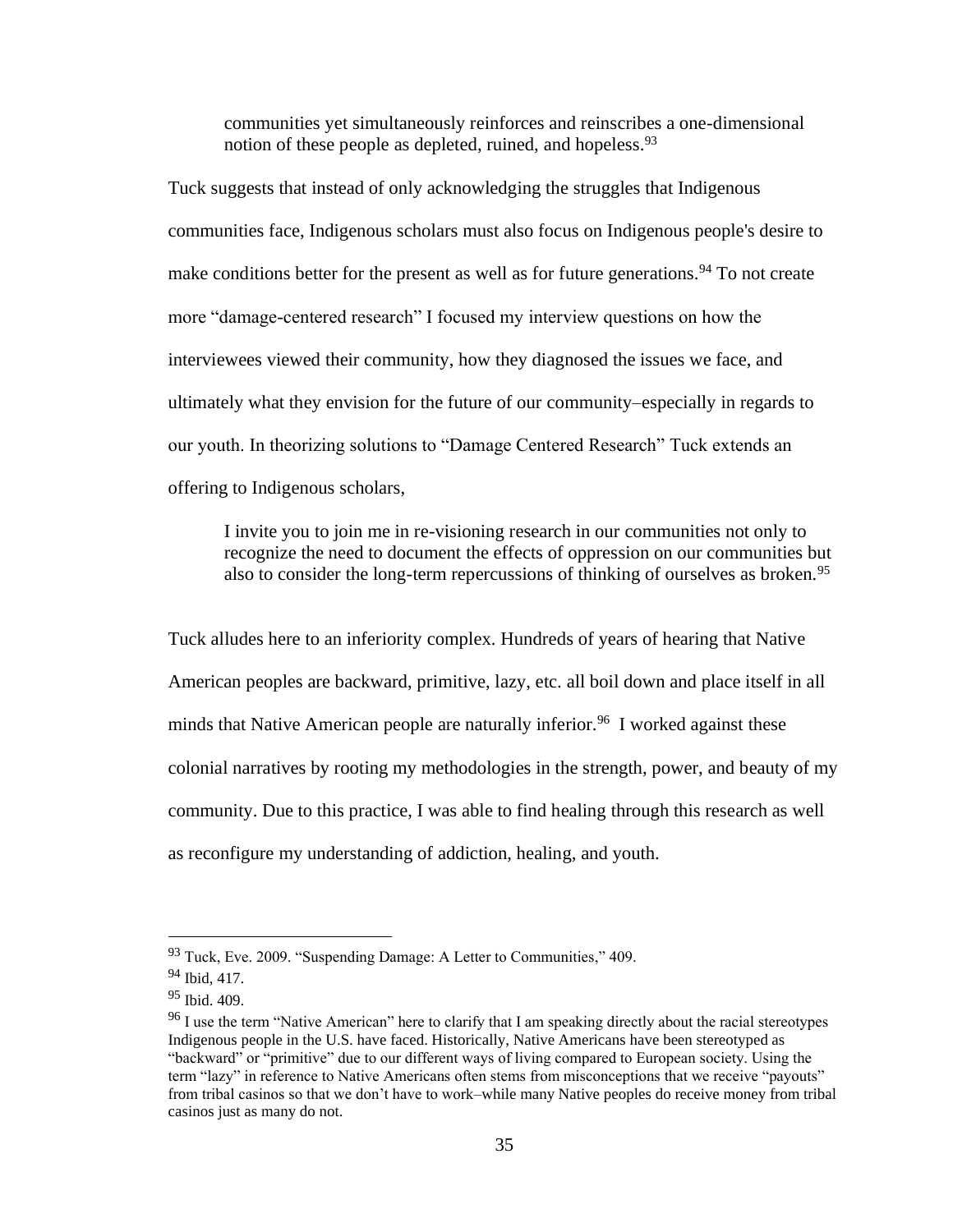## Contextualizing "Youth"

Drawing from Anishinaabe understandings of place, community, and relationality also provided context to the methods used here. Because this work is oriented around White Earth professionals who engage in various forms of youth work, understanding methodological approaches to researching youth have also been also critical to my research. Although I did not interview any actual youth, I used frameworks rooted in Indigenous epistemologies on youth to reorient understandings of youth through an Anishinaabe worldview.<sup>97</sup> In 1989 the United Nations made a universal definition of a "Child" as someone under the age of 18.<sup>98</sup> Childhood and youth are culturally contingent understandings. How we view ourselves is dependent on intersections and engagements with our environments, broader society, and the reflexivity of our internal selves.<sup>99</sup> Therefore, understanding how Anishinaabe views youth–pre colonially and presently–is essential to being able to write about them in a decolonial way. In colonial-western societies, adulthood, and ideas of who has citizenship and/or rights are established through the process of aging instead of achievement or life experience.<sup>100</sup> In juxtaposition to western ideals of youth, Anishinaabe's understanding of youth centers on the four hills of life.

<sup>99</sup> Liebenberg, Linda, Darlene Wall, Michele Wood, and Daphne Hutt-MacLeod. "Spaces & Places: Understanding Sense of Belonging and Cultural Engagement among Indigenous Youth." International Journal of Qualitative Methods 18 (2019): 160940691984054–54. [https://doi.org/10.1177/1609406919840547.](https://doi.org/10.1177/1609406919840547) 2.

 $97$  I chose to not interview Anishinaabe youth as a means of protecting their lived experiences from any methods of inquiry because they are a vulnerable group. Above all I did not want to make them speak about their trauma for the sake of research.

<sup>98</sup>James, Allison, and Adrian James. *Key Concepts in Childhood Studies*. Los Angeles: Sage. 2012. 2.

<sup>100</sup> Ibid. 8.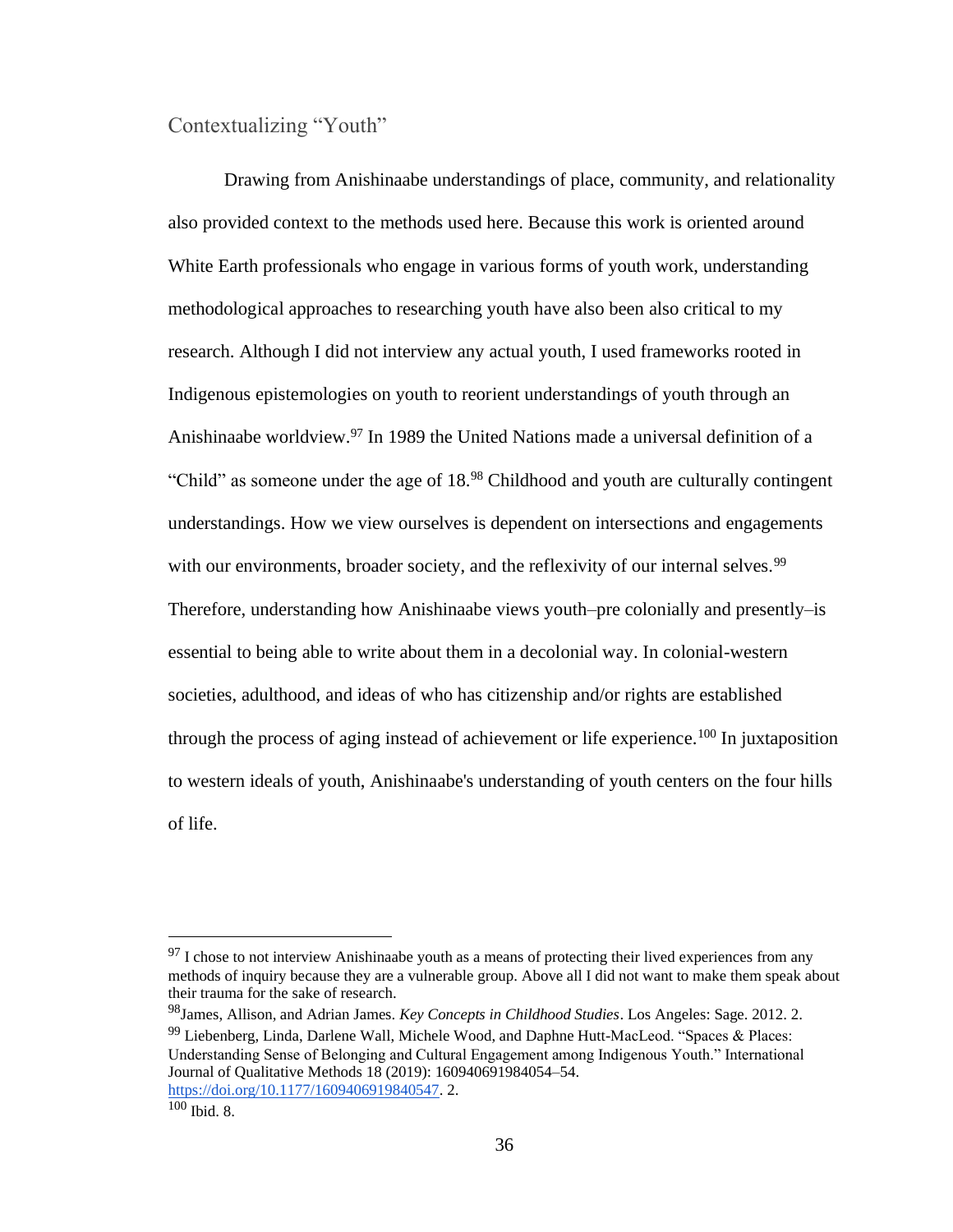Anishinaabe Conceptualizations of "Youth"

For the Anishinaabe, the four hills of life are represented through seasons–infancy and childhood Ziigwan (spring), adolescence is Niibin (summer), adulthood is Dagwaagin (fall), and old age is Biboon (winter). This knowledge comes from the book *The Four Hills of Life: Ojibwe Wisdom by Thomas Peacock and Marlene Wisuri.*<sup>101</sup> Peacock and Wisuri work to recover traditional Anishinaabe understandings of age and maturity. In traditional Ojibwe society, babies and small children were represented by Ziigwan (spring) because the first hill they must overcome is illness so they can make it to Niibin.<sup>102</sup> Instead of measuring maturity by age, Anishinaabe measured maturity by how many hills a person has accomplished. Peacock and Wisuri write that "the challenges we face and responsibilities we accept along the way are called hills. This is old and beautiful teaching about the sacred journey of life and its purpose."<sup>103</sup> Infancy and childhood are also represented by spring because in Anishinaabe cultures it is considered the first season. When children pass into the next hill, they become youth and "enter the summer of our lives."<sup>104</sup>

When the third hill of life, autumn begins it signals adulthood as many people would become parents in fall. Lastly, in winter as the snow falls and things get quieter, we enter being elders and having survived so many seasons we have accumulated wisdom and lessons that we pass on to the next generation. Elders also, "become the

<sup>&</sup>lt;sup>101</sup> Peacock, Thomas, Marlene Wisuri, and Marlene Wisuri. The Four Hills of Life: Ojibwe Wisdom. 1st ed. Afton, MN: Afton Historical Society Press, 2006. 10.

<sup>102</sup> Ibid. 9

<sup>103</sup> Peacock, Thomas, and Marlene Wisuri. 2006. *The Four Hills of Life: Ojibwe Wisdom.* 9.  $104$  Ibid.  $10$ .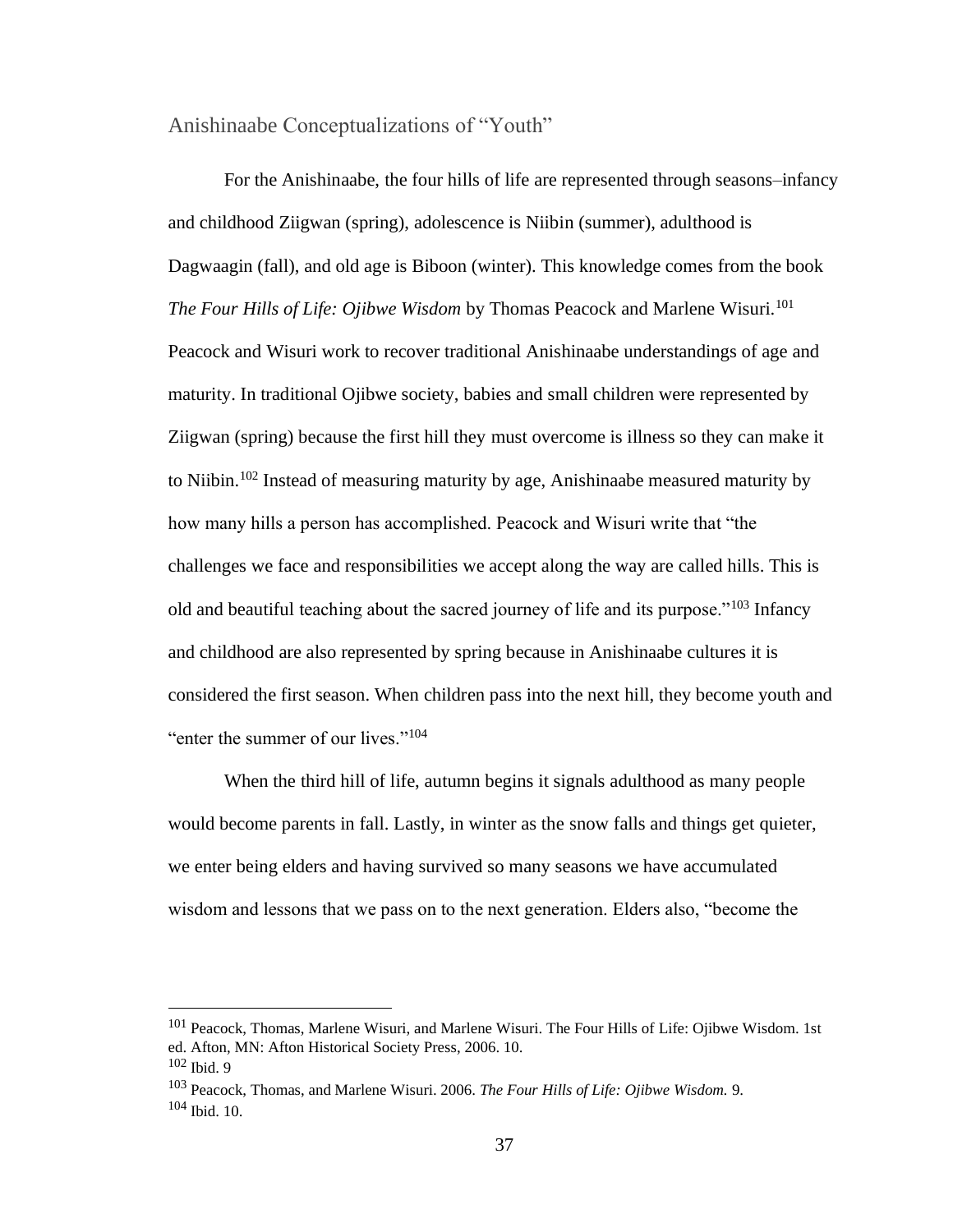tellers of the story and the guides to all those who follow us on the sacred journey."<sup>105</sup> The way Peacock and Wisuri speak about life is circular–things are born, they grow, then they return to the earth.<sup>106</sup> To make it through all four seasons is the ultimate gift.<sup>107</sup> Garnering this understanding of maturity and age in Anishinaabe traditional society informs how we as Anishinaabe people have our epistemologies, pedagogies, and methods for life. Reviving these understandings is a method that we will continue to work on throughout all the hills of our lives. Another traditional Anishinaabe method of knowledge exchange is through oral story-telling and oral histories.

Oral histories are a central practice in Anishinaabe society. Therefore, I made oral histories the focal point of this project to honor Anishinaabe peoples and culture. Oral histories within Indigenous cultures are paramount to the continuation and resilience of communities. Passing on our history through stories is an intergenerational act, one that keeps our traditions, culture, and language alive. By sharing things orally, they can be passed down continually and adapt to the needs of the people as we evolve. Storytellers create interconnected narratives of the past, present, and future which challenge the linearity of western society.<sup>108</sup> Although each storyteller may share a traditional or personal story differently, our stories often synchronize and illuminate communal visions of who we are.

Sa'iliemanu Lilomaiava-Doktor in her essay on oral histories compares Samoan Indigenous storytelling methods to western discourses around the land.<sup>109</sup> She argues that

 $105$ Ibid.

<sup>106</sup> Ibid. 14.

<sup>107</sup> Ibid. 9.

<sup>108</sup> Smith, Linda Tuhiwai. *Decolonizing Methodologies.* 1999. 242.

<sup>109</sup> Lilomaiava-Doktor, Sa'iliemanu. 2020. "Oral Traditions, Cultural Significance of Storytelling, and Samoan Understandings of Place or Fanua" 121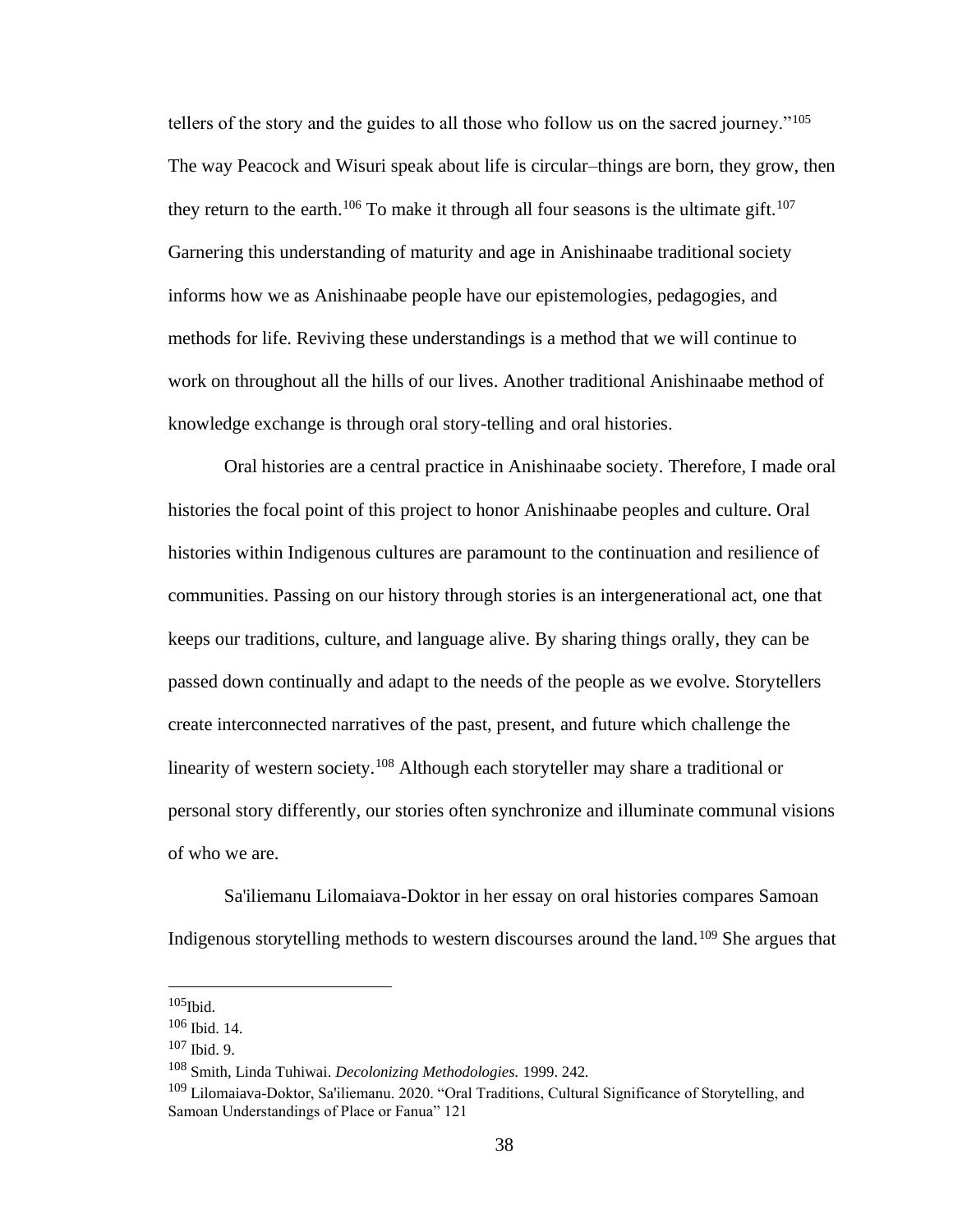scholarly attention is continually entrenched only in the economics of land. Doktor suggests that the western ideal of ownership over land is a method of inquiry that is too finite to encapsulate the complexity and beauty of Indigenous people's relationship to their lands.<sup>110</sup> Doktor goes on to say that culture is highly important when conducting research.<sup>111</sup> Linda Tuhiwai Smith also speaks to this point by saying that she believes our continued existence as Indigenous people is predicated on having to know our environments well enough to ensure our survival.<sup>112</sup> Therefore, land and our relationship to it also inform Anishinaabe research methods as it is often one of our first teachers. Stories of the land as well as all Anishinaabe stories and histories are passed down from one generation to the next and they shift to the needs of each generation. During each interview, every interviewee spoke almost exclusively through storytelling. While everyone had different stories to tell, the way they wove them was rooted in our shared cultural teachings. Now, I will expand upon the importance of oral histories.

For each interview I did not have a time limit because to limit a story by time would be to not honor the fullness and life that each takes on.

### Indigenous Oral Histories in Practice

For each interview I did not have a time limit because to limit a story by time would be to not honor the fullness and life that each takes on. This project is also guided by the teachings of Indigenous communities from the Pacific Islands who engage in story

<sup>110</sup>Ibid.121-122.

 $111$  Ibid.

<sup>112</sup> Smith, Linda Tuhiwai. *Decolonizing Methodologies: Research and Indigenous Peoples.* Seconded. London: Zed Books, (2012).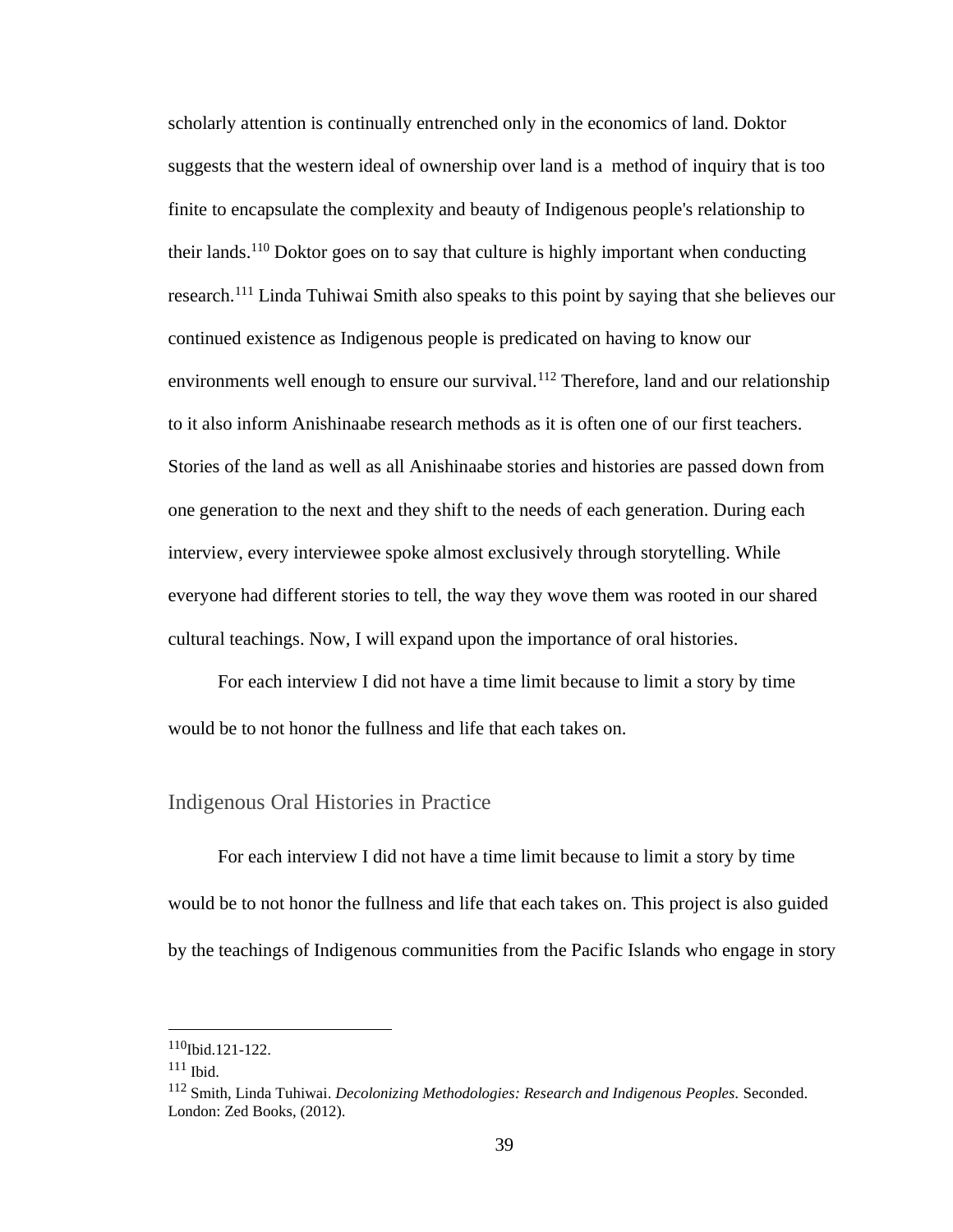dialogue called "talanoa". According to Tecun, et al in "Talanoa: Tongan Epistemology and IndigenousResearch Method," talanoa can be broken down into two main concepts: the balance/equilibrium (noa) of story/talk (tala).<sup>113</sup> In conducting my interview with my aunt I tried to ground the conversation in what Tecun et al. write. $114$ 

We the writers are our ancestors, who are embodied in us, this is why we are Tapu or sacred. This relation sets us apart as unique descendants of our ancestors. What we as researchers and writers refer to here is that one of the reasons we are set apart or set ourselves apart (Tapu) is because we are not alone as individuals, for the dead are within us.  $115$ 

As an Indigenous researcher, I aim to center on the ancestors that walk with me as well as the communities that created me within every aspect of my research.<sup>116</sup> Honoring Indigenous epistemologies in academia is an act of refusal against western research tactics that reproduce colonial harm. Implementing talanoa requires holding space for dynamic conversation. Rejecting notions of objectivity by instead focusing on "closeness rather than distance" reconfigures the relationship between researcher and participant.<sup>117</sup> Intentionally fostering care and trust as the basis for a researcher to participant relationship indigenizes research, as their interactions are not extractive but nurtured before, during, and after the project, has concluded.

To practice talanoa, I interviewed my paternal aunt in the fall of 2021 for a course assignment on Indigenous childhood. From my interview with my aunt, I began to

<sup>113</sup> Hernandez, David, Arcia Tecun, 'Inoke Hafoka, Lavinia 'Ulu'ave, and Moana 'Ulu'ave-Hafoka. 2018. "Talanoa: Tongan Epistemology and IndigenousResearch Method." *AlterNative: An International Journal of Indigenous Peoples* 14. 159.

<sup>114</sup> Allen, Martha. "Interview on Indigenous Childhood." Oral History. Online Video Interview. November 1st, 2021.

<sup>115</sup> Ibid. 156.

<sup>116</sup> Ibid.

<sup>117</sup> Ibid. 158.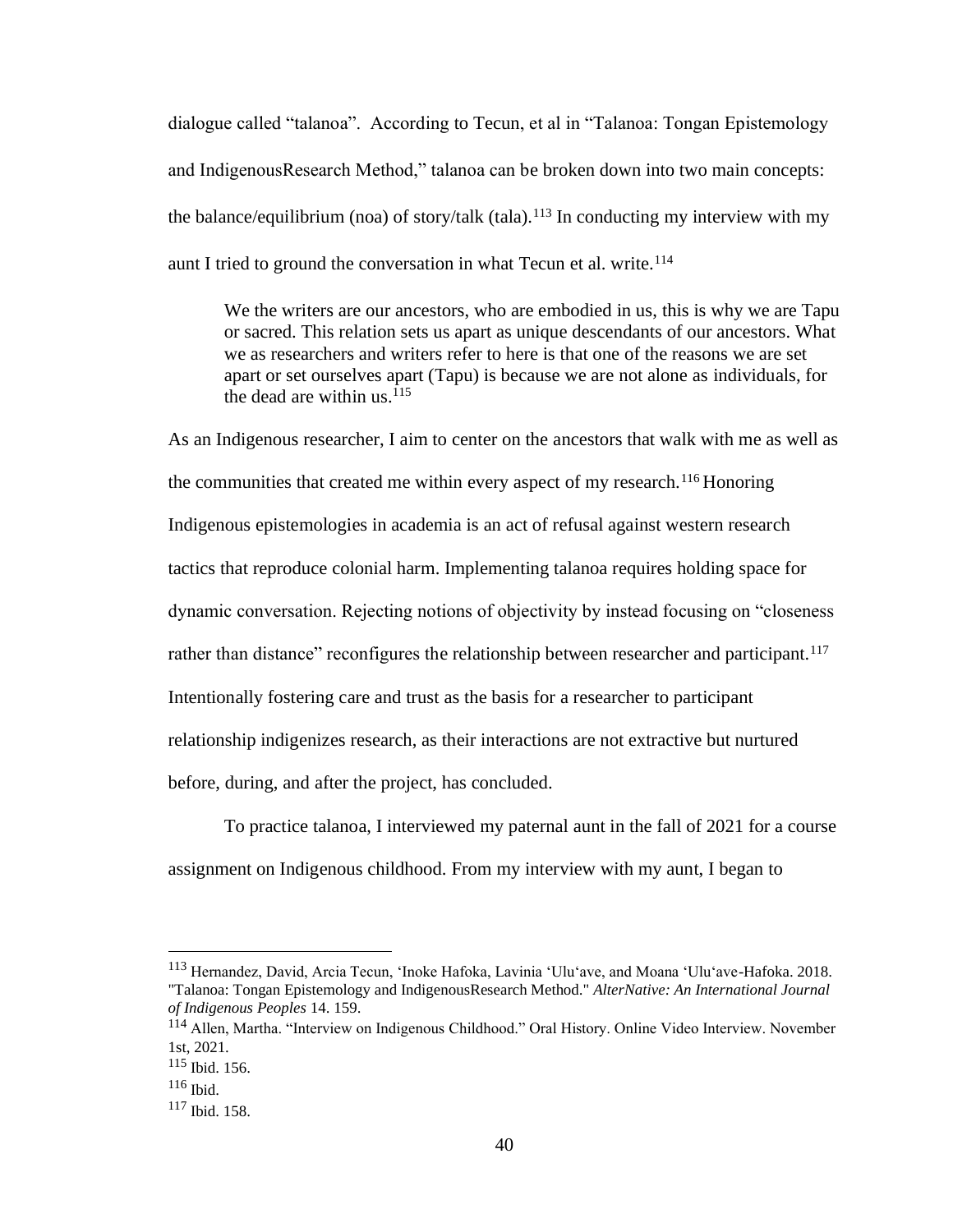analyze what is required to conduct generative interviews.<sup>118</sup> She reminded me how to listen like Native elders listen "in between the words"–an important element of talanoa.<sup>119</sup> To circumvent the extractive nature of western academic research wherein you listen to prove or make points, I had to consciously remember to not interrupt when interviewees spoke. The rhythm of Indigenous research is slow but fruitful. This practice actively transgresses what we are taught through western practices. Indigenous peoples do not limit their dialogue by the linearity of time. Rather, the practice of talanoa embodies the living and breathing nature of the stories Indigenous peoples weave. Each conversation I held was an act of reciprocity, giving community members the space to reflect on their lives and to distill what they want for the future embodied Anishinaabe ways of reciprocity and relationality. We did not limit our time. They shared their stories as they came to them, and I listened. Using Indigenous methodologies in making this research come to life has also been an act of refusal.

Referencing Doktor's essay once again she also argues that because Indigenous epistemologies are what sustains us as a people and sustain the lands we nurture, centering these Indigenous methodologies is essential to bring Indigenous philosophies into academia to honor the communities being researched.<sup>120</sup> Anishinaabe scholar, historian, and Ojibwemowin speaker Anton Treuer also highlights how he has found "agreement" between generations of Indigenous leaders by mapping Indigenous oral histories "across space and time.".<sup>121</sup> Simply put–for far too long Indigenous peoples

<sup>118</sup> Allen, Zoe. Interview with Martha Allen. Oral History. Online Video Interview. November 1st, 2021. <sup>119</sup> Ibid.

<sup>120</sup>Lilomaiava-Doktor, Sa'iliemanu. "Oral Traditions, Cultural Significance of Storytelling, and Samoan Understandings of Place or Fanua". (2020). 122.

<sup>&</sup>lt;sup>121</sup> Treuer, Anton. The Assassination of Hole in the Day. St. Paul, MN: Borealis Books, 2011. Xiv.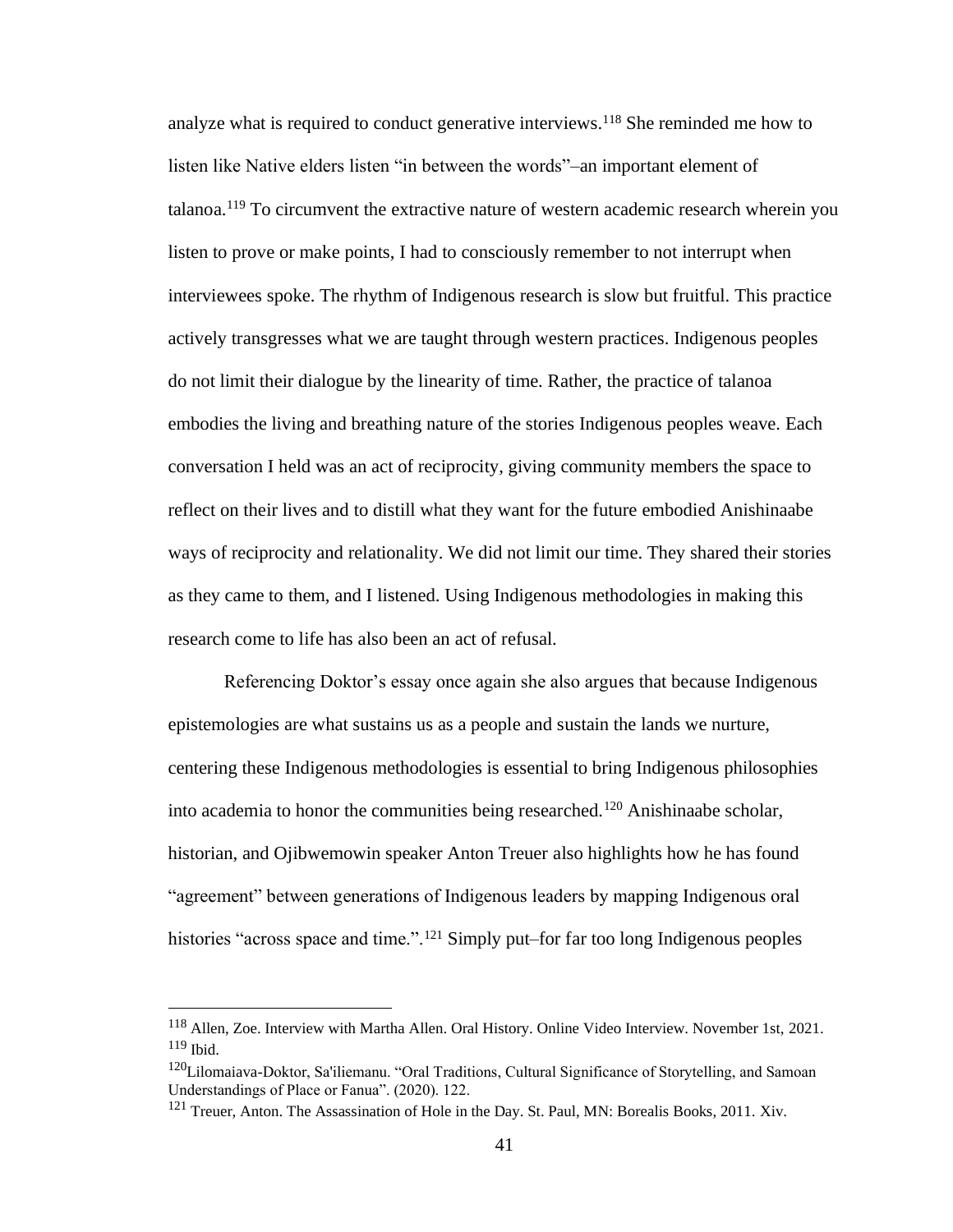have been studied through a colonial, western, heteropatriarchal, white supremacist lens and now it is time for us as Indigenous scholars to refuse these narratives by fostering our own. Refusal–both in its generalized form as well as an ethnographic refusal–is a central element on the path to collectively and intergenerationally healing trauma as it continues to manifest through substance use disorder. In summary, these methodological approaches matter for urgent reasons. I now turn to an extended literary analysis of the three tenets of this research: refusal, relationality, and resurgence.

# Aanawenjigewin: s/he rejects things; Refusal

I now want to return to how refusal is framed in Audra Simpson's theory of "ethnographic refusal" as previously mentioned in the methods section.<sup>122</sup> Simpson elaborates on the term refusal by theorizing from her own interviews for *Mohawk Interruptus.* The accounts Simpson's interviewees shared with her she states were generative acts of refusal.<sup>123</sup> Dana's interview illustrates how necessary refusal is in the process of collectively healing our "Soul Wound"–also known as historical trauma.<sup>124</sup> Refusal within Indigenous epistemologies encapsulates the urgency of needing to reject colonial narratives and instead center on Indigenous ways of being–both as a means of protest and as a demonstration of resiliency.

<sup>122</sup> Simpson, Audra. *Mohawk Interruptus: Political Life Across the Borders of Settler States.* (2014). 34. <sup>123</sup> Ibid. 113.

<sup>&</sup>lt;sup>124</sup> Duran, Eduardo, Bonnie Duran, Maria Yellow Horse Brave Heart et. al. "Healing the American Indian Soul Wound". (1998). 341.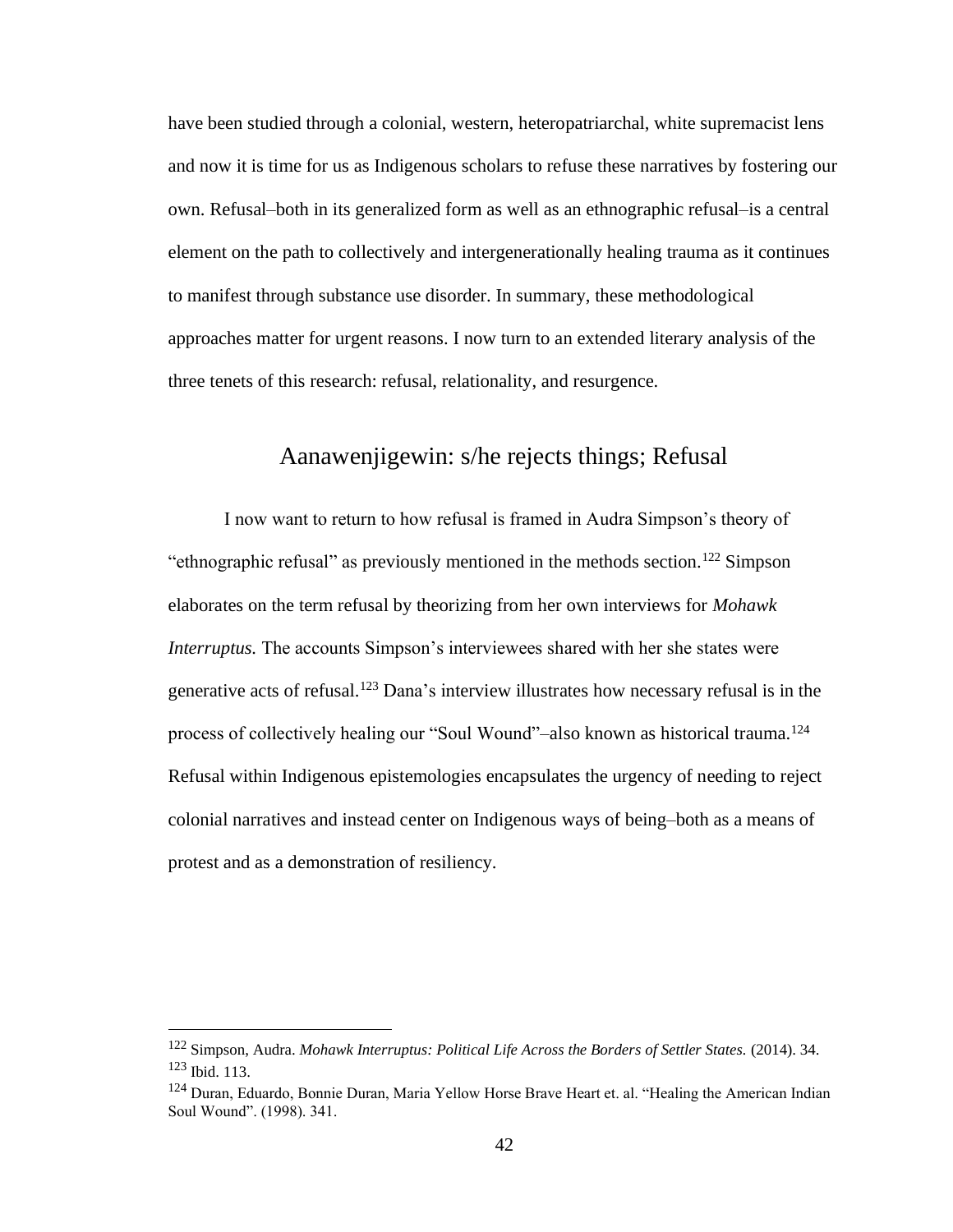Dana Trickey's story encapsulates various forms of refusing colonial narratives of erasure. Dana works for the University of Minnesota in their 4H department.<sup>125</sup> She is not only a youth worker but also an artist, a single mother, and a community builder. Dana is a long-time family friend who lives and works in White Earth where she recently purchased her first house and raises her two teenage boys. Working for the last five years building the White Earth 4-H program, Dana takes a lot of pride in the work she has accomplished so far. Introducing herself Dana

Mashkiki Mikinaakikwe nindizhinikaaz, migizi indoodem, my spirit name is medicine turtle woman and I'm Eagle clan. My English name is Dana Trickey. There's so much about a person, right? I'm an Ojibwe descendent, but I'm not enrolled. My dad's family comes from over by the Wisconsin, St. Croix area. But I've lived around here in White Earth for most of my life, but especially the last 20 years. My awen'enh is from here also. I've received a lot of gifts from the community and teachings that I still carry forward to this day. In the last five years, I've been fortunate enough to be able to run the White Earth tribal 4H program and give back to the community in that way. So, I'm employed by the University of Minnesota, out of the St. Paul campus in the Twin Cities, specifically Coffee Hall. So, a lot of other 4-H programs are out of counties. My program is unique because It's the only program of its kind in the state of Minnesota.

Throughout our interview the theme of refusal was present. Centering our conversation on Dana's youth work we spoke about the stereotyping imposed upon our youth and how it affects them in ways people often don't see. When talking about systemic oppression and how federal funds are allocated to help 'youth of color', Dana also spoke about how kids are conditioned to act in ways that feed into racial stereotypes. In trying to find ways to change that she said,

I think it really starts with our attitude about kids. If we look at them as delinquents, and we keep telling them they're going to be delinquents, guess what–they're probably going to fulfill that prophecy we're creating for them. They

<sup>&</sup>lt;sup>125</sup> 4H is an extracurricular program for youth k-12, the central focus of the program is to offer rural youth opportunities in science, photography, agriculture, healthy living, and civic engagement.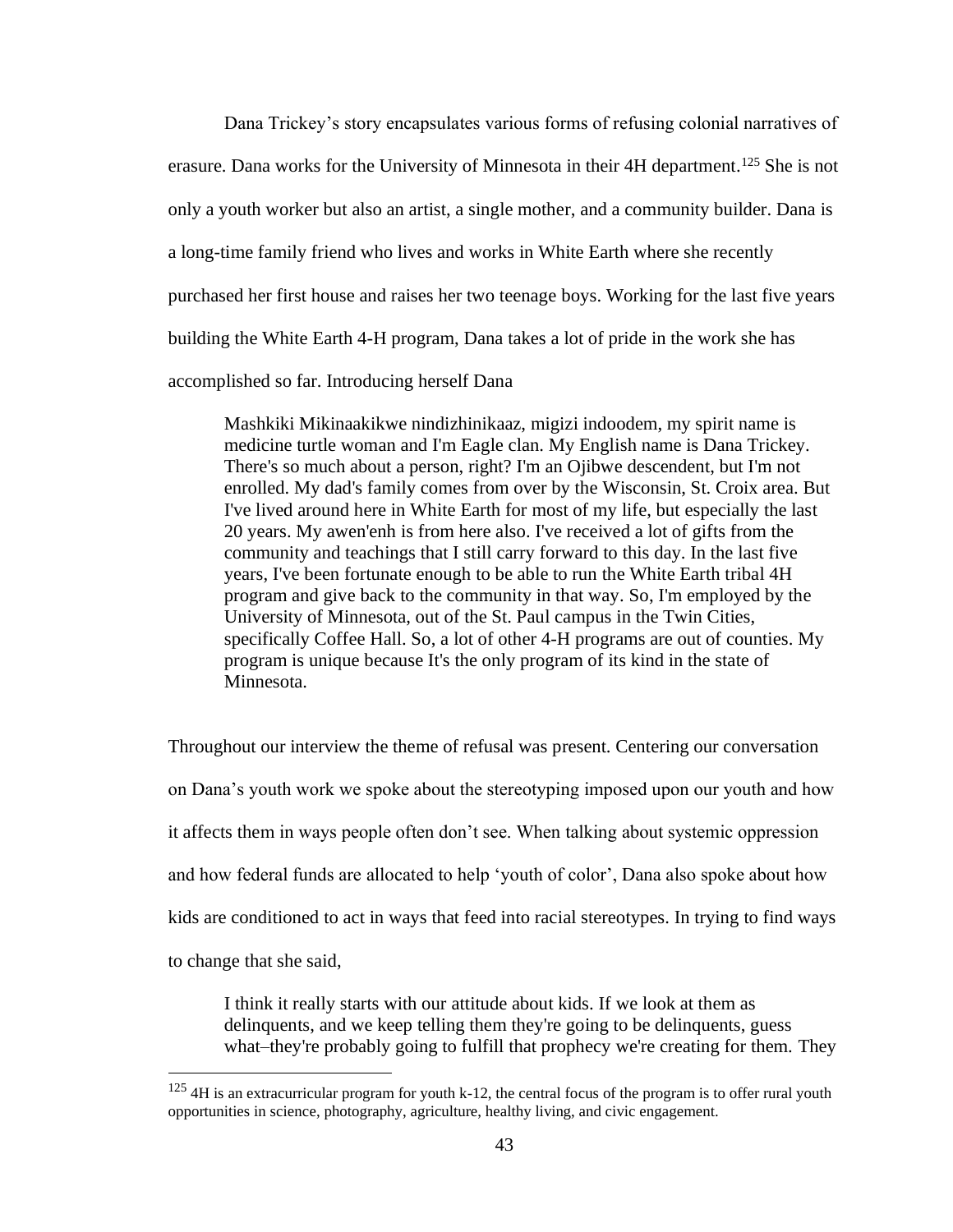will have to be one hell of a strong, unique person to defy that. If that's the message we're sending, the whole time they're growing up. That's pretty f'd-up on our part. And I know that because I was one of those kids that people expected a lot of bad things from, I know exactly what that feels like.<sup>126</sup>

Dana elaborates on how she relates to the kids she works with by recollecting that she was also told that she would never be able to achieve her ambitions. Now, having a higher level of education than many of the people that doubted her, she credits her stubborn mentality as her source of motivation to overcome the narrative imposed upon her. At the same time, Dana also recognizes that the youth she works with have differing levels of trauma that are exhibited uniquely. Usually, she says that kids hide their pain by "putting their walls up". By being vulnerable to youth, Dana has been able to erode some of these walls and instead offer youth support and guidance with whatever they are going through. How does this fit into a framework of refusal? By seeing the trauma in the children, she works with and refusing to let them feel alone in it Dana evokes refusal by challenging the colonial narratives youth are conditioned to believe about themselves. This is supported by the work of Linda Liebenberg and Darlene Wall et.al. in their scholarship reflecting on how Indigenous youth understand themselves belonging to their communities.<sup>127</sup> In connection to Dana's remarks on how youth put up walls when trying to protect themselves from further harm, Liebenberg, and Wall et. al state that:

when community structures and the systems underpinning them [youth], intentionally or unintentionally marginalize youth, failing to provide appropriate spaces for engagement in community life and culture, youth will seek alternative ways of establishing a sense of value and community.<sup>128</sup>

<sup>126</sup> Trickey, Dana. "Oral History Interview #3". Oral History. Minnesota. January 17, 2022. 58:51. <sup>127</sup> Liebenberg, Linda, Darlene Wall, et. al. "Spaces & Places: Understanding Sense of Belonging and Cultural Engagement among Indigenous Youth." *International Journal of Qualitative Methods* 18. (2019).1. <sup>128</sup> Ibid. 2.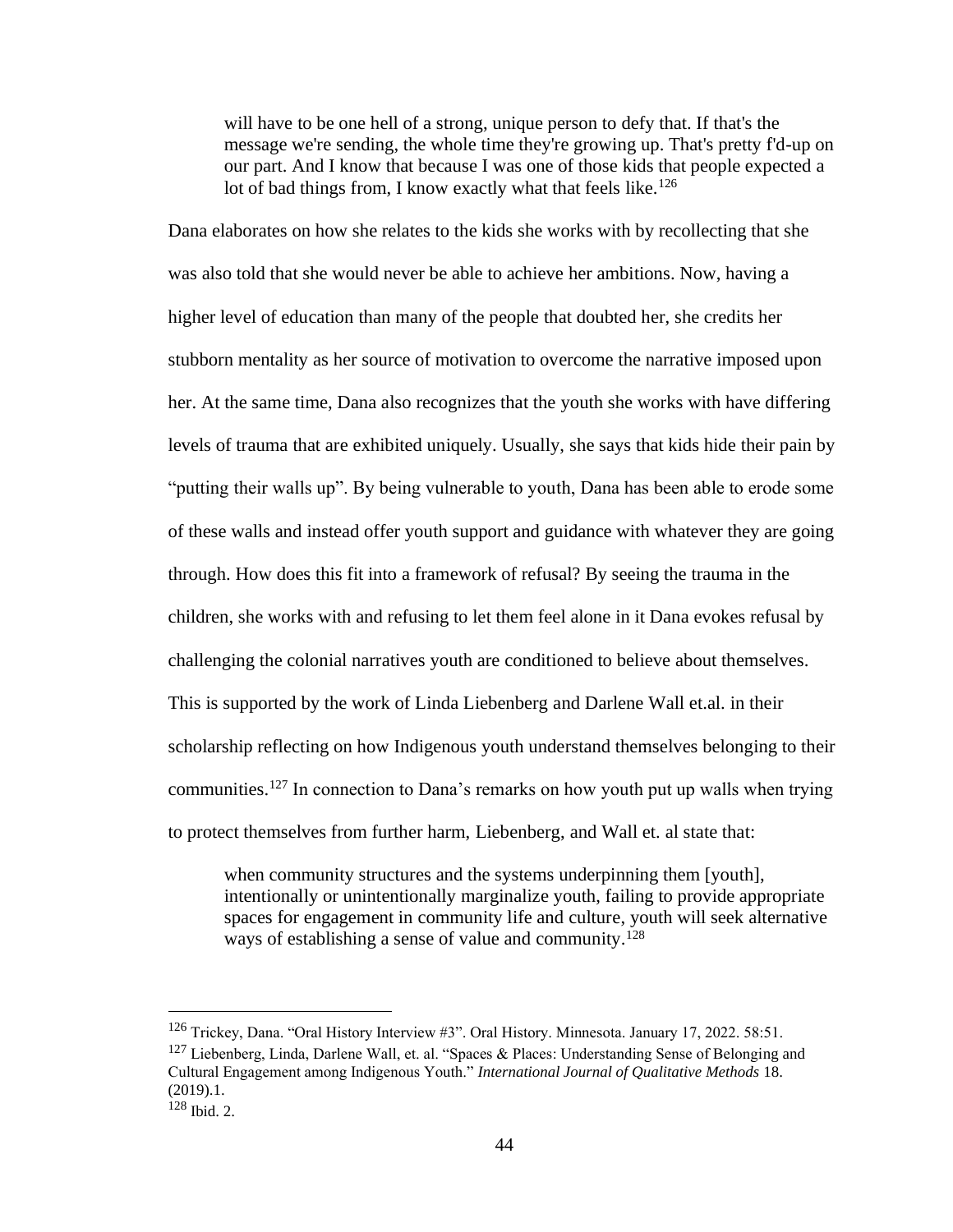Because of this phenomenon, Anishinaabe youth seek out ways to relieve the pain of the trauma they endure. Not having access to opportunities that will positively help them navigate the issues they face; they often turn inward and internalize the narratives that are built to hurt them. They might turn to substances–whether that be using, selling, or a combination of the two. They may enter abusive relationships that can result in teen pregnancy. When unresolved trauma manifests in youth via substance use disorder it creates a domino effect within small communities. White Earth is especially impacted by youth drug use due to the compounded trauma our youth carry with them and because they usually do not have positive outlets to cope with what they struggle with. Since drug use is often a social activity many youths are introduced to drug use through friends and/or family.

Prevention narratives from the era of the *War on Drugs* continue to shape how youth understand anti-drug use policies.<sup>129</sup> These methods of prevention are not useful as the two extremes teens are faced with–complete sobriety or addiction–leave them with limited options and implicate them in systems of shame that are difficult to recover from. Refusing archaic anti-drug campaigns and instead advocating for balance and neutrality could be a source of relief for our youth. Instead of promoting the essentialist narratives that youth are predisposed to two outcomes when it comes to drugs, we could teach safeuse practices and elaborate on forms of harm reduction/prevention to also encapsulate youth programming, cultural teachings, and Ojibwe language. Dana's philosophy takes all of these challenges into account and works to find ways to meet kids where they are currently. She puts in efforts every day to help youth thrive by building spaces where

<sup>129</sup> Beck, Jerome. "100 years of 'just say no' versus `just say know." *Evaluation review* 22, no. 1:15-45. (1998). 23.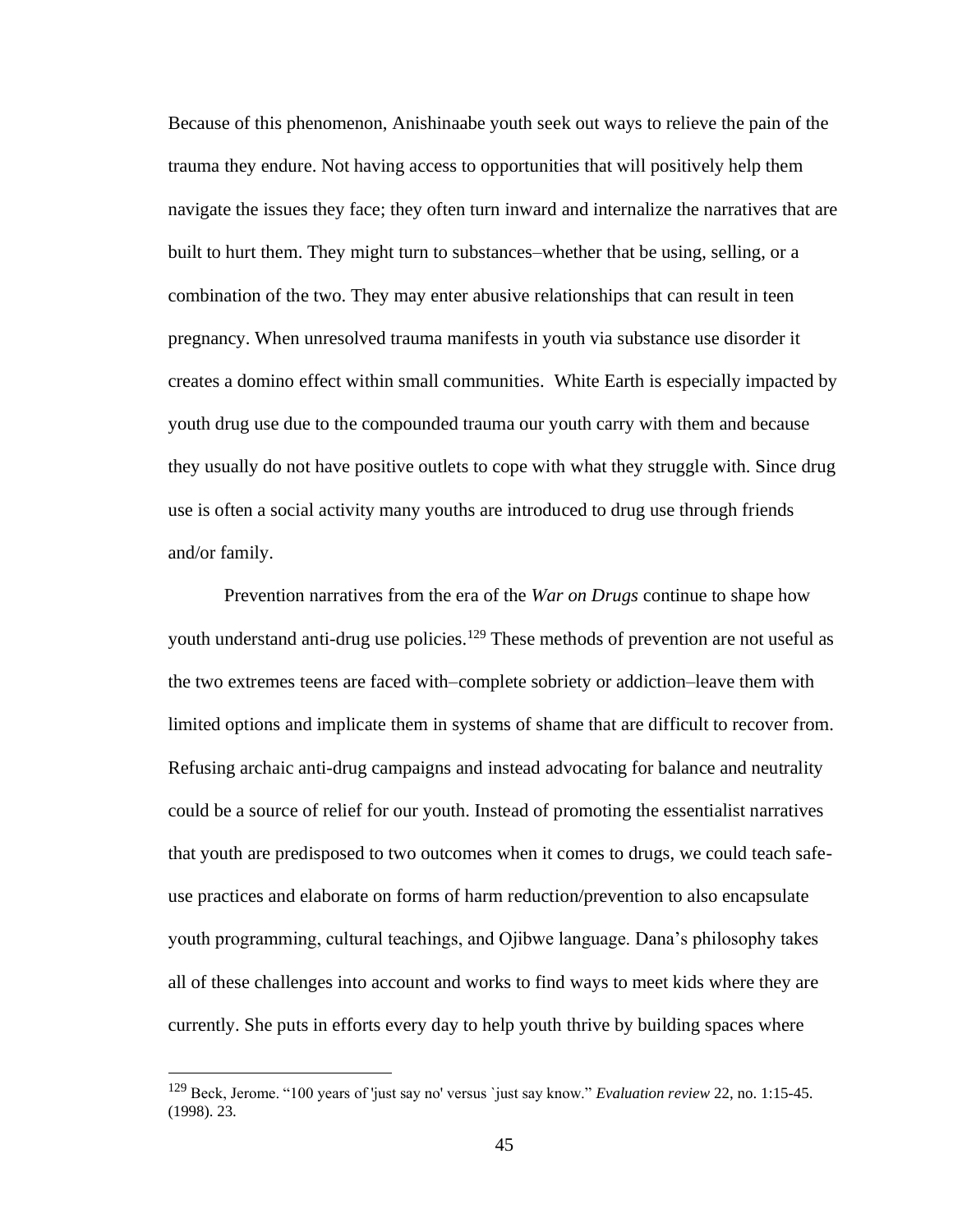they can be themselves unapologetically. Allowing kids to be themselves without judgment also helps to take some of their walls down and make room for new opportunities like acting, photography, college exploration, and learning about their Anishinaabe culture. Like the work of Thomas Peacock and Marlene Wisuri in their book *The Four Hills of Life: Ojibwe Wisdom,* Dana also speaks about the hills of life in reference to Anishinaabe youth when she states,

And they're struggling in their teen years–that hill of life is just so challenging, right? It's so it's the worst time I would not wish it on anybody. Like if you asked me if I want to go back: No way. Thinking of my teenagers, and it's just so hard to figure things out. And so, it's really an honor to get to work with our teenagers. Whenever they allow me. You know the space to sit with them a little bit. And really, they allow it because a teenager will very quickly tell you to "go to hell", yeah. They don't care. They'll see through you if you're being phony or fake or whatever, or not consistent. But that's one of the coolest things about them, right? They're sorting it out, but in their own unique, uncomfortable way, they're true to themselves.*<sup>130</sup>*<sup>131</sup>

In another iteration of refusal, Dana refuses to let Anishinaabe teens fall through the cracks. She roots her work in the truth of being Anishinaabe and actively fights to deconstruct and decolonize Western institutions such as the nuclear family, the criminal justice system, and the child protective services system because she knows they all work to oppress who we are as Anishinaabe people. Dana demonstrates refusal by modeling what it looks like to walk in a good way–Bimaadiziwiin–and to be honest about the path it took for her to get here. She also centers on the Anishinaabe value of the "gift of choice" by providing youth access to a range of opportunities and helping them develop their emotional intelligence.

<sup>130</sup> Peacock, Thomas, and Marlene Wisuri. *The Four Hills of Life: Ojibwe Wisdom.* 1st ed. Afton, MN: Afton Historical Society Press, (2006). 9.

<sup>&</sup>lt;sup>131</sup> Trickey, Dana. "Oral History Interview #3". Oral History. Minnesota. January 17, 2022. (9:31)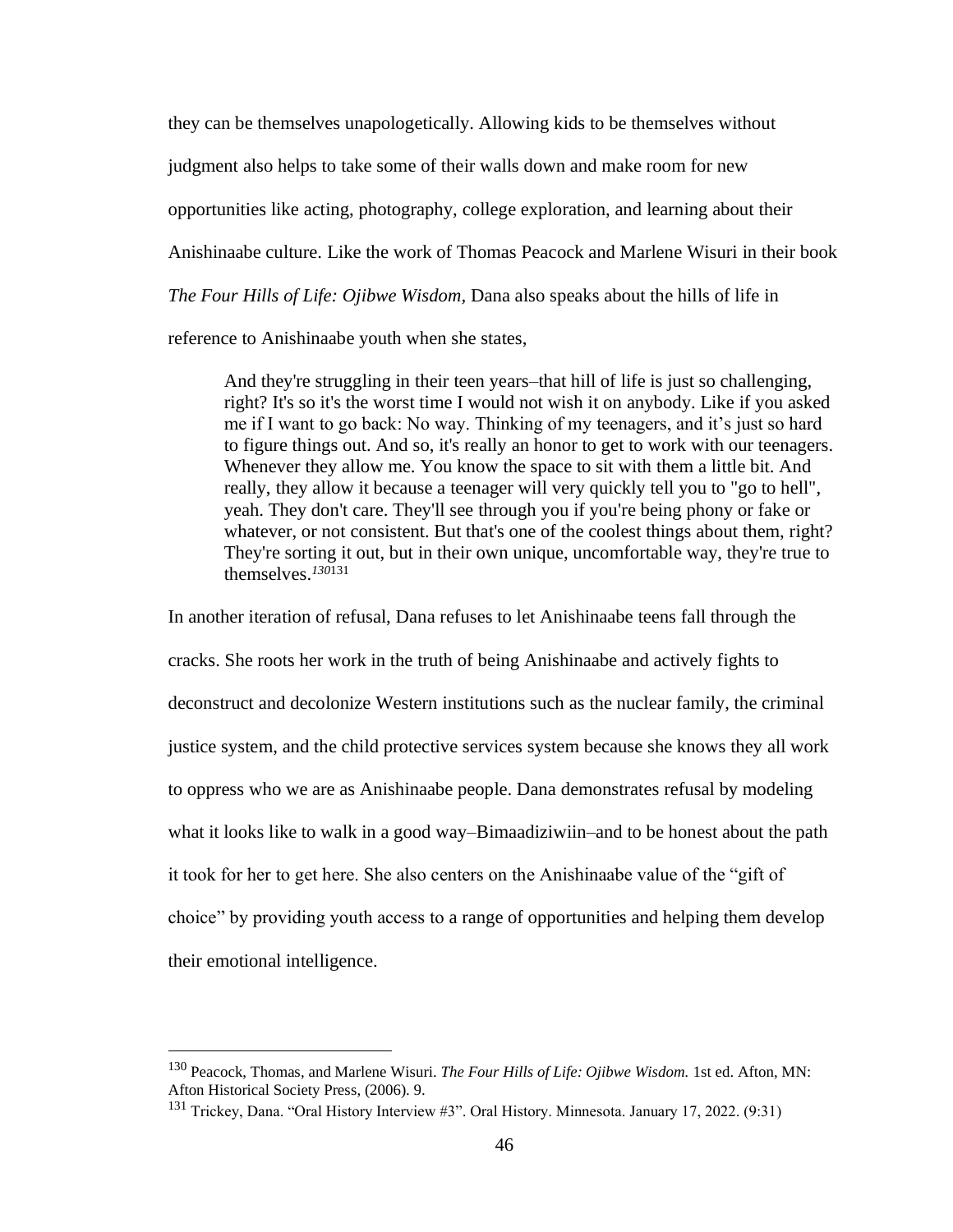Reflecting on the gift of choice Dana states, "That's [gift of choice] the first gift that we were given from Creator afterlife."<sup>132</sup> Historically, Native peoples had the gift of choice stolen from them, despite this truth there are critical ways in which our ancestors were able to transgress western colonial missions of erasure. Whether it was practicing traditional ceremony songs in the church or holding on tight to our languages so that we could have them help heal our soul wounds, our ancestors love us so much we cannot begin to understand how much they have given us. Being a good relative for us now may seem different but the tenets remain the same of passing on traditions, language, culture, and values generously and without expectations that they will look the same once the next generation holds them. The gift of choice also means that the next generation has the ability to adapt and evolve what has been passed down and to honor these teachings in a way that ensures their continued survival but also gives them the adaptability to continue to be sites of connection, healing and love regardless of what a generation is up against.

# Inawendiwin: Friendship; Kinship; Relationality

Relationality entails being in a relationship with every being we share the earth with. Aileen Moreton-Robinson–an Indigenous Australian activist and scholar–further explains relationality as "'. . .one experiences the self as a part of others and that others are part of the self."<sup>133</sup> Relationality is exhibited in all interviews but in this section, I will be focusing on both Dana Trickey and Kim Anderson's stories and how they intersect.

<sup>132</sup> Ibid.(1:06:11)

<sup>&</sup>lt;sup>133</sup> Keddie, Amanda. "Indigenous Representation and Alternative Schooling: Prioritizing an Epistemology of Relationality." International Journal of Inclusive Education 18, no. 1 (2014). 6.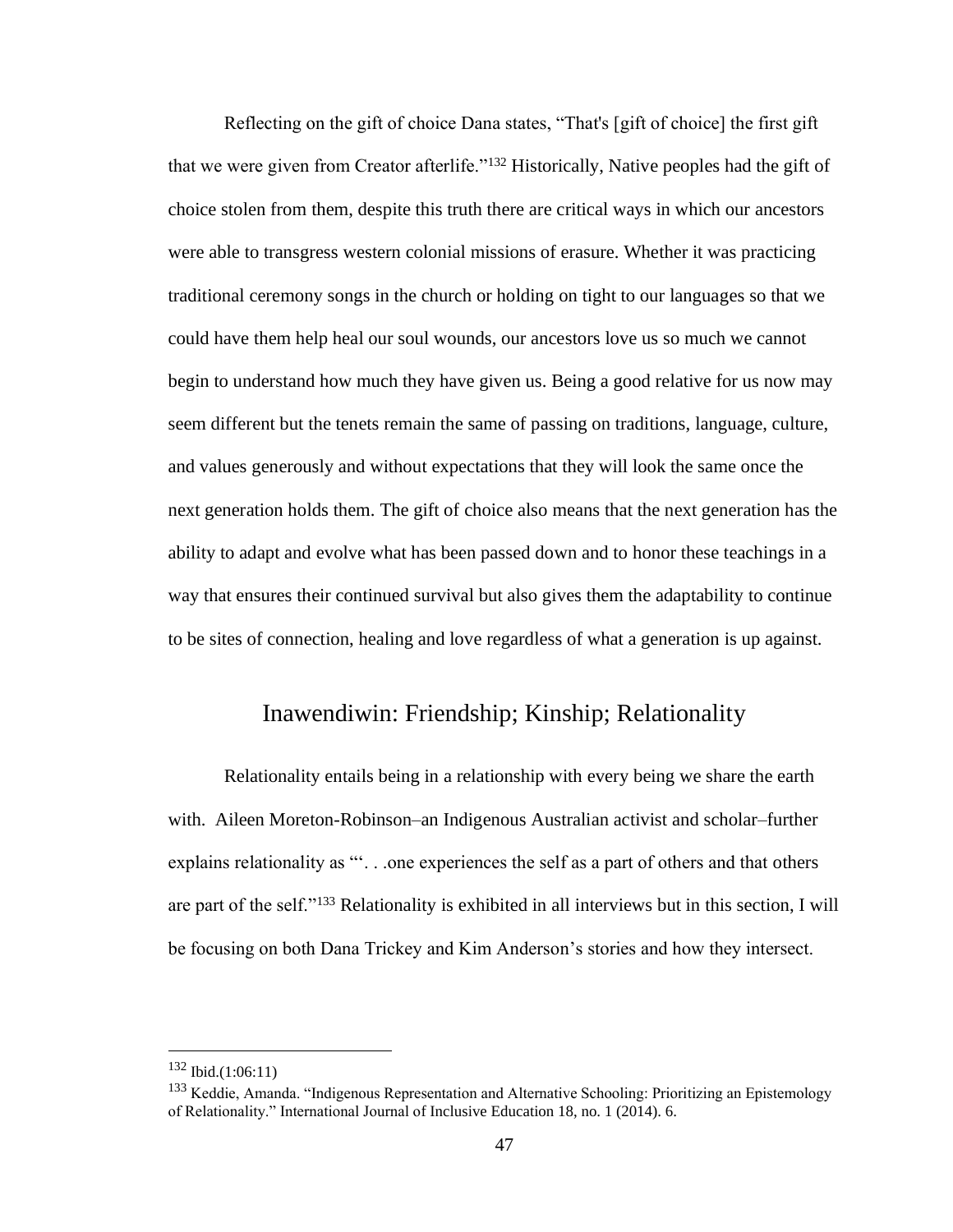Kim Anderson is a language speaker, a volunteer firefighter, an educator, and above all a loving mother to two girls–Josie and Nen.

Biidaabanikwe indigo Makwa nindoodem mii omaa Gaa-waabaabiganikaag nindoonjibaa gaye anokii omaa Naytahwaush gikinoo'amaadig. My name is Kim Anderson and in English, my Ojibwe name is Biidaaban-ikwe, which means the Spirit who prepares the earth for the sunrise. I come from the Bear Clan and reside here on White Earth. I work at the Naytahwaush school. And I have two children. Makwodaanis (bears daughter) and Niizhwewidamook - Nenookaasi (she speaks two languages). So, I'm happy that my life is here.<sup>134</sup>

Kim works to educate youth on how to speak Ojibwemowin at the Naytahwaush Charter

school in White Earth. Kim's interview focused heavily on the philosophy and

interconnectedness or relationality of Ojibwe. According to Kim,

We have the strength of our ancestors that was also passed through us. It's not just a historical trauma, it's not just the, you know, the ills of everything. It's also a strength. It's also the beauty of everything. It's also the knowledge of everything. And so we have that very thing also running through our veins. So, what do we want to give more power to? $135$ 

Honoring this truth of our ancestors also means understanding the strength that they had by recovering their histories and being grounded in our connections to land, animal, and plant relatives. Kim spoke about this as "cultural realignment" through learning Ojibwemowin. She also spoke of the challenges of trying to teach adults Ojibwe because they worry more about making mistakes than the youth–who collectively embrace the language. This anxiety can also be soothed by having networks of support that help prevent any shame that may arise in people from not knowing their native language. This idea is echoed in the writings of Robin Wall Kimmerer when she says, "if time is a turning circle, there is a place where history and prophecy converge –the footprints of

<sup>134</sup> Anderson, Kim. "Oral History Interview #4". Oral History. Online Video Interview. January 20, 2022. 00:19

<sup>135</sup> Ibid. 1:06:02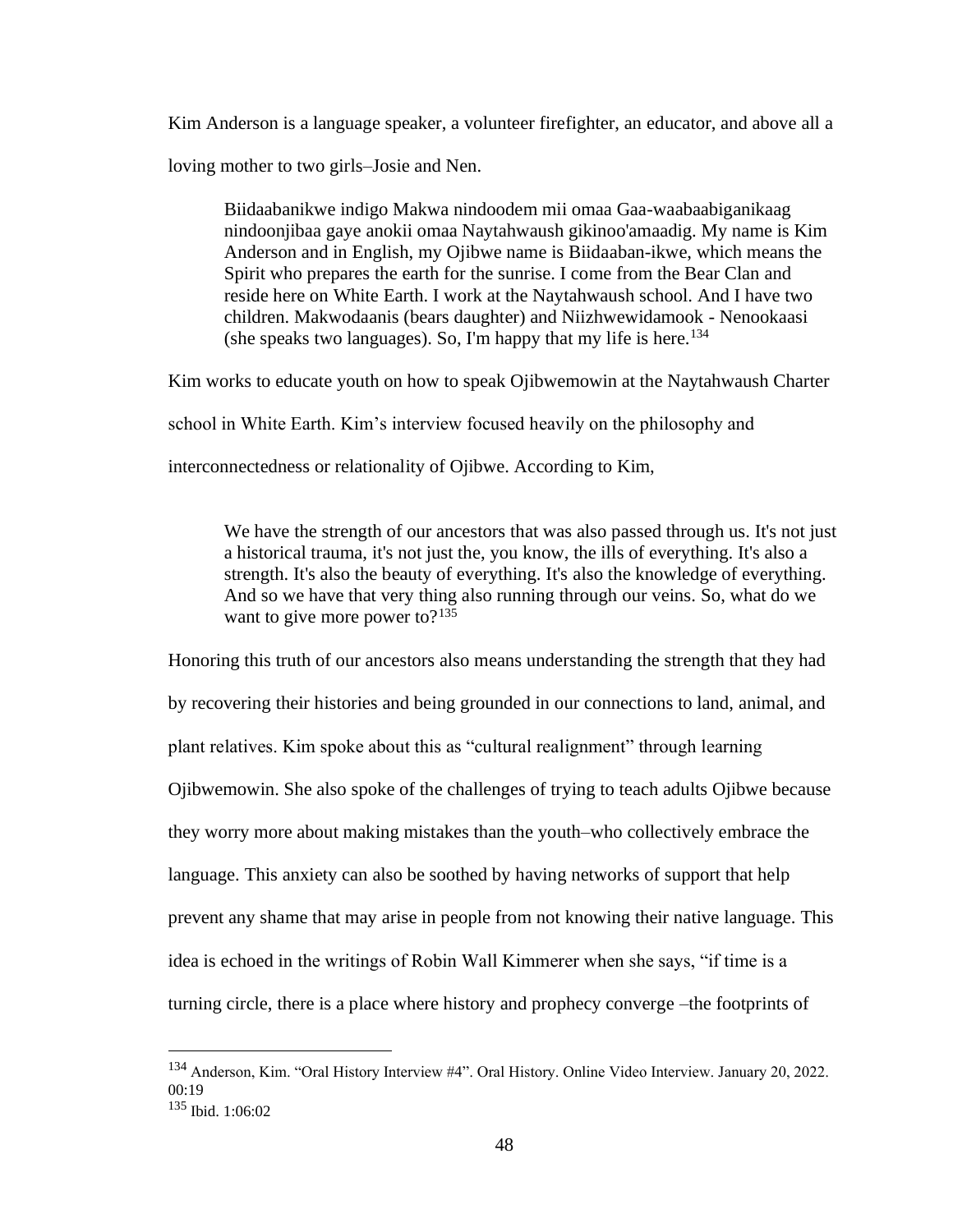First Man lie on the path behind us and on the path ahead."<sup>136</sup> As previously mentioned in *the Four Hills of Life*, Peacock and Wisuri emphasize the criticalness of circles within Anishinaabe traditions by explaining that spiritually the Ojibwe believe in the immortality of souls.<sup>137</sup> Thus, Anishinaabe's traditional thought stresses how circles represent all cycles of life through stages of birth, growth, and death. Imploring circular ways of thinking, our traditions tell us that nothing ends but continues in different forms.<sup>138</sup> In conversation with one another Kimmerer, Peacock and Wisuri, and Anderson situate relationality as a circular embodiment of interconnectedness, knowledge, healing, care for the land, and love.

Fostering relationality is also a critical step in reaching conscientization. In his canonical work *Pedagogy of the Oppressed* Brazilian Paulo Freire defines conscientization as "learning to perceive social, political, and economic contradictions, and to take action against the oppressive elements of reality."<sup>139</sup> The work of these interviewees contributes to helping youth reach conscientization through collective consciousness-raising whether that be through working to ensure that youth are protected, educated, given new opportunities, cared for through various caregivers, accessing spiritual teachings, and/or through learning Ojibwemowin. Linda Tuhiwai Smith credits Paulo Freire for his contributions to critical pedagogies concerning conscientization remarking that "Paulo Freire's model of change argues that conscientization leads to action or struggle, when people learn to read the word (of injustice) and read the world

<sup>136</sup> Kimmerer, Robin. *Braiding Sweetgrass: Indigenous Wisdom, Scientific Knowledge and the Teachings of Plants*. Minneapolis: Milkweed Editions (2013). 251.

<sup>137</sup> Peacock, Thomas, Marlene Wisuri, and Marlene Wisuri. The Four Hills of Life: Ojibwe Wisdom. 1st ed. Afton, MN: Afton Historical Society Press, (2006). 18.

<sup>138</sup> Ibid.

<sup>139</sup> Freire Paulo. *Pedagogy of the Oppressed.* New York: Seabury Press, 1970. 35.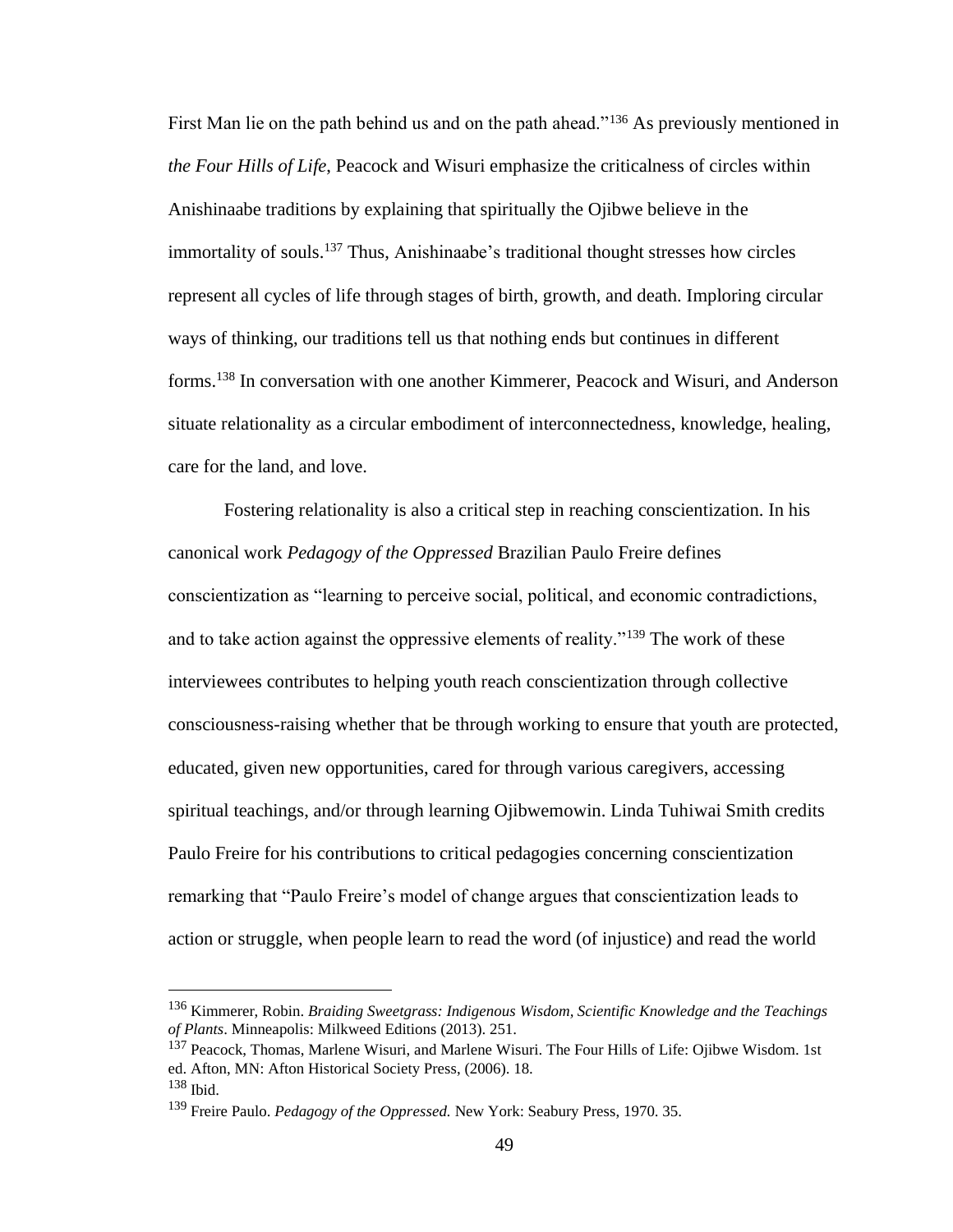(of injustice) they will act against injustice."<sup>140</sup> The possibilities of consciousness-raising are illuminated when we connect across generations to learn. The echoes of these collective teachings emit farther outward from their source as everyone in the circles of learning carries these lessons forward in their lives. To do this liberatory work, we must create concerted efforts to deconstruct our own colonized mindsets.

In creating relationality Leanne Simpson reminds us that we must also recognize when we are feeding into Christianized narratives and unknowingly perpetuating colonial harm. She states that

I believe my ancestors and the spiritual beings I am in a relationship with are brilliant and complex, and they are not going to strike me down because I didn't follow a 'rule' about how I should approach them–this to me is how Christianity works, not Nishnaabewin.<sup>141</sup>

Here Simpson speaks about the depths of Christian influence in Anishinaabe communities. Due to the high numbers of Anishinaabe children forcibly removed and placed into boarding schools, the trauma our people endured manifests through an incredibly diverse array of issues. It is hard to differentiate between what is traditional and Anishinaabe and what is a Christianized version of our traditions. Due to this phenomenon, many of our ceremonial circles are not as welcoming as they should be. Although Indigenous interventions into churches can also be sites of liberation, for many Anishinaabe peoples Christianity has traumatized many into adopting binary thinking that can often lead to punitive responses.

<sup>140</sup> Smith, Linda Tuhiwai. Decolonizing Methodologies: Research and Indigenous Peoples. Second ed. London: Zed Books. (1999). 200.

<sup>141</sup> Simpson, Leanne Betasamosake. *As We Have Always Done: Indigenous Freedom through Radical Resistance.* Indigenous Americas. Minneapolis: University of Minnesota Press, 2017. 122.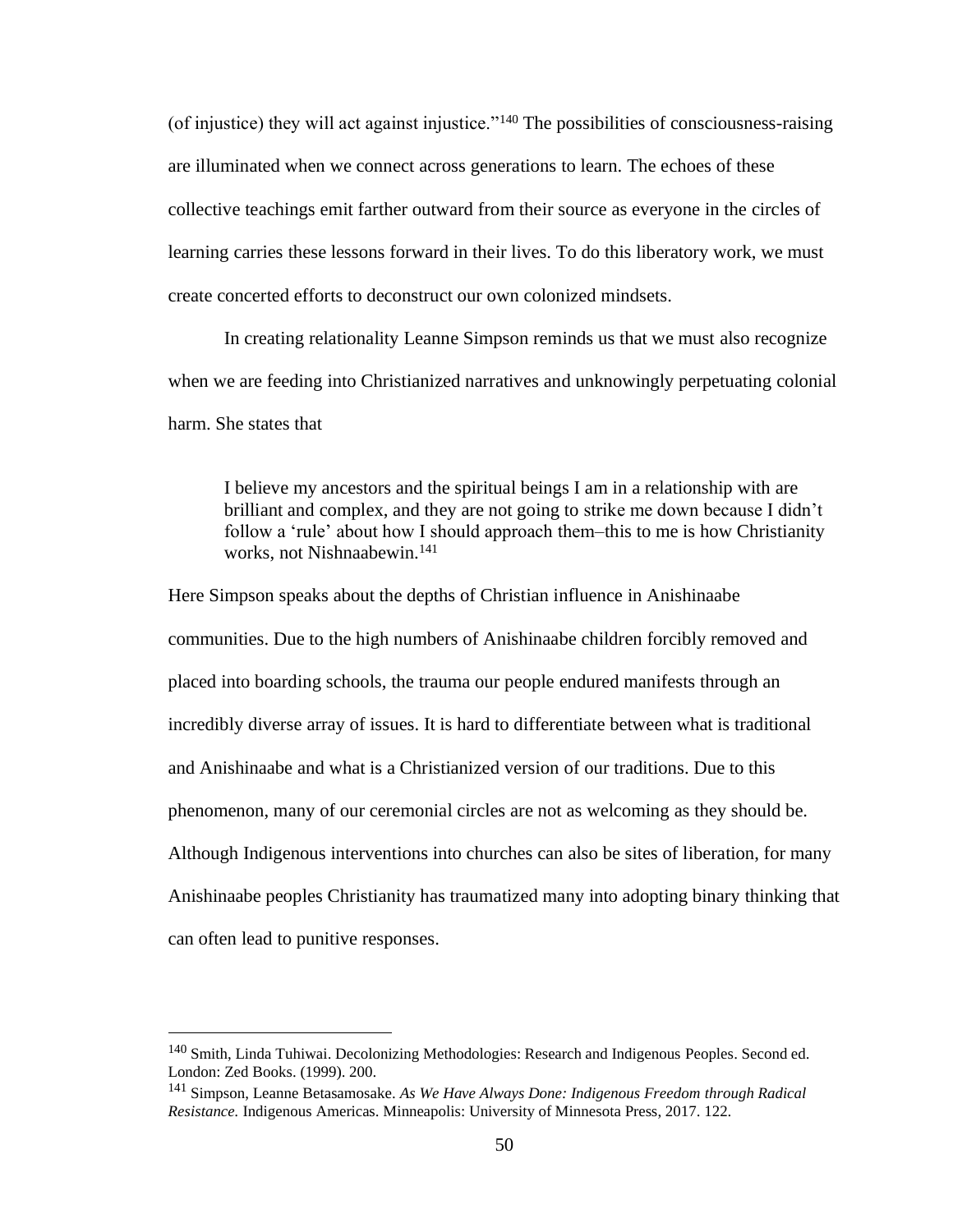For instance, many in our community place judgment on our relatives with substance use disorder and shame them like how nuns and priests would shame Native children through the logic of morality. Boarding school violence lives on in the bodies of all Anishinaabe peoples but especially within the older generations who experienced the violence firsthand. This same sentiment can be applied in engaging with relatives struggling with addiction. Although major strides have been made to correct and improve the way we handle addiction in White Earth, adjustments and re-invention always need to be co-occurring. In knowing this our addicted relatives may feel too ashamed to participate in healing ceremonies they could benefit from greatly. Ceremonies are sites of relationship building. Therefore, potentially not feeling like they are welcome to access these sacred spaces, our relatives who struggle with drug use do not get to participate in traditional paths of healing with the community.

In their essay "Afterword: Meeting The Land(s) Where They Are At" Erin Konsmo (Urban Cree) and Karyn Recollet (Métis) Indigenize harm reduction and opioid prevention by arguing that all relatives deserve to "make it to the water."<sup>142</sup> Konsmo and Recollet extend understanding of harm reduction from the conception that both legal and illegal drug use is a part of our communities and that there are steps we can take to reduce their harmful effects to harm reduction "has and will continue to provide life for our people"–which evokes relationality.<sup>143</sup> According to these two Indigenous scholars, harm reduction can look like picking medicines in sites where they may not survive.<sup>144</sup>

<sup>142</sup> Konsmo, Marie and Karyn Recollet. "Afterword: Meeting the Land(s) Where they are at". In *Indigenous and Decolonizing Studies in Education*. Edited by Eve Tuck, Wayne Yang and Linda Tuhiwai Smith. 1st ed. NY: Routledge. (2019). 241.

<sup>143</sup> Ibid.

<sup>144</sup> Ibid. 242.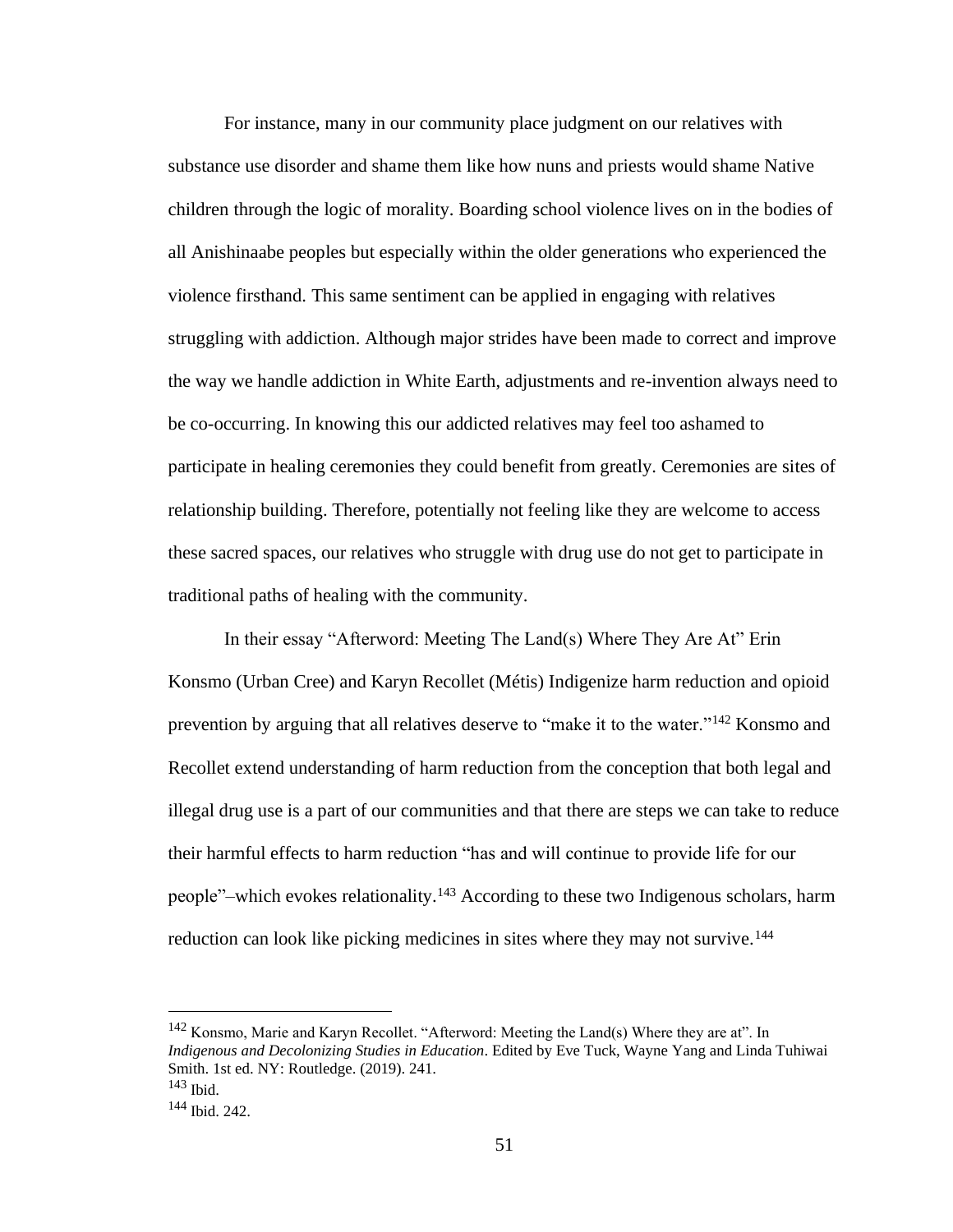Through expanding on notions of harm reduction, Konsmo and Recollet elicit the practice of relationality because they incorporate all beings and relatives into their theorizing. By situating our addicted relatives along with our medicines that are at risk to be harmed the scholars also allude to the medicine that our addicted relatives still hold in them no matter where they stand with their usage. This pushes back on the narrative that implies that drug usage is immoral and that users are inferior to non-users.<sup>145</sup> Engaging with Konsmo and Recollet's work allows us to re-imagine futures for our addicted relatives that center on all three tenets of refusal, relationality, and resurgence. Within imagining the future of relationality in regard to drug use and youth, creating sustained networks of peer and elder support has the potential to envelop many more relatives in healing circles. Placing the power to overcome this epidemic through kinship networks of support made by community members can also ease some of the strain on our medical and mental health services. Law enforcement agencies are another oppressive force that cannot be a part of how our youth heal due to the amounts of trauma they have from their engagements with the juvenile justice system and rehabilitation centers–where they can also face sexual, physical, and mental abuse. Because Naloxone is a reactive and not preventative, we must pour more energy into helping our youth before they enter into addiction while also not leaving behind those who are struggling with usage.<sup>146</sup> Centering Ojibwe practices and lifeways are both acts of refusal–as we continue to fight back against white supremacy through rebuilding our traditional Ojibwe society–as well as acts of resurgence.

<sup>145</sup> Hart, Carl. *Drug Use for Grown Ups*. (2021). 61. <sup>146</sup> Ibid. 69.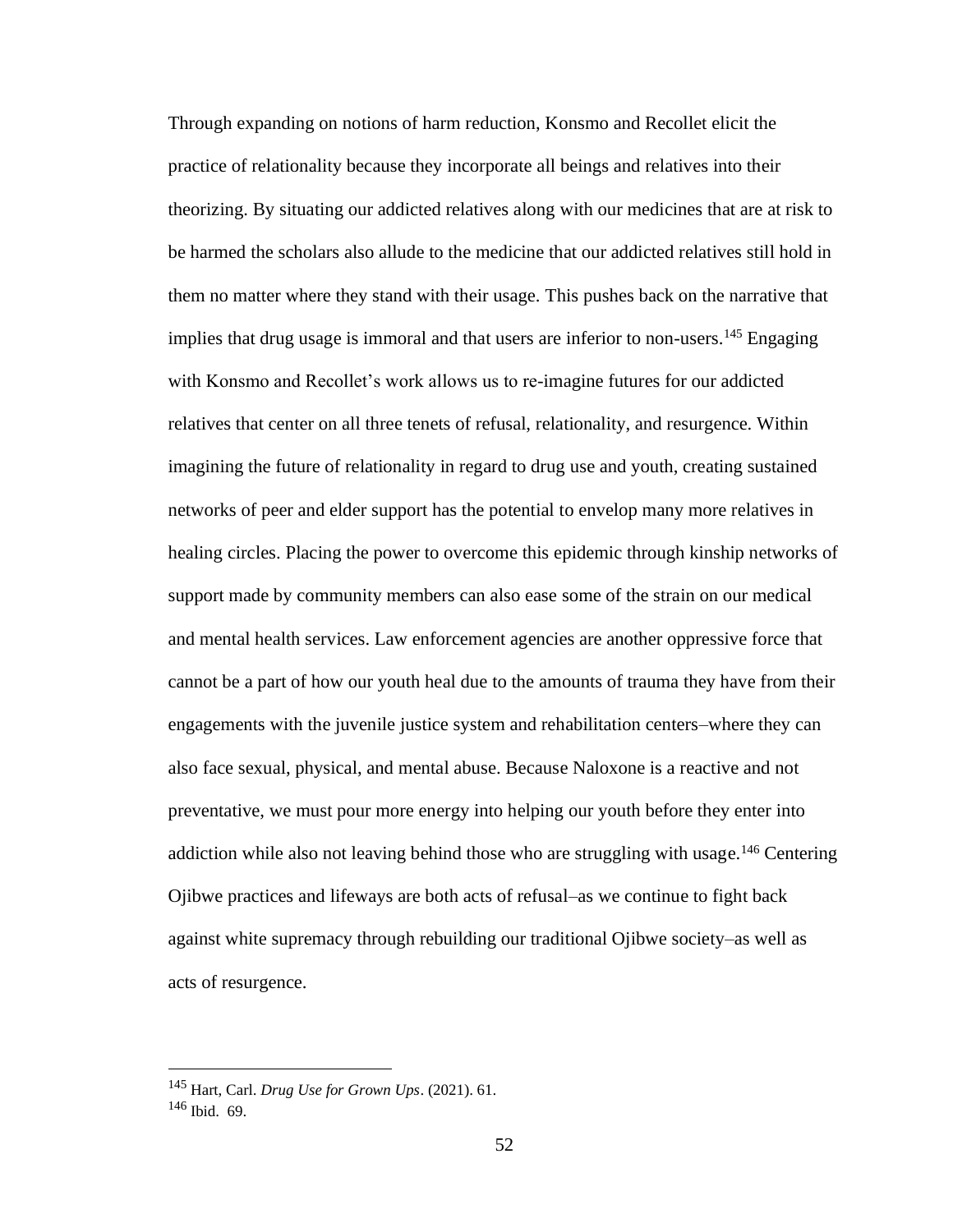## Azhe-Anishinaabe-Izhitwaawin: Resurgence

Leanne Simpson defines resurgence as a means of revitalizing "our own ways of being" as Indigenous peoples.<sup>147</sup> Simpson argues that resurgence includes remembering our traditional forms of thought and governance including how we would enact justice, and recovering our language, spiritual selves, and our artistic ways.<sup>148</sup> Expanding on this notion of resurgence within this section I want to put both Kim Anderson and Dana Trickey in conversation with each other as well as with Indigenous scholarship on political, cultural, and body sovereignty. Putting Indigenous scholars Glen Coulthard and Leanne Simpson into conversation with Kim and Dana extends rigid understandings of sovereignty outward. To continually adapt how we resist the settler state, we must continue to nurture relationships between scholarship on Indigenous peoples and the voices of Indigenous community members. Coulthard argues in his 2014 book *Red Skin, White Masks* that the politics of recognition in, ". . . its contemporary liberal form promises to reproduce the very configurations of colonialist, racist, patriarchal state power that Indigenous peoples' demand for recognition have historically sought to transcend."<sup>149</sup> Coming from the field of political science, Coulthard's work focuses on rejecting settler-colonial frameworks of governance because he argues that reconciliation cannot occur through using the "master's tools."<sup>150</sup>

<sup>147</sup> Simpson, Leanne Betasamosake. *Dancing on Our Turtle's Back: Stories of Nishnaabeg Re-Creation, Resurgence and a New Emergence*. Winnipeg: Arbeiter Ring Pub. (2011). 17-18.  $148$  Ibid.

<sup>149</sup> Coulthard, Glen Sean. *Red Skin, White Masks: Rejecting the Colonial Politics of Recognition.* Minneapolis: University of Minnesota Press. (2014). 3.

<sup>150</sup> Lorde, Audre. "The Master's Tools Will Never Dismantle the Master's House." In *Sister Outsider*. Edited by Audre Lorde. United States: Ten Speed Press. (2007). 110-113.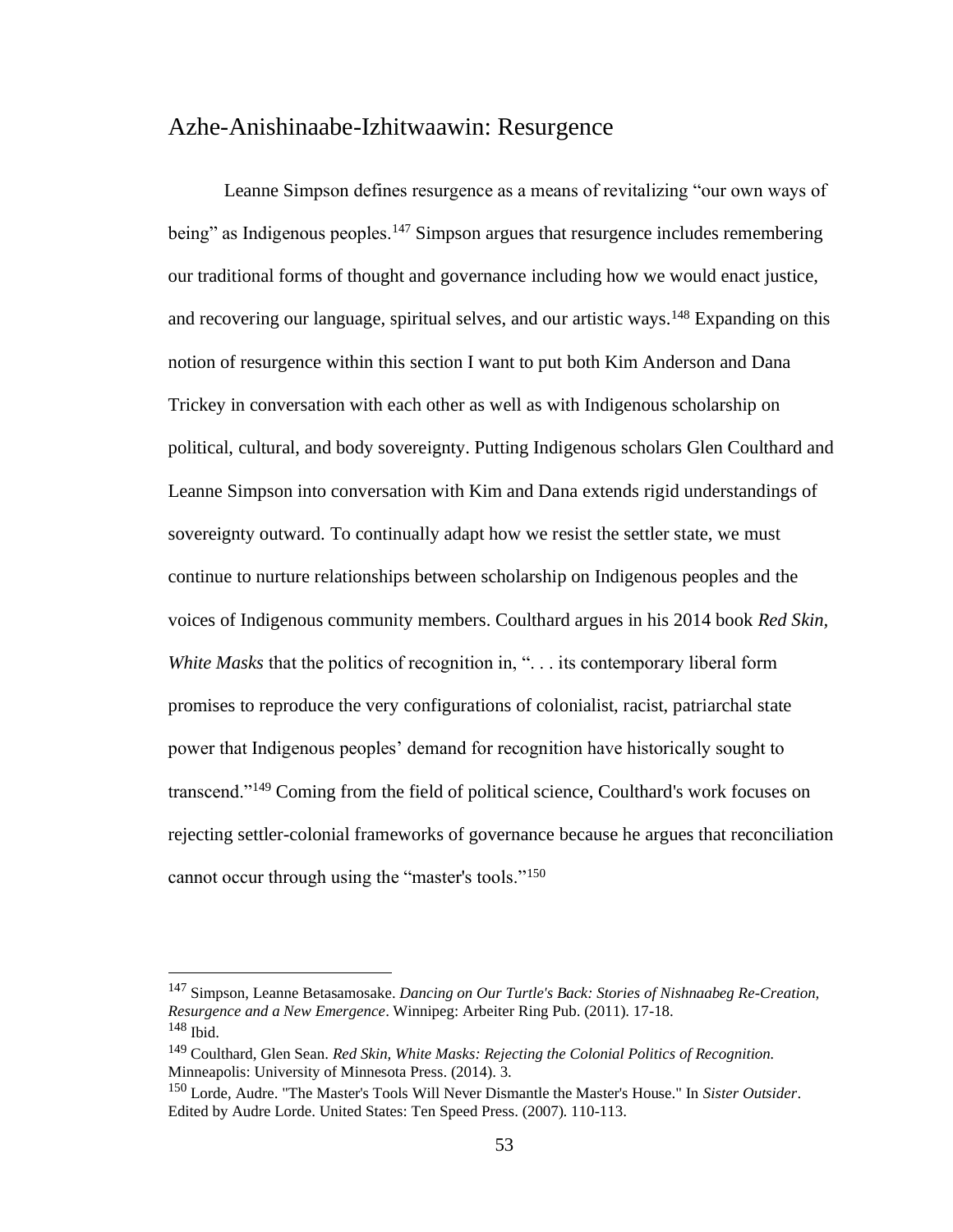As stated at the beginning of this section, Leanne Simpson adds to Coulthard's theorizing by defining sovereignty through the framework of resurgence. In the conclusion of his 2014 book, Coulthard draws on Simpson's position that the state sees Indigenous sovereignty to be one that "neutralizes the legitimacy of Indigenous justice claims" so that they can use performative acts of regret–through land acknowledgments, public apologies, etc.– to placate Indigenous demands.<sup>151</sup> Kim and Dana theorize about what we need in White Earth to succeed as a nation. Their philosophies can also be interpreted as how we can establish new forms of sovereignty that do not depend on the "politics of recognition" that Indigenous scholars like Coulthard argue are continued forms of colonialism. In locating what we need as a nation to thrive Kim and Dana say,

We have everything that every other place has, I suppose. But it's how we can help ourselves as Anishinaabe people and know that we do not really need the government to do that for us. Because we have that ability and knowledge to do it. Sometimes we just do not have not the resources or the people to help, I suppose there are lots of people to help but we need more relatives that are helpful in ways that are more geared towards Ceremony and geared towards spirituality. And in a good way too. There are some people that can lead us down in more of an egotistical way, right? Instead of a humble way.<sup>152</sup>

. . .we really need to be able to walk in two worlds. We need to be able to be connected to our Anishinaabe identity, culturally rich, and proud of who we are in a humble way. Our kids need to know that and feel that inside out and backward.<sup>153</sup>

Both Kim and Dana speak of how we can reconnect as a people. Kim cites the lack of resources and people versed in Anishinaabe cultural ways as a common obstacle that gets

<sup>151</sup> Coulthard, Glen Sean. *Red Skin, White Masks: Rejecting the Colonial Politics of Recognition.* (2014). 155.

<sup>152</sup> Anderson, Kim. "Oral History Interview #4". Oral History. Online Video Interview. January 20, 2022. (40:09)

<sup>153</sup> Trickey, Dana. "Oral History Interview #3". Oral History. Minnesota. January 17, 2022. 1:49:23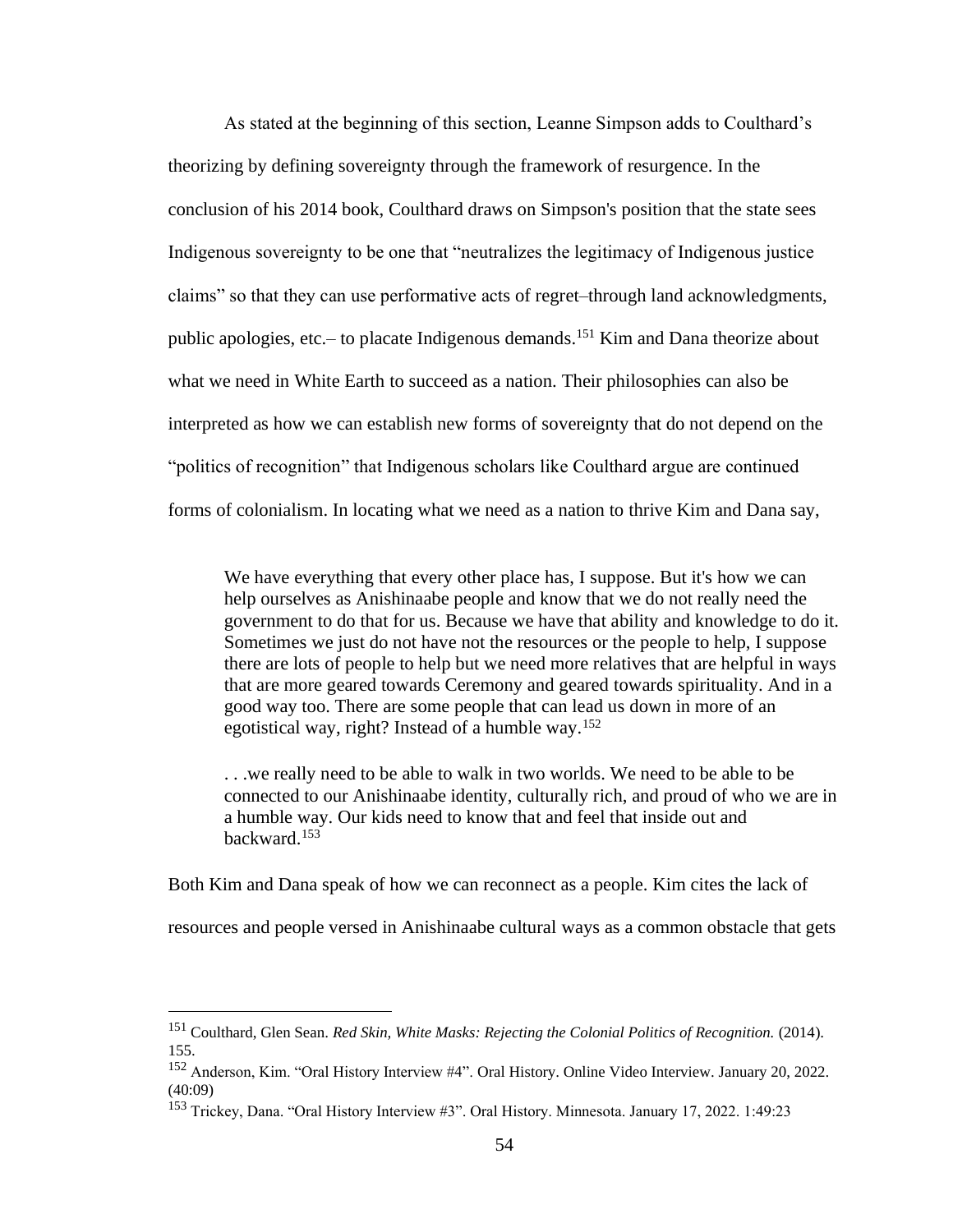in the way of our community being able to fully heal and thrive. Dana speaks of walking in two worlds–a statement often associated with Two-Spirit relatives–but here she implies that as Anishinaabe we need to be able to walk both in the western world and in our Anishinaabe community. When it comes to how our addicted relatives and youth fit into these frameworks they are often left out. Both Dana and Kim understand the complexities behind addiction just like relatively every White Earth citizen. Expanding further on their words or 'reading in between the lines' I argue they articulate an urgency to adapt how we define sovereignty to include the needs of our relatives that struggle with substance use. While they do not hold all the answers to how we accomplish these goals they do both state that we need to do this work humbly and "in a good way." Through their insights along with the theorizing of Simpson and Coulthard, all four of their voices come together delivering one united message–tribal sovereignty and cultural resurgence are deeply intertwined.

## Evoking Sovereignty Through Culture

Expanding on Anishinaabe notions of sovereignty and resurgence, another intervention against the settler-state is the revitalization of our Ojibwe language. Returning to my conversation with Kim Anderson having taught Ojibwemowin to all ages, she currently expresses her form of resurgence through teaching youth Ojibwe at the Naytahwaush Charter School. In reflecting on her work with youth Kim says,

I may be making a small dent here and thereby trying to plant that seed for the kids to know who they are right? Because I can't force them into, 'alright, I want to learn the language.' I mean, I can assert my authority in the classroom. However, in the end, they have to really decide if they're gonna keep pursuing the language or not, but what my job is, is to plant that seed and to make them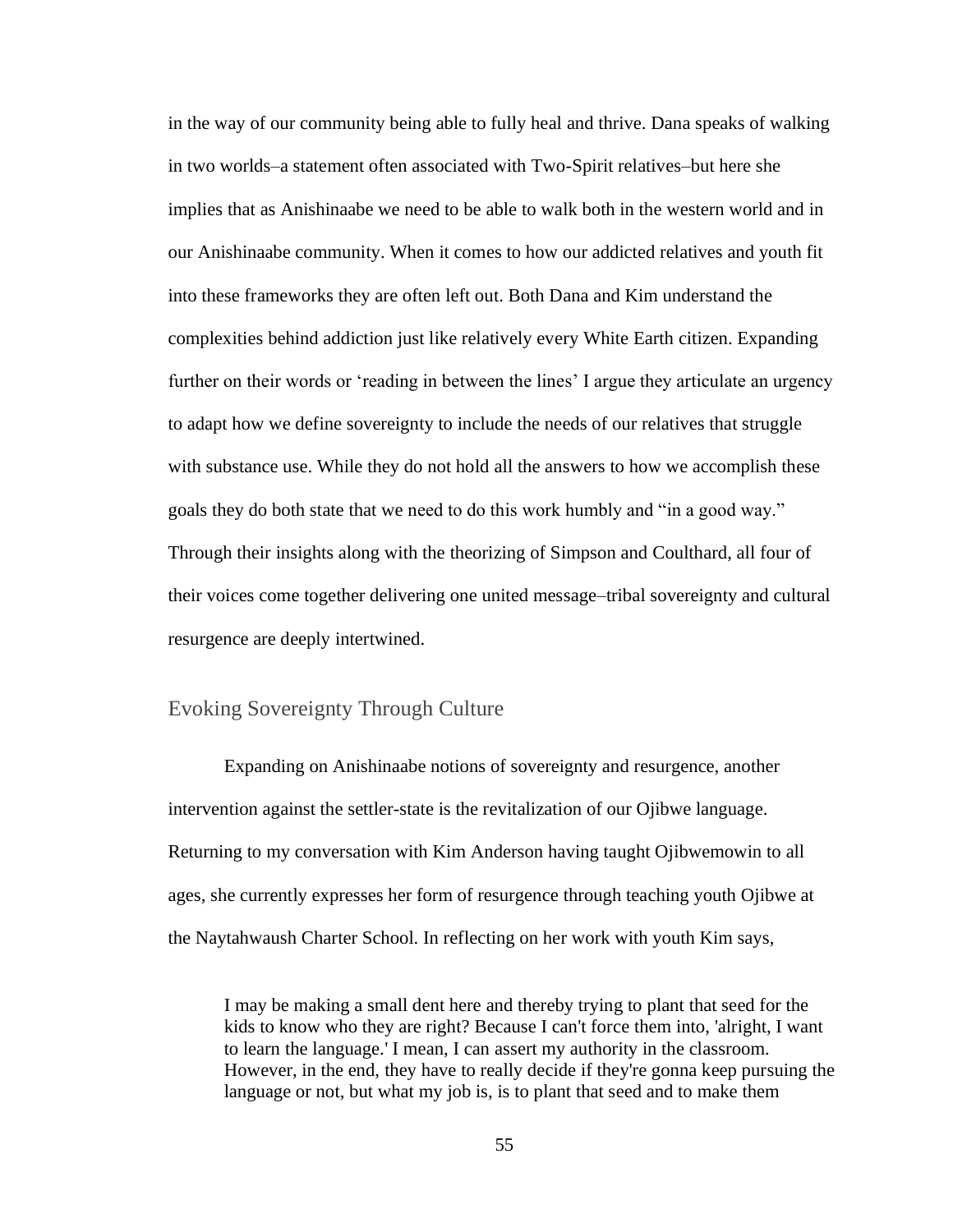comfortable with it. And hopefully, they'll be carrying that on into the future with them and maybe that seed will grow in them someday and they will say, 'Alright, I need to really learn this language because of something Biidaabanikwe or Kim said or our other language teacher said.

So that's a big part of my job is how I see it. If I can help one or two people–and I have done that–but if I can help people that are inspired to become a language learner and pursue the language and then teach it, then I've really completed my mission. Right? I've really, and hopefully, I can get more to do that. Because look at my, my position as–so if I could teach teachers that, then there will be teaching more and more people, right. So it'll be spreading exponentially. Just like I talked about in the language, I say, 'Well, if you learn this pattern, and then you learn this pattern with five different words, and then you learn another pattern with five words, you're growing your language exponentially.' And then if you teach five people that, then you're growing a nation, you're rebuilding your nation.<sup>154</sup>

Kim evokes sovereignty here through reconnecting kids to their culture and

Ojibwemowin as it was one of the first things that colonizers tried to take away from us. By revitalizing Ojibwemowin Kim isn't only teaching Anishinaabe youth their language she is also teaching them about the philosophy and roots of who we are as a people. Kim reminded me throughout the interview that the English language is limiting and can never fully articulate Anishinaabe ways of thinking and being. She establishes that she cannot force children to learn their language. Instead, she must "plant that seed" and see what grows for each child to come to it on their own–as she did years ago. Although Kim does not say the word consent when she talks about her work with Youth, she speaks of how her role as an educator is to plant seeds of knowledge and not judge or control what youth end up doing with them. By framing her work this way and talking about the philosophy of the Ojibwe language I theorize that one of the unspoken values of Ojibwe is consent.

<sup>154</sup>Anderson, Kim. "Oral History Interview #4". Oral History. Online Video Interview. January 20, 2022. 58:56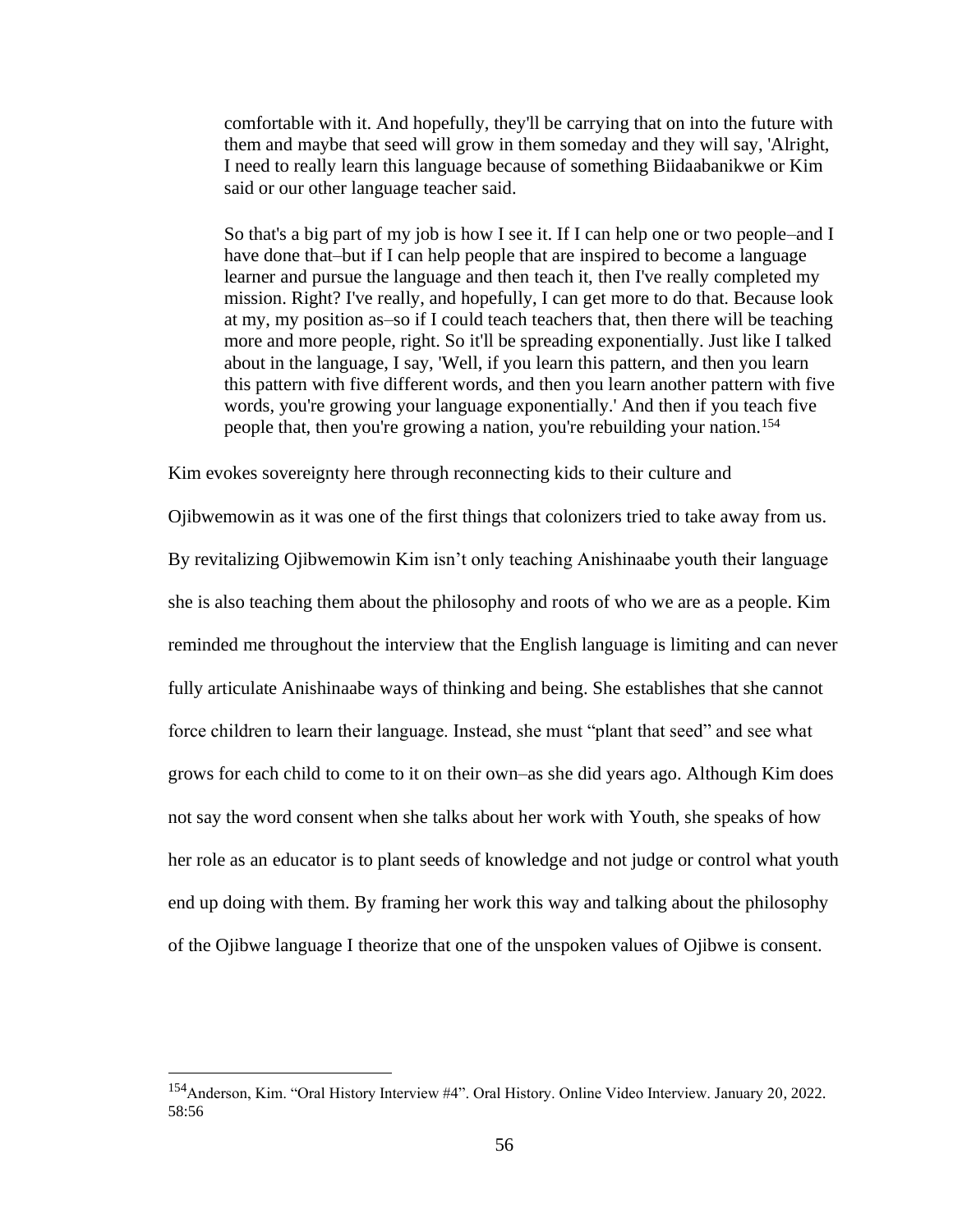While many Anishinaabe peoples within the White Earth community do not use the word consent and may opt for more familiar terms of respect it is still a core piece of who we are. For instance, one of our everyday practices–when we pick medicines, pray, give offerings, and take care of the land–is to ask for permission first by offering tobacco. This practice of asking for consent is also extended to our engagements with each other when we ask for guidance from elders, spiritual leaders, and language speakers we also offer them tobacco. I modeled this practice in the interviews I conducted for this project by first giving tobacco to interviewees/interviewees before they shared their stories with me. Connecting back to Dana's interview, specifically her words on the Anishinaabe value of "gift of choice" strengthens theorizing on Anishinaabe models of consent as essential in Anishinaabe culture. However, we have struggled to honor our teachings that model consent/respect for all beings as our youth, women, and men continue to be predated on and experience sexual trauma at exorbitant rates. Complicating matters further, provided data on the rates of sexual abuse, assault, etc. within Indigenous communities is unreliable because most cases are not reported.

## Body Sovereignty

Continuing to map pathways of resurgence that can shape the future of Anishinaabe people in White Earth also includes difficult conversations on the sexual trauma our relatives have experienced and/or have perpetuated. Lately, much more national focus has been directed to raising awareness for the movement for Missing and Murdered Indigenous women, girls, and Two-Spirit peoples (MMIWG2S). While this attention is extremely overdue, now that Indigenous peoples have created a larger platform to speak on issues of inter-community sexual and gender-related violence we

57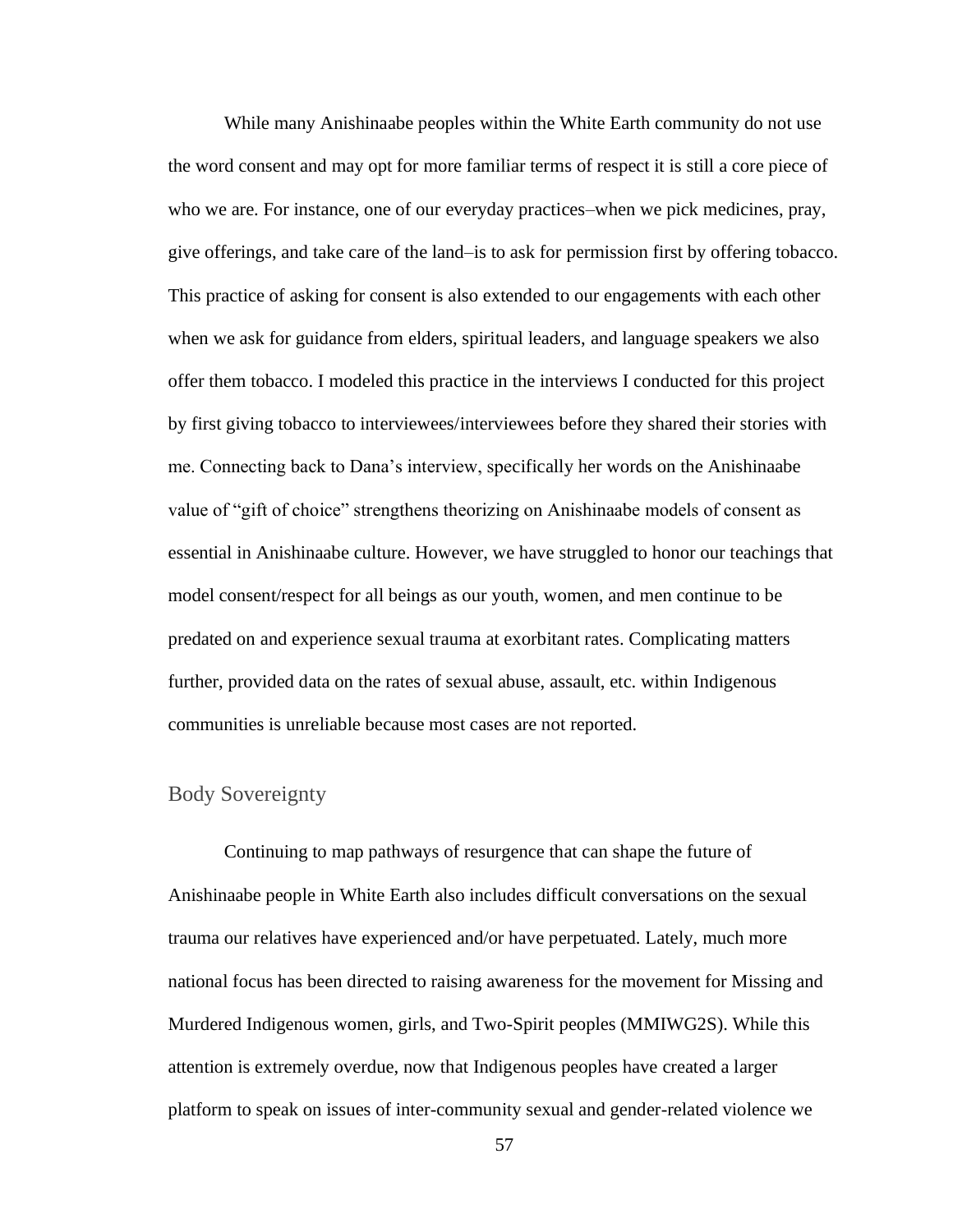also must begin to make more space for reckoning with instances of intra-community sexual and gendered abuse–an issue addressed more deeply in Brenda and Penny's interviews in Chapter 2. Leanne Simpson calls out the lack of dialogue surrounding intracommunity sexual violence by stating that,

It is within our reach to stop degrading and devaluing the lives of children, Indigenous women, and 2SQ [Two-Spirit and Queer relatives] people right now and to collectively commit to this as a radical resurgence project.<sup>155</sup>

In traditional Anishinaabe society Two-Spirit, women, and children were treated as leaders of communities. Simpson provides more insight into the roles and positions that Two-Spirit relatives held in traditional Anishinaabe society through analyzing the autobiography of Ma-Nee Chacaby–a lesbian Ojibwe-Cree elder.<sup>156</sup>

Chacaby explains that growing up as a "*Niizhin Ojiijaak"* (her community's word for Two-Spirit) she was taught that "*Niizhin Ojiijaak"* people could marry whoever they wanted or not marry at all.<sup>157</sup> "*Niizhin Ojijaak*" couples would also adopt children who lost parents. According to Chacaby, Niizhin Ojiijaak could also have special responsibilities in healing and times of ceremony. It has also been well-known in Anishinaabe culture that women held incredibly important leadership roles as *ogimaakwe*  or headwoman and could even become chiefs–of which were usually lesbian women.<sup>158</sup> Anton Treuer also writes about Anishinaabe Two-Spirit relatives and the terminology associated with them when he explains that men who "functioned as women" were called

<sup>155</sup> Simpson Leanne. *As we have always done: Indigenous Freedom through Radical Resistance.*  Minneapolis: University of Minnesota Press. (2017). 52. <sup>156</sup> Ibid. 126.

<sup>157</sup> Simpson Leanne. *As we have always done: Indigenous Freedom through Radical Resistance.*  Minneapolis: University of Minnesota Press. (2017). 126.

<sup>158</sup> Treuer, Anton. *The Assassination of Hole in the Day*. St. Paul, MN: Borealis Books. (2010). 26.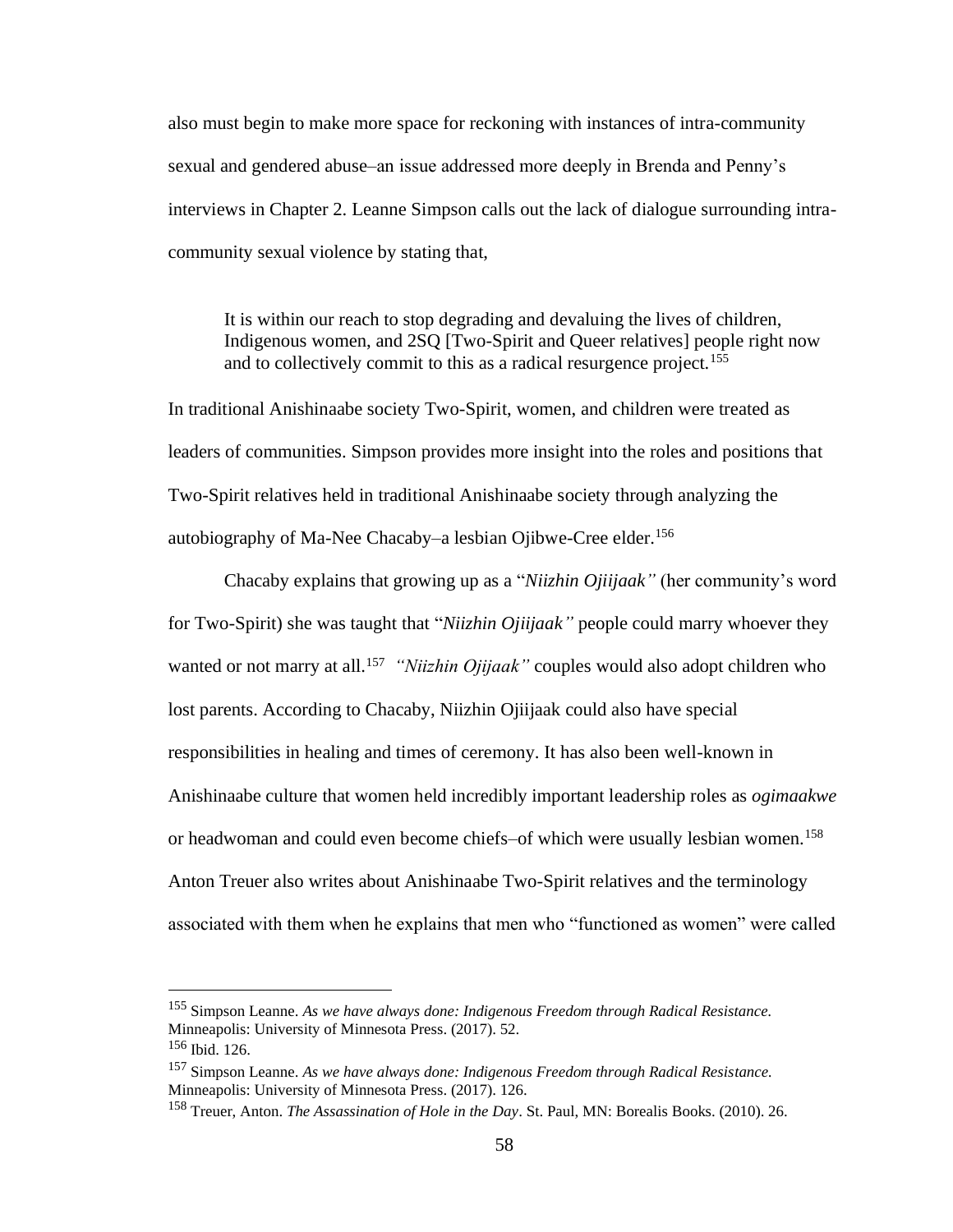"*Ikwekaazo(wag)."*<sup>159</sup> Women who "functioned as men" were called

*"Ininiikaazo(wag)."*<sup>160</sup> According to Treuer both Two-Spirit identities were thought of as spiritually strong and were celebrated especially during times of ceremony; these roles were sacred due to their ability to have important dreams and visions.<sup>161</sup>

Reconnecting to these pre-colonial truths it is disparaging to see how colonialism has ravaged our communities not only through the taking of land, culture, and language but also through the complete erasure and dispossession of our social contracts. In the face of colonial violence the work of elder activists such as Madonna Thunder-Hawk–one of the women who founded W.A.R.N–continues to recreate pathways that restore Indigenous women in their traditional leadership roles.<sup>162163</sup> Thunderhawk and many of the women of her generation–the AIM generation–have fought for Indigenous women's reproductive health and advocated for MMIWG women.<sup>164</sup> Through this work Thunderhawk has modeled Indigenous women's leadership via her activism and in the process she has opened pathways for the next generation to carry on the work. With the new generation of Two-Spirit/Queer activists simultaneously fighting against pipelines and gender/sexual violence, radical shifts are co-occurring which present many threats to "settler sovereignty."<sup>165</sup> Simpson also calls for making body sovereignty just as important

<sup>159</sup> Treuer, Anton. *The Assassination of Hole in the Day*. St. Paul, MN: Borealis Books. (2010). 27.  $160$  Ibid.

<sup>161</sup> Ibid.

<sup>&</sup>lt;sup>162</sup> W.A.R.N stands for Women of All Red Nations which is an Indigenous women's organization started by Lorelei DeCora Means, Madonna Thunderhawk, Phyllis Young, Janet McCloud, and others that advocated for the reproductive health and safety of Indigenous women especially calling out forced sterilizations. From Castle, Elizabeth A. ``WARN & Nazo.'' (2020). [cited 2022]. Available from https://www.warriorwomen.org/blog/2020/3/14/warn-and-nazo.

<sup>163</sup> Ibid.

<sup>164</sup> Ibid.

<sup>165</sup> Simpson Leanne. *As we have always done: Indigenous Freedom through Radical Resistance.*  Minneapolis: University of Minnesota Press. (2017). 127.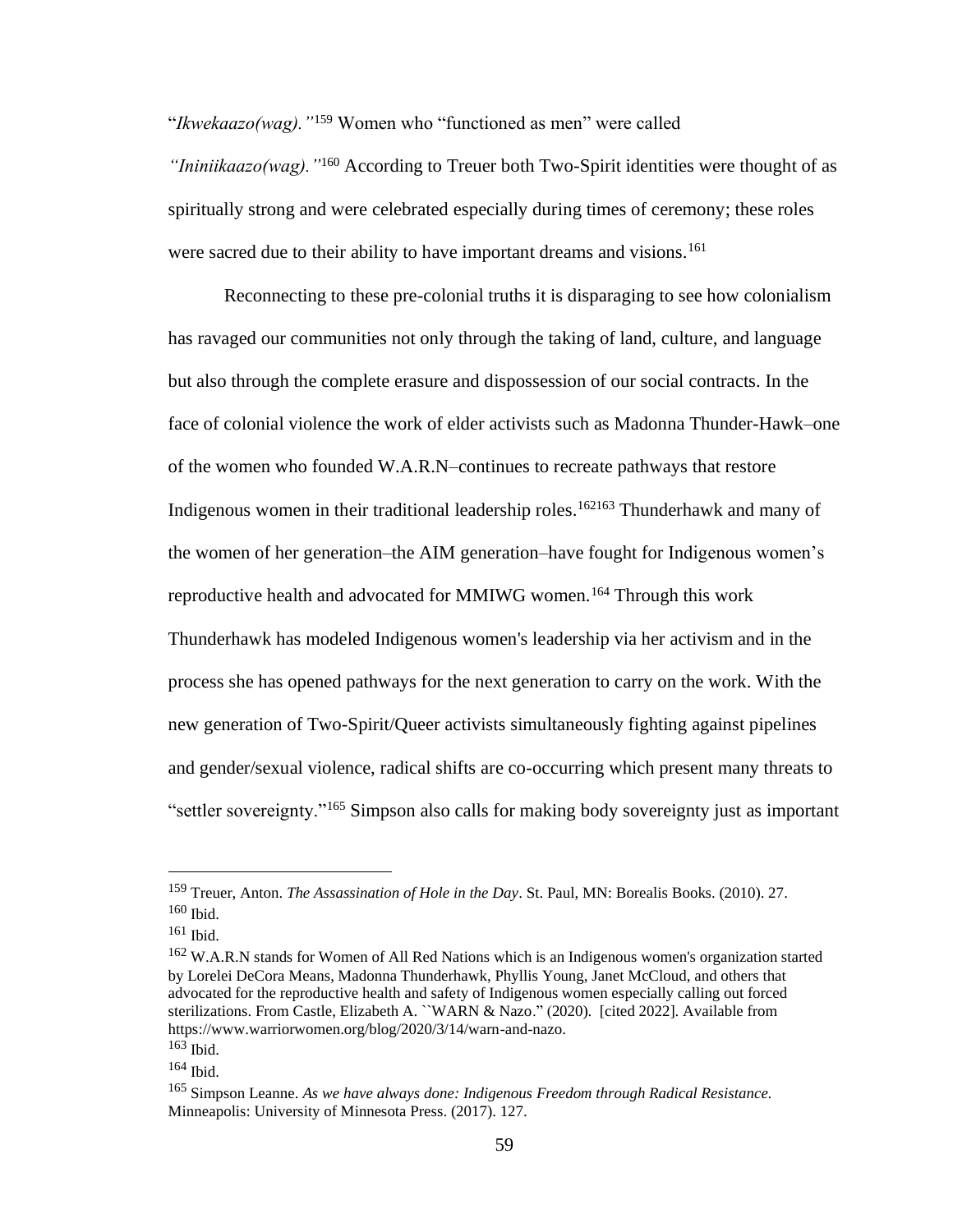as political sovereignty. Not honoring body sovereignty–also known as body autonomy– also contributes greatly to the layers of trauma that lead our relatives to use drugs in unsafe ways. Body sovereignty includes teaching youth how to build healthy relationships, offering all relatives a comprehensive sexual-health curriculum, framing consent as a fundamental part of Ojibwe culture, and expansive kinship/family networks that are trained and work to prevent/reduce harm.

#### Revitalizing Anishinaabe society through Family Structures

Recovering more traditional elements of Anishinaabe society, Dana Trickey talks about the need to revitalize traditional Anishinaabe family structures. She speaks about how in her own life she has had to take a step back from raising her teenagers alone and let them spend time with their grandparents and other elders who gave them other spiritual and cultural teachings. Dana reflected on how our ancestors raised our children in traditional ways explaining how and why she stated,

They [Anishinaabe ancestors] knew that parents and kids were too close. That's why it was really important to have time with grandparents and aunts and uncles to mentor kids and even parent the kids. The parents were the workers traditionally. We're supposed to be working making money–well, at the time it wasn't money it was bringing food in it was making moccasins it was building a lodge it was harvesting all the food. It was doing all that stuff. The grandparents were the teachers, they were the holders of wisdom and then the aunts and uncles taught the rules and the discipline–teaching the kids right from wrong and through storytelling and those types of things.<sup>166</sup>

Returning to Anishinaabe models of expansive kinship not only decolonizes our family structures but also an assertion of tribal sovereignty. In western society, we are taught that we must do things alone. We must succeed in life through fostering our own

<sup>166</sup> Trickey, Dana. "Oral History Interview #3". Oral History. Minnesota. January 17, 2022. (1:23:2)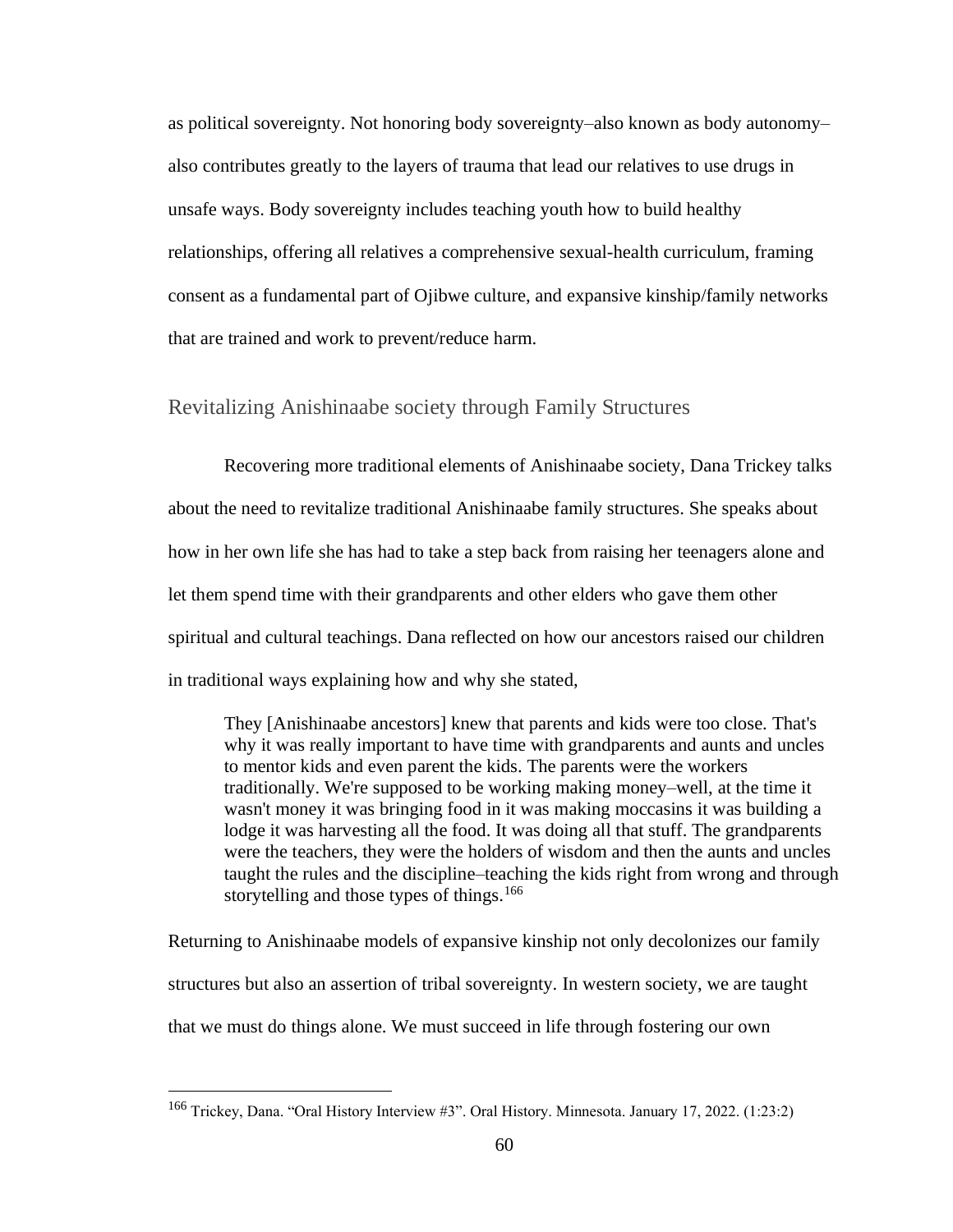opportunities, tools, and resources. In comparison, Anishinaabe society (as with most Indigenous communities) emphasizes doing everything collectively via our ties to one another. When Dana speaks of allowing her children to learn from grandparents and other elders, she embodies resurgence by knowing that she cannot be the sole teacher and caregiver for her boys.

Extended family models are already the central family structure within White Earth. Connecting back to the *Four Hills of Life* Peacock and Wisuri explain that in traditional Ojibwe society married couples would live with their wife's family and grandparents would help raise children.<sup>167</sup> Within Anishinaabe communities, Mishoomis (the grandfathers) would help raise gwiiwizens (the boys) and Nokomis (the grandmothers) would help raise ikwezens (the girls).<sup>168</sup> While they do not speak about who helped raise Two-Spirit youth specifically, one can deduce that they were raised with guidance from Two-Spirit elders as well as both their Mishoomis and Nokomis. The authors also go on to explain that Anishinaabe children were encouraged to imagine and play.<sup>169</sup> When disciplining children, grandparents would tell children cautionary tales to teach them right from wrong.<sup>170</sup> In contemporary Anishinaabe communities, some families have three to four generations all living under the same roof. Although this mirrors old ways of raising children, due to the systemic violence of colonialism, and hetero-patriarchy Anishinaabe families now face obstacles that can get in the way of raising their children in a "beloved" community.

<sup>167</sup> Peacock, Thomas and Marlene Wisuri. *The Four Hills of Life: Ojibwe Wisdom*. (2006). 47.

<sup>168</sup> Ibid. 47-48.

<sup>169</sup> Ibid. 49.

<sup>170</sup> Ibid. 50-51.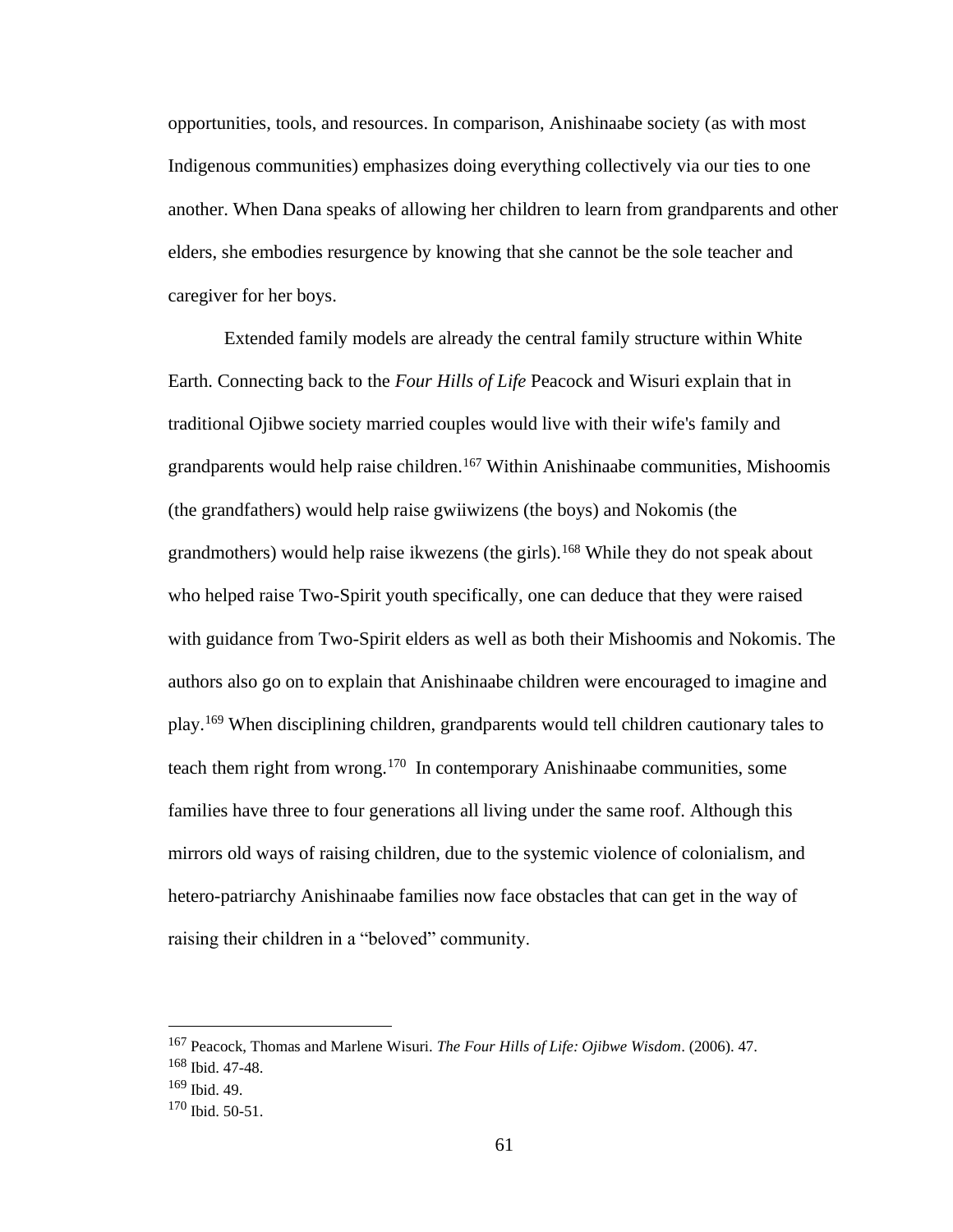#### Prescription Opioid Abuse and Anishinaabe Families

Through this, we can make the path to traditional Anishinaabe family structures more clear and more accessible for all. Anishinaabe family structures also become a mode of harm reduction and prevention because in a village model of living there are more guardians to watch and protect children and more adults for youth to turn to when they are struggling. Mathijs De Vaan and Toby Stuart recently argued that "intrahousehold contagion"<sup>171</sup> and use of prescription opioids within family households are key culprits in the rising rates of opioid use disorder.<sup>172</sup> Applying their argument to Native households unveils another layer of how addiction is sometimes spread throughout extended family structures. De Vaan and Stuart also argue that observation and continued reinforcement of behaviors associated with an addiction adds to the learning environment youth are exposed to at home.<sup>173</sup> While the environments youth grow up in are critical to their growth, the reasons why Indigenous youth grow up in unstable households are structural. Often when youth are displaced from their families by child protective services or other authority figures they are placed in the foster-care system.

There have been extremely high rates of abuse against Indigenous youth–whether it is physical, financial, emotional, or sexual–that occur within the foster care system. Indigenous youth may also engage with nuclear family models for the first time when in foster families--therefore, their association with nuclear family styles may be marked by prior experiences of abuse. Nuclear family models are isolating and can be trauma-filled

<sup>&</sup>lt;sup>171</sup> De Vaan and Mathijs define 'intra-household contagion' as the proliferation of substance use disorder within a family due to youth being influenced by the actions of those around them who use substances. <sup>172</sup> De Vaan. Mathijs and Toby Stuart. "Does Intra-household Contagion Cause an Increase in Prescription Opioid Use?" *American Sociological Review* 84(4). (2019). 577.  $173$  Ibid. 580-1.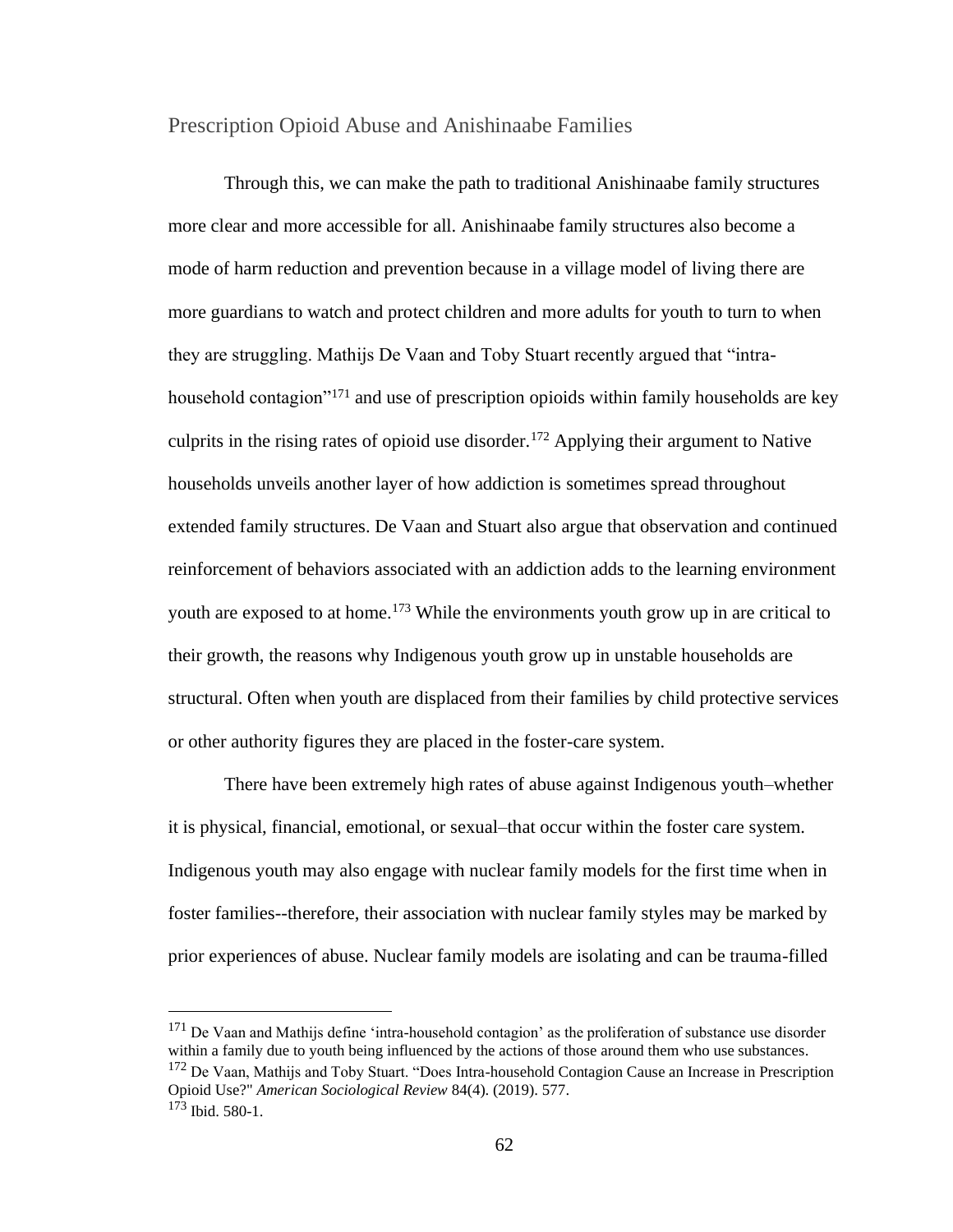because all the weight of responsibility that comes with raising children is placed on two people–or in many cases on a single parent. Anishinaabe traditional family structures are abundant and extensive as each family member takes on different roles and the weight of raising children is spread throughout a larger network of loving caregivers, teachers, and spiritual leaders.

#### Indian Child Welfare Act

To push back against western, nuclear family models as a tribal nation we must make more resources and housing available to extended family models–and allow for more open housing for relatives at all levels of addiction. Too many people living under one roof can also be a deciding factor in removing Indigenous youth from their homes. According to a report from the National Indian Child Welfare Association–published in October of 2021–Minnesota has the highest disproportionality rate of Native American children in the foster care system in the United States.<sup>174</sup> While disproportionality of other minority groups has gone down over time, for Native American children the rates have continued to rise.<sup>175</sup> The same report states that implicit bias is a potential determinant behind these numbers–this claim is substantiated in the interview I conducted with Eugene Sommers in chapter 3. Sommers spoke with me about the implicit bias he has witnessed while working alongside non-native caseworkers in White Earth stating,

. . .our workers that are non-native or they're not from the reservation–I'd go on a call with them and they'll see the conditions of some of these houses, and they're

<sup>174</sup> National Indian Child Welfare Association. *Disproportionality in Child Welfare: Fact Sheet*. 2021. Available from [https://www.nicwa.org/wp-content/uploads/2021/12/NICWA\\_11\\_2021-Disproportionality-](https://www.nicwa.org/wp-content/uploads/2021/12/NICWA_11_2021-Disproportionality-Fact-Sheet.pdf)[Fact-Sheet.pdf](https://www.nicwa.org/wp-content/uploads/2021/12/NICWA_11_2021-Disproportionality-Fact-Sheet.pdf)

 $175$  Ibid.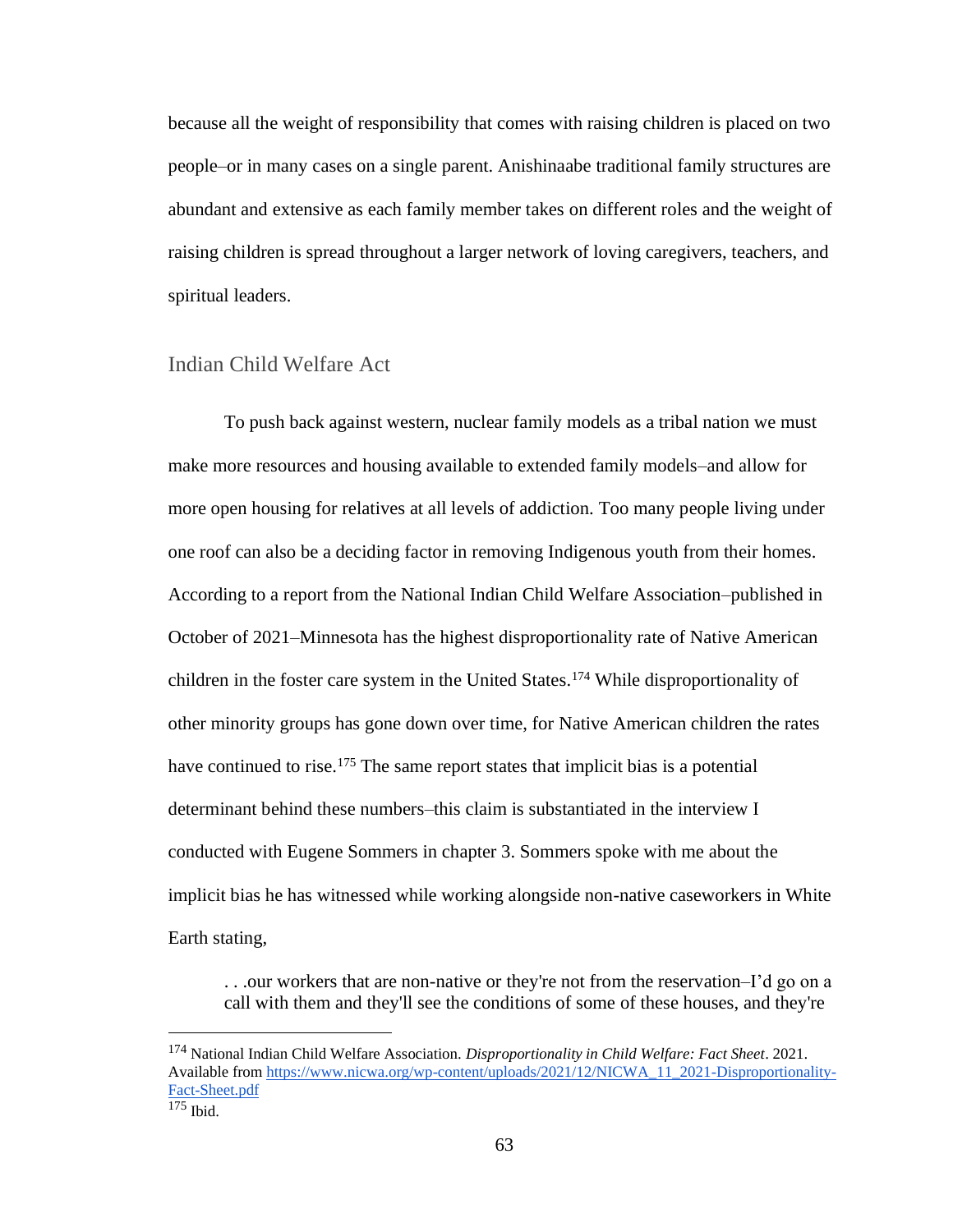like, 'Oh, my God, I need to remove these kids right away.' It's like, no, that's kind of how government housing is here. You know?<sup>176</sup> Not understanding the nuances of Native American households and the conditions under which our Native youth live, child protection services has historically been an institution that has robbed Native youth of their culture by displacing them from their families.<sup>177</sup>

The passing of the Indian Child Welfare Act in 1978 marked an effort at the federal level to protect Native children from being displaced and sent to non-Native families.<sup>178</sup> The act also actively supports family reunification.<sup>179</sup> Many advocates for ICWA have stated one of the major oversights of the policy is that it only protects children that are enrolled in a tribal nation.<sup>180</sup> In an article written by Jessica Washington on the Minnesota foster care system, she interviews Native American mothers and their experiences with CPS and foster care services.<sup>181</sup> One mother she spoke with, Shana King, talked about her fight to regain custody of her two children during her three-year struggle to overcome her substance use disorder.<sup>182</sup> CPS took her children from her after she overdosed in a public park and from that point on she felt "demonized by her white social worker."<sup>183</sup>

<sup>&</sup>lt;sup>176</sup> Sommers, Eugene. "Oral History Interview #1". Oral History. White Earth Nation, Minnesota. January 14, (2022). 16:11

<sup>&</sup>lt;sup>177</sup> Washington, Jessica. "Minnesota's Foster Care System Perpetuates the Legacy of Racist Boarding Schools, Native Mothers and Experts Say." (2021). [cited 2022]. Available from

https://centerforhealthjournalism.org/fellowships/projects/minnesota-s-foster-care-system-perpetuateslegacy-racist-boarding-schools.

<sup>178</sup> National Indian Child Welfare Association. *Disproportionality in Child Welfare: Fact Sheet*. 2021. 179 Ibid.

<sup>&</sup>lt;sup>180</sup> Washington, Jessica. "Minnesota's Foster Care System Perpetuates the Legacy of Racist Boarding Schools, Native Mothers and Experts Say." (2021).

 $181$  Ibid.

<sup>&</sup>lt;sup>182</sup> Washington, Jessica. "Minnesota's Foster Care System Perpetuates the Legacy of Racist Boarding Schools, Native Mothers and Experts Say." (2021).  $183$  Ibid.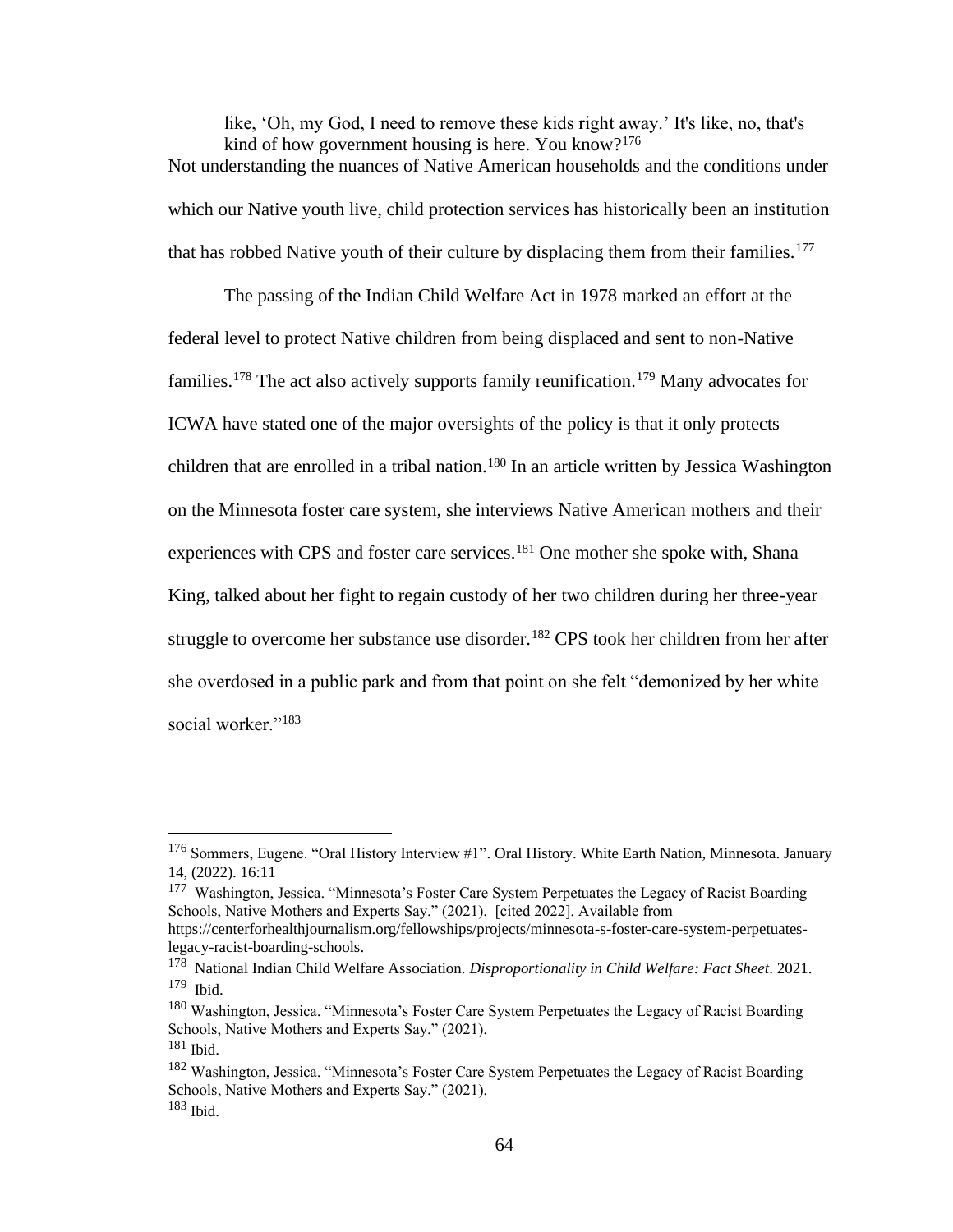Once King was able to get her children back, she worked to wean her son off of the thirty-three medications he had been prescribed for his recently diagnosed cerebral palsy.<sup>184</sup> Unfortunately, King's son passed December 2021 from reactions to his medications. Knowing the effects of substance use disorder personally, King still advocated that addiction is never a justifiable reason to remove children.<sup>185</sup> Not being able to see one's children is often a major contributing factor to why relatives who struggle with substance use continue to seek drugs to cope. To find other ways of helping families stay together King offers the solution of creating spaces in Indigenous communities for "family treatment centers, where we can still eat dinner together and get the support we need."<sup>186</sup> First, we must reckon with the historical impacts of CPS and how we can disassemble structures that actively oppress Indigenous Youth by stripping them of their own autonomy.

Tying back to Sommers statements on non-Native social workers, Washington also highlights how institutions such as CPS, social services, and foster care reinforce colonial practices of Indigenous erasure. Sommers illustrated the implicit bias non-Native social workers can showcase as they fail to look beyond the material conditions an Indigenous child lives in to see if they are having their basic needs met.<sup>187</sup> Washington speaks to how fatal these western systems often are as Native American children continue to fall through the cracks at alarming rates.<sup>188</sup> Therefore, many Native American youth

 $184$  Ibid.

<sup>185</sup> Ibid.

<sup>186</sup> Ibid.

<sup>&</sup>lt;sup>187</sup> Sommers, Eugene. "Oral History Interview #1". Oral History. White Earth Nation, Minnesota. January 14, (2022). 16:11

<sup>188</sup> Ibid.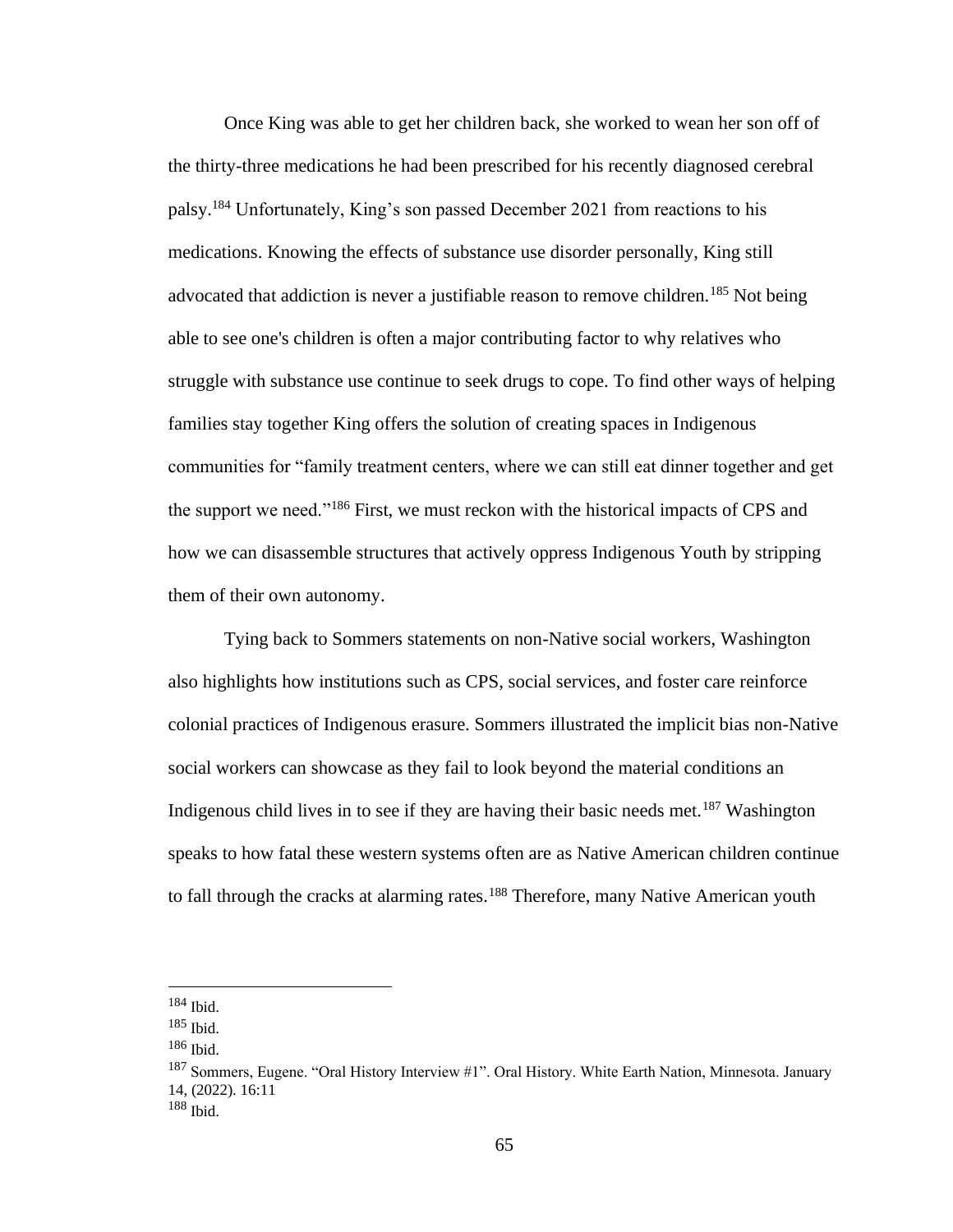advocates are calling for the abolishment of the system altogether.<sup>189</sup> By calling for the end of CPS and affiliated institutions we can begin to envision a future where our children remain with their families. Revitalizing our Anishinaabe traditional family structures is one step we can take towards building autonomy from colonial institutions that perpetuate harm against our Indigenous youth.

# Chapter 3 Ganoonidiwag: They Speak to, Address, Call Each Other

#### Eugene Sommers

On January 14th, 2022, I pulled up to the RTC building to meet with Eugene Sommers. As I am signing in, Eugene and the receptionist are discussing the recent passing of American Indian Movement (AIM) leader Clyde Bellecourt. As I follow Eugene down the hall I wonder aloud about Clyde's funeral. "No, the wake is here today" he replies. As Clyde begins his journey to another world, where the spirits will recognize him as Neegawnwayweedun, the "Thunder before the storm." I think about his legacy specifically as an internationally renowned Indigenous activist with proud roots and humble beginnings in White Earth. The actions and demands of the AIM and WARN generation for greater access to public health resources and protections across the Indian country are the foundations for the White Earth public health response to the opioid epidemic.

As Eugene and I head into the conference room bright streams of sunshine radiate through the floor-to-ceiling windows. Soft-spoken and laid-back Eugene's calm

<sup>189</sup> Washington, Jessica. "Minnesota's Foster Care System Perpetuates the Legacy of Racist Boarding Schools, Native Mothers and Experts Say." (2021).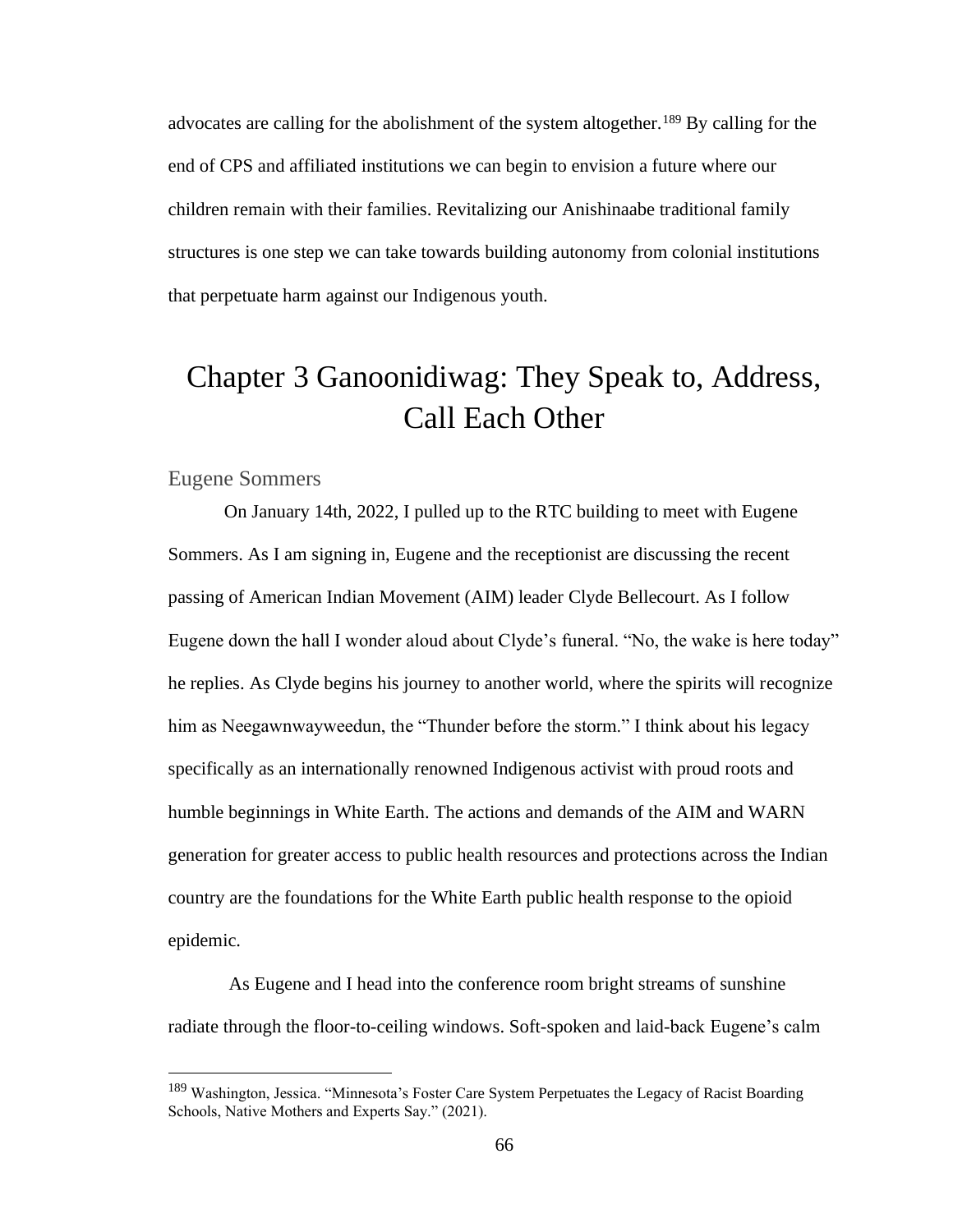demeanor signal that this is just another day. Regardless, I am glad to know he seems eager to talk to me about his life. Reorienting myself to a shared Anishinaabe truth that not everything has to be said, I sit back, listen, and let Eugene set the pace of our conversation. Eugene Sommers also known as Ogimaa Binesi formally introduces himself as the Director of Economic Development for the White Earth Nation. He qualifies this work by stating it is the "professional work" he does–implying that it is only one of the many roles he currently holds. When asked about what other jobs he has held in the last couple of years he goes into a lengthy timeline of working in virtually every section of employment the tribe has to offer from the Casino to  $ICW<sup>190</sup>$ . Prior to his current work with the tribe, Eugene was a high school teacher and has also led youth programming.

I've known Eugene since I was 12 or so. The first job my father had on the White Earth Rez was at the school as a paraprofessional who helped make sure students were staying on track with their online courses. Due to the small size of our community, Waubun had a unique layout because the school held both a middle school and a high school under one roof. During the in-between class times, I would hang out in my dad's classroom, and often Eugene would be in there joking around with friends. It wasn't until much more recently, that we began to reconnect and become friends.

More recently, I reconnected with Eugene around his cultural LLC–1855 Supply, where he has designed a program that works with Indigenous youth and adults to teach them how to do traditional Ojibwe practices such as harvesting Wild Rice. Having not harvested since I was 9 or 10 years old, I reached out to Eugene to see if I could harvest

<sup>&</sup>lt;sup>190</sup> ICW stands for the Indian Child Welfare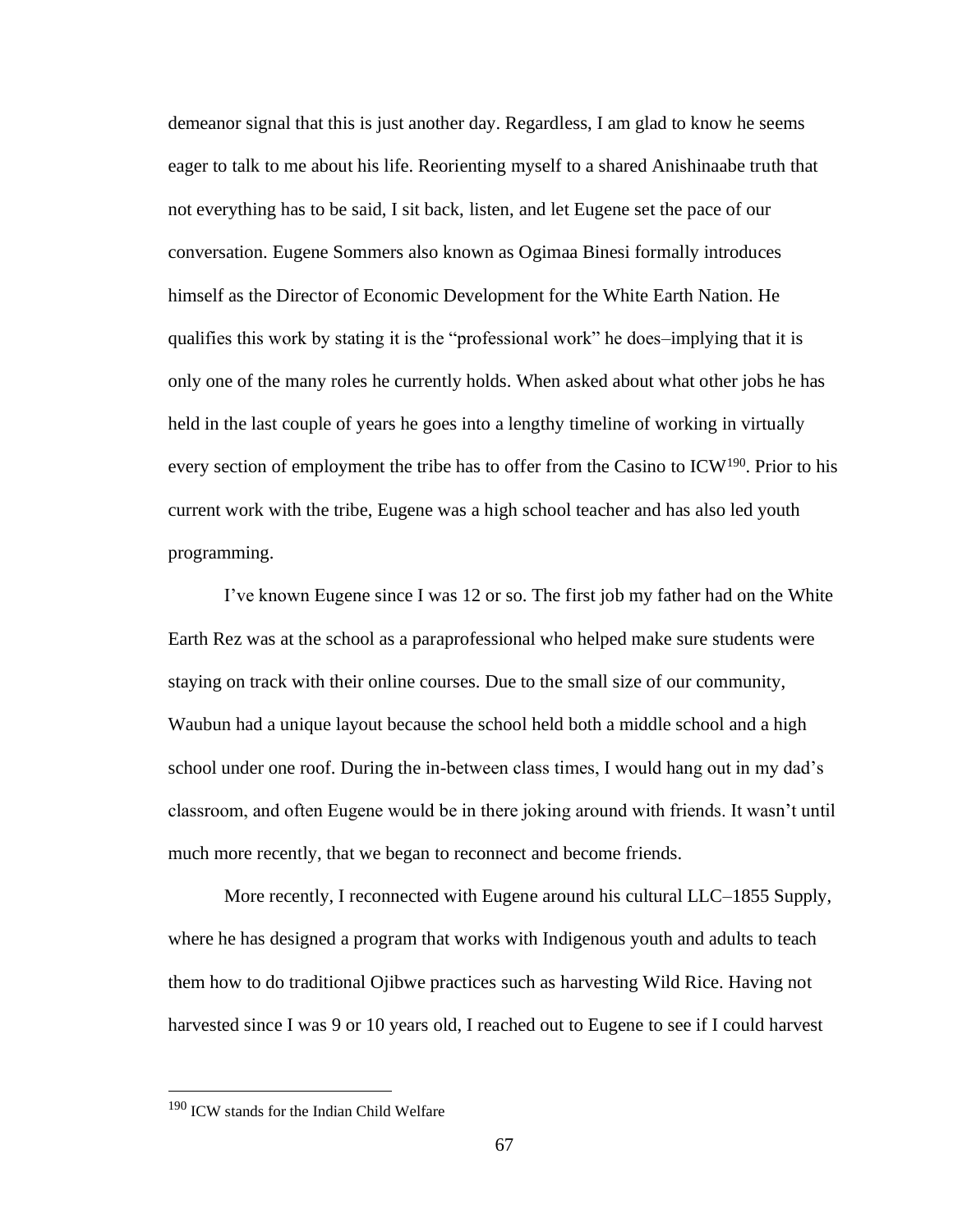with him and his brother. In the fall of 2020, we went out early one morning and gathered rice–I remember the quiet morning felt especially sacred as the birds sang above the water and the sun rose slowly over the horizon. In the last few years, Eugene transitioned from being a high school Anishinaabe Culture educator to his current position in the tribal offices for the White Earth Nation. Through his various positions, I wanted to learn from Eugene as someone deeply committed to our community who works to reconnect/learn traditional pathways.

He is also a well-known positive, sober, male role model for our Anishinaabe youth, especially among our young men. One of the highlights of his youth-mentorship work includes the boxing gym he's run for the last 10 years in the Naytahwaush village. As one of the youngest people to hold a director position within the WE tribal government Eugene is excited about the future projects he has coming up. In reminiscing about his past, he speaks with an air of nostalgia but also with a deep appreciation for where he now is in life. "I started with youth work, and I'm still involved in youth work."<sup>191</sup> In his new role, Eugene is firmly committed to bringing youth perspectives back into meeting with the WE Tribal Council members.

Over the course of our discussion, Sommers weaves a trail of stories that encompass his thoughts on tribal governance, youth work, and challenges in the community–including the opioid epidemic. He also reflects on the lack of access to resources for White Earth citizens and how systems are being improved upon. Throughout our interview the more I listen to Eugene it becomes clearer how

<sup>&</sup>lt;sup>191</sup> Sommers, Eugene. "Oral History Interview #1". Oral History. White Earth Nation, Minnesota. January 14, 2022. 1:15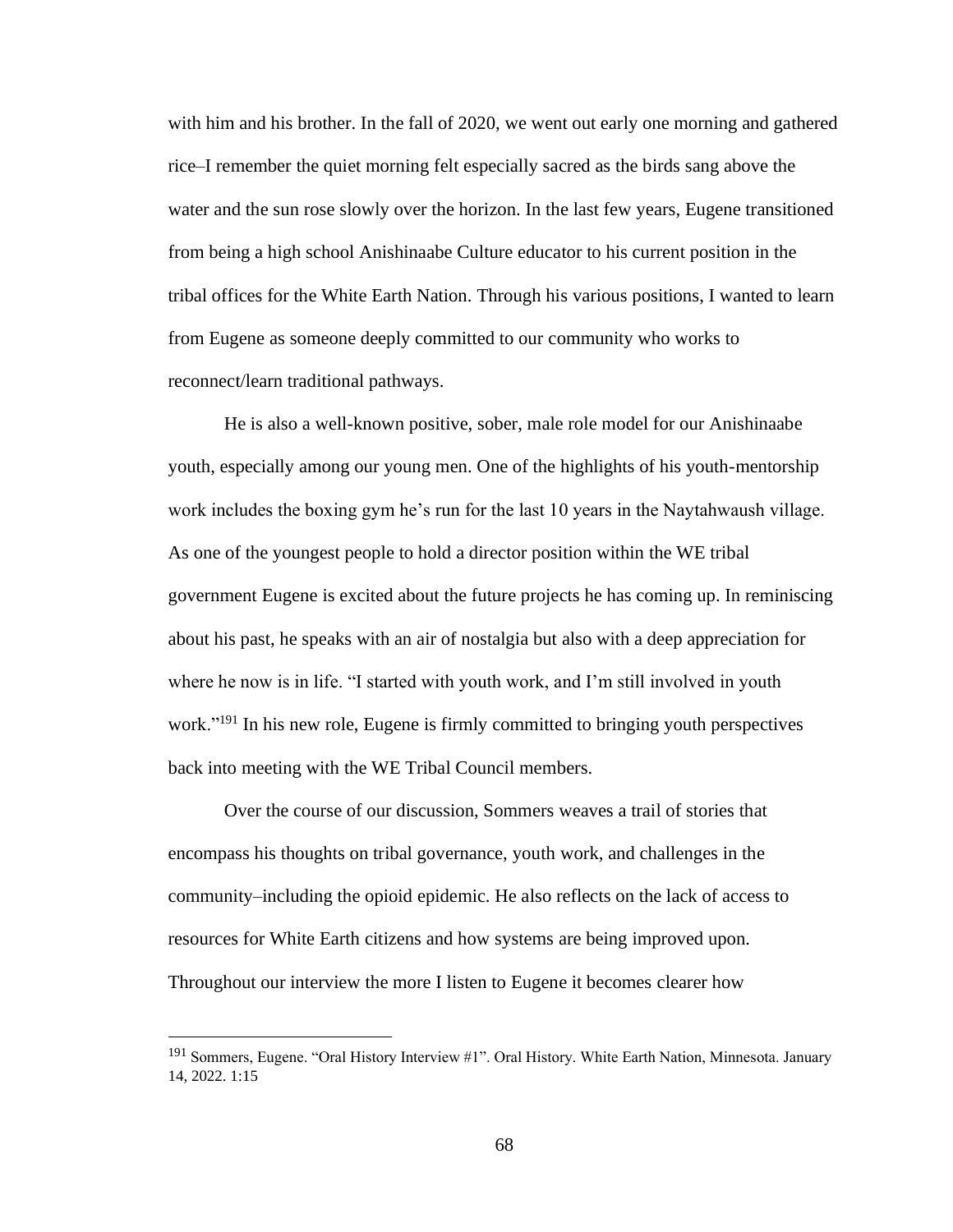Anishinaabe values guide his life and work. The traditional Anishinaabe values that are most taught include Minwaadendamowin (respect), Debwewin (truth), Aakodewewin (bravery), Nibwaakawin (wisdom), Zaagidiwin (love), Gizhewaadiziwin (generosity), and Dibaadendiziwin (humility). While modeling all the values, the themes of truth, wisdom, and humility are especially present when Eugene speaks. As an educator, he speaks of the barriers Native teachers face in trying to educate youth truthfully about their history and culture.

As our conversation progressed, I was given more insight into Eugene's philosophy I received especially when it came to modeling the value of Gizhaawaso. Gizhaawaso translates to protector of the young, Eugene's experiences demonstrate this value through how he honors, protects, and cares for Anishinaabe youth. Coincidentally, Gizhaawaso is also the name of a program Eugene previously worked on that provided services to White Earth families in need to aid in minimizing the rates of children being taken away from their homes due to financial instability. For Sommers, his youth work centers predominantly around young men. As a community deeply affected by incarceration, addiction, and abuse many Anishinaabe men are not in the position to mentor young men as their entanglements within systems of oppression create massive barriers to healing. Sommers does not shy away from calling attention to this reality; but he sees the remedies to these issues through the intersections of youth work, tribal governance, and the resurgence of Anishinaabe seasonal teachings. As a current employee of the Reservation Tribal Office Eugene currently splits his time between his day job in tribal administration and fulfills his passion for youth work by coaching young men in his boxing gym located in Naytahwaush, MN.

69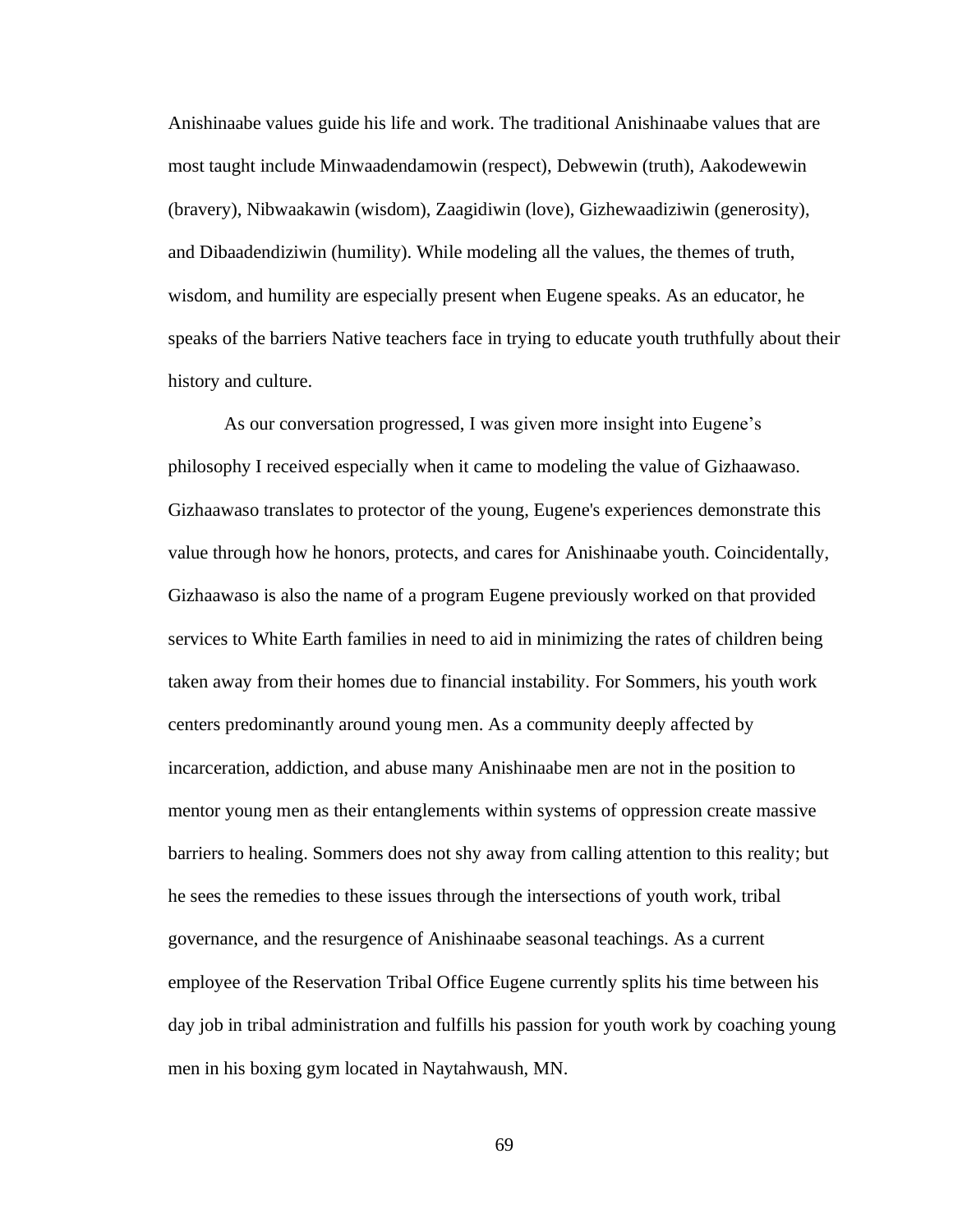Talking with Eugene reminds me of what is and what can be. He acknowledges our struggles as a people, but he also continuously brings in stories of the past, present, and what he hopes will come in the future. It's very clear who has taught him and helped guide him into becoming a community leader. He credits his many teachers often for the person he has become. Having studied the history of our people Ogimaa Binesi speaks of relationality, humility, and commitment to his community when thinking about how he got to where he sits now. However, he is not idealistic by any means, acknowledging the harms committed against the Anishinaabe while also highlighting how institutions of power and oppression have been imposed and now self-perpetuate. Reflecting on the lessons of his life thus far Eugene's stories provide the context to the values he now works to embody. Situating his life and work inside the White Earth community when asked what that means to him Sommers reflects on times prior to when drugs entered the community altering everything in their path.

I can still remember when there was a time when everyone kind of talked to each other, and we were able to go to each other's houses. It was pretty much an opendoor community.<sup>192</sup>

Eugene went on to explain that when he was growing up in Naytahwaush he could go to anyone's house to simply grab a drink of water and could run around the village with friends unsupervised. Now, times have changed drastically due to the onset of the opioid epidemic to the point where Eugene knows his younger siblings, nephews, and nieces never got to experience the "open door community" he had growing up. He continues

<sup>192</sup> Sommers, Eugene. "Oral History Interview #1". Oral History. White Earth Nation, Minnesota. January 14, 2022. 20:36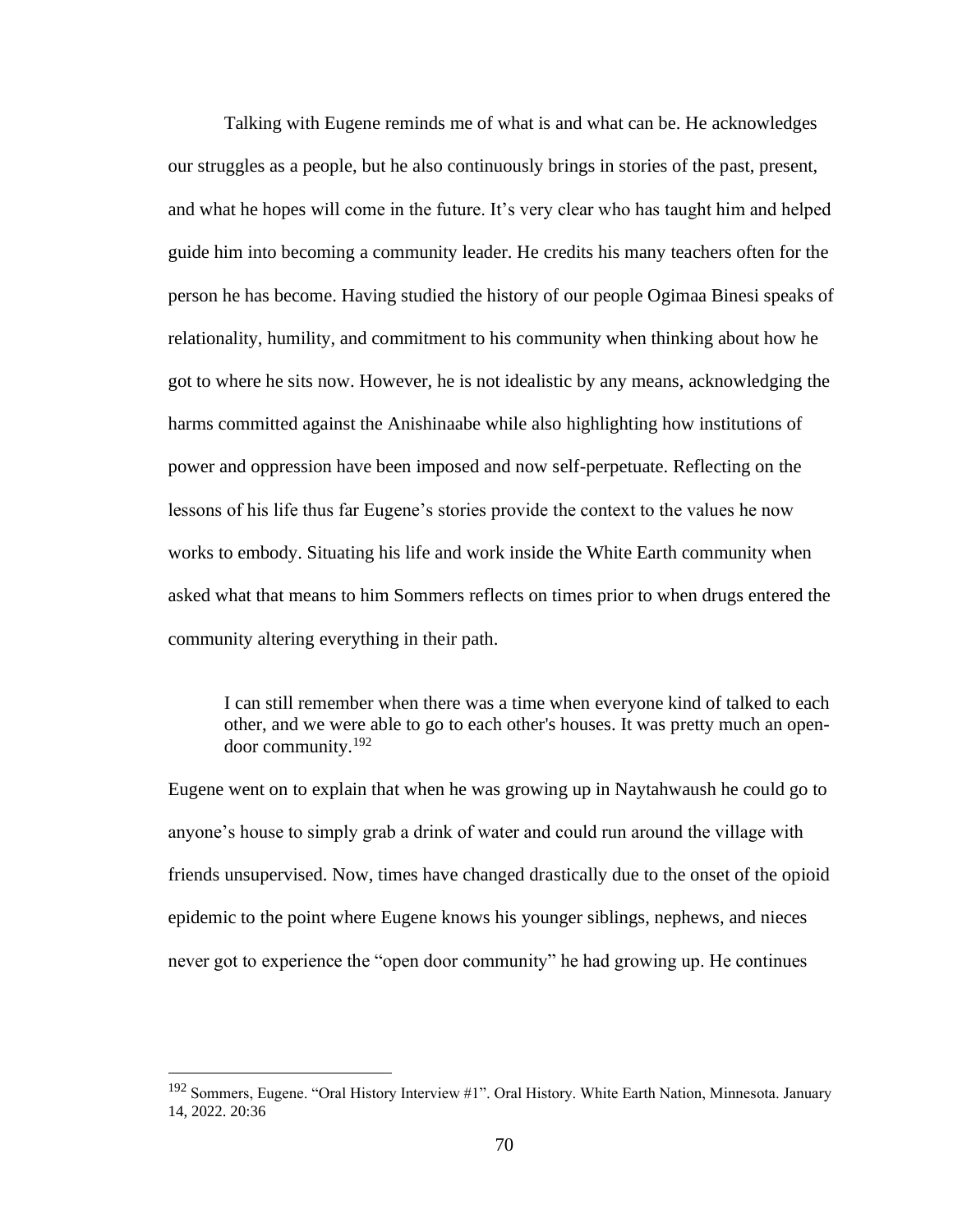elaborating that now the community supports each other at a distance, not in the close-

knit ways he had been nurtured as an adolescent.

Sommers remembers 2004 or 2005 as the height of the opioid epidemic. Harm Reduction or overdose prevention was an idea Eugene remembers as being extremely radical when he was younger.

I think when the opioid epidemic was at its worst, there was a lot of pushback on prevention services, such as Narcan distribution.<sup>193</sup>

Less than two decades later and now all tribal officers carry Narcan on them and are trained on how to administer the life-saving drug. Narcan training is held often, and the drug is distributed widely throughout the community. Sommers locates the deep historical trauma our people must cope with as the root of addiction.

So like, with harm reduction there was a lot of pushback in the beginning because it's like, "these are your choices" and "why are you doing this?" and a lot of people weren't informed about historical trauma and how people cope. And so at one point in time, people would cope by seeking out people in the community. But when the doors started shutting, they weren't able to cope. And the new thing was "there are these pills now. And you can take them to make you feel better", and that transitioned into "now those pills are really expensive, but there's this other derivative that you can get for a lot cheaper". And then it became laced with fentanyl. And people started dying.<sup>194</sup>

For Eugene one of the greatest solutions in remedying the intergenerational pain

underlying addiction is returning to traditional pathways including Anishinaabe

ceremonies, seasonal traditions such as harvesting, and traditional forms of governance.

In illustrating why these remedies are critical Sommers touches on his own experience,

crediting the mentors that have helped him stay on "Bimaadiziwin" or "the good path."

<sup>193</sup> Ibid. 22:07

<sup>194</sup> Sommers, Eugene. "Oral History Interview #1". Oral History. White Earth Nation, Minnesota. January 14, 2022. 22:48.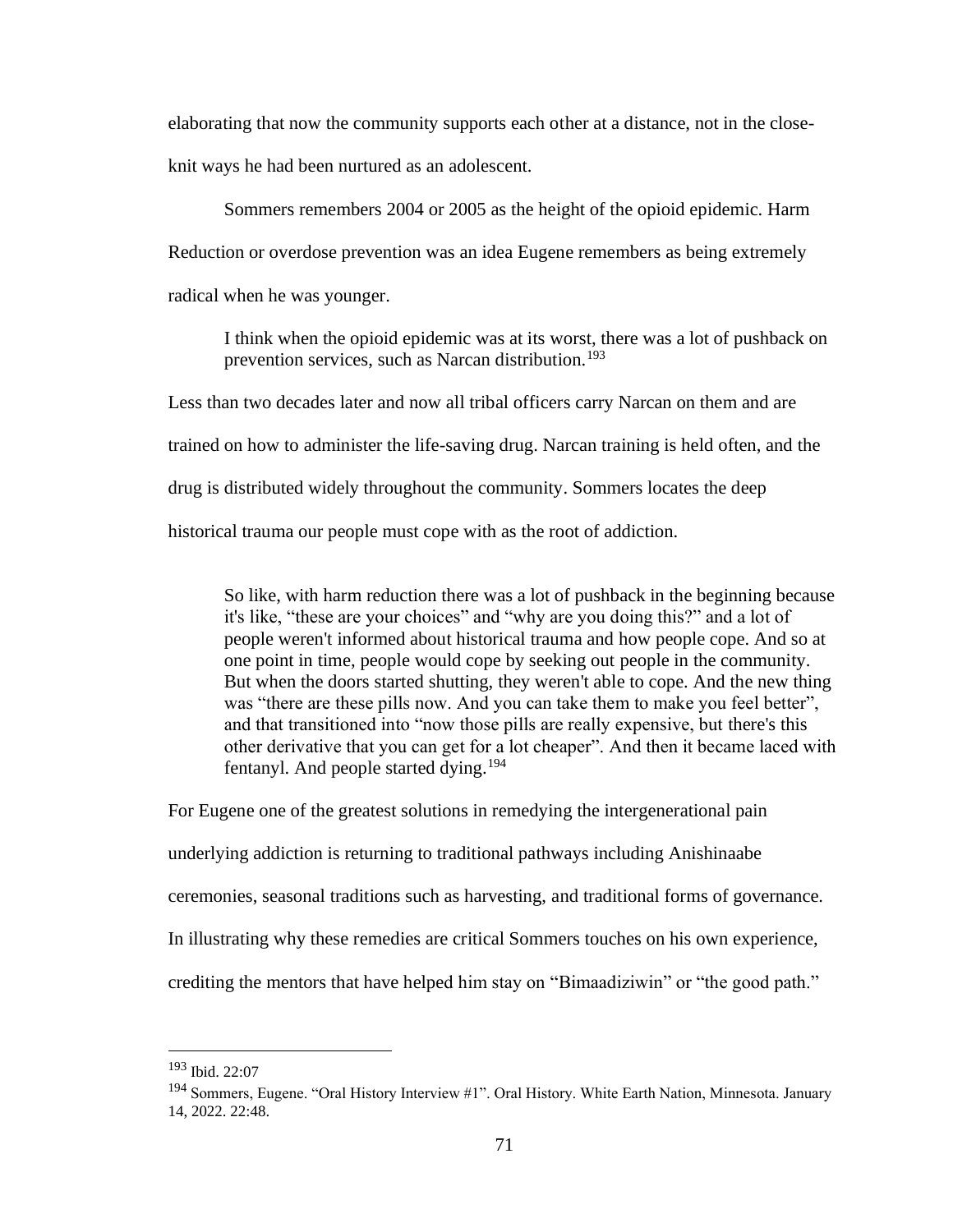Eugene speaks of the guidance and conversations he received from his mentors

that highlight the reciprocity at the heart of Anishinaabe culture.

And I would say like, the biggest mentor would have been my coach Terry Roy– he ran the boxing program. And I remember seeing the progression of what we had, of what we built.<sup>195</sup>

Coach Roy taught Eugene how to protect himself whilst also teaching about the

importance of discipline and consistency.

We used to have, like this, this little homemade chest that we keep all of our boxing equipment in, and I remember, we had to take the equipment down when we were done. And we put it in the corner of the sports complex, and, but we used to–when we'd have practice, Terry would get a ladder, and then help them hook up the chain to the basketball hoop. And that would be our punching bag. I'd run around the sports complex a couple of times, and he would hit mitts with me and that was our, that was our gym. $196$ 

Eugene's reflections on his work with youth resemble the commitment that Coach Roy modeled in the boxing gym. Now a part of the Reservation Business Committee (RBC) as the head of economic development, the formal title has been an adjustment for him as he is a community person first–therefore his work with youth is often what grounds him in why he is deeply committed to improving conditions for younger and future generations. Working with youth continues to challenge Eugene's understanding of how much more effort there needs to be put into reconnecting youth with their traditions. In one instance, Eugene remembers a time when he took youth Wild-Ricing and his astonishment when he realized the youth didn't know about the traditional uses of the plants surrounding them.<sup>197</sup>

<sup>195</sup> Ibid. 28:32

<sup>196</sup> Ibid.

<sup>&</sup>lt;sup>197</sup> Wild-Ricing is the act of harvesting Wild Rice as it grows in lakes across northern Minnesota.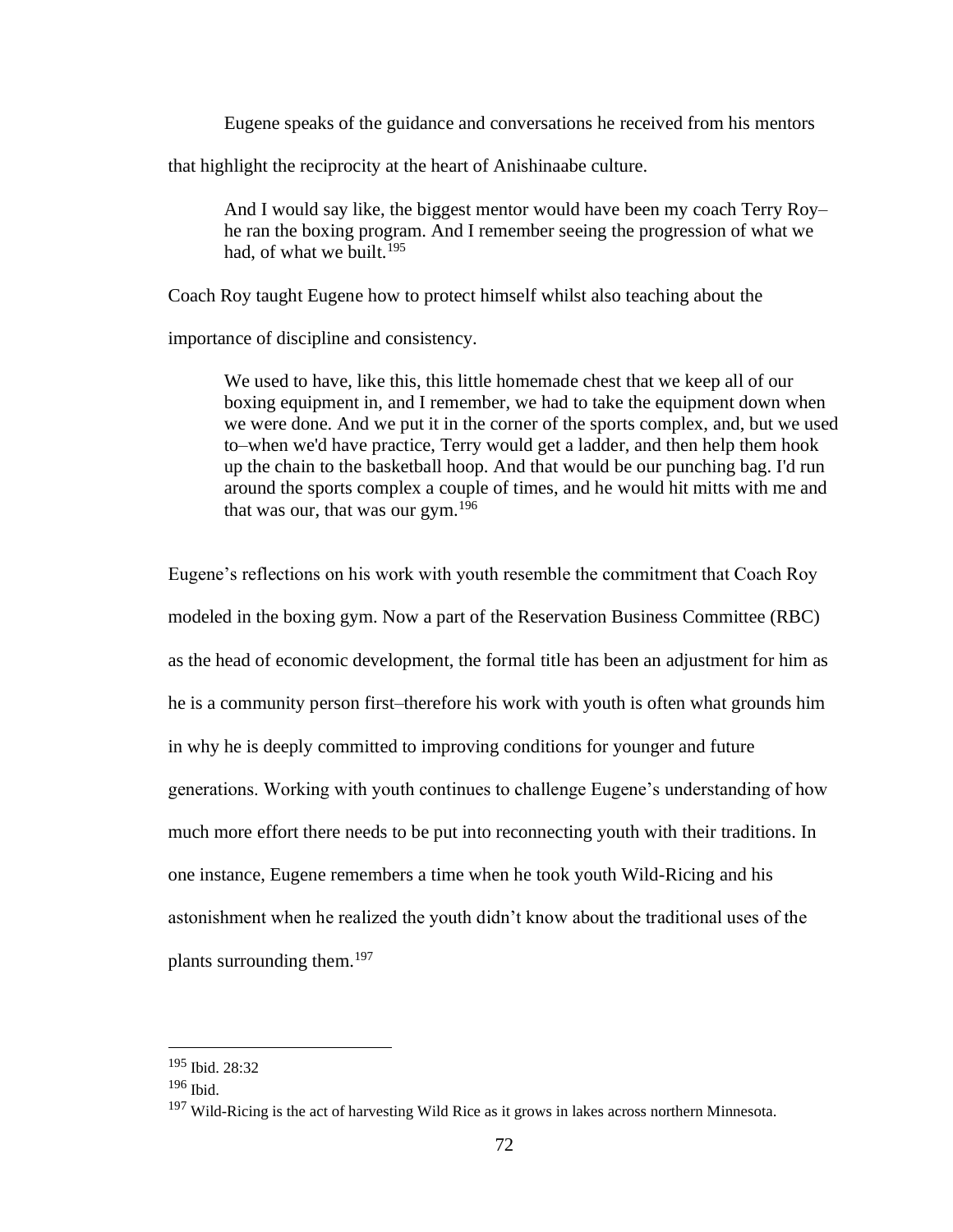But we would go to a village and say "Kids, let's go ricing, I got everything you need, just jump in the pickup and drive to Lake and we go ricing all day" like, how do you do it–you just a give them a little low down and send them out. And that was the first year I did it. It was like, wow, like, I can't believe there are so many kids that don't know how to rice. Then after that, I was like, "Wow, how many kids don't know how to hunt?" Then you're hunting and it's like I pick some sumac and just start sucking on it. And they're like, "what are you doing?", I said "What? It's just sumac. It's like candy." And then he's like, 'I didn't know, you could eat those things I was like, "how many of you kids don't know about your medicines?"<sup>198</sup>

In the canonical book of White Earth history through women's eyes–*Night Flying Woman*, Ignatia Broker also talks about how nowadays "kids know the songs on the radio but not the songs for the drum."<sup>199</sup> Knowing that assimilation has affected our community deeply, how can we teach our children to acknowledge it without uncoiling their worldviews to the point of absolute pessimism? Kindly and gently community leaders like Eugene Sommer are working to introduce Anishinaabe youth to the effects of colonization while also bringing in cultural, spiritual, and seasonal teachings of Anishinaabe pathways. Having lived in White Earth most of his life, Eugene has firsthand memory of how the community has shifted. In becoming a good ancestor, he is passing on traditions and Anishinaabe ways of life to the next generation as a means of healing the historical and current pain our people cope with. Although for Sommers the healing does not just extend to the youth, it also needs to extend to the adults currently in power through how we govern ourselves.

One of the continued issues White Earth faces is the complexity of our system of governance. Eugene is forthcoming and transparent about the path that lies ahead to

<sup>198</sup> Sommers, Eugene. "Oral History Interview #1". Oral History. White Earth Nation, Minnesota. January 14, 2022. 1:05:36

<sup>199</sup> Broker, Ignatia. *Night Flying Woman: An Ojibway Narrative.* St. Paul: Minnesota Historical Society Press. (1983). Xxiii.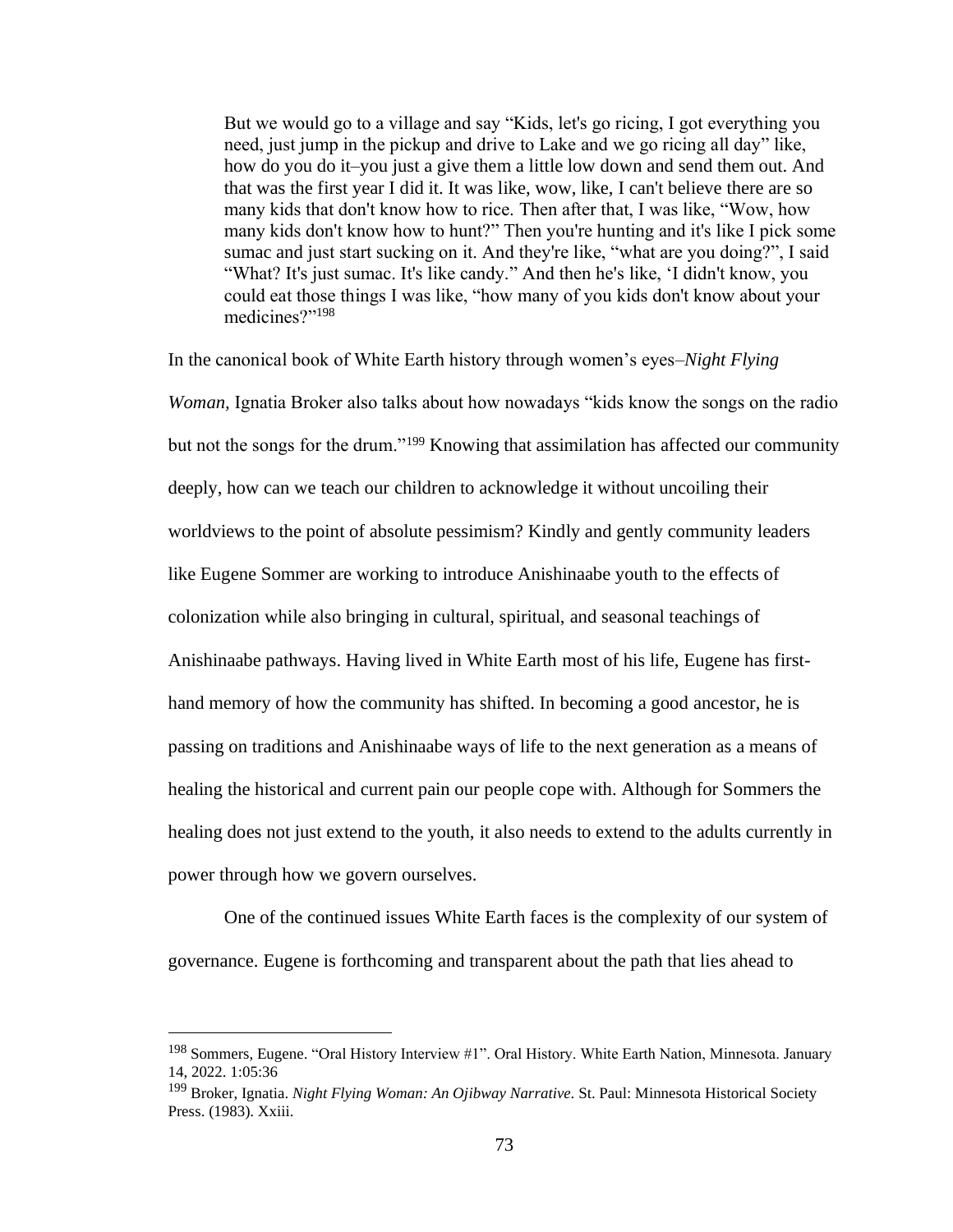educate more White Earth citizens about the function, power, and impact of tribal governance. During the 2016 tribal elections, Eugene began to become interested in tribal politics. He remembers one elder speaker whose words stuck with him the most.

Marvin Manypenny. I remember him and everything that he was talking about– like about being a sovereign nation. What does it mean? And he's talking about 'well, is our police department legitimate?' And, it was really interesting to think about the agreements that we made, and whether our tribal government is overreaching.<sup>200</sup>

This influential elder, Marvin Manypenny was a White Earth activist who was known for his work on land reclamation through a series of court cases.<sup>201</sup> Manypenny passed in 2020 at the age of 73–leaving a massive legacy of grassroots leadership and radical Indigenous action to be remembered for years to come. Sommers' storytelling and influence by elders like Marvin Manypenny embodies Cree scholar Craig Womack's statement that "politics, land, and story are deeply intertwined entities."<sup>202</sup> To Sommers, some of the ways we can shift away from colonial systems of governance are by recovering our histories of traditional forms of governance and decolonizing how we interact with each other. White Earth citizen and scholar Giniwgiizhig or Henry Flocken recovers how chiefs were chosen pre-colonially in Ojibwe society in his dissertation on traditional forms of Ojibwe chiefdom.<sup>203</sup> He states that "Traditional Ojibwe civil chief

<sup>200</sup> Sommers, Eugene. "Oral History Interview #1". Oral History. White Earth Nation, Minnesota. January 14, 2022. 47:55

<sup>201</sup> LaDuke, Winona. "Remembering Marvin Manypenny – a Champion" *The Circle Newspaper.* 2020. [Cited 2022] Available from: https://thecirclenews.org/cover-story/remembering-marvin-manypenny-achampion/

<sup>202</sup> Womack, Craig S. *Red on Red: Native American Literary Separatism.* Minneapolis: University of Minnesota Press. (1999). 58.

<sup>203</sup> Flocken, Henry. "An Analysis of Traditional Ojibwe Civil Chief Leadership." Ph.D. diss., University of Minnesota. (2013). 1-184.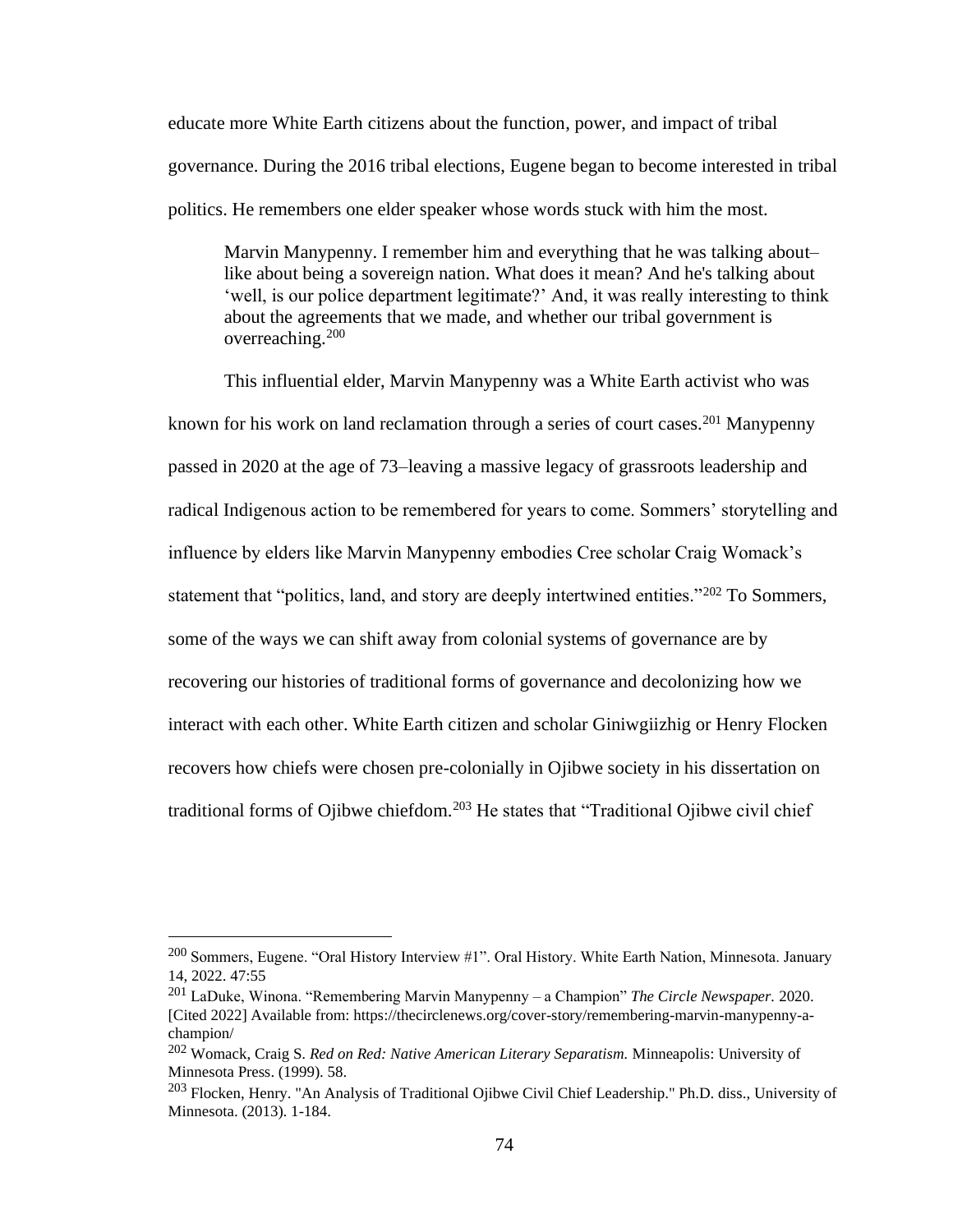leadership was emergent, symbolic, and value-driven.<sup>204</sup> Ogimaag (civil chiefs) were chosen by how they lived their lives and served their communities."<sup>205</sup>

In the position I'm in now, I have to fill positions where you need a four-year degree and it's hard to come by around here, especially when our college does not offer one. But . . . I'll take experience working with our people and working with harm reduction programs.<sup>206</sup>

Sommers goes on to say that people who live and work within our unique

community have valuable expertise and experience on par with white outsiders with

higher education degrees. In *Red on Red,* Craig Womack also highlights the importance

of community over western knowledge stating that

When I am back home (that is, in Indian communities in Oklahoma), I am always amazed when I encounter individuals who are encyclopedic in their knowledge of their own tribe–they sort of put me in a state of awe.<sup>207</sup>

Musing over more of Manypenny's views Sommers recalls that Marvin ". . .was more about preservation and rebuilding. He had a lot of radical ideas like, "let's fire all these non-natives and hire all our own people."<sup>208</sup> To Womack and Sommers, no amount of academic understanding can compare to the breadth of collective histories Indigenous community members hold and continue to pass down from generation to generation.

The Indigenous radicalism of Manypenny's generation reverberates throughout current Indigenous scholarship and how we now understand tribal sovereignty. Scholars such as Glen Coulthard challenge us to reconsider how we–as modern Indigenous peoples–want to define sovereignty. Coulthard argues in his 2014 book *Red Skin, White* 

<sup>204</sup> Ibid. 2.

 $205$  Ibid.

<sup>206</sup> Sommers, Eugene. "Oral History Interview #1". Oral History. White Earth Nation, Minnesota. January 14, 2022. 48:30.

<sup>207</sup> Womack, Craig S. *Red on Red: Native American Literary Separatism.* (1999). 9.

<sup>&</sup>lt;sup>208</sup> Sommers, Eugene, "Oral History Interview  $\#1$ ". January 14, 2022. 48:30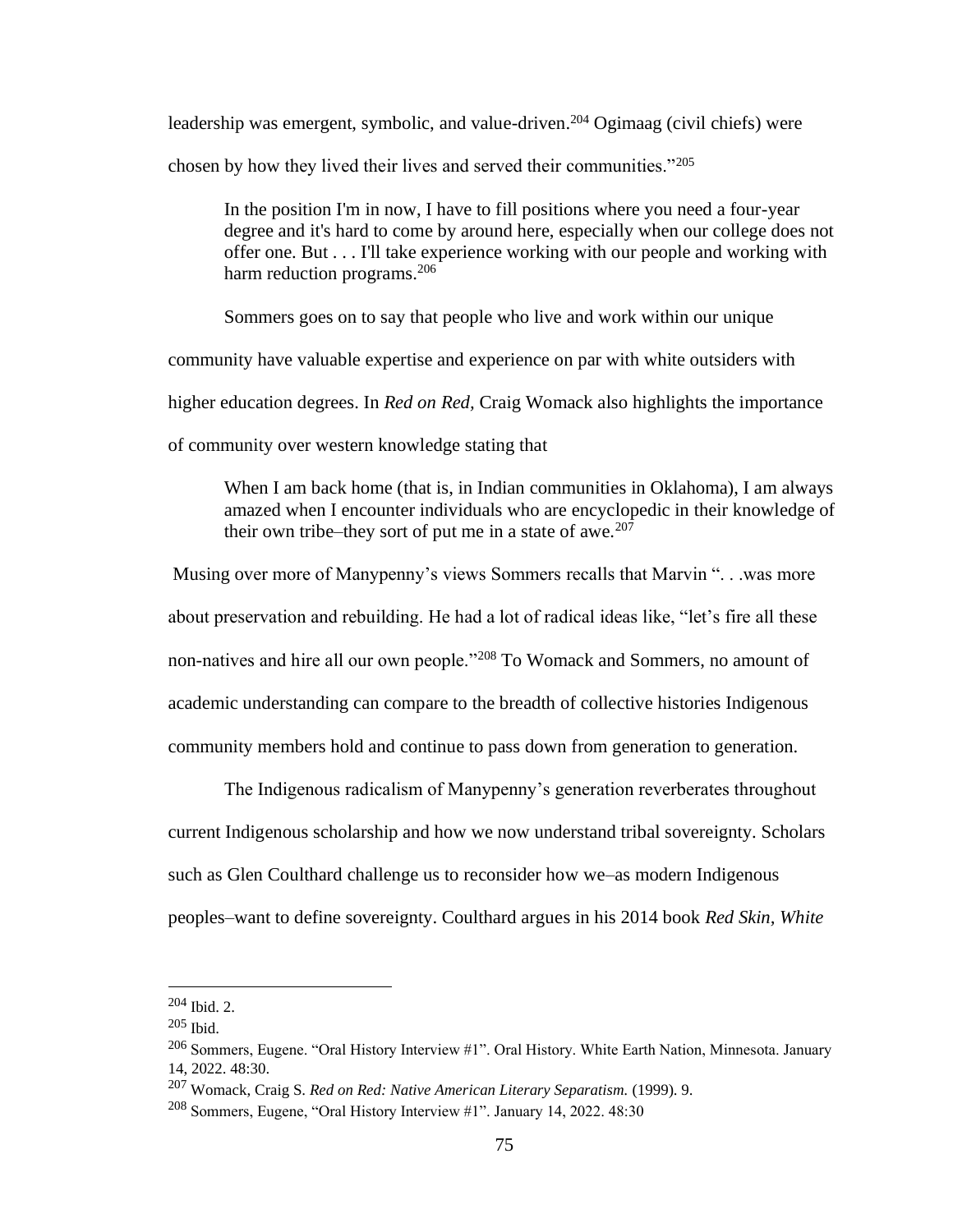*Masks* that the politics of recognition in "... its contemporary liberal form promises to reproduce the very configurations of colonialist, racist, patriarchal state power that Indigenous peoples' demand for recognition have historically sought to transcend."<sup>209</sup> Taking Coulthard's argument into account it is easy to see the connection between each generation represented by Manypenny (age 73), Womack (62), Coulthard (57), and Sommers (27) as they all share intergenerational struggles of fighting against colonialcreated systems of tribal governance and have worked to raise the consciousness of tribal citizens.

Therefore, the more we can collectively support and distill what we need to thrive as Anishinaabe people the sooner we can reconnect to our spiritual guidance and reestablish our relationships with non-human beings. For example, the radical reimagining of our community I analyzed from Eugene's story includes restoring forms of Anishinaabe traditional governance, advocating for food sovereignty, economic autonomy, and gentle parenting/mentorship that centers on love above all. Some of the things on the horizon for him that he is excited about with his new position are powerful acts of bringing our Anishinaabe youth back into how we govern. Although he still faces some pushback as many people are stuck in old ways of doing things Eugene is extremely hopeful about the plans, he's creating to make youth feel more knowledgeable and empowered when it comes to how their nation is run. In stating what he hopes for the future of our youth he said,

I always remember, when I first started in the government, they were like, 'bring Eugene in–he's young. You know, what do these kids want? What do they want? What do you think's a good idea, we are gonna take your input, cuz we think this

<sup>209</sup> Coulthard, Glen Sean. *Red Skin, White Masks: Rejecting the Colonial Politics of Recognition.*  University of Minnesota Press. (2014). 3.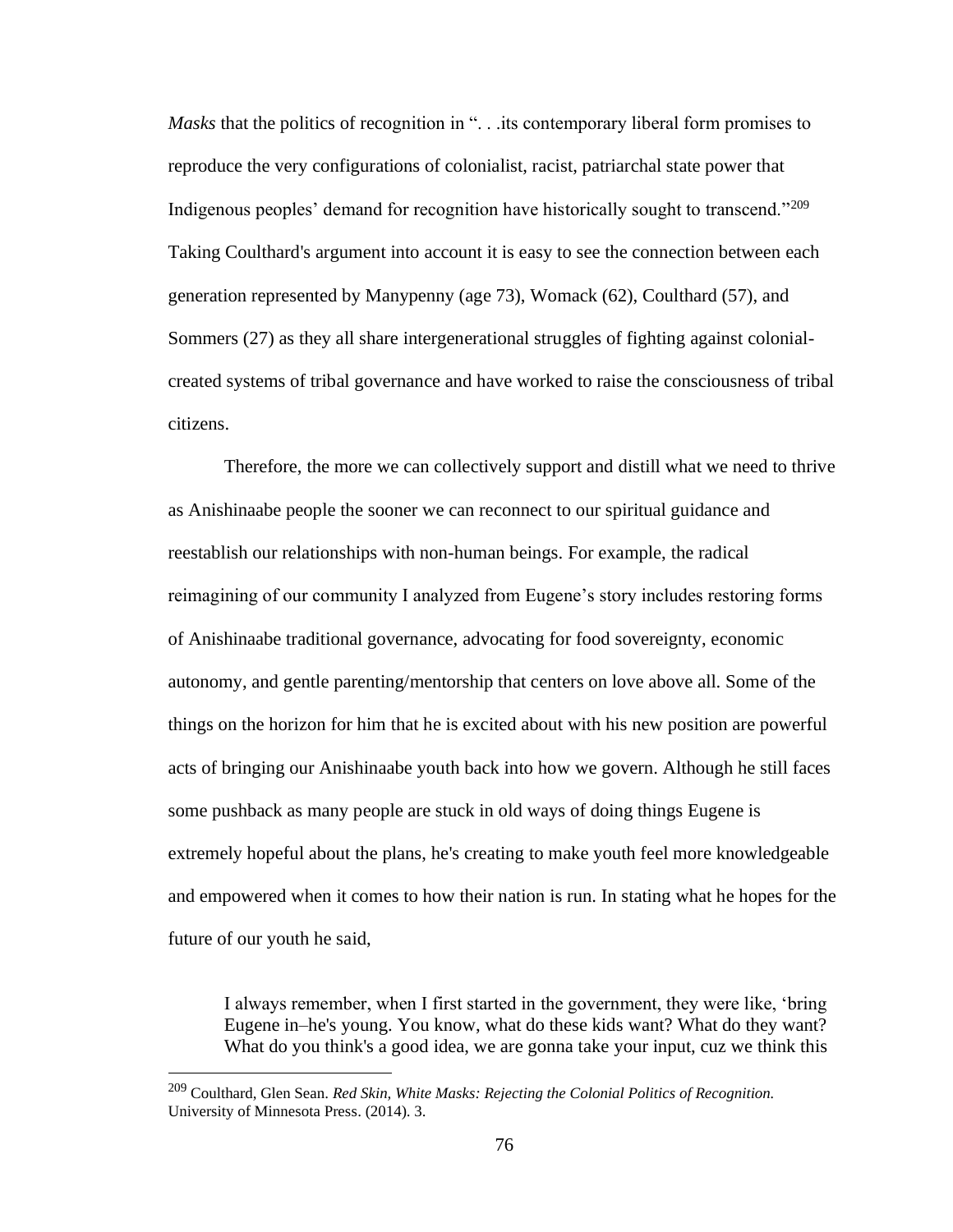is it? What do you think?' Whatever my response was, they were like, 'Well, we will just keep playing with this.' Like, my big thing is–why are we asking each other what youth want? Why don't we just bring them in, like we used to do? Let's ask them. So we are working on reinstating our youth councils and talking about summer internships, where they work with us and we need them to understand the work that we do so they can take over someday. So we can pass the torch.<sup>210</sup>

Although Eugene is incredibly humble, and he hopes to "pass the torch" in the future, he is already doing the work to ensure that our community will be better for incoming generations. He is a good ancestor already and it shows through how many young men and women look up to him and seek him out for guidance. Since our interview, Eugene has decided to run for tribal office again. Radical change is brewing, and the younger generation has started to step up. I am excited to see where he goes with his life. Eugene isn't alone in his efforts like so many other Anishinaabe women, men and two-spirited folks are also paving new paths for younger generations to thrive.

## Brenda Weaver

Speaking with Brenda Weaver I was consistently reminded of how strong, fierce, and humorous our Anishinaabe women are. Established in her age and an Ikwe in the community, Brenda takes on so many roles it's hard to keep track of where her personal life and work differ from each other–as is often the case for Indigenous professionals. Like Eugene, Brenda is also committed to helping Anishinaabe youth. As a mother, who has been on this earth longer than Sommers she takes on different roles and views within the community. Working as a youth worker for most of her adult life Brenda ran programming at the White Earth Boys and Girls Club for many years–a program that was

<sup>210</sup> Sommers, Eugene, "Oral History Interview #1". January 14, 2022. 1:21:28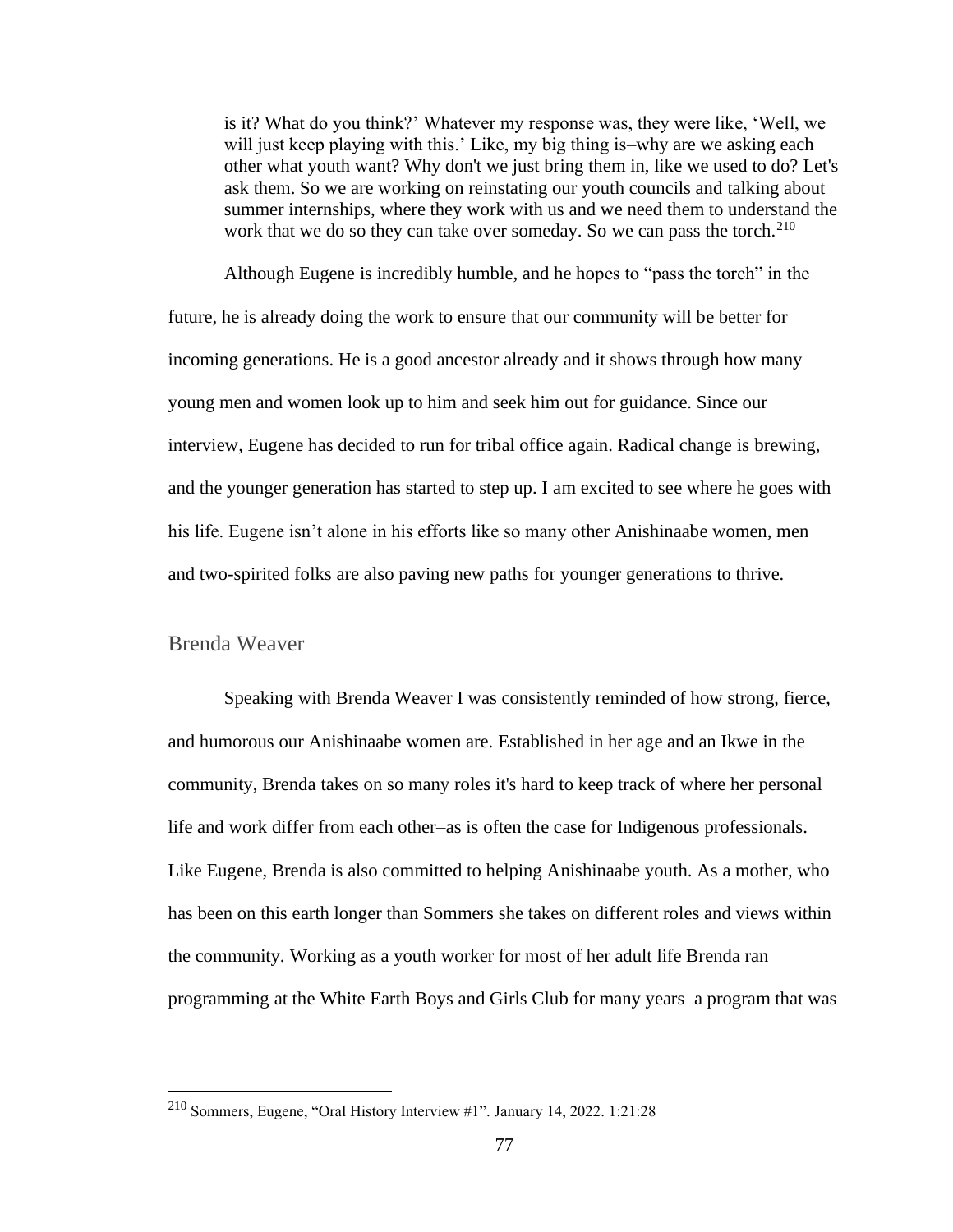just recently granted 1.25 million dollars.<sup>211</sup> A major part of Brenda's life is raising foster children –now that all her kids are grown up and out of the house. A large part of our interview is spent on her approach to parenting and taking care of youth, especially how her methods have evolved throughout her life. Therefore, the central tenet of our conversation revolves around Minogi'aawaso, or "she/he raises children in a good way." Brenda is extremely reflexive when she speaks about how she has changed her views on how to raise Native children to be happy, healthy, and thriving.

Having grown up mostly in Northside Minneapolis Brenda moved to the city from WE when she was 5 years old and returned to, WE at 23. Her Urban-Indian upbringing shines through during our talk as she says things as they are–raw and honest. Brenda attended a public school in North Side but then transferred to the newly created charter school Heart of the Earth Survival School /Oh-Day-Aki founded by AIM.<sup>212</sup> Incidentally, Brenda speaks about her frustration attending Heart of the Earth- she says she didn't learn much. It was Weaver's tenacity that propelled her to become an A student once she returned to public school and had a lot of catching up to do. Due to her hard work, Brenda now passes on the value of education to her children, grandchildren, and foster children she raises as well as the youth and young adults she works within her current position as a Supplemental Youth Employment Coordinator at the White Earth Nation

<sup>211</sup> Monk, Jim. "White Earth Nation Receives \$1.25 Million for Boys & Girls Clubs". *KVVR Local News.*  2022. [Cited 2022] Available fro[m https://www.kvrr.com/2022/03/18/white-earth-nation-receives-1-25](https://www.kvrr.com/2022/03/18/white-earth-nation-receives-1-25-million-for-boys-girls-clubs/?fbclid=IwAR1VINdXDU0KZE6LUJqk5zbZHMbhDcq6svMEQ8jXH_f6lFGY4_UboYfVRYE) [million-for-boys-girls](https://www.kvrr.com/2022/03/18/white-earth-nation-receives-1-25-million-for-boys-girls-clubs/?fbclid=IwAR1VINdXDU0KZE6LUJqk5zbZHMbhDcq6svMEQ8jXH_f6lFGY4_UboYfVRYE)[clubs/?fbclid=IwAR1VINdXDU0KZE6LUJqk5zbZHMbhDcq6svMEQ8jXH\\_f6lFGY4\\_UboYfVRYE](https://www.kvrr.com/2022/03/18/white-earth-nation-receives-1-25-million-for-boys-girls-clubs/?fbclid=IwAR1VINdXDU0KZE6LUJqk5zbZHMbhDcq6svMEQ8jXH_f6lFGY4_UboYfVRYE)

<sup>212</sup> Heart of the Earth Survival School /Oh-Day-Aki began in 1972 and was run until 2008.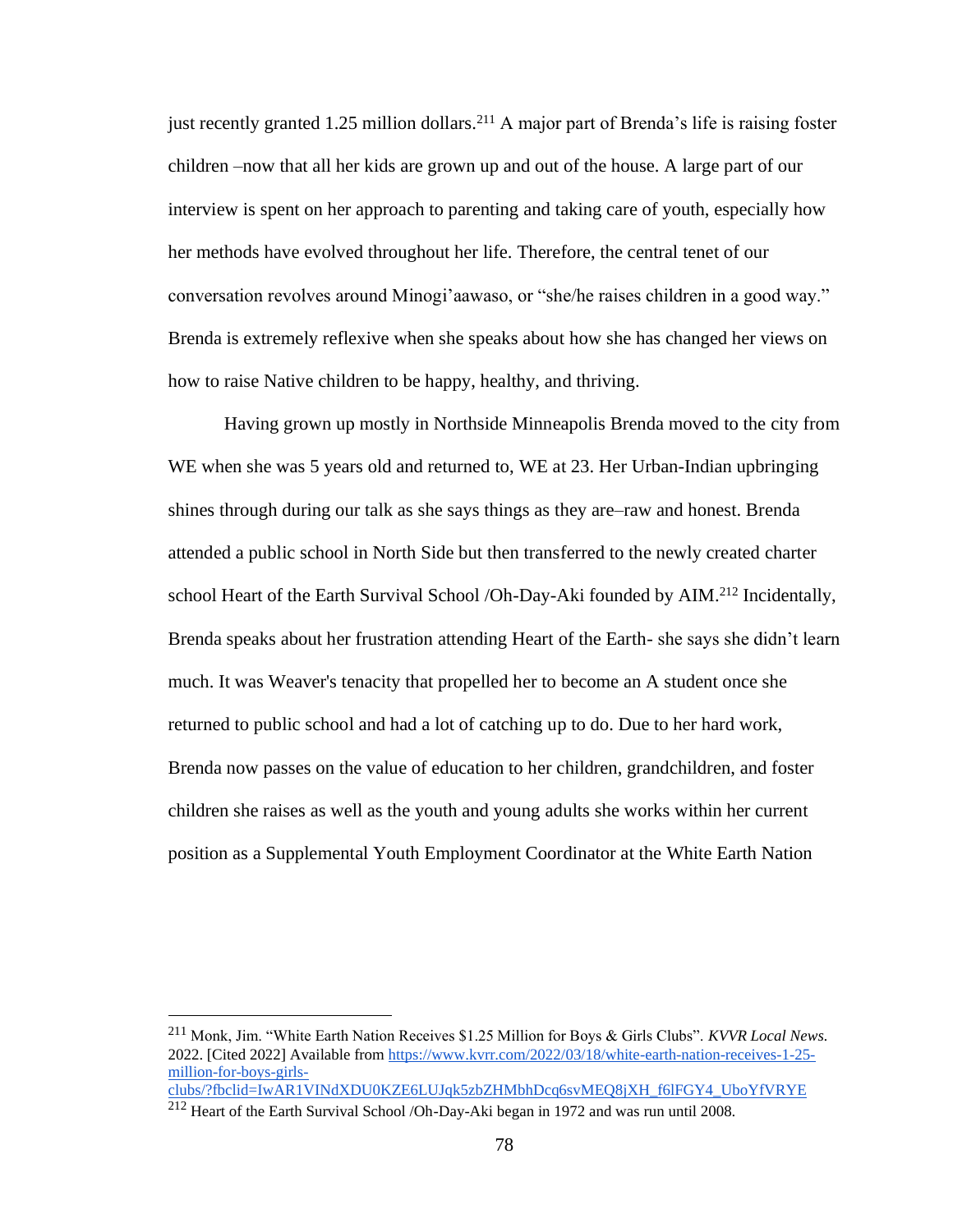Workforce Center. Her position entails helping community members of all ages obtain jobs and "help them with whatever they may need to stay employed."<sup>213</sup>

Although "Beloved Child" is a concept most referenced in Dakota culture, Brenda's worldview revitalizes old Ojibwe conceptions of the "Beloved Child" as well. Beloved child refers to raising Indigenous children in ways that instill within them that they are sacred, honored, and loved. Ignatia Broker in her book *Night flying Woman* validates this claim by mentioning that "the children of the Ojibway are the beloved."<sup>214</sup> Part of healing intergenerational trauma is through raising children with incredible amounts of love. Our next generation is currently being brought into the world. Therefore, we must continue to pass on the necessary teachings to their parents so that they can raise their children in a good way. In modeling minogi'aawaso Brenda is raising children in a sober household where they all feel safe, have access to clean water and nutritious food, can play outside safely, and can talk to her about anything.<sup>215</sup> Raised by the boarding school generation–who were stolen from their families and put under the care of violent nuns and priests–Brenda has had to radically reconsider the way she parents. As Anishinaabe peoples, we have survived all efforts to erase our spiritual, traditional, and relational connections through assimilationist boarding school violence. We–along with all Indigenous people who faced erasure–continue to make meaning of our trauma and find the fractures we must heal to stand fully in who we are.

<sup>213</sup> Weaver, Brenda. "Oral History Interview #5". Oral History. Online Video Interview. January 25, 2022. 1:49

<sup>214</sup> Broker, Ignatia. 1983. *Night Flying Woman.* 57.

 $^{215}$  Minogi'aawaso translates to "she/he raises children in a good way"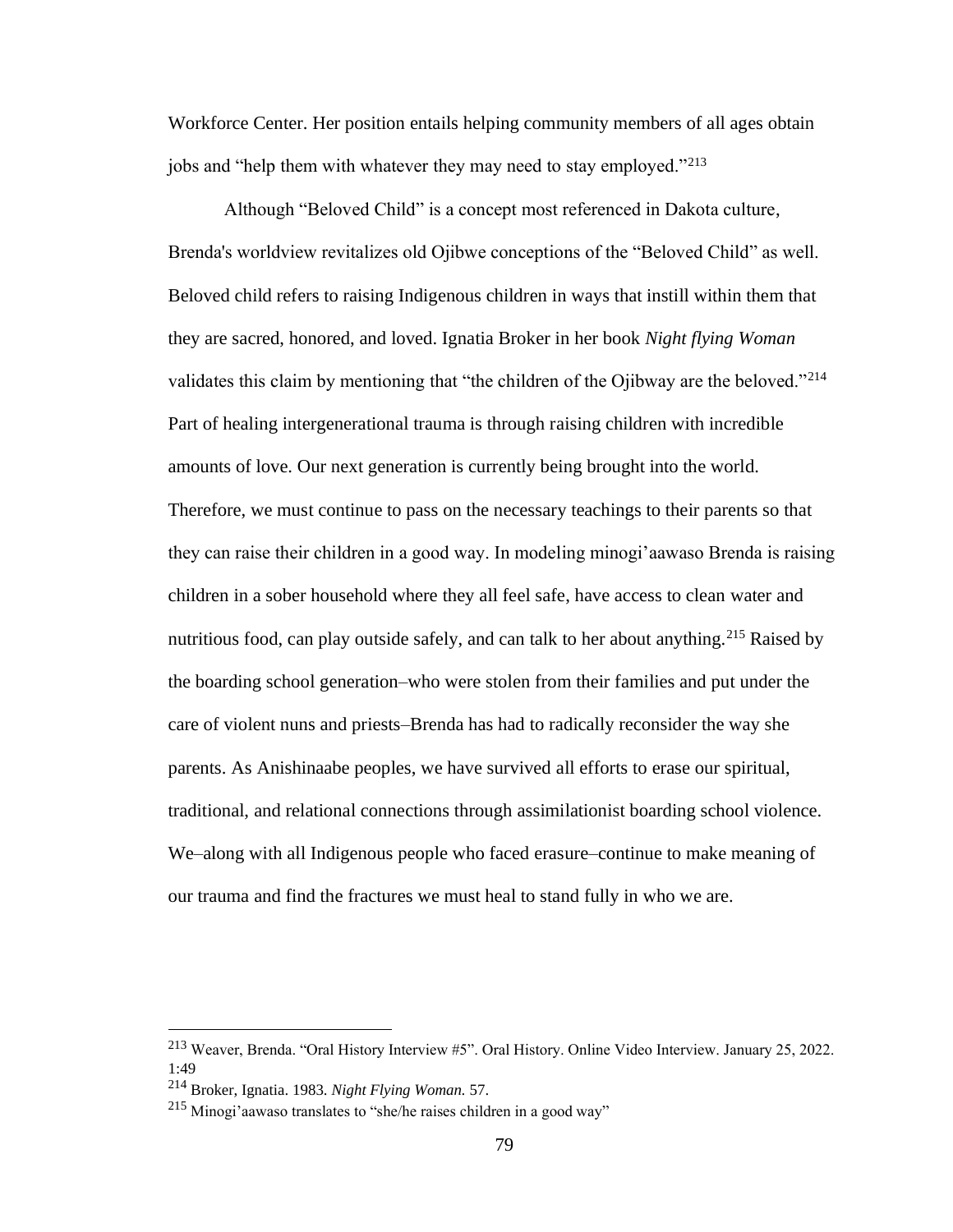Applying Dian Million's "Felt Theory" she sees ". . . the lasting effects of colonialism as a 'felt, affective relationship' that is 'intuited as well as thought'".<sup>216217</sup> Million's understanding of trauma as an "affective relationship" connects to how Weaver speaks about her relationship to the pain she carries with her.<sup>218</sup> Brenda personifies this when she speaks of how every generation has withheld a piece of violence–to not pass it down to their children. Remembering the abuse her mother suffered when her father was struggling with alcohol use Brenda speaks about how healing from that pain has allowed her to see what he did not pass down. Although her father was physically abusive toward her mother, he was not abusive toward Brenda or her siblings. Brenda views this as an act of intergenerational healing through breaking cycles of abuse.

I think that they [the older generation] all suffered [from boarding schools], but he [Brenda's father] was really abusive and I think we–my family, our generation– decided that the abusiveness had to end, we changed that. I know that because my brother would spank his children who got a little rough, but I know that along the line, he changed and took away that abusiveness. We took that away from our children. I know that we didn't molest our children. I know our children have been pretty safe from all that. My dad took that away from us. He could have done that with his family. But he was abusive. To us, we can chip away that sexual abuse– he didn't pass that on. So we're not passing on this abusive behavior either. And my children are turning everything around. They want to be so good to their children.<sup>219</sup>

Reflecting on this sentiment, it can be difficult to see where the abuse ends, and healing begins. Brenda was able to raise her children in a home where they all felt safe and where they didn't witness abuse in their living environment. There are multitudinous ways in which Native people continue to resist, persist, heal, and thrive. While it is a tough truth

<sup>216</sup> Affective here means an action that produces an effect upon something else.

<sup>217</sup> Baldy, Cutcha Risling Baldy. 2018. *We Are Dancing for You.* University of Washington Press.127. <sup>218</sup> Ibid.

<sup>219</sup> Weaver, Brenda. "Oral History Interview #5". Oral History. Online Video Interview. January 25, 2022. 1:07:16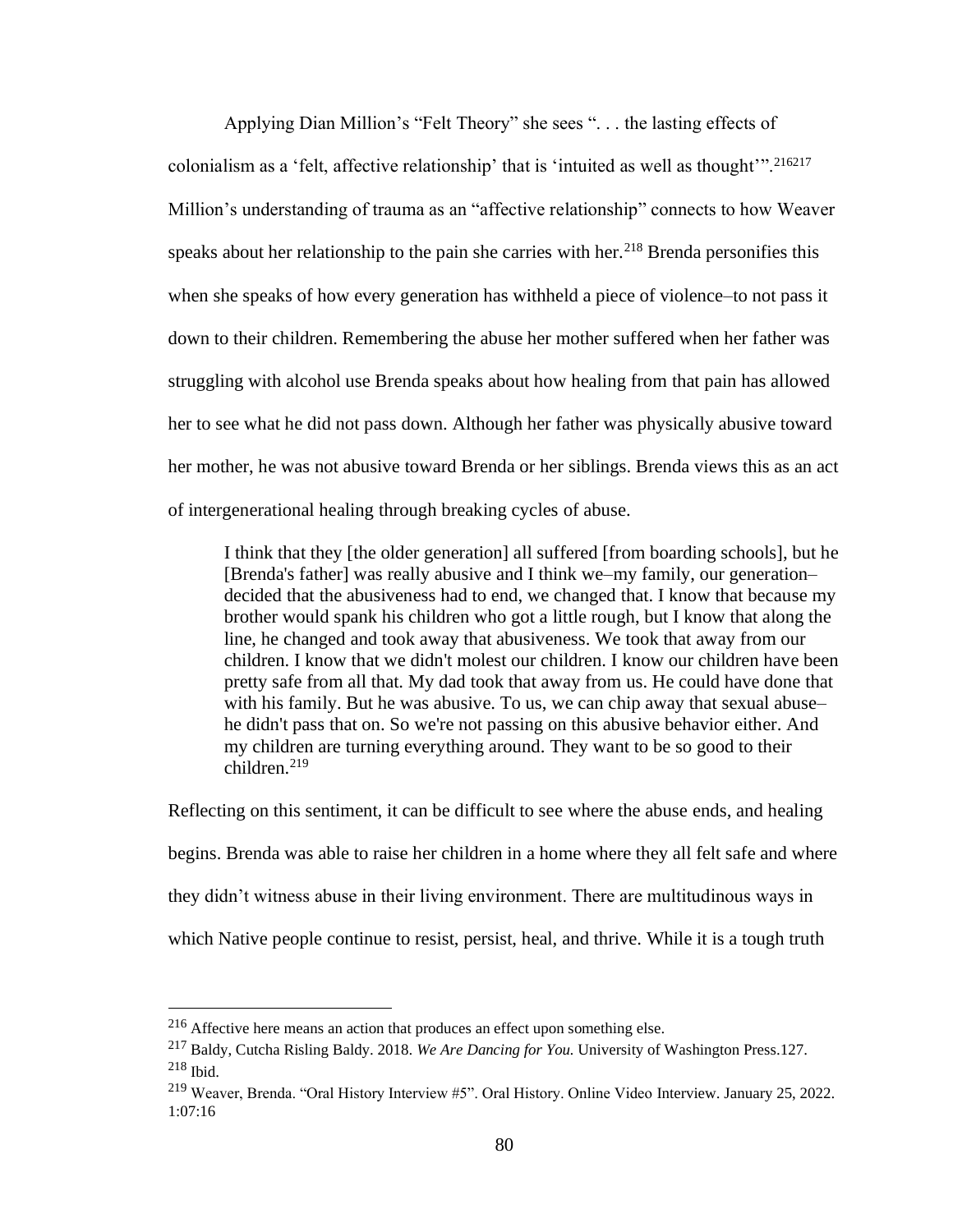that Brenda shares about her life, it is also a recognition of imperfect but present acts of intergenerational healing that have occurred within her family. Her ability to assign meaning, value, and nuance to painful memories demonstrates her autonomy over her experiences. Brenda sets the narrative of her life–a radical practice as she evokes a form of sovereignty through establishing her power over her story. The lesson she leaves me with from this segment of our conversation is that with each generation we grow more connected, more whole, and more healed as a people.

Brenda goes on to explain that while she feels that she did not tell her children she loved them enough, and was stern when parenting, now she looks at parenting differently.

I know that with my own children. They were adults before I learned what I needed to learn [parenting]. I didn't have a whole lot of people to give me advice, to look up to, and even now I still feel like I don't. But I think going through a lot of ceremonies helped me see things–it opened up my eyes a little bit more.<sup>220</sup>

Because of her new approach–being gentler to her adopted and foster children, Brenda has begun to heal the wounds boarding school inflicted on her family. These wounds impacted how she was parented but she is now working to end cycles of abuse. Foraging a new way of how she connects with her children has not been an easy task, but she recognizes how important the parenting changes are especially when it comes to how she has raised foster children.

A lot of it changed when I got foster children. I realized things were so much easier when I was just a consistent parent–just to stay on track, do not allow them to sway you one way or another. $221$ 

<sup>220</sup> Weaver, Brenda. "Oral History Interview #5". January 25, 2022. 8:49 <sup>221</sup> Ibid. 20:54.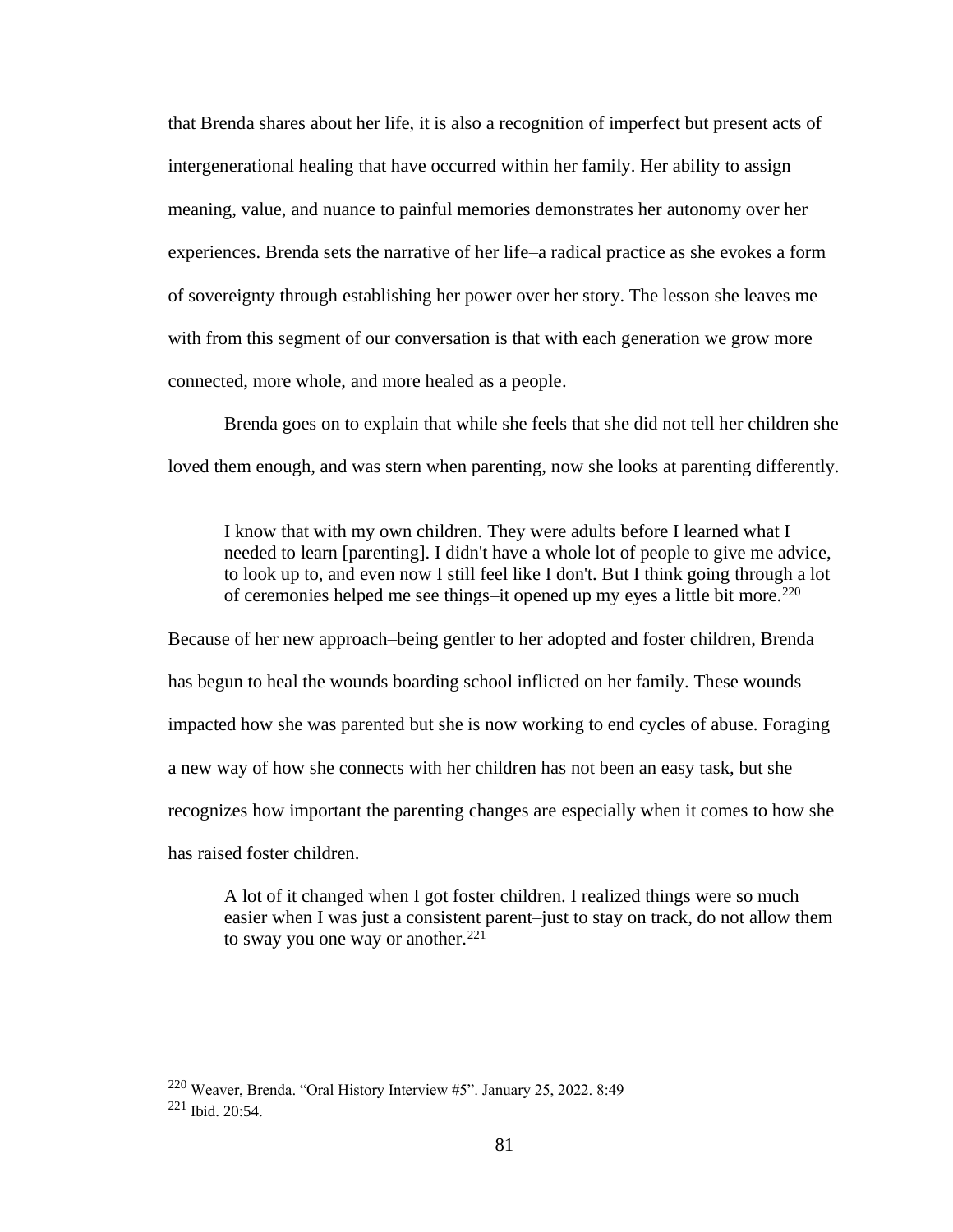Consistency and patience are now the central tenets of how Brenda approaches parenting which for many Native children is extremely comforting compared to the turbulence that often comes with growing up in marginalized communities. Changing her approach to parenting was also a radical act because it allowed Brenda to break a cycle of trauma in her life. For her intergenerational healing is about breaking cycles within each generation so that they are not passed down to the next.

Not having a lot of positive models of parenting to learn from Brenda changed how she raised children from what she watched on TV as well as from reconnecting to ceremonial ways. "And people think I'm crazy when I say this, but I watched "Supernanny" on TV. I used to watch it, like, all the time."<sup>222</sup> Although it may sound out of the ordinary to receive parenting advice from reality TV, it is often a tool for many Native American parents to learn different forms of parenting as they often only know what is passed down to them. Regardless of how Weaver has received new lessons on how to raise her children she now embodies the Anishinaabe value of Minogi'aawaso as she loves her children unconditionally and tries to meet the needs of all youth that live with her regardless of where they are at. Deeply believing in people's capacity to change Brenda does not shy away from the challenges that youth work entails. "So absolutely, you can change and absolutely, you can get people to understand and listen to get them out of old ways of thinking."<sup>223</sup> It is critical to highlight that Brenda states that it is

<sup>222</sup> *Supernanny* was a British reality TV Show that ran five seasons from 2004-2011 and centered on Nanny Jo Frost–a British woman who traveled around to different families to teach parents how to improve their relationships with their children through working on child behavior and discipline. Weaver, Brenda. "Oral History Interview #5". January 25, 2022. 6:03.  $223$  Ibid.  $26:06$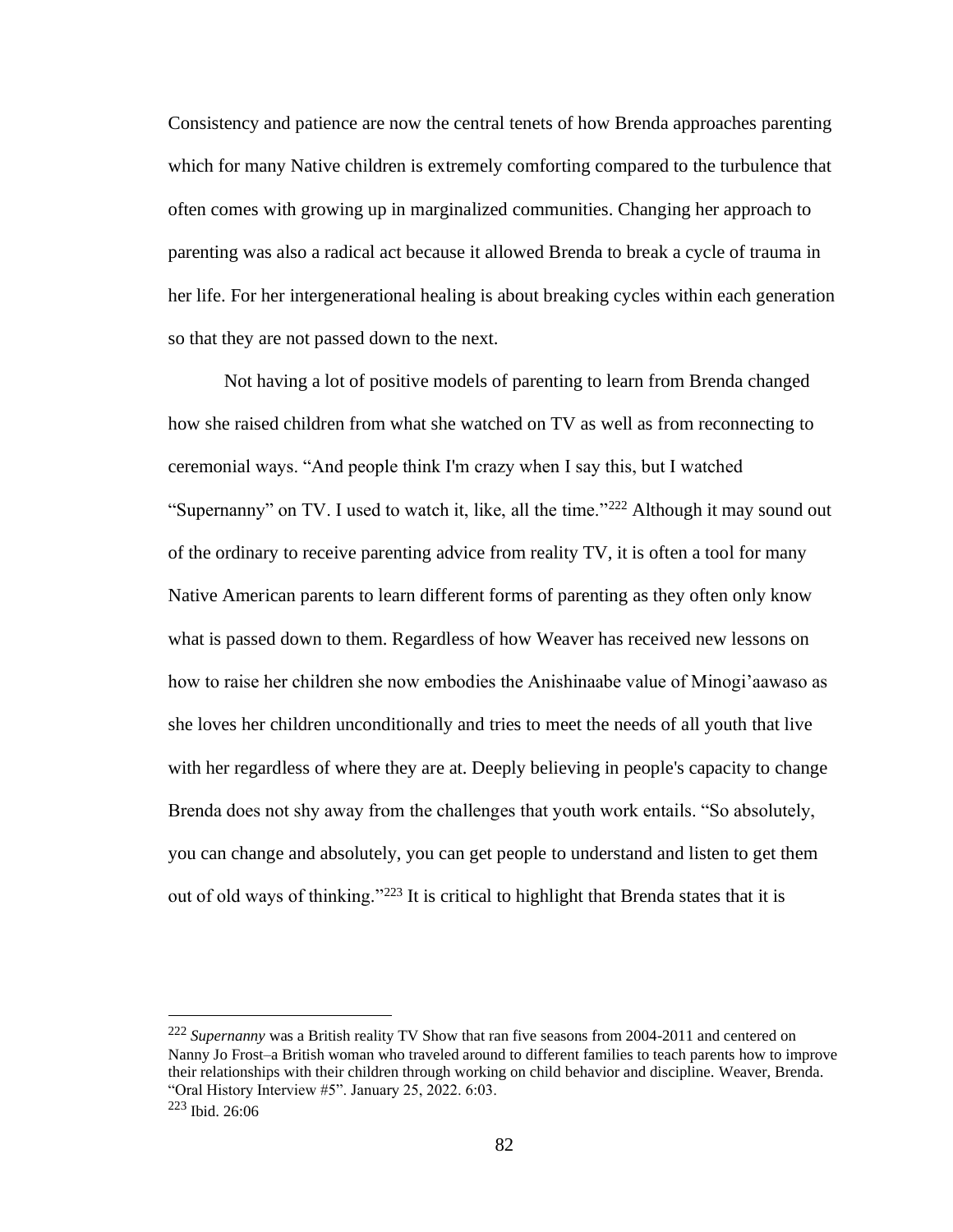possible to get people to shift "old ways of thinking" as it is often those old ways that hinder us from healing the most.

Adding to Brenda's experiences of rekindling unconditional love in her family Anishinaabe Scholar Leanne Simpson speaks similarly of her belief that ". . .our ancestors love us unconditionally and are willing to work with us so no Indigenous bodies feel the pain and hurt of exclusion, shame, or outright violence in our most intimate spaces."<sup>224</sup> Bringing that teaching forward in her own life, by creating a household of abundant love, understanding, structure, and care Brenda shares how many of the youth she has housed end up wanting to come back to live with her even after they are able to be reunited with their parents.

They say to me, "we are ready to come back now" because their home life isn't bad or anything, but it doesn't have consistency. Things like, "well, my mom doesn't make me clean." Or "we don't have to sit down at the table and eat" –just the little bitty things.  $225$ 

Lack of consistency and structure within Native families is an often-overlooked effect of colonialism. Connecting back to boarding schools and the violence our elders experienced at the hands of nuns and priests, parents in our community have not only inherited those historical truths but also now must contend with substance abuse and how it ripples throughout families–leaving a blazing path of pain in its wake.

Resmaa Manakem, a psychotherapist who specializes in the effects of trauma on the body says that "unhealed trauma acts like a rock thrown into a pond; it causes ripples

<sup>224</sup> Simpson, Leanne Betasamosake. *As We Have Always Done: Indigenous Freedom through Radical Resistance.* University of Minnesota Press. (2017). 122.

<sup>225</sup> Weaver, Brenda. "Oral History Interview #5". Oral History. Online Video Interview. January 25, 2022. 32:48.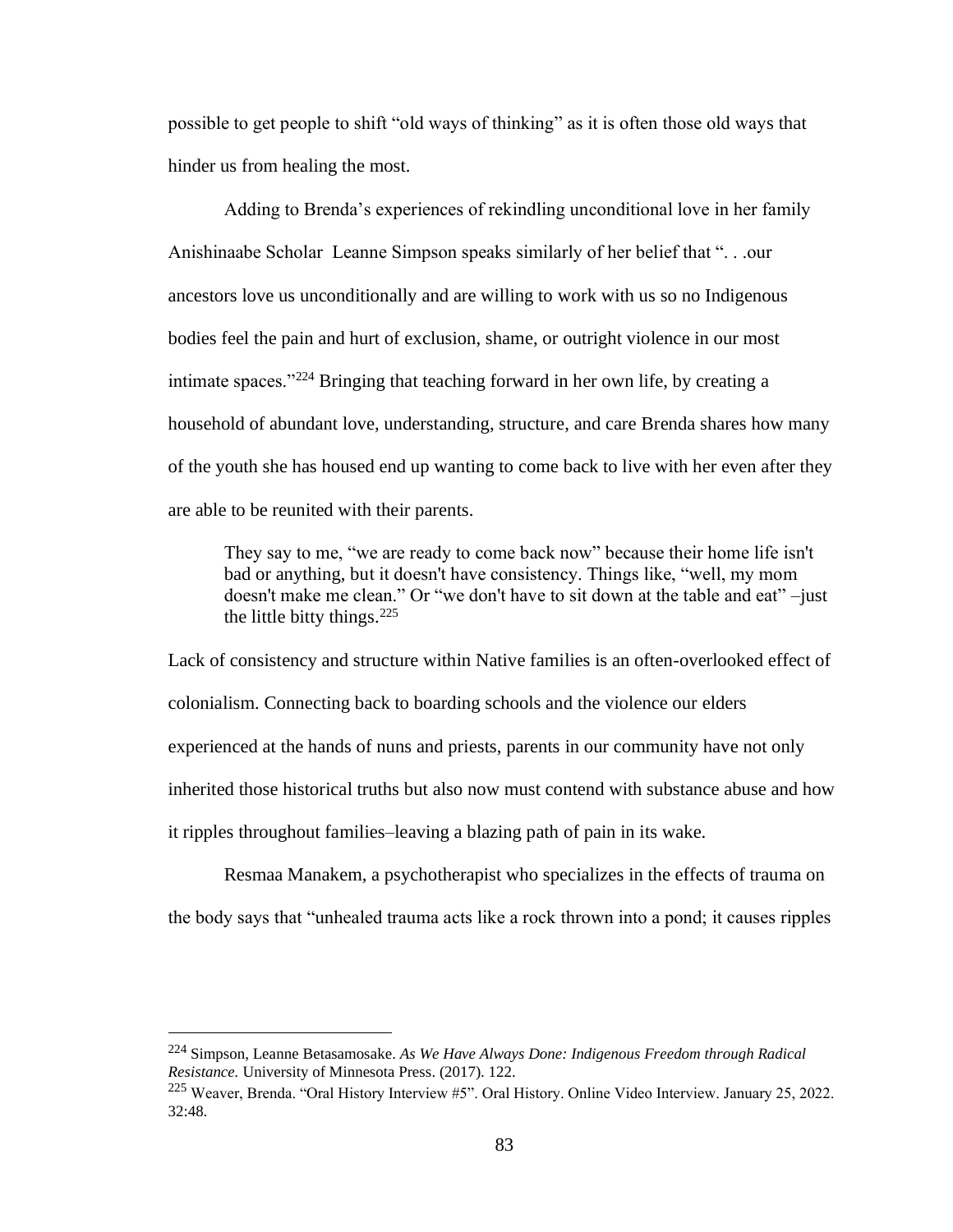that move outward, affecting many other bodies over time."<sup>226</sup> The ripples of the trauma Native peoples face now resonate in our youth as the burden continues to get heavier. Brenda speaks of how many of the young women that she provides a home to have experienced sexual assault either within their families or social circles.

Now that I have these teenage girls, and I'm hearing some stories from them, they tell me everything, and the things that they have had to deal with. I have four of them. So three, two of them, I know for sure. Because they talk openly to me, and they tell me their stories, whom I know for sure, have been sexually abused. Not just for a little while but for a long while from people they knew, right there. And, one of them was in a foster home and it was happening.<sup>227</sup>

Manakem sheds light on the interactions of layered trauma stating that "as these traumas compound each other, or as each new or recent traumatic experience triggers the energy of older experiences, they can create ever-increasing damage to human lives and human bodies"<sup>228</sup> These compounded traumas snowball and become hidden under youth attempts to cope with a pain so deep they often don't realize how far the roots of it extend. Therefore, many young Anishinaabe peoples try to mitigate the harm they experience through substance use, entering unhealthy relationships, and engaging in potentially damaging sexual behavior. The weight and subsequent manifestations of all this trauma are repeatedly mistaken for "negative attitudes," "ungratefulness," and intentionally harming caregivers out of spite. Breaking down the defensive walls youth employ as a means of protection, caregivers like Brenda have come to understand that

<sup>226</sup> Manakem, Resmaa. *My Grandmother's Hands: Racialized Trauma and the Pathway to Mending our Hearts and Bodies.* (2017). 40.

<sup>227</sup> Weaver, Brenda. "Oral History Interview #5". Oral History. Online Video Interview. January 25, 2022. 30:14

<sup>228</sup> Manakem, Resmaa. *My Grandmother's Hands: Racialized Trauma and the Pathway to Mending our Hearts and Bodies*. (2017). 45.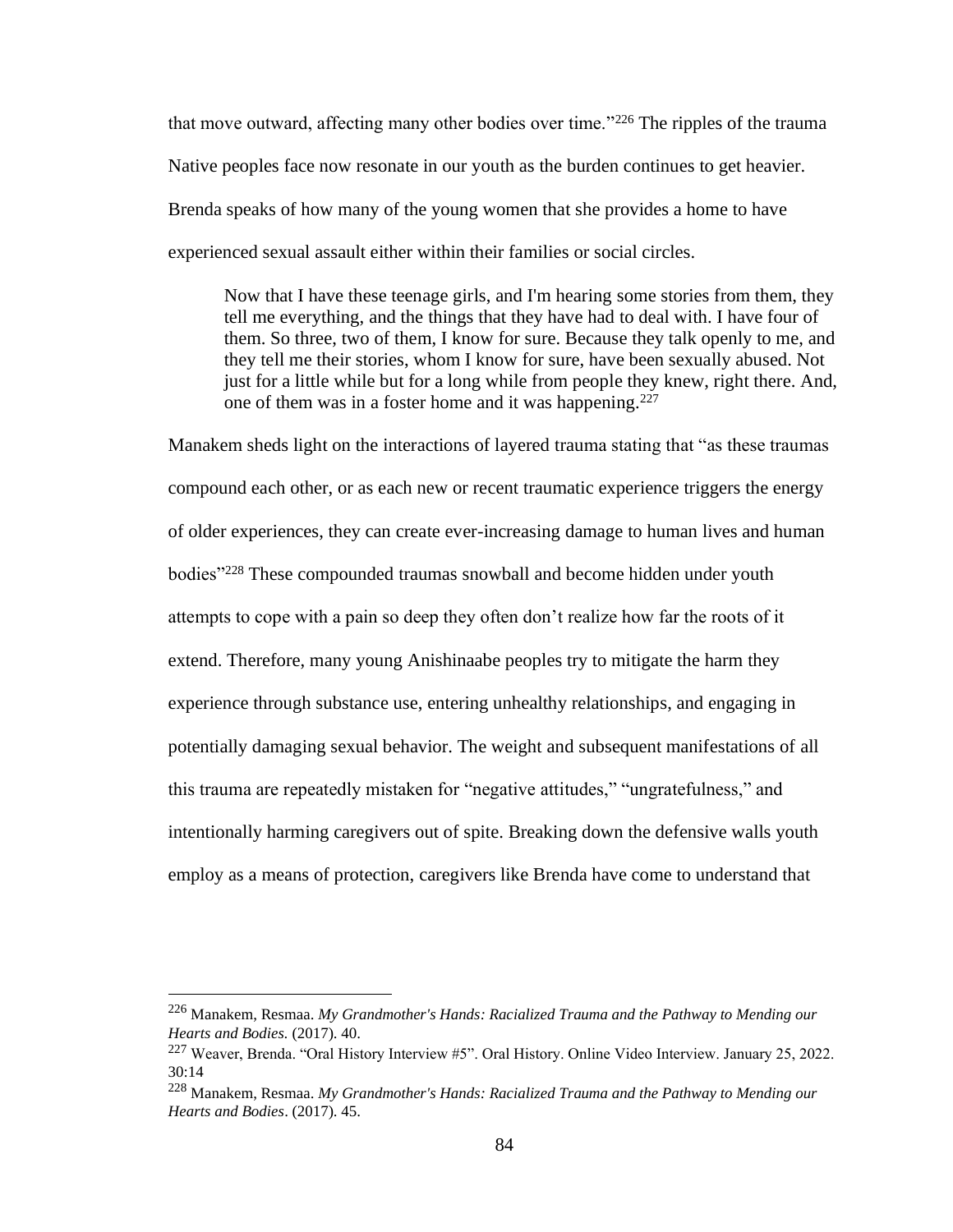what our youth need is the very things they will often run away from out of fear of the unknown–healthy love and trust.

Returning to the discussion of her career Brenda speaks of longing to help guide and support the next generation of parents through her work.

That was what I was so hoping to try and get involved in, you know, that was kind of what I wanted to do with my next step in life–to help young mothers and young people. Even if I had to teach them how to just clean a bathroom or anything–that's what I wanted to do.<sup>229</sup>

Modeling her form of intergenerational healing work Brenda has many ideas on how to help the next generation so that they do not have to struggle in the same ways that she did. For instance, she wants more programming for young parents and women to learn how to break generational cycles of abusive parenting and instead foster new tools to uplift themselves and their children. While Brenda wants to help young parents model healthy parenting, obstacles as simple as not having a reliable way to disseminate information to tribal members often stand in the way of organizing programs. Lack of proper communication between tribal entities and tribal members gets in the way of creating consistency in programming and making sure that members know what services are available to them–especially programming for Anishinaabe youth. Not only seeing things through the lens of what is challenging but also having unwavering faith in the potential for change, Brenda speaks of her dreams for the future of her community.

One of Brenda's biggest hopes for White Earth's future centers around the land the tribe recently bought back from a Christian retreat. Her dream for the newly returned land is simple–to create.

<sup>229</sup> Weaver, Brenda. "Oral History Interview #5". Oral History. Online Video Interview. January 25, 2022. 34:47.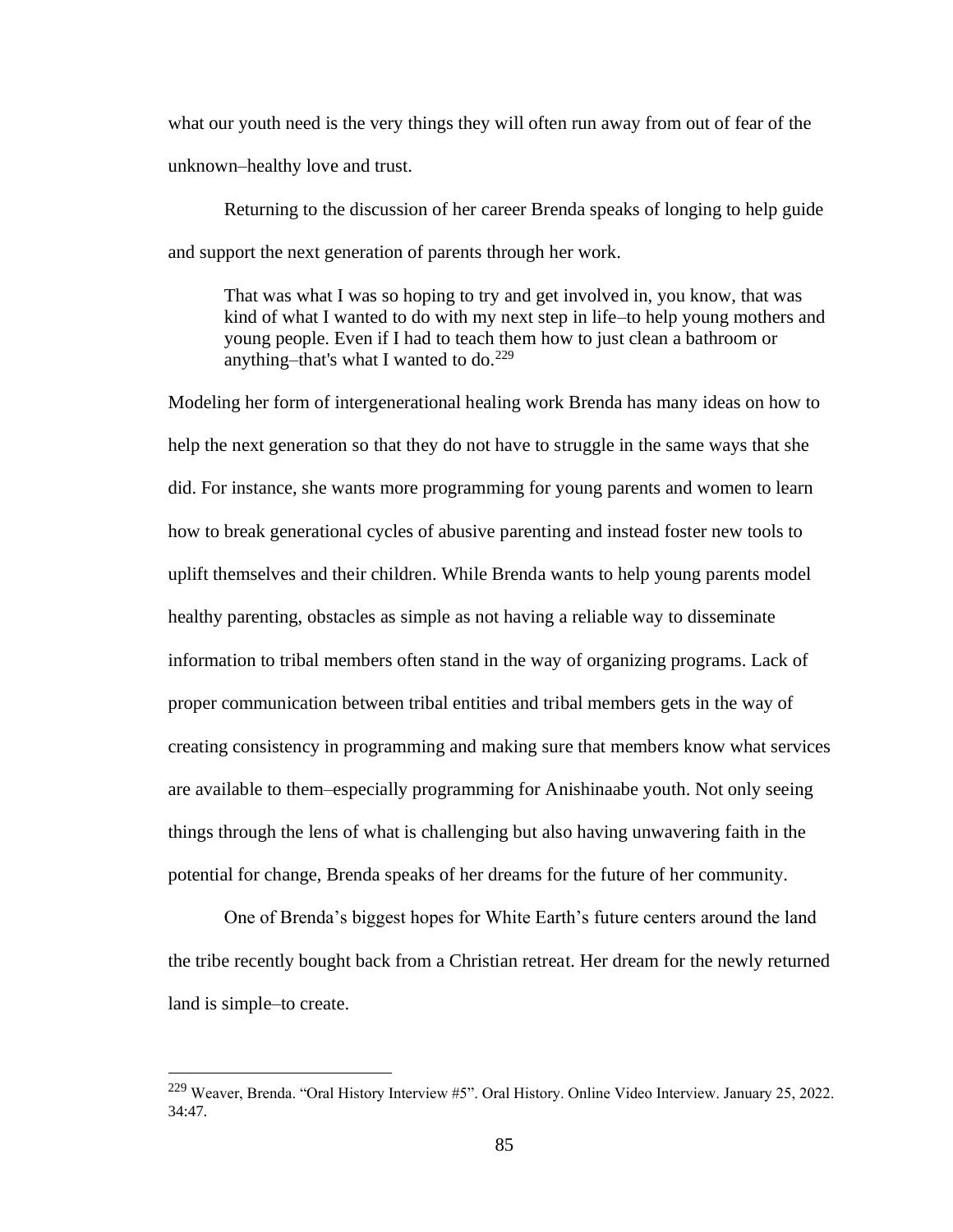But they're saying all these buildings that are there are not usable? Well, let's, you know, if we've got all of these buildings–let's fix them up, let's start creating –in my opinion, there should be a safe haven like that in every community, where people can go and they can just take this big place and build a whole bunch of little bitty houses in the summertime.

So we can start creating–creating gardens, creating families, creating new things, because to me that is what it [bringing the community together] needs to be about. And I say that needs to be in every one of our communities where we start that and just keep building up and building up and pulling in more people. And you know, till pretty soon the whole community, the whole natural community of Naytahwaush, or White Earth, and everybody's getting it, you know?<sup>230</sup>

Here Brenda speaks not only of community building but of Indigenous futurity. Mvskoke

scholar, geographer, and methodologist Laura Harjo defines Indigenous Futurity as

the enactment of theories and practices that activate our ancestor's unrealized possibilities, the act of living out the futures we wish for a contemporary moment, and the creation of the conditions for these futures.<sup>231</sup>

Brenda evokes futurity by desiring a community built by her people for her people. She

"activates her ancestors' unrealized possibilities" through wanting to reclaim ancestral

spaces to make circles of care and creation." When speaking of these future sites of

creation Brenda's vision also honors the structure of traditional Anishinaabe society.

Within Indigenous communities is it easy to only look at the ongoing crises and hardships

we experience, therefore, it's challenging to make space to contemplate where we are

headed and what we can make for ourselves.

In Leanne Simpson's ground-breaking essay "Land as pedagogy: Nishnaabeg intelligence and rebellious transformation," she speaks of a fictionalized character named Kwezens. While Kwezens may be a fictionalized character she is representative of all

<sup>230</sup> Weaver, Brenda. "Oral History Interview #5". Oral History. Online Video Interview. January 25, 2022. <sup>231</sup> Harjo, Laura. 2019. *Spiral to the Stars: Mvskoke tools of Futurity.* University of Arizona Press. 5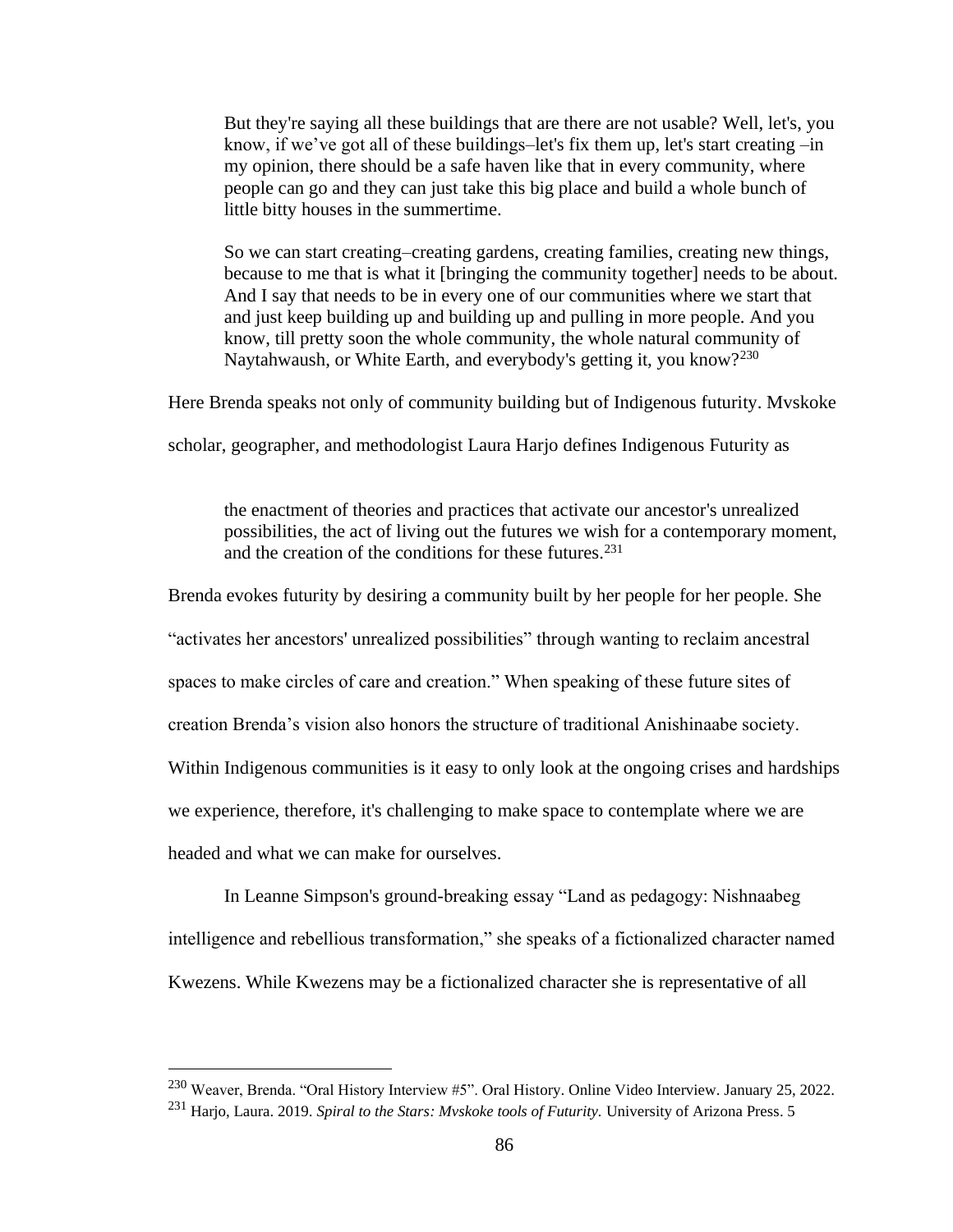young Anishinaabekwe. In reflecting on the story of Kwezens as Simpson has learned it, she says the story is her favorite "because nothing violent happens in it."<sup>232</sup> That is a hope that sustained me when I reflected on Brenda's words–that someday our Kwezens and Anishinaabekwe will only have stories where 'nothing violent' happens in them. In Kwezens story she is continually met with "core Nishinaabeg values'' which Simpson categorizes as "love, compassion, and understanding."<sup>233</sup> Kwezens, "centers her day around her own freedom and joy."<sup>234</sup> In radically imagining this future for our youth the paths we create will set the tone for how they continue the work after we leave. There are small glimpses of light that people like Brenda Weaver provide which generate a feeling that maybe this future isn't so out of reach after all. Also, an Anishinaabekwe–Penny Kagigebi also shares glimpses of light through our discussion of spirituality, Two-Spirit identity, and making spaces for our relatives struggling with drug use to access ceremonies. Penny, like Brenda, also shares her journey of reconnecting to her traditional Anishinaabe pathways.

### Penny Kagigebi

I pull into the Kagigebi driveway wearing my ribbon skirt with a small pouch of tobacco in tow. Walking into Penny's house I am welcomed by her and her partner, who hands me a cup of homemade mocha and has me try some porridge on the stove. Truly a bountiful house, there are hints of the many projects related to art, medicines, and

<sup>232</sup> Simpson, Leanne Betasamosake. 2014. *"*Land as Pedagogy: Nishnaabeg intelligence and rebellious transformation". *Decolonization: Indigeneity, Education & Society.* Vol. 3, No.3. 6.

<sup>233</sup> Simpson, Leanne Betasamosake. 2014. *"*Land as Pedagogy: Nishnaabeg intelligence and rebellious transformation". 6.

<sup>234</sup> Ibid.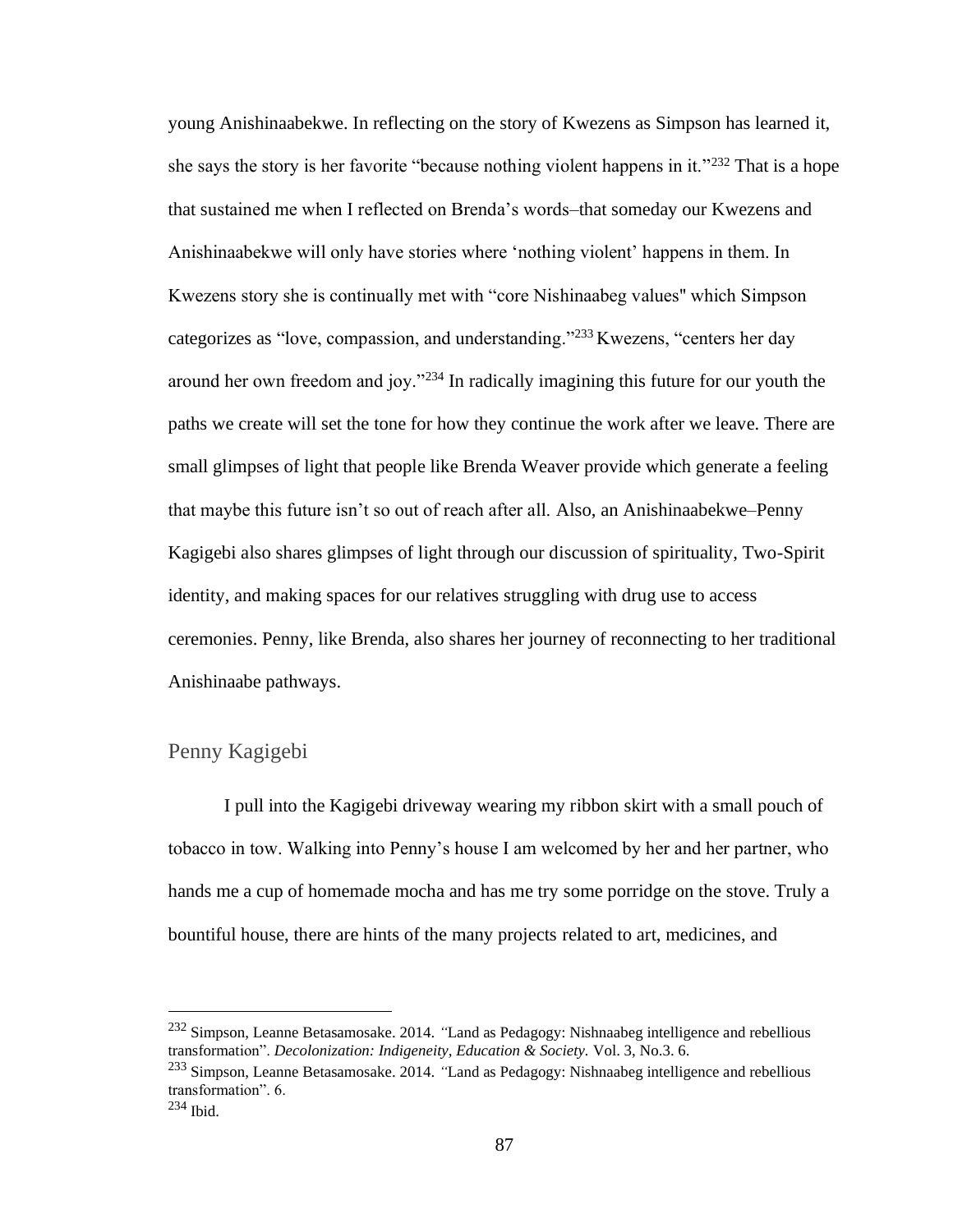ceremony in the living spaces, centered in the middle of it all sits their immaculate kitchen. The large metal stove, reminiscent of the 1950s, shines as the heated coils warm up steel-cut oats in a pot. Penny and I chat for a bit and then enter a guest bedroom off the kitchen which is set up for the interview. Situating myself in a comfortable spot for the duration of the interview I ask Penny when a good time is to give her the tobacco–my offering for the knowledge she is about to share with me. She asks what my intentions are with this tobacco, and I reply, "To hear any stories you are comfortable sharing, and to better understand your insight into substance use, healing–anything really." She sits with that for a moment and then we begin.

Waabishkii-binesiik or Penny Kagigebi is the daughter of Aandegoons or Susanna Bellecourt and Pat Paulson. Her doodem or clan is ajijaak/crane clan. She has called Gaawaabaabiganikaag (White Earth) home for most of her life. She currently lives in Detroit Lakes and has worked for Becker County Human Services since 1989. In a few years, she hopes to be living in the woods, making art with her husband Rick, surrounded by family, friends, and her community. I have known Penny for many years. A close family friend and traditional Ogichidaaikwe Penny and her husband Rick have continued to be a present force in my life and whom I often seek out for spiritual guidance, Anishinaabe teachings, and the occasional TV recommendations. The couple are big fans of Hayao Miyazaki's films–movies that I grew up enjoying with my family as well. We bond not only through our culture but also through our shared love of anime. Not only do Penny and Rick work hard to be on "Bimaadiziwin" (the good path) they also are artists who create a wide range of Anishinaabe traditional art forms such as quillwork.<sup>235</sup>

<sup>&</sup>lt;sup>235</sup> Quillwork is a Anishinaabe art form consisting of harvesting, drying and coloring Porcupine quills in order to make designs with them on Birchbark similar to beadwork.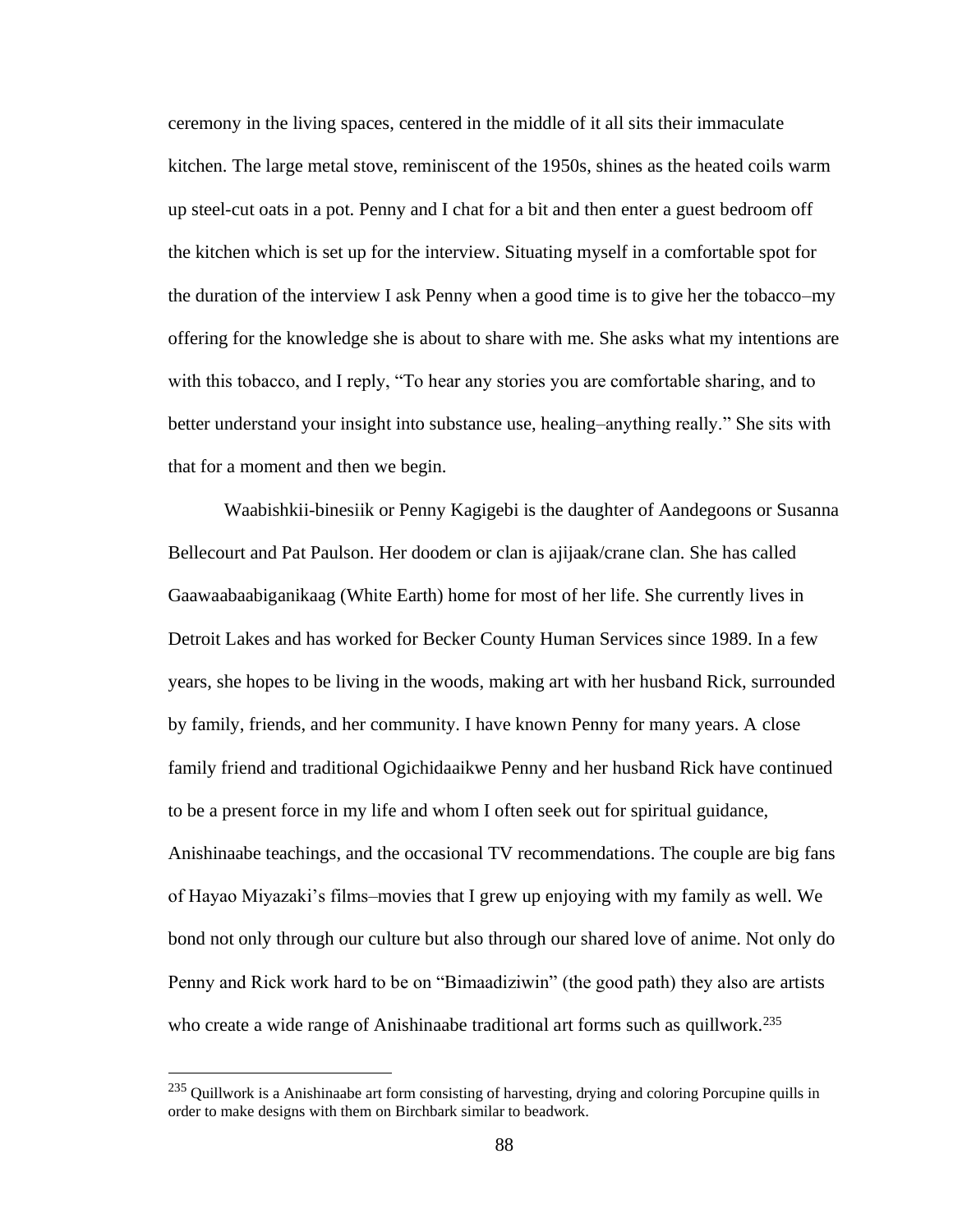While talking with Penny sitting in the guest bedroom of her sweet house, I was struck by the generosity of what she shared. As stated before, I have known Penny for many years but this time with her is a special, sacred space and when I leave, I feel like I know her in new ways–an opportunity I am incredibly grateful for. We sit together discussing her life and as she talks, I feel the incredible energy of her thoughts reverberating around us. Drinking the most delicious mocha her partner Rick made the love, trust, and laughter in the room immeasurable. As she shares with me the themes of respect, Two-Spirit identity, Anishinaabe spirituality, honoring ancestors, and spirit guides all constitute the path our talanoa –or in Ojibwe, gaganoonidiwag (they talk to each other)–takes us on.<sup>236</sup>

As the threads of our conversation are pulled in countless directions Penny continues to come back to the importance of offering tobacco to all relatives–human, animal, plant, and spirit. Reviewing her journey Penny speaks of some of the medicines that have continued to heal and teach her: spirituality, Midewiwin, Ojibwemowin, the life she has built for herself with Rick. Hearing her life trajectory and how she views issues faced from addiction to the impacts of Christian boarding schools within our ceremonies, Penny has a gift for seeing how contradicting elements can come together. This hybridity she holds comes from being Two-Spirit she says. We speak of relationality and how to build more kinship with all beings, but Penny also does not shy away from speaking truthfully about the struggles she has endured. She shares the lessons of her life so far as

<sup>&</sup>lt;sup>236</sup> As mentioned in the methods section talanoa is a Pacific epistemological method of sharing stories, experiences, and thoughts between people–it is a form of conversation that does not have a foreseen end point or beginning it takes on its own lifeform. Hernandez, David, Arcia Tecun, 'Inoke Hafoka, Lavinia 'Ulu'ave, and Moana 'Ulu'ave-Hafoka. 2018. "Talanoa: Tongan Epistemology and IndigenousResearch Method." *AlterNative: An International Journal of Indigenous Peoples* 14.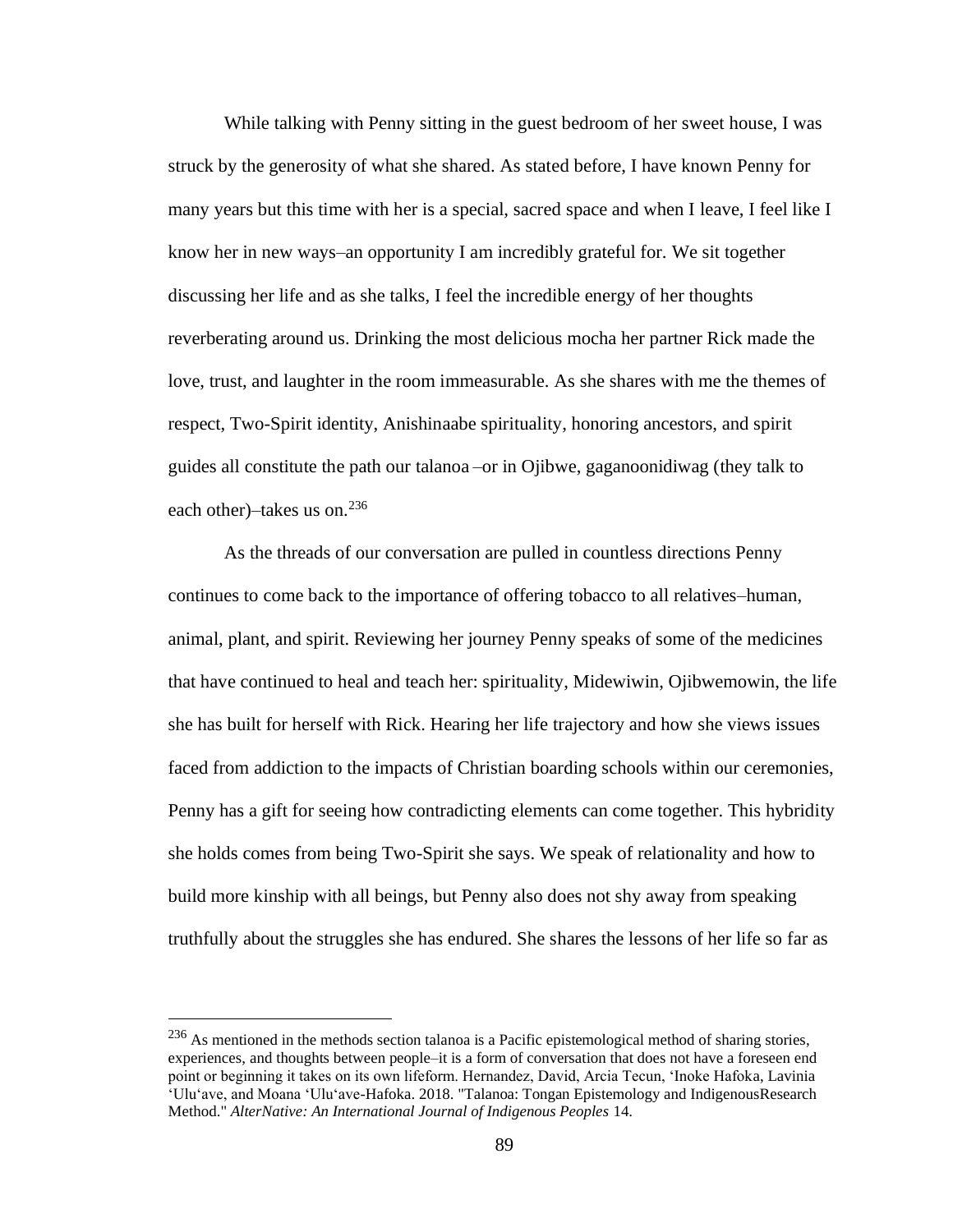a way of guiding the generations that come after her. Intergenerationally, we exchange pieces of our journeys and although Penny has had more time on earth than me she listens to what I have learned during my time and we both come away from the conversation with new understandings.

I set up my iPhone and turned the audio recording on. Penny starts the interview by introducing herself in Ojibwe with both her Anishinaabe and English-given names. Holding the tobacco in her hands for the duration of the interview Penny first speaks about her family, thoughtfully illustrating the struggles of growing up under the shadow and legacy of assimilationist laws against Native Americans. Growing up on the White Earth reservation, Penny remarked that she was taught throughout her childhood that being Native American was shameful and that to succeed one must embrace whiteness. One of twelve children, Penny grew up on a small farm just outside of the White Earth Village.

My grandmother had planted three cedar trees in the yard and I didn't understand till so many years later that while she was a midwife, yes, she needed cedar, okay. I often wonder if those cedar trees are still there. So, um, I grew up where my mom was Native and my dad was not. I'm beginning to understand more and more about the pressure on my mom and my grandparents, even my great grandparents to adapt and embrace non-native stuff so that their kids wouldn't starve to death. Like, quite literally my mom went to residential boarding school at White Earth from the age of seven to twelve. $237$ 

Penny remarks on her upbringing and how her mother belonged to the boarding school generation which heavily informed how she conceptualized what being Native meant.

As I was growing up there was all this push in my family to graduate from high school, move away from the reservation, graduate high school, avoid the

<sup>237</sup> Kagigebi, Penny. "Oral History Interview #2". Oral History. Detroit Lakes, Minnesota. January 17, 2022. 1:07:01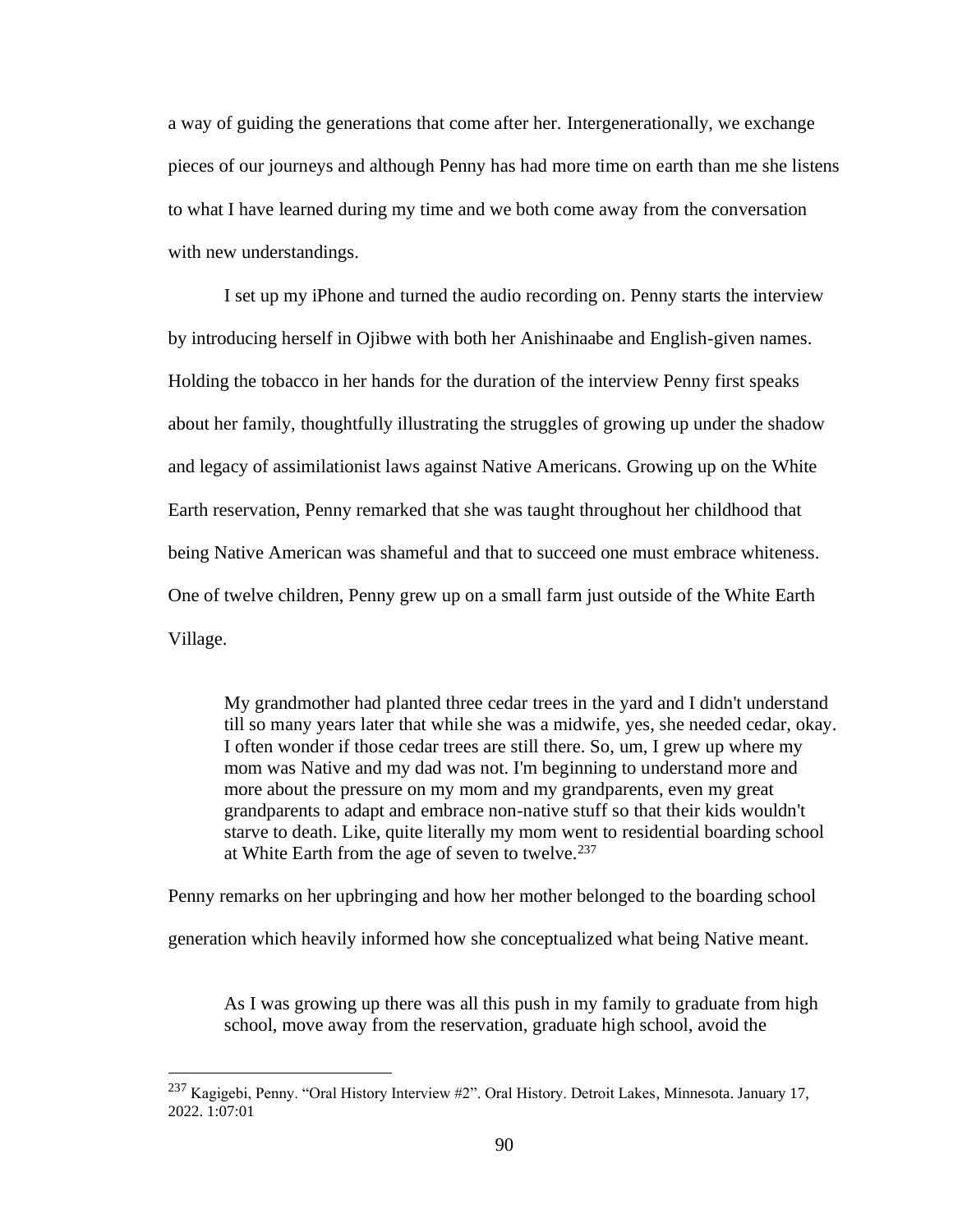reservation–get away from here, get away from here, there's nothing here for you, but death. It was like, "get away."<sup>238</sup>

Penny goes on to explain how growing up Anishinaabe was not always a source of pride as her Native mother often faced the brunt of racial stereotyping. Compared to her father, a white man, Penny recalls her mother being regarded as stupid and her father was known as the "smart one".

Coupled with that my mom was the dumb Indian. "Dumb Indians" was the literal phrase. And so if there was anything–if any of my siblings struggled in school, they took after my mom, if they didn't, if they were smart, if they were, you know, high achieving, they took after my dad, that was kind of the common conversation.<sup>239</sup>

However, Penny also remarks that after her father passed her mother moved into elder housing in White Earth and started working on obtaining her GED–she would go on to become the oldest person to graduate from the program at 63 years old. In speaking about the concealed brilliance of her mother Penny she recites words from her friend–K. Olivia Janis, MA, LPCC, EMDRIA Certified Therapist. Moving on from her relationship with her mother to her relationship with one of her sisters Penny connects Janis' work to her own familial trauma. Repeating something Olivia teaches in workshops, she states,

Again, I'm going to go back to K. Olivia Janis. And when she talks about that moment of violence, that creates historic trauma in Native people, also creates historic trauma in the perpetrator, like that moment of violence sticks in the DNA of both parties. So and the reason I'm bringing this up is one of my sisters. My sister was 14 years older than me, she had moved away. And then she came back when my mom got sick in the early 80s. And she married a guy from down by Dent so you know, that's south of Perham but a little bit north of Fergus Falls - Super redneck neighborhood, you know, no natives down there. And that guy, he hated natives. He would rather have his daughter not get her anti-depression medication–because she wasn't on Medical Assistance–he didn't want her going to

<sup>238</sup> Ibid. 1:09:48

 $239$  Ibid. 1:10:16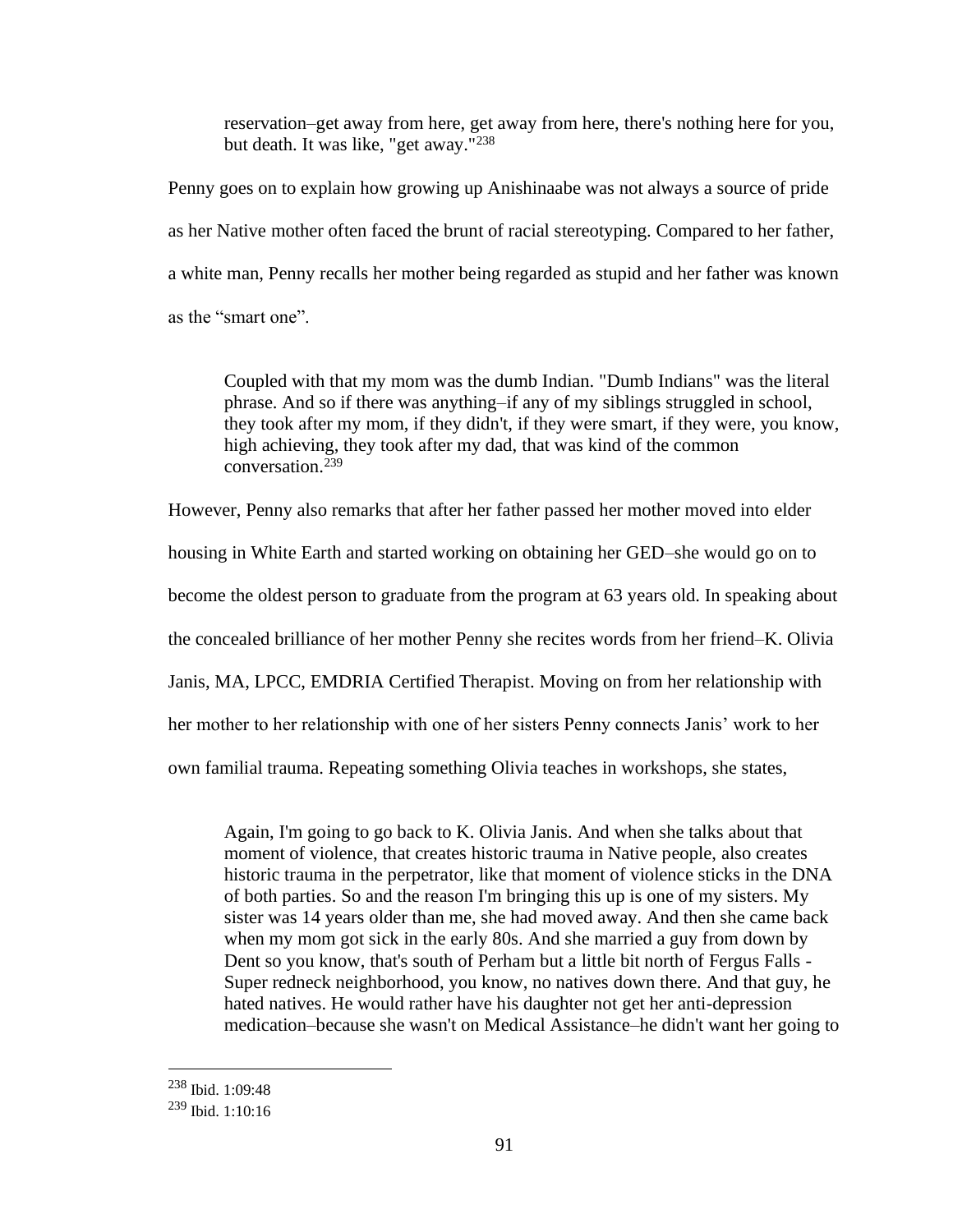Indian Health Service to get the medicine because he didn't want her to be involved with the Native clinic.  $240$ 

In connection with the words of K. Olivia Janis, fellow psychotherapist Resmaa Manakem says that ". . .trauma also routinely spreads *between* bodies, like a contagious disease."<sup>241</sup> The lines of trauma that have been passed through her family are very clear to Penny–from boarding schools to her mother and white father to all 11 of her siblings. However, she reached a point where she chose to embrace and honor her Indigeneity instead of repressing it to wear a white mask. $242$ 

Although she doesn't express it in these words Penny speaks candidly about the 'inferiority complex' Native people often internalize and how she has worked hard to break cycles of assimilation. Decolonial scholar, revolutionary and Algerian writer Franz Fanon describes the inferiority complex between Black peoples and white peoples as firstly economic and secondly an "internalization or rather epidermalization of this inferiority."<sup>243</sup> Internalizing white supremacist narratives of anti-Blackness–or in Penny's family's case anti-Indigeneity–looks like negating non-white identities out of fear of facing violence and instead of assimilating/striving for the unreachable pinnacle of whiteness. For Indigenous peoples similar (however incredibly different) to Black peoples being indoctrinated by white supremacy into trying to obtain this pinnacle of whiteness is dependent on the complete erasure and obliteration of what makes them who they are–their Indigeneity and/or their Blackness. However, Penny was able to find

<sup>&</sup>lt;sup>240</sup> Kagigebi, Penny. "Oral History Interview  $\#2$ ". Oral History. Detroit Lakes, Minnesota. January 17, 2022. 1:13:30

<sup>241</sup> Manakem, Resmaa. *My Grandmother's Hands.* (2017). 37.

 $242$  Franz Fanon first wrote about racial dynamics between Black and white people by using the metaphor of the "white mask". From Fanon Frantz. *Black Skin, White Masks.* New York: Grove Press, (1952).  $^{243}$ Ibid. Xiv-xv.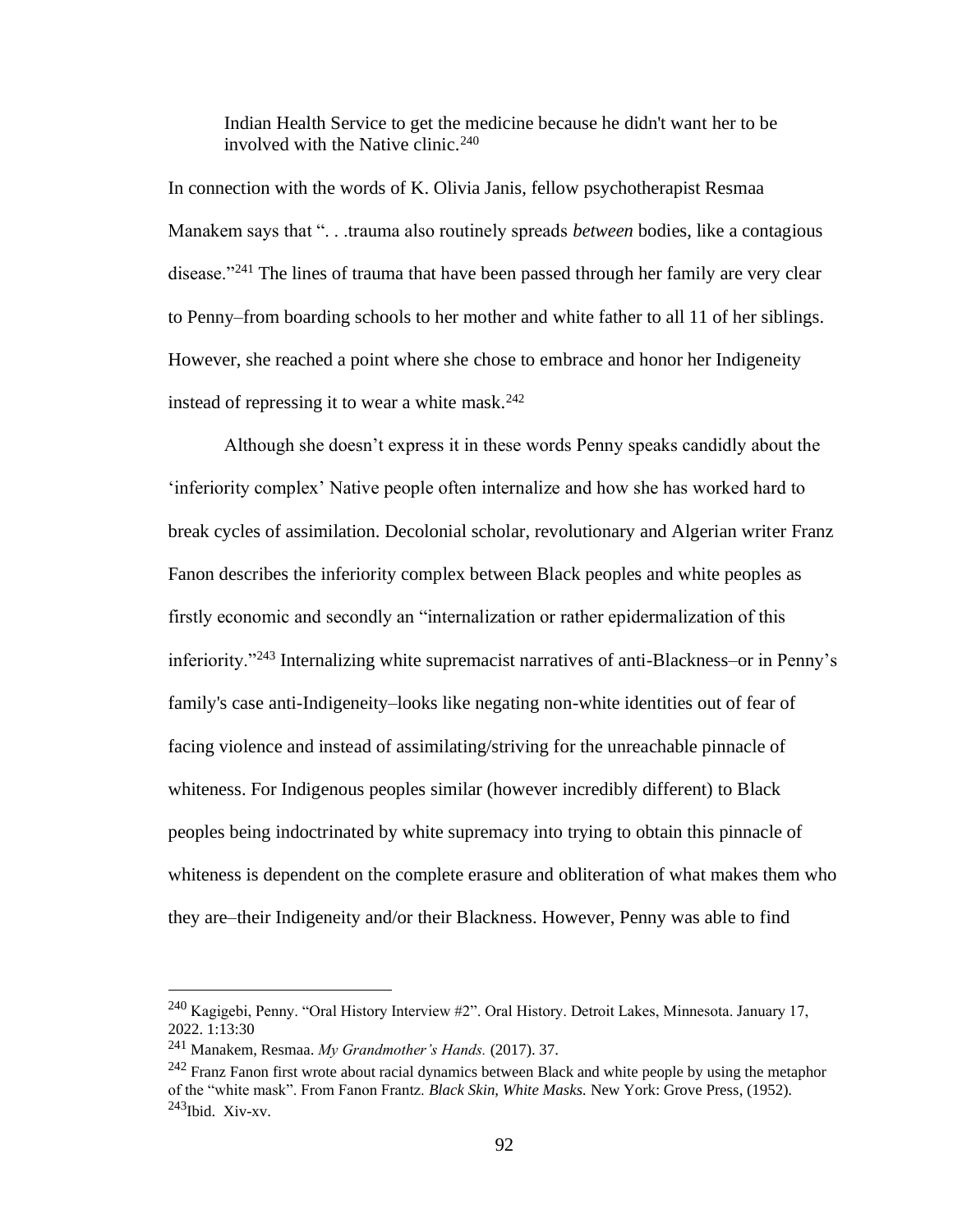refuge from her assimilationist upbringing through reconnecting to her Anishinaabe spiritual self which then led her to uncover her Ogichidaakwe/Two-Spirit gifts.

Upon reflecting on her own spiritual and cultural journey Penny remarks, "what brought me to walking in a cultural way living this life is that I was not doing well. I mean, I've been going to a therapist since I was 17" she goes on to say,

I had many repeating cycles of violence and, you know, just stuff going on and on and on. And a relative of mine had gotten out of prison. And I learned from them<sup>244</sup> that while they were in Stillwater, Reuben Goggleye gave him an Indian name. And they went to the sweat lodge that was held at Stillwater Prison–they were going regularly to Sweat Lodge.<sup>245246</sup>

Penny's relative since leaving prison started walking on their own traditional path within

the WE community. While her relative was able to find healing by reconnecting to their

Anishinaabe spirituality they have had a roller-coaster life and still struggle with their

own trauma as it manifests through substance use disorder. However, coming out of

Stillwater prison many years ago Penny remembers the state of her relative.

They changed so much. Like they were so different. And it was like, Well, okay, I tried so many things. I tried church. I tried therapy. Yeah, and my relative? – Okay, I'll try that. Because, you know, I'm willing to try shit. So I called the Anishinaabe Center here in town. And I got a hold of my cousin Leslie Fain. I told her, "I want to learn about culture and traditions and stuff like that." And she was like, Ah, why don't you come to the language class as an adult language class. We meet weekly at the Anishinaabe Center. So I showed up because my relative told me to pass tobacco. $247$ 

She lets out a laugh remembering the first time she passed tobacco to the instructor,

<sup>&</sup>lt;sup>244</sup> Penny's relative has been de-identified for anonymity purposes.

<sup>&</sup>lt;sup>245</sup> Kagigebi, Penny. "Oral History Interview #2". Oral History. Detroit Lakes, Minnesota. January 17, 2022. 1:15:47

<sup>246</sup> Kagigebi, Penny. "Oral History Interview #2". Oral History. Detroit Lakes, Minnesota. January 17, 2022. 1:15:47

<sup>&</sup>lt;sup>247</sup> Kagigebi, Penny. "Oral History Interview #2". Oral History. Detroit Lakes, Minnesota. January 17, 2022. 1:16:37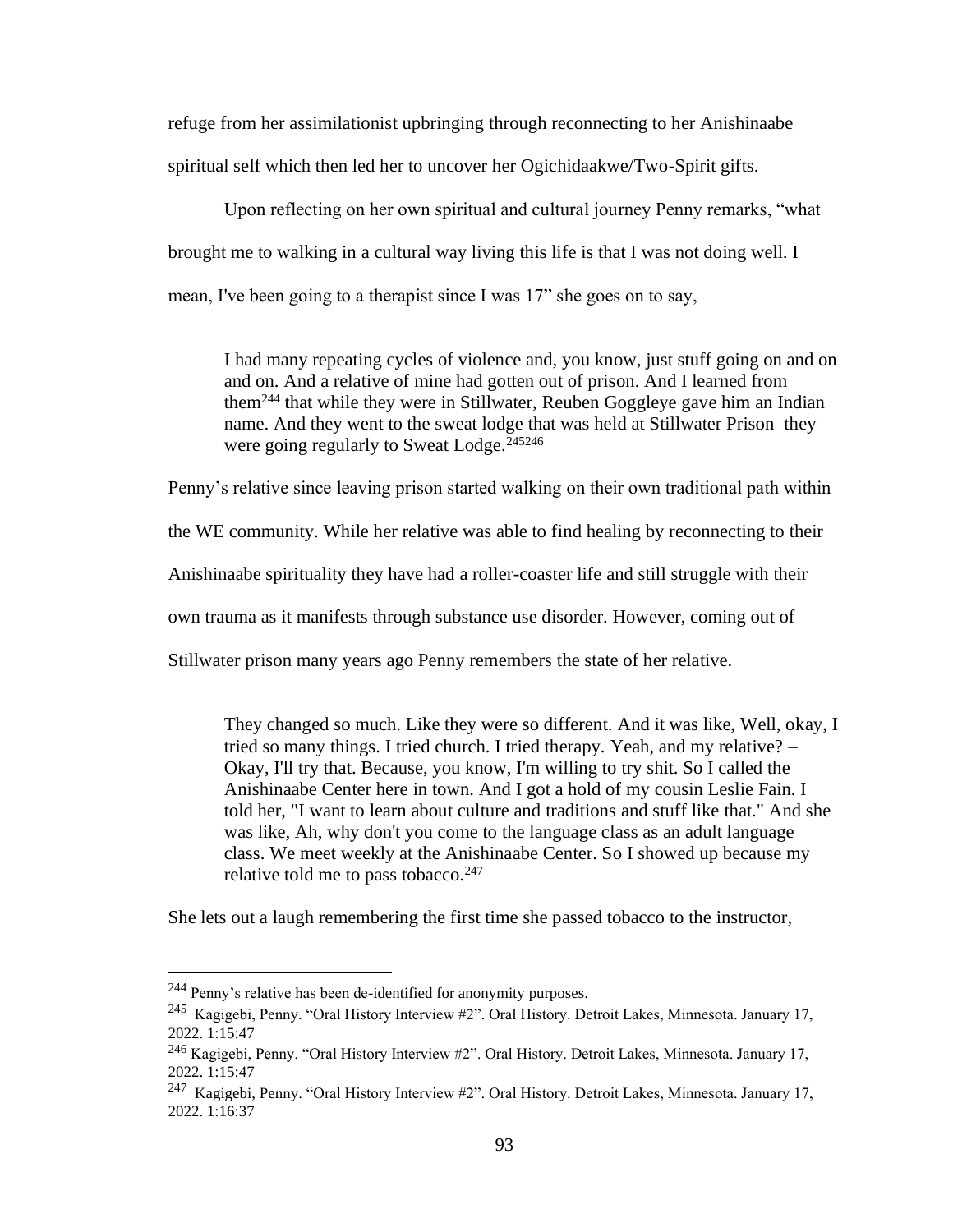I went and bought a pack of tobacco and I just handed her the whole pack. She's like, well, "somebody taught you something, but not everything." And so then I started going to the weekly language class. And then just within a few months, I started going to a ceremony and getting my Indian name and going to receive the healing that allowed me to get off medications that were making me sick.<sup>248</sup>

Now knowing about the importance of tobacco Penny speaks to how it is critical when asking for anything from spirit, animal, plant, and human relatives. Henry Flocken elaborates on the role of tobacco in Anishinaabe society when he tells us that as a people, we were given two rules by Creator to live by–" $\ldots$  (a) respect all of creation, and (b) use tobacco offerings to show that respect."<sup>249</sup> Therefore, tobacco is an essential part of healing especially when it comes to asking for guidance during addiction.

While Penny's spiritual journey is unique to her it is also a story that is crucial to share to demystify any notions that everyone who is traditional has always been that way–she also has known addiction closely. It took her relative reconnecting first for her to be able to open the door to her own healing. Focusing back on her relationship with her relative, however, Penny has had to take some space from them as they continue to struggle with substance use disorder.

My relative was doing a lot of work, helping people and leading cultural camps, and being very open and sharing cultural teachings with people. And there's always this piece, right, where I knew that they were not taking care of stuff. I knew that they had issues with childhood trauma. And I'm hoping–I've been seeing some stuff they've been posting and it's like, I miss them. I received spiritual direction through dreams that I've had that I just have to step away, like, I can't–and you know what I'm starting to see is our enmeshed ness–I'm causing problems for them and he's causing problems for me, we're continuing cycles that we've had going on since we were both very small. So it's like they gotta find what they got to find. And it doesn't fit with what people generally see as being family takes care of family.<sup>250</sup>

<sup>248</sup> Ibid.

<sup>&</sup>lt;sup>249</sup>Flocken, Henry. "An Analysis of Traditional Ojibwe Civil Chief Leadership." Ph.D. diss., University of Minnesota. (2013). 159.

<sup>250</sup> Kagigebi, Penny. "Oral History Interview #2". Oral History. Detroit Lakes, Minnesota. January 17, 2022. 8:23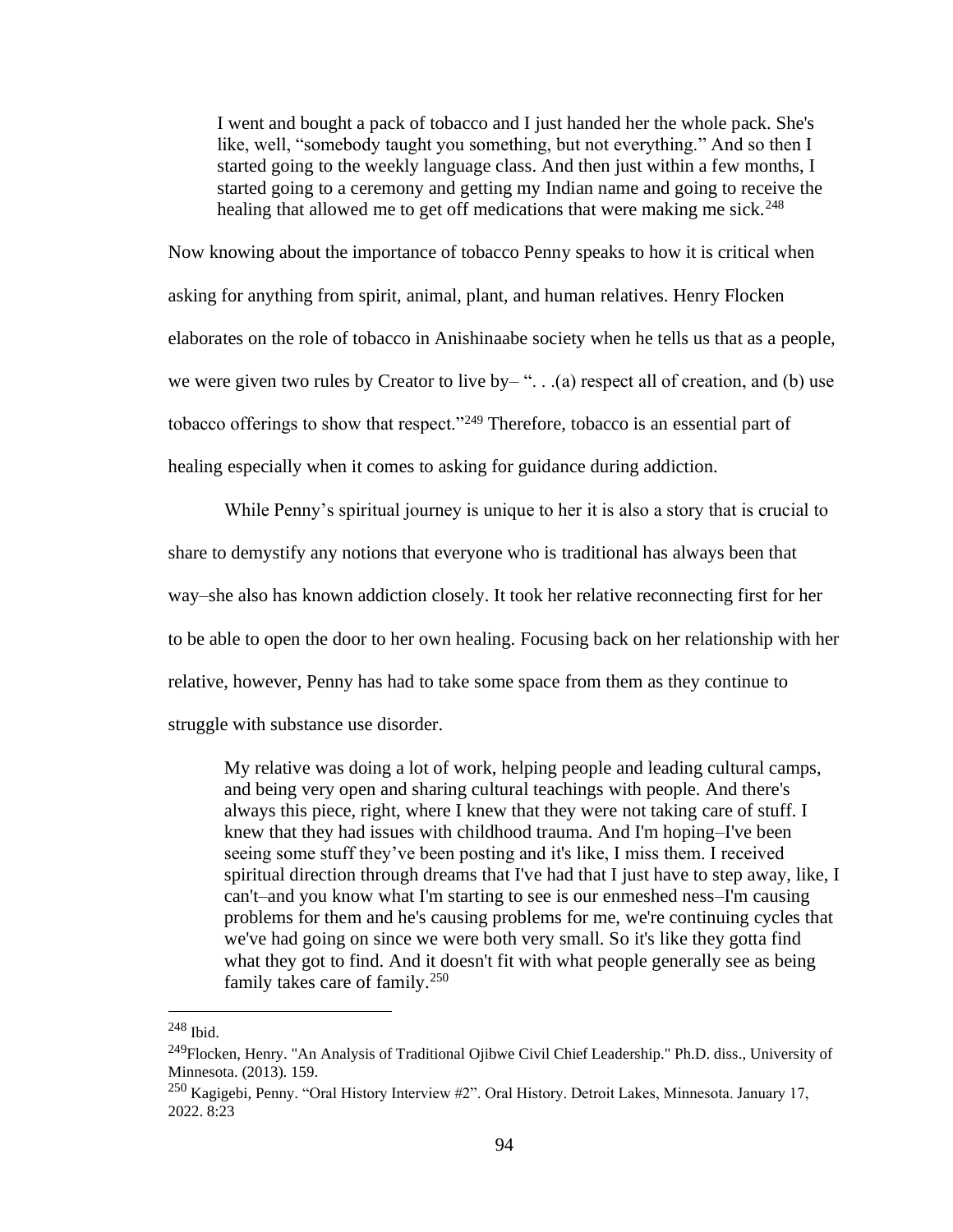So I've been feeling some criticism for that. But there's also, it's also an Ojibwe value that everybody receives their own specific spiritual direction. And it's important for me to do what I know–what I've been instructed to do–this is guidance that I've received. And if other people don't understand it, and that's the other thing about it, we don't really know what's going on with somebody.<sup>251</sup>

Connecting back to Manakem's conception of how unhealed trauma spreads to people like an illness Penny frames it instead as 'enmeshed ness' when talking about her relative.<sup>252</sup> 'Enmeshedness' with her relative was a cycle Penny had to break–one that is very common within our community. Sometimes referred to as "crabs in a barrel" Penny had to realize that the only option she had left in trying to help her relative was to not engage with them. She states that this was no easy choice to make, however, it is a choice that people often must make when they have relatives struggling with addiction. Being judged for this decision is also not unique.

Living in a small community can sometimes be suffocating when everyone knows everyone else's business and shares it freely. For relatives struggling with substance use disorder–whether they use opioids, meth, or heroin–this phenomenon is even more extreme. Marie Konsmo and Karyn Recollet in their article on harm reduction speak about how purity narratives have been imposed upon Indigenous communities.<sup>253</sup> In dealing with addiction these purity narratives show up when people characterize a relative struggling with substance abuse as all bad or all good. Due to this lack of nuance, many people are not able to receive the help they need. At the root of all addiction is

<sup>251</sup> Ibid. 10:14.

<sup>252</sup> Manakem, Resmaa. 2017. 37.

<sup>253</sup> Konsmo, Marie and Karyn Recollet. "Afterword: Meeting the Land(s) Where they are at" I*n Indigenous and decolonizing studies in education: mapping the long view.* Edited by Linda Tuhiwai Smith and Eve Tuck et. al. New York, NY: Routledge, an imprint of the Taylor Francis Group. (2019). 243.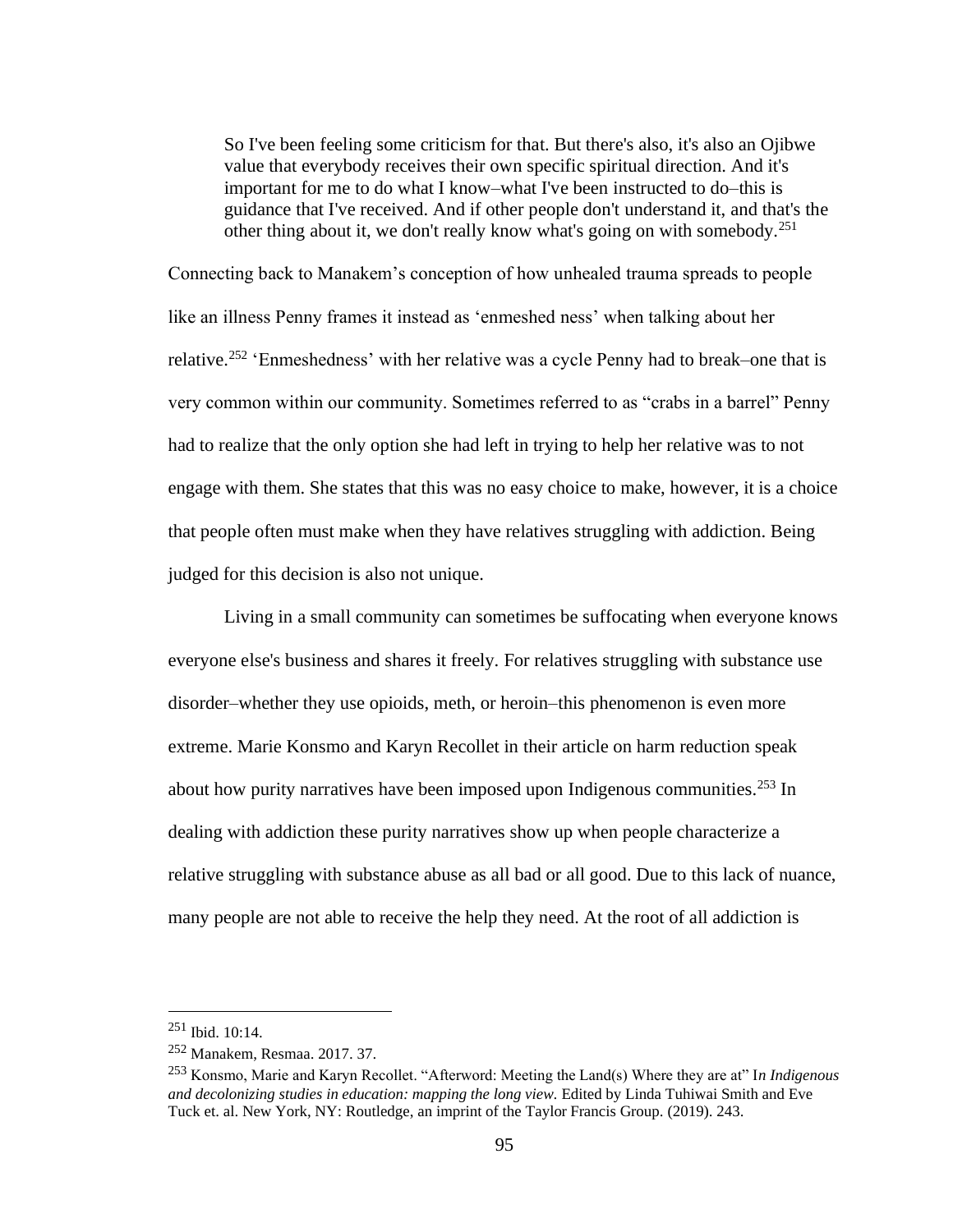trauma.<sup>254</sup> To bring more care into the ways we speak of our addicted relatives, Konsmo and Recollet state,

For me, harm reduction has and will continue to provide life for our people, before we even make it to the water, so that we can make it to the water.

It is also about helping keep each other safe under colonialism. If we are really committed to protecting life, then we need to take care of our people in all the fluid forms of resurgence.<sup>255</sup>

For Konsmo and Recollet–in line with Indigenous philosophies–returning to the water symbolizes a site of healing that should be accessible to all relatives. Harm reduction is a loving, life-giving, radical act.<sup>256</sup> Therefore, community members like Penny who understand this are helping to shift how we–as a community–treat our struggling relatives. When Penny brings up the Anishinaabe value that everyone receives their own spiritual direction she also acknowledges the path of her relative as one that only they can walk and when they are ready to "come back to the water" she will be there to help. However, making spaces that are welcoming and safe for our relatives to turn to when they are ready to receive healing is another step, we must take in continuing the work of intergenerational healing. These spaces cannot function in the ways they need to until we continue the work of reckoning with colonized mentalities that force us to categorize our relatives before truly listening to what they need.

Penny goes on to explain that in becoming closer to Anishinaabe cultural teachings she has been reminded to be less "judgy" of others. In sharing this lesson with me we spoke about how appearances usually veil other truths–even in ceremonial spaces.

<sup>254</sup> Hart, Dr. Carl. *Drug Use for Grown-Ups: Chasing Liberty in the Land of Fear.* New York: Penguin Press (2021). 12.

<sup>255</sup> Konsmo, Marie and Karyn Recollet. "Afterword: Meeting the Land(s) Where they are at". (2019). 241  $256$  Ibid.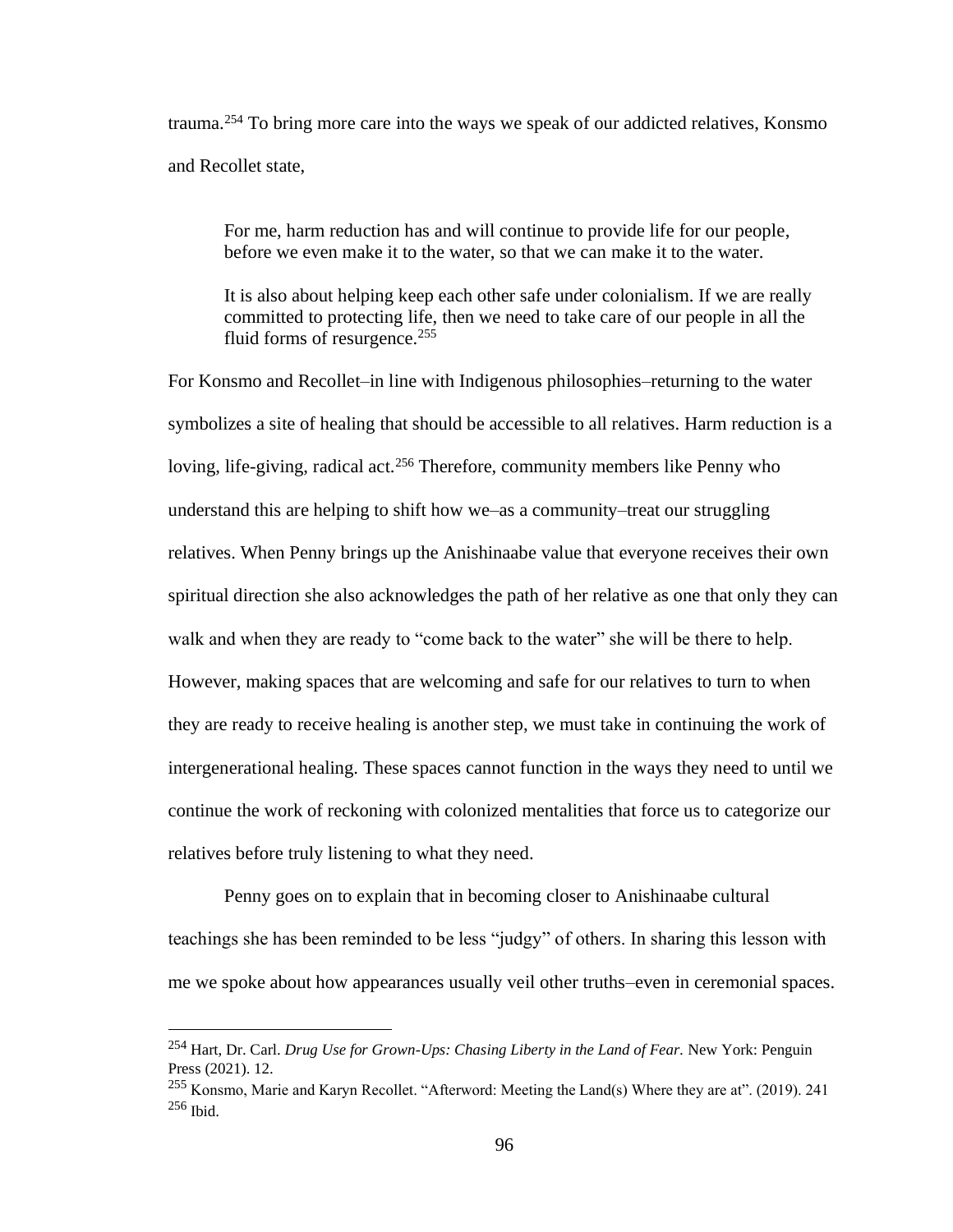Although Penny is critical of ceremony spaces she has been in, it is for good reason. We discuss ceremonial events that are open to the whole community such as Big Drum and how there is never any idea of who will come. Penny is not exclusionary nor is she trying to gate-keep traditional teachings from her own people, rather she worries about certain community members who have committed harm to their relatives entering sites of ceremony which has made other people feel unwelcome or unsafe. Tying back to my discussion with Brenda, Penny also lightly mentions the effects of sexual abuse against children and how that trauma "causes ripples that move outward."<sup>257</sup> While she does not speak as directly about the issue Penny alludes to the unsettling reality of how many of our relatives have been affected by sexual trauma. Penny speaks about how the reverberations of this trauma have further affected and warped how community members see Two-Spirit peoples as there have been perpetrators that hold this identity as well.

And what I've seen is that there's a big prejudice against Two-Spirited people within the Native community, because of Christianity, entirely because of Christianity.<sup>258</sup>

I feel like sometimes the prejudices are just as deeply ingrained in us as traumas are, like, there's gotta be something to pull those out.

I reply "Yeah, because they are connected" to which Penny responds,

Yeah. Good one. Okay, that makes sense to me. So some of it [relatively recent acceptance of Two-Spirited people ] is lip service, and you still get that, you still have that feeling. You know, what does that feel like? And there are so many people that talk about, like, what's the trauma around being told that you're not the right person–that who you are is not correct. You know, so then we have people who are behaving badly and they become predators. And now we have the Two-Spirited person that everybody's got to stay away from because, "Oh, my God, did you hear the story about this? And you hear the story about that?" You know, and it's like, quite often–well, I'm not going to say quite often, but I can think of two

<sup>257</sup> Manakem, Resmaa. 2017. 40.

<sup>&</sup>lt;sup>258</sup> Kagigebi, Penny. "Oral History Interview #2". Oral History. Detroit Lakes, Minnesota. January 17, 2022. 36:31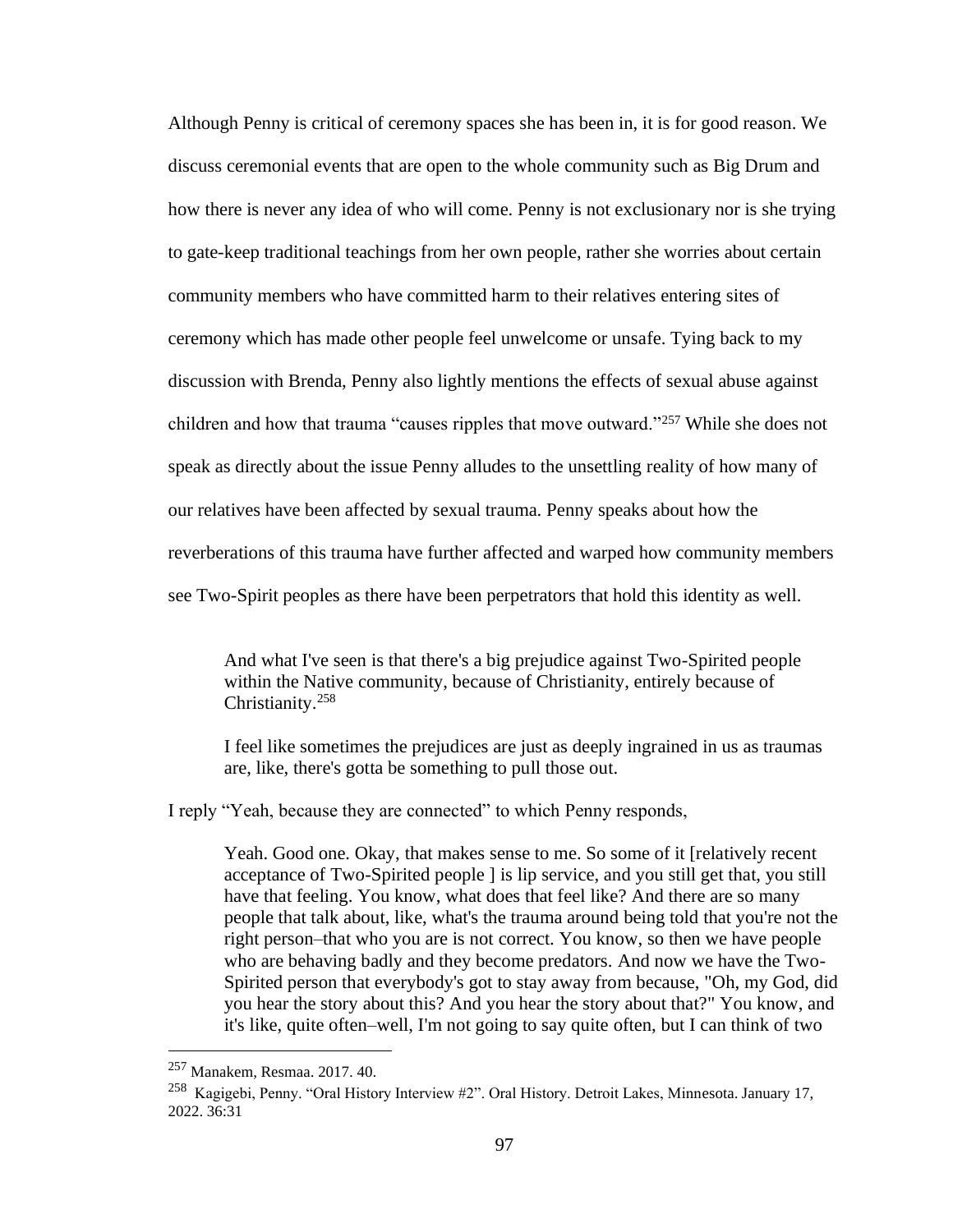examples here on White Earth, where the perpetrators are people who are Two-Spirited in some way or another, you know, and I've got to feel like that's driven back to their trauma, you know, not being able to be who they are.<sup>259</sup>

Acknowledging the complexity of navigating spaces where people who have perpetuated harm are present Penny–like Brenda and Eugene–is not afraid to unveil harsh realities that lie beneath the surface. However, Penny's Two-Spirit identity adds intersectional identity<sup>260</sup> as she is an openly queer Anishinaabe woman. The issue of predation in Indigenous communities is endemic globally.<sup>261</sup> Further complicated by the intersections of addiction, homophobia, childhood sexual abuse, and racism these lived experiences can create the perfect storm for violent behavior. While every generation carries its own trauma, our Anishinaabe youth face the brunt of unresolved pain–especially our youth with intersectional identities. Youth that are queer, brown, femme, low-income, disabled, and/or suffer from substance use disorder all struggle to find safe spaces where they can be themselves and thrive. Penny brings up a current case in the Fond du Lac Nation wherein Indigenous foster children were being abused by their foster parents. She also remembers a case where a Minnesota family locked their son in their basement until he "stopped being gay." As a person working at a Human Services agency, Penny speaks of these instances of child neglect and abuse through the lens of her work but also through her role as an Ogichidaaikwe (Warrior Woman). She speaks of the lack of autonomy

<sup>259</sup> Ibid. 37:42.

<sup>260</sup> Intersectionality was first coined by Kimberle Crenshaw in 1989. The term refers to the ways systems of oppression that discriminate on the basis of gender, race, sexual orientation, gender identity, disability, class etc. intersect making an interconnected web of various causes and effects. From the Center for Intersectional Justice. "What is Intersectionality?" Available from

https://www.intersectionaljustice.org/what-is-intersectionality.

<sup>261</sup> National Inquiry into Missing and Murdered Indigenous Women and Girls. *Reclaiming Power and Place the Final Report of the National Inquiry into Missing and Murdered Indigenous Women and Girls.* National Inquiry into Missing and Murdered Indigenous Women and Girls, (2019). 4.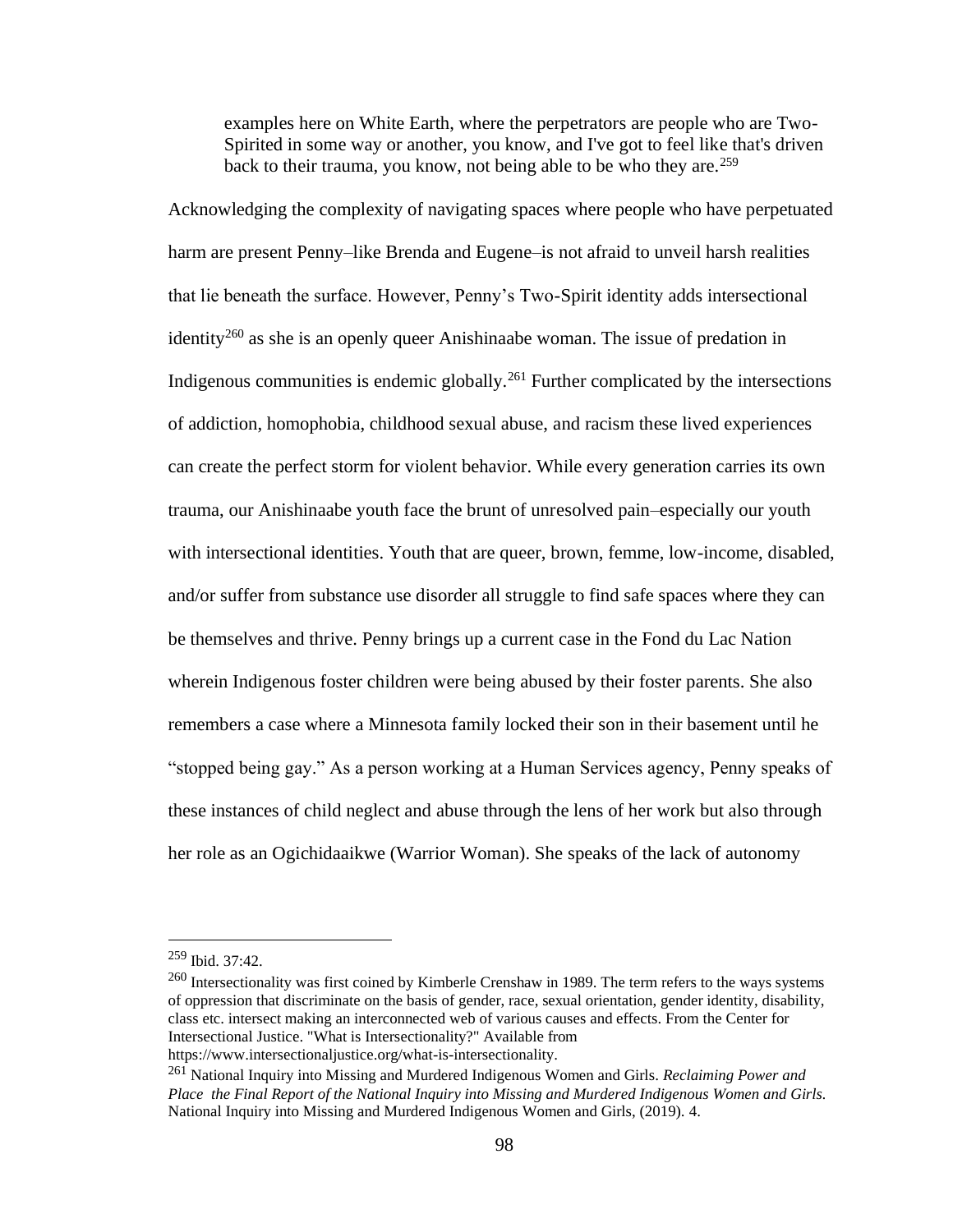children have in settler society–unlike the freedom Kwezens has in Leanne Simpson's work.

So kids have to rely on everybody else for everything else. And so now they're living in a home where it's not safe to be themselves because they could lose the ability to be alive, right? They could lose their housing, lose everything. So the stakes are so much higher for kids. And also for Two-Spirited kids, because you know, there are Native families that are just trying to get by and that extra level of a marginalized identity–and if they're still trapped in the repressive church environment, you know there's been some movement towards cultural understanding, towards traditional ceremonies, towards walking away from churches, but it's not, it's not everybody, and especially not everybody on White Earth, you know, I still feel like White Earth is 95% Christianized.<sup>262</sup>

With our youth not in full control of their own lives due to rigid systems of colonial

family models, they often do not feel empowered enough to ask for what they truly need

to feel safe. Not only should our youth feel safe in their homes, have their basic needs

met, and be able to obtain the education they want, but they should be able to enjoy their

childhood and adolescence. In pre-colonial Anishinaabe society, our children were

honored, and they also had leadership roles. Penny also envisions a future for our youth

that is loving and open to all.

So the healing of a community is so huge. I feel like the gift of Two-Spirited people is that we're possibly more open, if we're healthy within ourselves, we're able to receive that spiritual direction. Maybe more empathy for others because of our ability to understand things more.<sup>263</sup>

I just want to go do Quillwork - my fantasy life. Yeah, in my fantasy life, I have this idea that I can find a space in White Earth, where from four to seven or four to eight, every Monday evening, I can sit and do cool work. And people who want to come in and learn can show up or not show up, you know what I mean? That kind of drop-in. And I got a hardcore 12 Step education from my 20s. So it's like, the doors have to be open every week without fail.<sup>264</sup>

<sup>262</sup> Kagigebi, Penny. "Oral History Interview #2". Oral History. Detroit Lakes, Minnesota. January 17, 2022. 44:05

<sup>263</sup> Ibid. 38:46

 $264$  Ibid. 15:10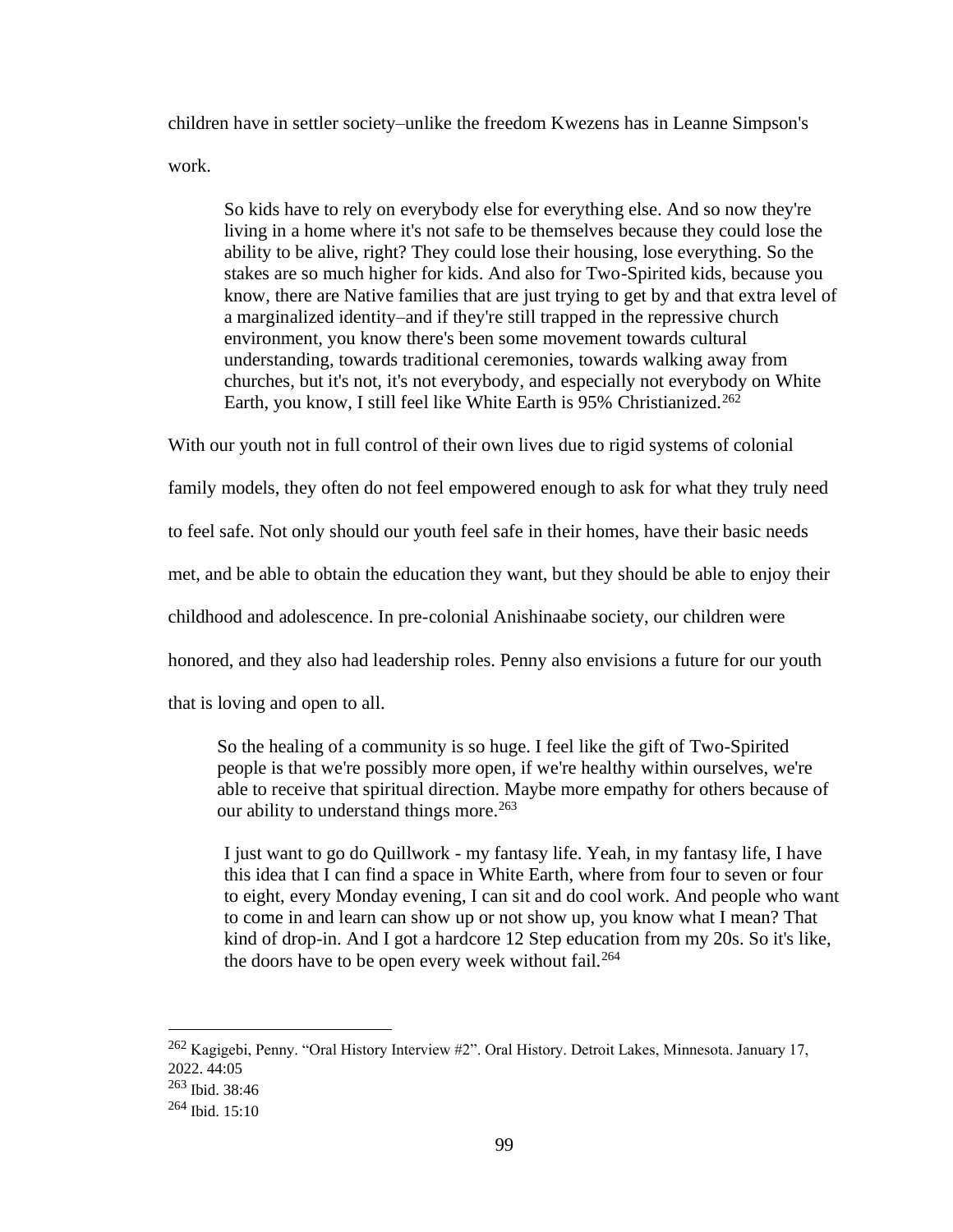The connections between Eugene, Brenda, and Penny are clear when they talk about our collective future in White Earth. They all want an open-door community where youth, adults, and elders can come and go as they please no matter what they struggle with. A community where people can grow gardens in rich soil. A community where any child can walk up to a house and ask for a glass of water. A community where our youth feel safe, embraced, empowered, and educated. Everything they want for our youth is well within reach–speaking to each other about this and realizing that many of our community members feel similarly more so than disagree is but another step in actualizing Anishinaabe futurity.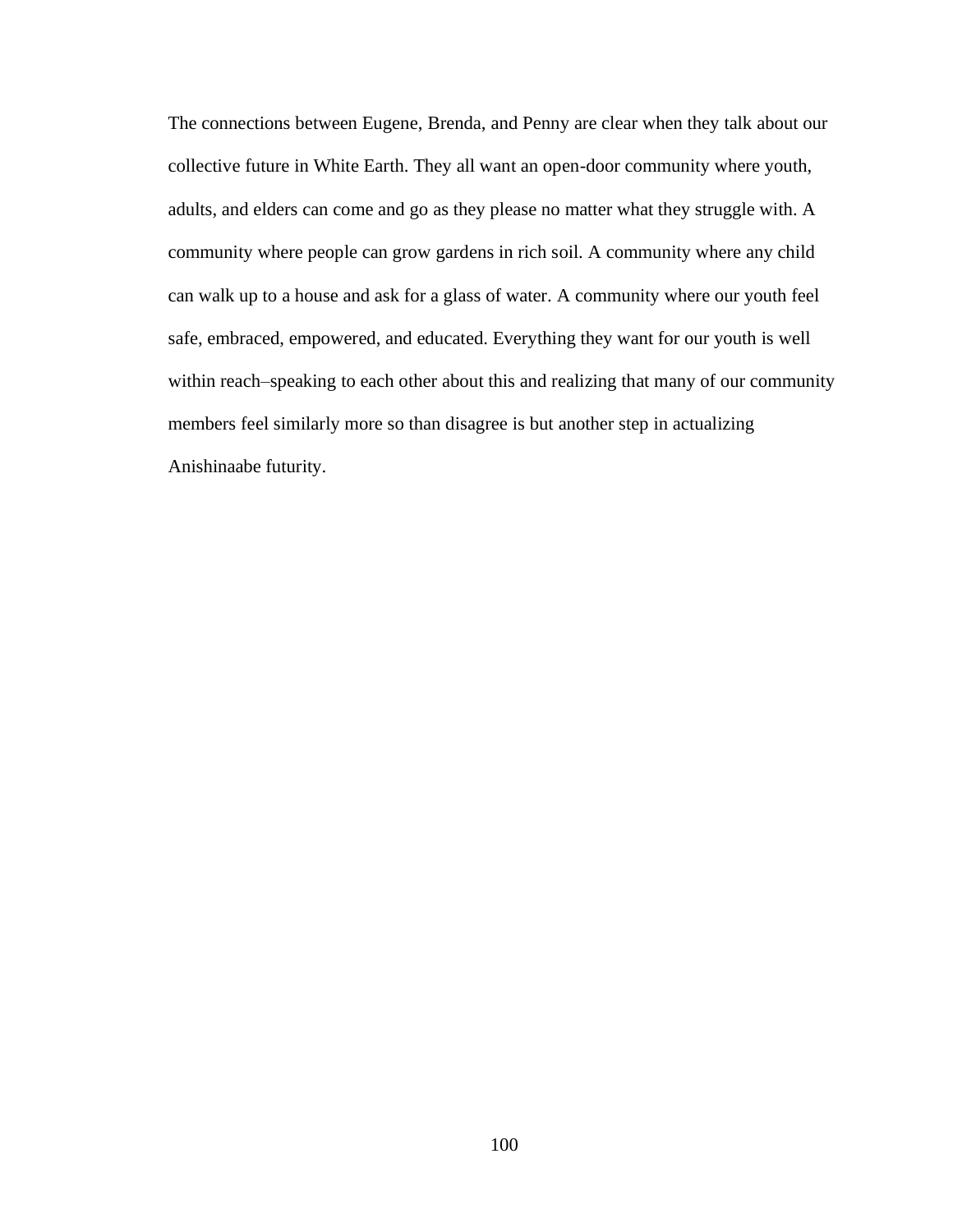# [Conclusion](#page-1-0) Boodawe: She/he Builds a Fire



*Ginanaandawi'idizomin: Models of Intergenerational Healing and Co-Resistance.*  Allen. 2022.

# Ginanaandawi'idizomin: Modeling Intergenerational Healing

From the discussions I held with all five co-creators I was awakened to insights that have helped me to further theorize on how the Anishinaabe of White Earth will continue to embody different forms of Ginanaandawi'idizomin (we heal in circles; we heal together). Figure 2 represents the healing model I synthesized from my interviews. As shown in figure 2 each interview overlapped with each other. At the source of all their intersections is the heart of Anishinaabe healing or "The Source." The center of healing includes the three tenets of this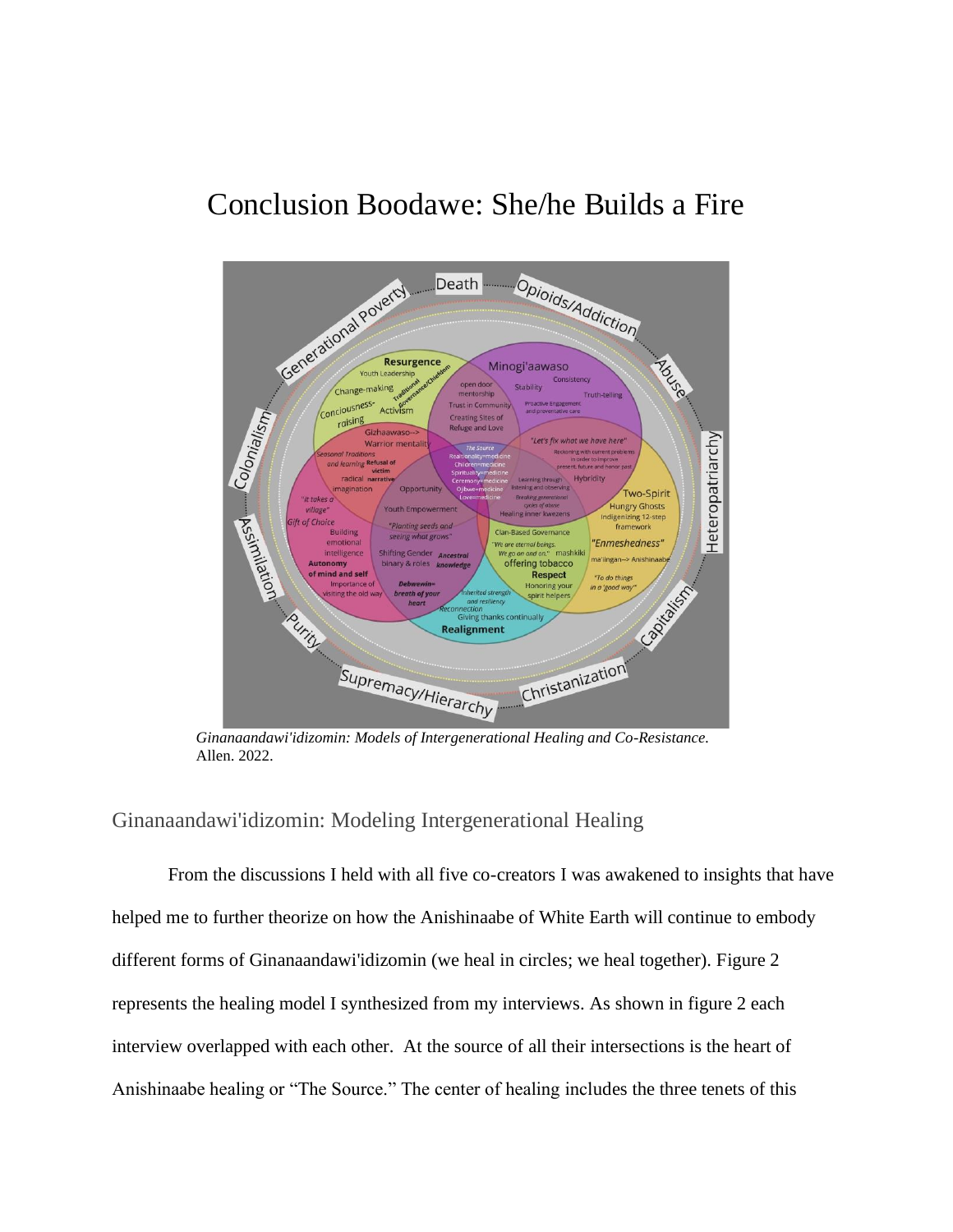work, refusal, relationality, and resurgence as they are demonstrated through cultural medicines, our youth, spirituality, ceremony, Ojibwemowin, and unconditional spaces of love and belonging.

Each interview is color-coded with the corresponding themes from them placed within their circle of knowledge. Eugene's circle is green, Brenda's is purple, Penny's is yellow, Kim's is blue, and Dana's is pink. Rippling out of the five interlaced circles are the medicine wheel colors: White, yellow, red, and black. These lines of reverberation symbolize how the healing work of each co-creator has a chain effect as their healing practices echo outward to all Anishinaabe community members. These reverberations simultaneously work to deconstruct the ills our people continue to face–as symbolized through the words on the outside of the healing circle such as colonialism, white supremacy, etc. The healing that occurs within the circle creates a protective energy field around all members involved as they continue to deepen their relationality collectively. The role models of intergenerational healing–in this case, the cocreators I worked with also create pathways and foster forms of mentorship for our youth, addicted relatives, elders, and all community members. These circles of healing aim to guide our Anishinaabe relatives on their own healing journeys gently and calmly through observation and kinship ties/relationality.

To return to who we are we must first acknowledge and refute the narratives and systems colonialism tries to trap us in. Dana Trickey spoke of the cruciality of refusing colonial narratives especially in regard to Anishinaabe youth. Dana reminded me of the Ojibwe value of gift of choice and how it is one of the greatest attributes Creator bestowed us with. Following in the footsteps of our ancestors we have the ability to adapt what is necessary to ensure not only our continued survival but also our ability to thrive and create. Kim Anderson spoke to this value

102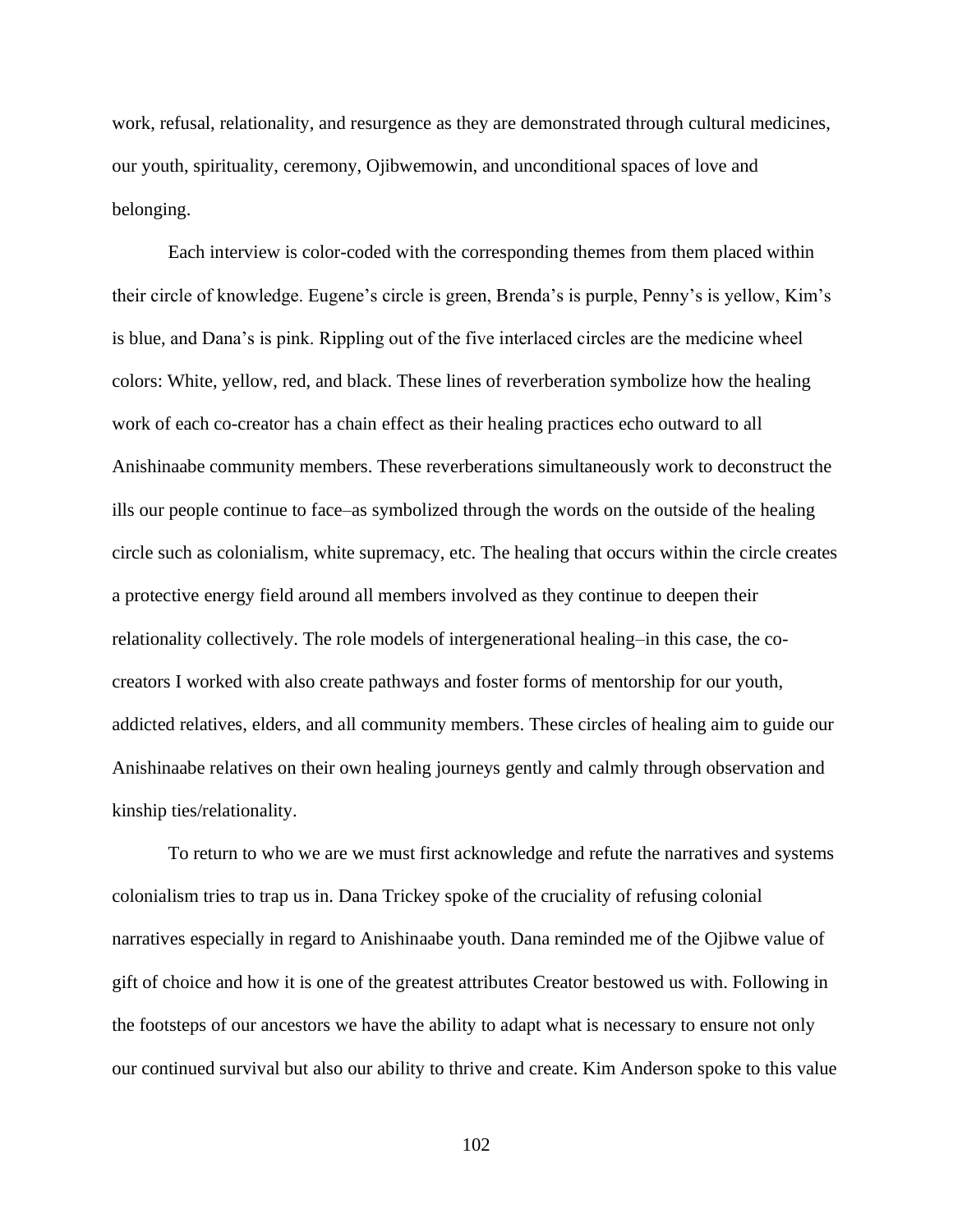encouraging Anishinaabe relatives to reconnect to their language as a means of "cultural realignment". In traditional society, no one was left behind. Returning to clan-based governance styles is how we can continually connect to Bimaadiziwiin as alluded to in Eugene's interview. Eugene also highlighted the importance of bringing youth leadership back as a fundamental aspect of tribal governance.

Two-spirit peoples can hold contradictory information and make sense of it as it comes together–a gift critical to our continued survival as Anishinaabe peoples. Penny Kagigebi talked deeply about how Two-Spirit peoples hold many of the spiritual answers we have been neglecting for centuries. Her interview also demonstrated how addiction can be approached with love in all its iterations. After further analysis of Penny's claims, her words are connected to harm reduction through the act of taking care of all our relatives by uncovering and honoring their unique gifts. Therefore, harm reduction is not only enacted through creating more needle exchanges, drug-testing sites and Narcan training, it is also born out of grounding ourselves in our Anishinaabe ways of being.<sup>265</sup> As Anishinaabe, our role in this world is sacred. Reconnecting to what our roles have meant in the past, what they mean now, and what we envision for the future is how we will continue to create ourselves in the image of our spirit guides layout for us. Doing this work has allowed me to reflect on the spaces where I have felt the youth leading our communities into new spaces and places. For instance, I had the opportunity to work with youth myself over the summer of 2021 under the Oshki-filmmakers project with Honor the Earth.

<sup>&</sup>lt;sup>265</sup> Hart, Dr. Carl. *Drug Use for Grown-Ups: Chasing Liberty in the Land of Fear*. New York: Penguin Press (2021). 60.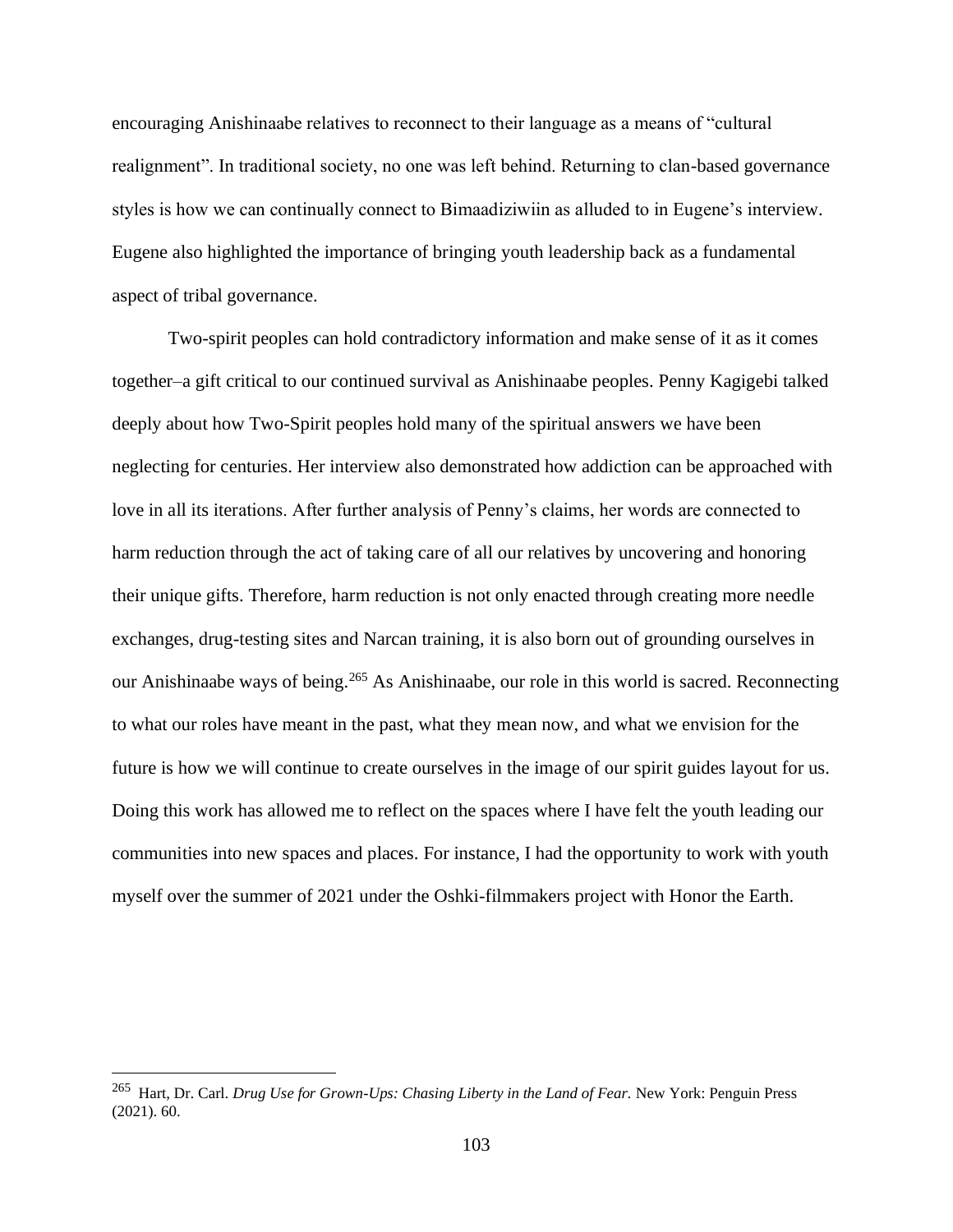Oshki-Filmmakers

The Oshki-Filmmakers camp was designed to teach Indigenous youth about the key elements of filmmaking. This pilot filmmaking camp ran from August 16th, 2021, until August 25th, 2021. All the staff, artists, and youth involved were Indigenous and mostly hailing from White Earth, MN. The filmmaking camp addressed the need for media-based youth programs which are nonexistent in the White Earth Nation. The camp served as an arts-based experiential program providing youth–between the ages of twelve and seventeen–with 1:1 mentoring and training to develop their artistic and filmmaking skills. The camp was based at the Gizhiigin Arts Incubator in Mahnomen, MN. Six youth began the project with four completing the camp. Each young filmmaker created their own video.

Working closely with White Earth 4-H, participants were selected for their level of interest and availability. It was critical to keep the group small due to the primary goal for youth to build relationships with content and grow through 1:1 mentoring training with professional filmmakers. All students were also able to learn and experiment with acting, scriptwriting, filming, editing, and voiceovers. Each day Oshki Film Maker's Camp was structured around a different aspect of film by an Indigenous filmmaker and a larger discourse around how it represents Indigenous peoples. Youth learned the practice of storytelling with two on-site Native mentors as well as being part of larger meeting groups with guest filmmakers through zoom/virtual. In each step of the filmmaking process, each student had a chance to gain skills through hands-on practice creating a story, shooting, and reshooting to work to develop a 'short.' Some topics that were raised at the camp were the effects of colonialism, boarding schools, and how Indigenous people have been historically represented in filmmaking from Disney's *Pocahontas* to James Cameron's *Avatar*. Youth also learned about local and international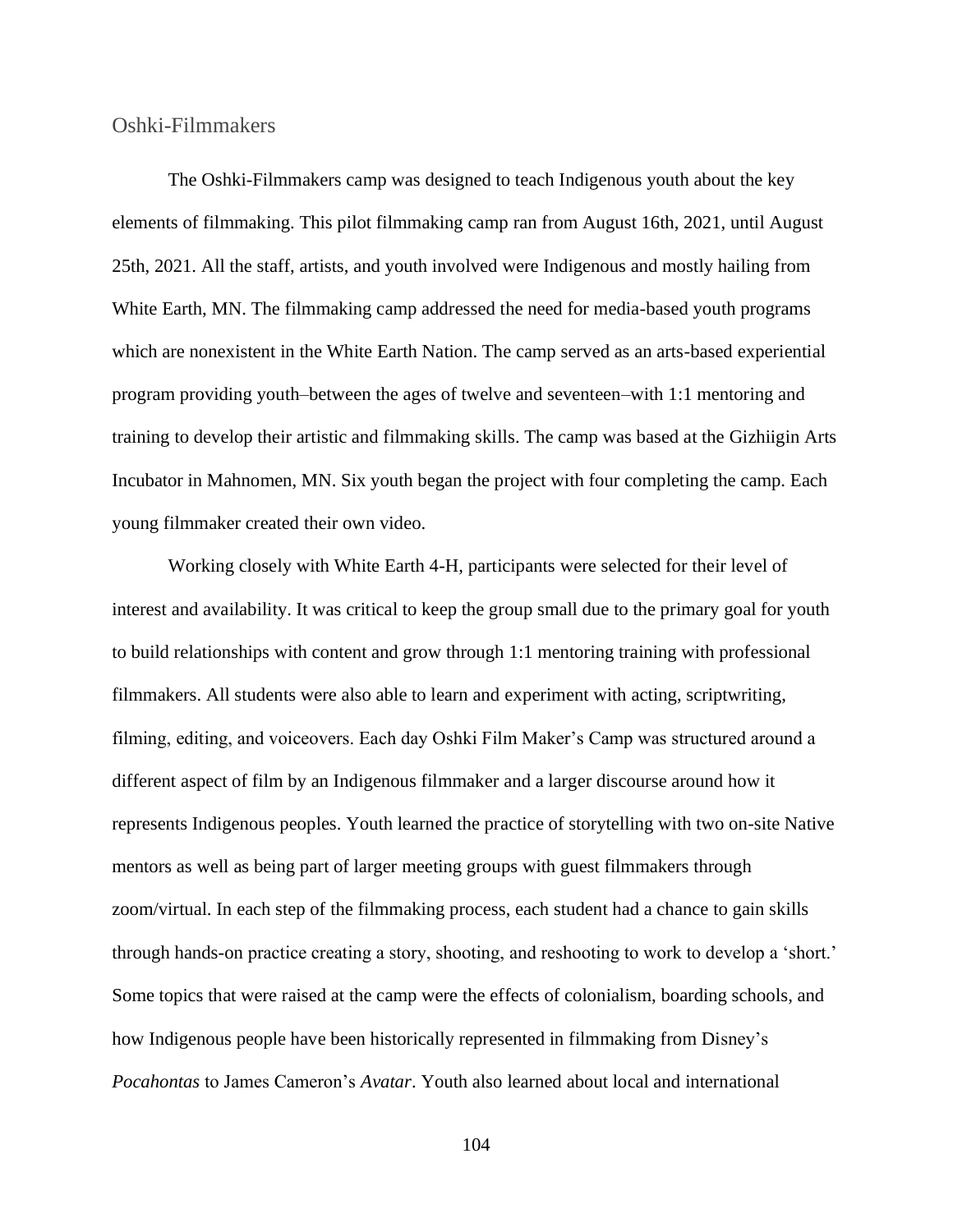Indigenous filmmakers and their work through daily discussions and prompts, such as Taika Waititi, Chris Eyre, and Minnesota-based filmmaker Missy Whiteman.

The Oshki student Filmmakers showed deep skill and personal development. Two of the children were extremely shy at first and did not talk much when prompted. With the progression of each day, they became more comfortable working through activities themselves at their own pace. At the end of the camp, all four youth were joking around with mentors and each other while editing their videos and making extra 'blooper' reels from footage they didn't use in their project videos. Each was encouraged to be as creative as they wanted with their final product. Although they all shot footage in the same locations, each completed a unique video that showcased their viewpoints.

To emphasize the importance of cultivating spaces and sites of youth art/creativity I have observed first-hand the incredible development of youth empowerment built when they feel free to create. Youth arts is a form of harm reduction and prevention because it gives youth alternative routes to express themselves to create healthy mechanisms for coping with their experiences.

## Powwow X

Following the Summer 2021 filmmaking camp, I was part of efforts to host Powwow X in the fall of 2021 at Macalester College. The Indigenous student's organization at Macalester– Proud Indigenous Peoples for Education or PIPE– worked with local Indigenous artists to reenvision Powwows. Headed by Arapaho Filmmaker, Missy Whiteman, and in collaboration with the Department of Multicultural Life at Macalester, the program was a beautiful celebration of Indigenous culture, language, struggle, and ceremony. Around 150 people attended the event from the Macalester and greater Twin Cities Indigenous communities with over 15 performers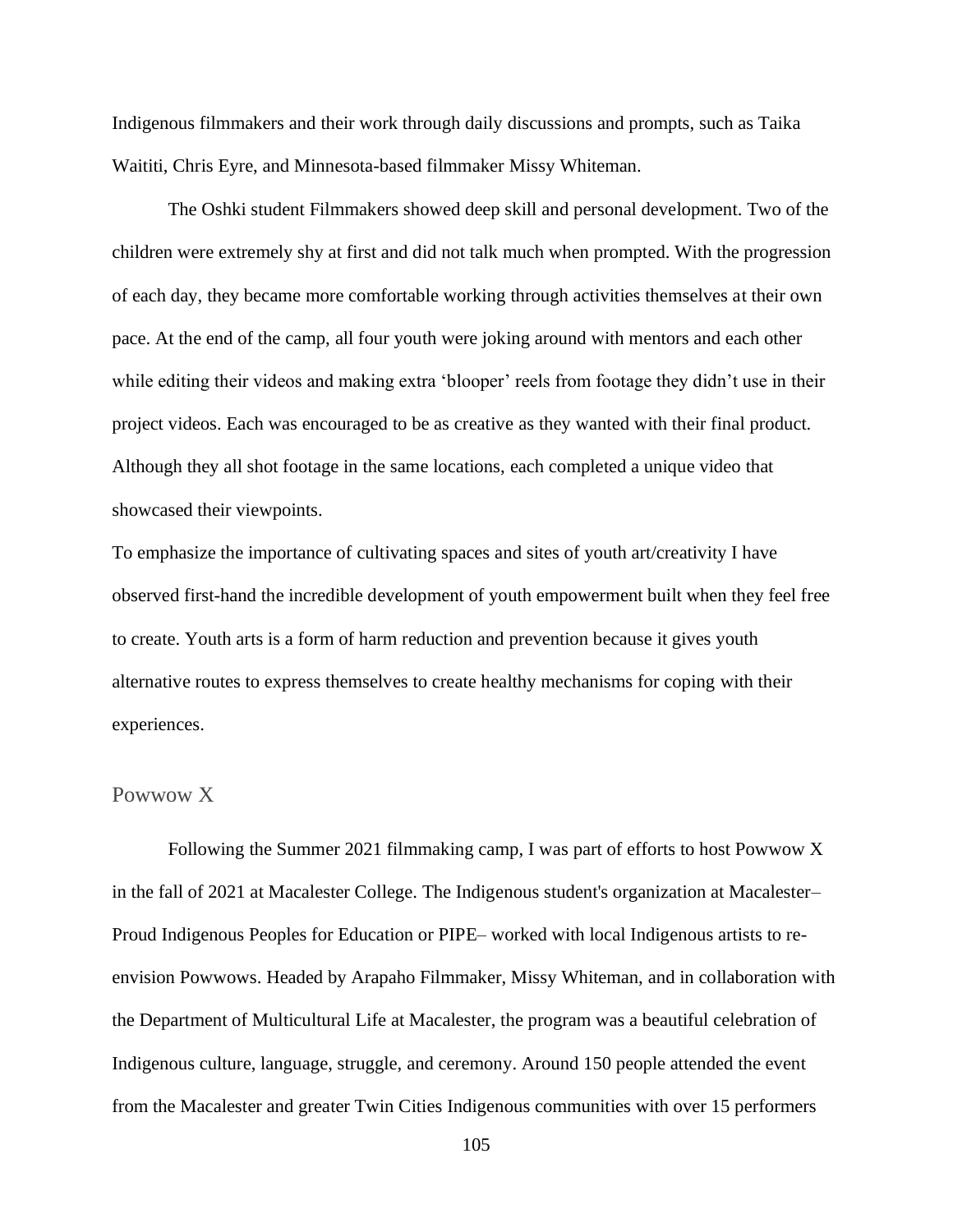representing diverse backgrounds and Native Nations. The line-up included Sacramento Knox's Detroit-based hip-hop blending the struggles of the Flint water crisis with the story of Nanaboozhoo to Yung Kitto (Rueben Stately, Santee Sioux, and Red Lake Band of Ojibwe) rapping about his wishes for his future son, the performances highlighted the depth and sacredness of Indigenous peoples as we navigate and make places for ourselves in a westernized world.

Singer and songwriter Jada Lynn–Anishinaabe from Mille Lacs–sang her truth and her words of ceremony reverberated throughout the space. Native Sun, AKA Austin Owen, brought so much energy to the stage that youth went up front and danced. In my opening remarks, I made sure to acknowledge that the event was also a space for Black students and other BIPOC folks to garner healing and space to rest. Following the event, PIPE received messages from multiple students of color expressing how the event was healing and fun for them. Most of the night was focused on the performances, including a video montage of Missy's films accompanied by live sound mixing from Sacramento Knox and Native Sun. This event challenged the format of heritage months as they can solely focus on rigid notions of cultures and communities that are always evolving. During Native American heritage month, the showcase displayed the diversity and beauty of Native peoples in 2021. Each performer came from a different place, a Native nation, and a mixture of races. The event was an amazing display of cultural inclusivity and Black and Indigenous solidarity. The event started with a healing dance led by three jingle-dress dancers and ended with a round dance closing it out.

#### Giiwitaashkaa: S/he Goes Around in a Circle

Engaging in so many spaces of healing throughout this project has led me to reflect on how reflexive and adaptive healing practices across Turtle Island need to be. Through this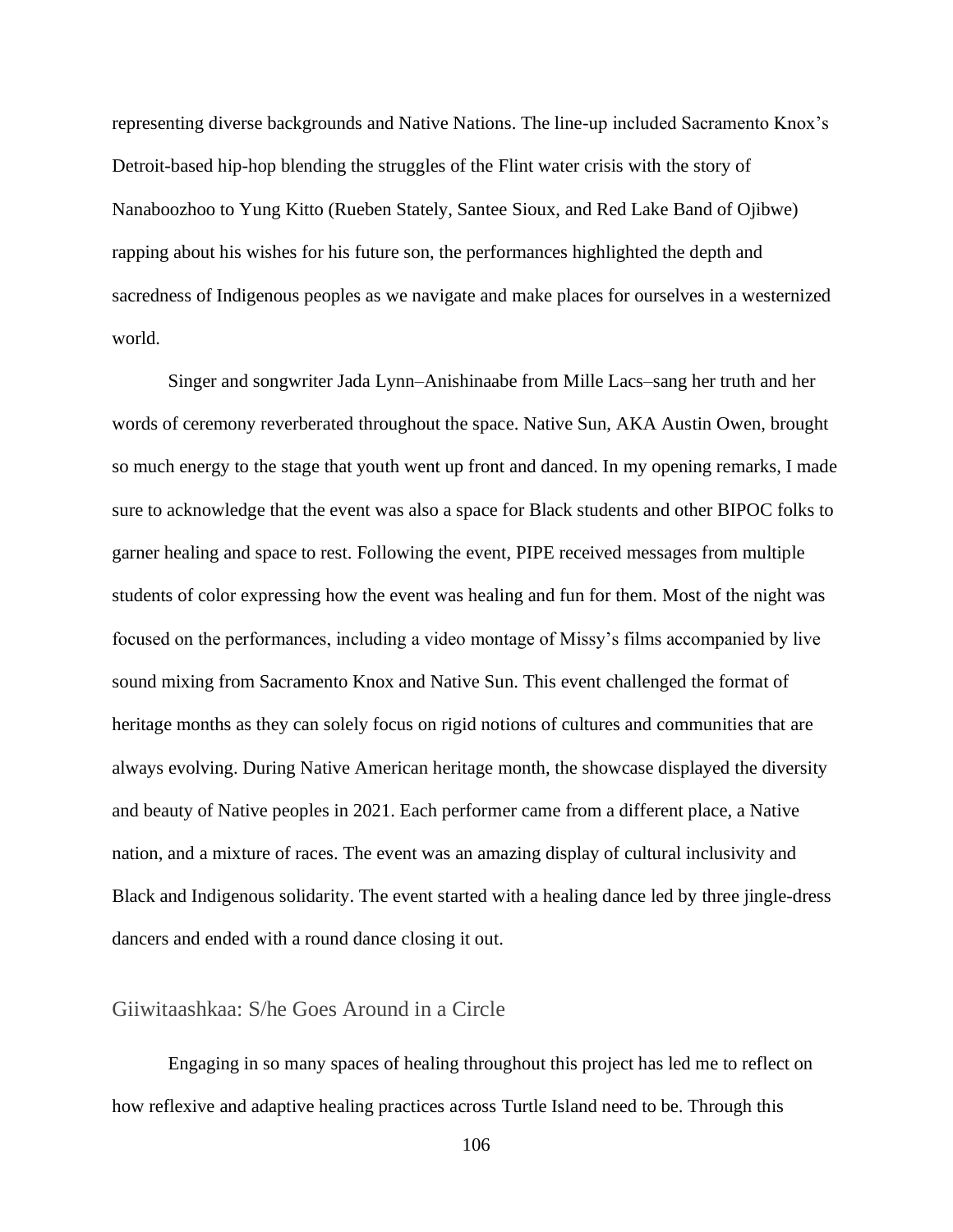reflexivity–as a Nation and a community–we can continue to bring in all Indigenous relatives while being welcoming of all identities, levels of sobriety, and ages. This work has taught me that to promote Anishinaabe forms of intergenerational healing we must have relatives that model our pathways first, from then we learn how to reconfigure those paths to provide the healing that is unique to each of us. Ignatia Broker reflects these notions by connecting Anishinaabe ancestral wisdom with futurity stating,

It is important that you learn the past and act accordingly, for that will assure us that we will always be people of the earth. They have said that there will be five generations of Ojibway who will make a circle. The first people will start the circle and the others will move from the Ojibway ways. There will be those who will ask questions and those who remember, and the last generation will again act as the Ojibway have acted in years before. Then the circle will be closed.<sup>266</sup>

She continues to say that she is unsure which generation we are currently in–as am I. However, in concluding this project I now know that incredible work is being done in my home community to ensure that the circle closes and that Ginanaandawi'idizomin continues long after us. To quote Penny Kagigebi, "we are an eternal being having this temporary moment in this form. Because everything about our essence has no end and has no beginning we just go on and on. . .<sup>"267</sup> As Anishinaabe; the original people; the star people; the eternal beings we will continue to heal and recreate regardless of all odds.

<sup>266</sup> Broker, Ignatia. Night Flying Woman: An Ojibway Narrative. St. Paul: Minnesota Historical Society Press. (1983). 8.

<sup>&</sup>lt;sup>267</sup> Kagigebi, Penny. "Oral History Interview #2". Oral History. Detroit Lakes, Minnesota. January 17, 2022. 56:31.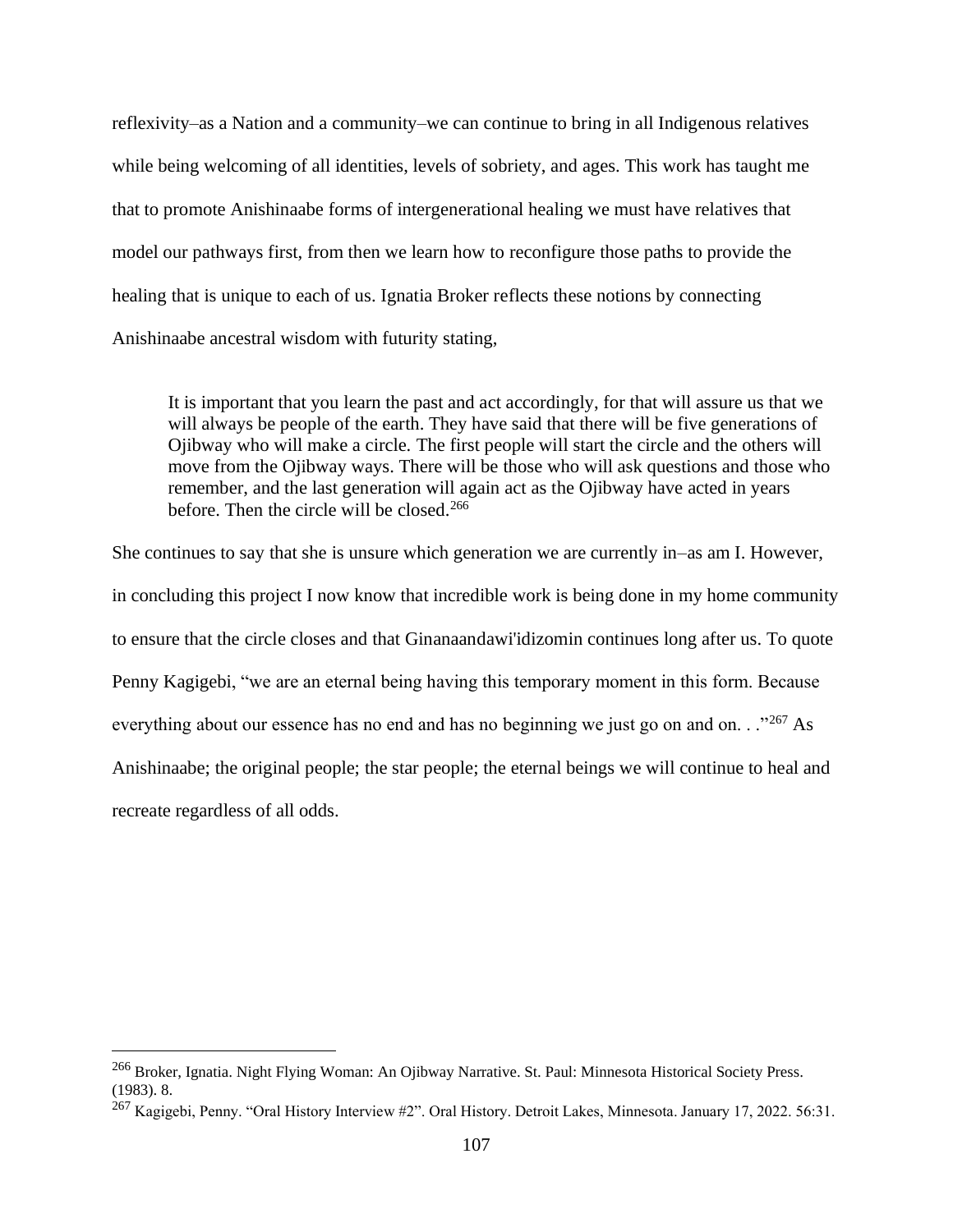## Appendix

#### #1. **Follow-up Survey Questionnaire**

- 1. Was there any aspect of this interview that was uncomfortable for you? Please elaborate if so.
- 2. Did any of the questions asked need further clarification?
- 3. Was there an area of discussion that you felt was overlooked in this interview?
- 4. Do you have any further advice or questions for the interviewer?
- 5. Is there anything you would like to add to your interview?

#### #2. **Interview Questions**

- 1. How do you describe yourself and the type of work you do?
	- a. How do those two aspects of your life influence each other?
- 2. How would you describe the community of White Earth?
	- a. How is that description informed by the work that you do?
- 3. Where did you grow up?
	- a. Were there foundational community people or programs you were a part of that helped shape your trajectory to where you are today and if there weren't why was that?
- 4. How do you diagnose some of the issues that we face in our community?
	- a. How do you see them being addressed by your occupation?
- 5. What are some of the joys and challenges of the work you do and of living in White Earth?
- 6. How are Anishinaabe values and teachings present in your work and/or in your personal life?
- 7. How do you understand the concept of "intergenerational healing" in the context of our community?
- 8. Are there systems in place that you would change and how?
- 9. What programs/ events/ organizations do you see advocating for healing in our community?
- 10. How do you envision the future of our community especially when it comes to our children?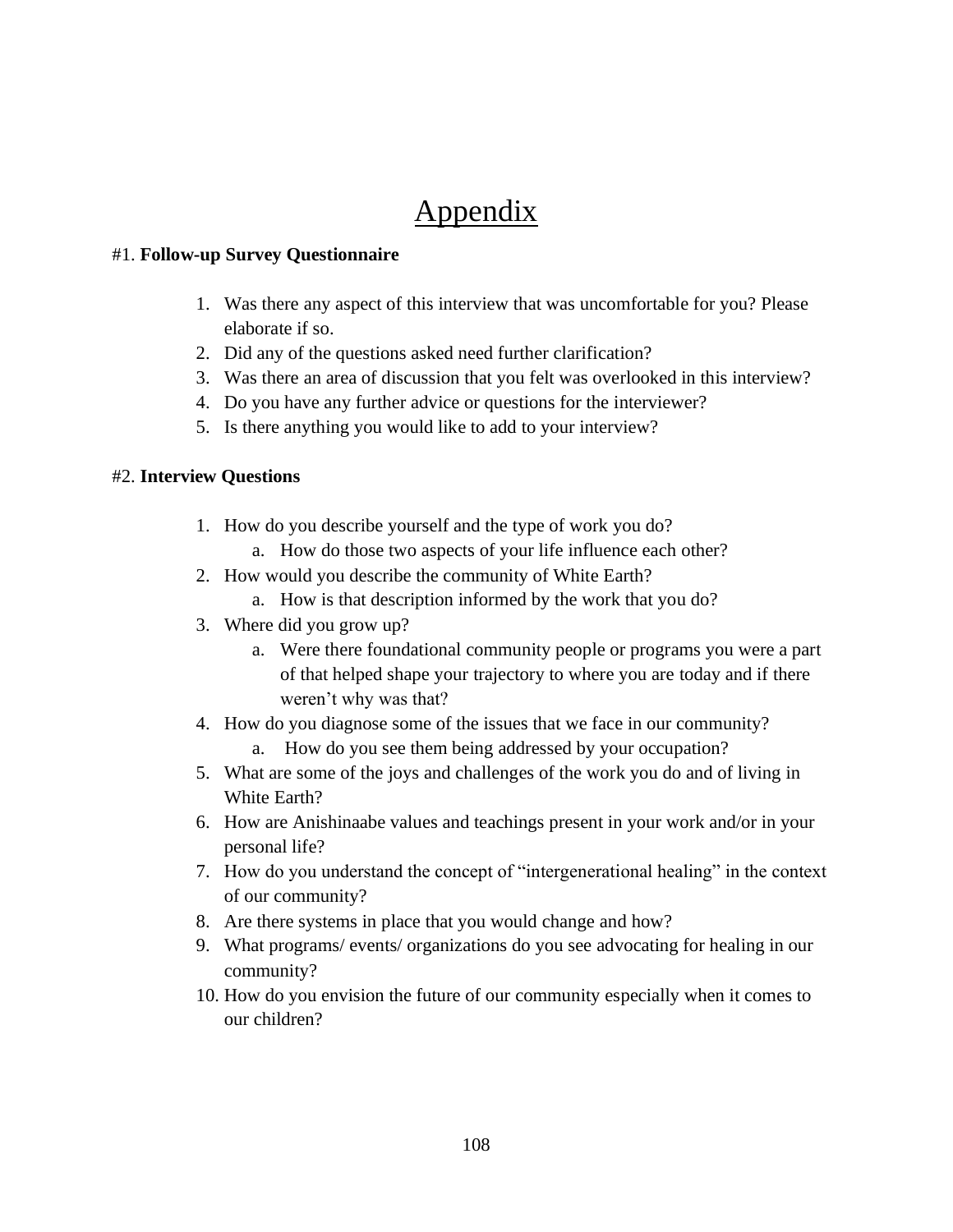### [Bibliography](#page-1-0)

- (ASPA), Assistant Secretary of Public Affairs. What is the U.S. Opioid Epidemic? in https://plus.google.com/+HHS [database online]. 2021 [cited Apr 11, 2022]. Available from https://www.hhs.gov/opioids/about-the-epidemic/index.html.
- American Psychological Association. *APA Dictionary of Psychology.* [cited Apr 23, 2022]. Available from https://dictionary.apa.org/.
- Ashcroft, John, Daniels, Deborah, and Nedelkoff, Richard. 2003. *Tribal Wellness to Healing Courts.* Bureau of Justice Assistance.
- Bachman, Ronet, et al. 2008. *Violence Against American Indian and Alaska Native Women and the Criminal Justice Response: What Is Known*. U.S. Department of Justice.
- Beck, Jerome. 1998. "100 years of `just say no' versus `just say know.'" *Evaluation Review* 22, no. 1:15-45.
- Benton-Banai Edward. 2010. *The Mishomis book: the voice of the Ojibway*. Minneapolis, MN: University of Minnesota Press.
- Bowe, Nathan. 2018. "Fight of their lives: White Earth leads way in opioid battle". *Detroit Lakes Online* [cited Apr 11, 2022]. Available from https://www.dl-online.com/news/fight-oftheir-lives-white-earth-leads-way-in-opioid-battle.
- Broker Ignatia. 1983. *Night Flying Woman: an Ojibway narrative*. St. Paul: Minnesota Historical Society Press.
- Brugge Doug. 2006. "Protecting the Navajo people through tribal regulation of research." S*cience and Engineering Ethics* 12, no. 3:491-507.
- Bureau of Indian Affairs. "Office of Indian Affairs." Available from https://www.bia.gov/bia/ois.
- Campbell Nancy, D. 2020. *OD: Naloxone and the Politics of Overdose.* Cambridge, Massachusetts: The MIT Press.
- Castle, Elizabeth A. "WARN & Nazo. 2020". *Warrior Women Website.* [cited Apr 25, 2022]. Available from https://www.warriorwomen.org/blog/2020/3/14/warn-and-nazo.

Chavez, Nora. 2021. *Shouldering Grief: Validating Native American Historical Trauma.*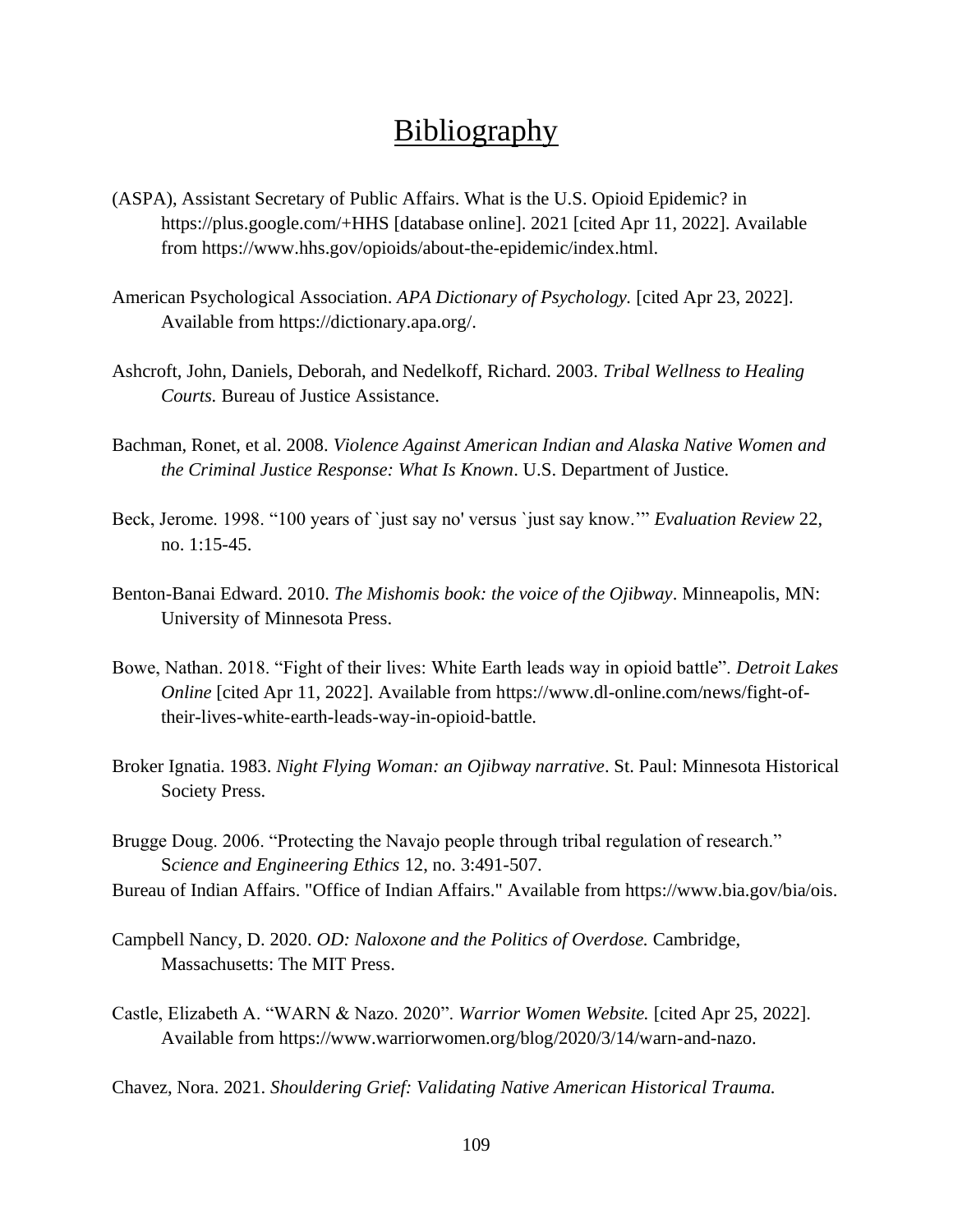- Coulthard Glen Sean. 2014. *Red Skin, White Masks: Rejecting the Colonial Politics of Recognition.* Minneapolis: University of Minnesota Press.
- De Vaan, Mathijs, and Toby Stuart. 2019. "Does Intra-household Contagion Cause an Increase in Prescription Opioid Use?" *American Sociological Review* 84, no. 4:577-608.
- Deer, Sarah. 2004. "Federal Indian Law and Violent Crime: Native Women and Children at the Mercy of the State." *Social Justice* 31, no. 4 (98):17-30.
- Duran, Eduardo, Duran, Bonnie, Heart, Maria Yellow Horse Brave, and Horse-Davis, Susan Y. 1998. "Healing the American Indian Soul Wound". *In the International Handbook of Multigenerational Legacies of Trauma.* Boston, MA: Springer US.
- Enger, John. "Drug court approved on White Earth Indian reservation." *MPR News.* 2018 [cited Apr 11, 2022]. Available from https://www.mprnews.org/story/2018/02/22/drug-courtapproved-on-white-earth-indian-reservation.
- Fanon, Frantz. 1967. *Black Skin, White Masks*. New York: Grove Press, Inc.
- Flocken, Henry. 2013. "An Analysis of Traditional Ojibwe Civil Chief Leadership." *Ph.D. diss*, University of Minnesota. 1-184.
- Freire, Paulo. 1970. *Pedagogy of the oppressed*. New York: Seabury Press.
- Friedman, Joseph, et al. 2022. *Trends in Drug Overdose Deaths Among US Adolescents.* January 2010 to June 2021. JAMA 327, no. 14:1398-1400.
- Gartner, Danielle R., Rachel E. Wilbur, and Meredith L. McCoy. 2021. "American Indian" as a Racial Category in Public Health: Implications for Communities and Practice. American Journal of Public Health 111, no. 11:1969-1975.
- Glaser, Barney, G. 1967. *The discovery of grounded theory: strategies for qualitative research.*  Chicago: Aldine Publishing.
- Hammond, Jay. 2011. "Speaking of Opium: Ownership and (Settler) Colonial Dispossession." *Swinburne University of Technology,* 2011.
- Harjo, Laura. 2019. *Spiral to the stars: Mvskoke tools of futurity*. Tucson: The University of Arizona Press.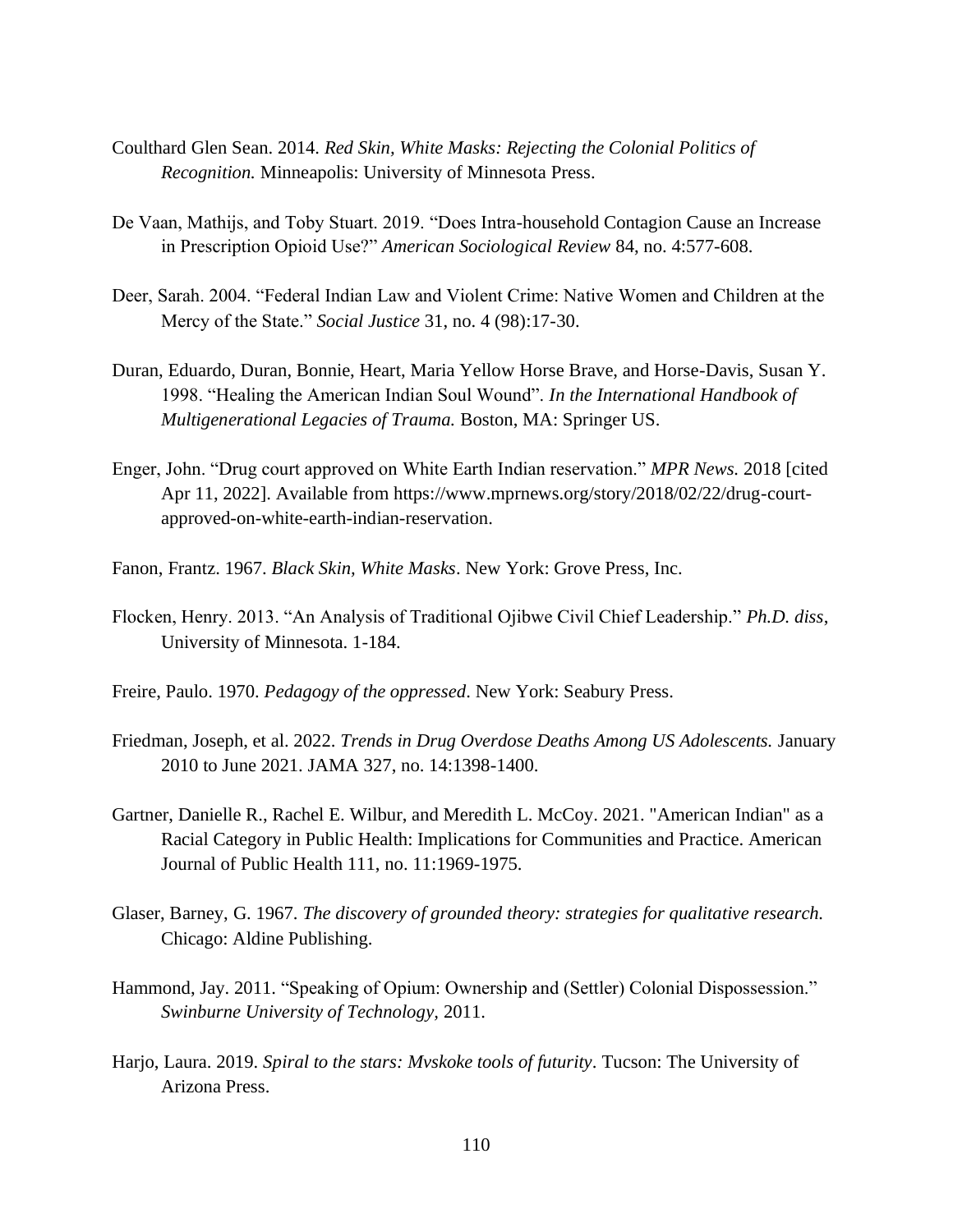- Hart, Carl L. 2021. Drug Use for Grown-ups: Chasing Liberty in the Land of Fear. New York: Penguin Press.
- Hayes, Chris. (2019). "Thinking about how to Abolish Prisons with Mariame Kaba: Podcast & Transcript." Available from https://www.nbcnews.com/think/opinion/thinking-about-howabolish-prisons-mariame-kaba-podcast-transcript-ncna992721.
- James, Allison. 2012. *Key concepts in childhood studies.* Los Angeles: SAGE.
- Kappler, Charles Joseph. 1972. *Indian treaties, 1778-1883*. New York: Interland Publishing.
- Keddie, Amanda. 2014. *Indigenous representation and alternative schooling: prioritizing an epistemology of relationality*. International Journal of Inclusive Education 18, no. 1:55-71.
- Kimmerer, Robin. 2013. *Braiding Sweetgrass: Indigenous Wisdom, Scientific Knowledge and the Teachings of Plants*. Minneapolis: Milkweed Editions.
- Konsmo, Erin M., and Recolett, Karyn, eds. 2018. "Afterword: Meeting the Land(s) Where they are at" In *Indigenous and Decolonizing Studies in Education.* Edited by Eve Tuck, Wayne Yang, and Linda Tuhiwai Smith. 1st ed. NY: Routledge. 238-251.
- LaDuke, Winona. 1999. *All our relations: native struggles for land and life.* Cambridge, MA: South End Press
- LaDuke, Winona. 2020. *Remembering Marvin Manypenny – a Champion. The Circle News. Available from https://thecirclenews.org/cover-story/remembering-marvin-manypenny-achampion/*
- Liebenberg Linda. 2019. "Spaces Places: Understanding Sense of Belonging and Cultural Engagement Among Indigenous Youth." *International Journal of Qualitative Methods* 18.
- Liebenberg, Linda, Darlene Wall, Michele Wood, and Daphne Hutt-MacLeod. 2019. "Spaces & Places: Understanding Sense of Belonging and Cultural Engagement Among Indigenous Youth." *International Journal of Qualitative Methods* 18, 1609406919840547.
- Lilomaiava-Doktor Sailiemanu. 2020. "Oral Traditions, Cultural Significance of Storytelling, and Samoan Understandings of Place or Fanua." *Native American and Indigenous Studies*  7, no. 1:121-151.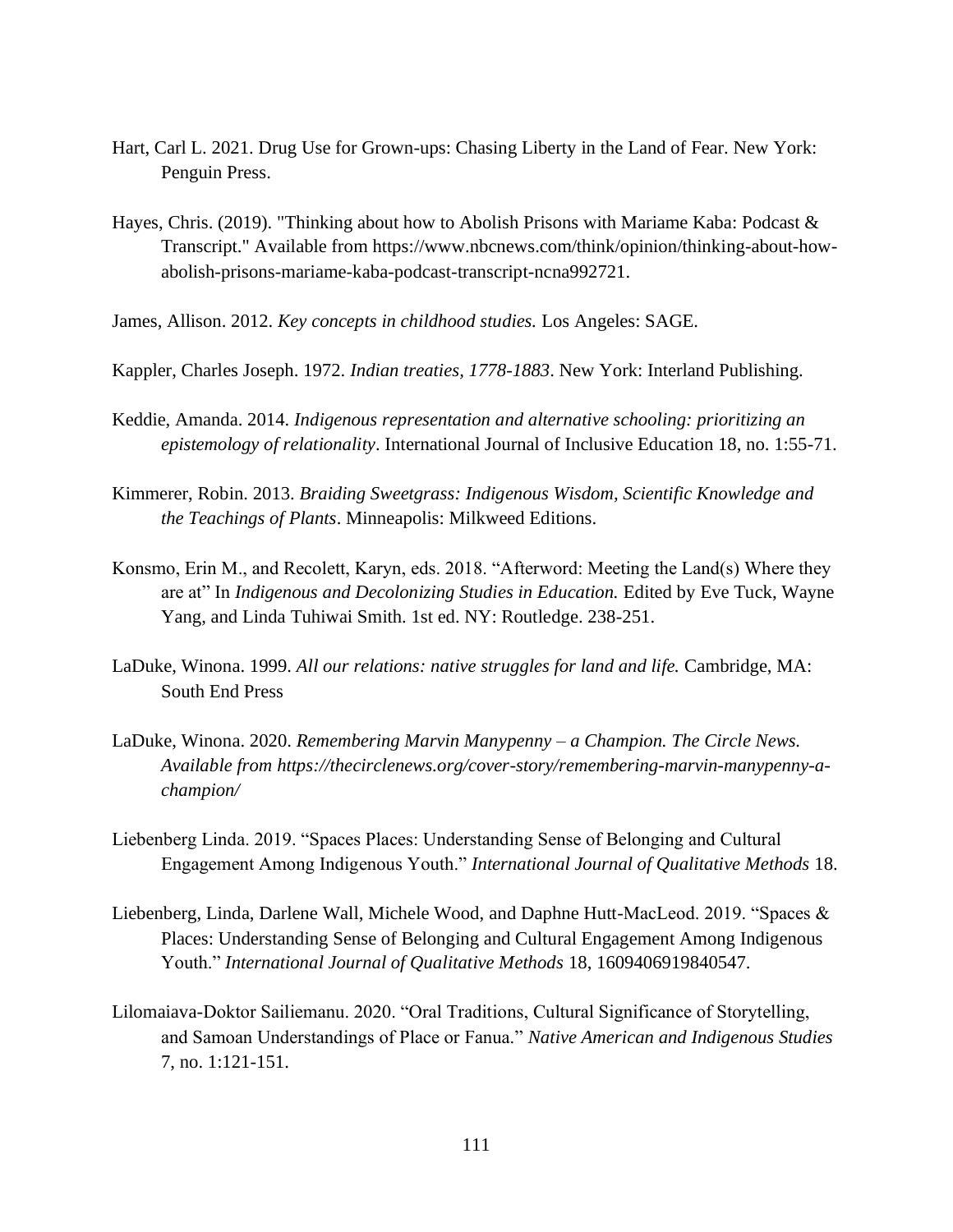- Lorde, Audre. 2007. "The Master's Tools Will Never Dismantle the Master's House." In *Sister Outsider.* Edited by Audre Lorde. United States: Ten Speed Press. 110-113.
- McMahon, Liam. 2019. "Who was Edward Duffield Neill?". *The Mac Weekly: Colonial Macalester.*
- Menakem Resmaa. 2017. *My Grandmother's Hands: Racialized Trauma and the Pathway to Mending our Hearts and Bodies*. Las Vegas, NV: Central Recovery Press.
- Million, Dian. 2009. "Felt Theory: An Indigenous Feminist Approach to Affect and History." *Wicazo Sa Review* 24, no. 2:53-76.
- Minnesota Department of Health. "Drug Overdose Dashboard". 2021 [cited Apr 11, 2022]. Available from https://www.health.state.mn.us/opioiddashboard.

Minnesota Department of Health. Drug Overdose Dashboard: Graphic #3. 2019.

- Minnesota Indian Affairs Committee. "Gaa-waabaabiganikaag / White Earth Nation." [cited April 24, 2022]. Available from https://mn.gov/indianaffairs/whiteearth-iac.html.
- Minnesota Indian Affairs Council. 2020. "MIAC U of M Resolutions Release." Available from https://mn.gov/indianaffairs/documents/MIAC%20U%20of%20M%20Resolutions%20Rel ease%20-%20FI
- Monk, Jim. 2022. "White Earth Nation receives \$1.25 million for Boys & Girls Clubs."*KVVR Local News Website.* [Cited 2022] Available from https://www.kvrr.com/2022/03/18/white-earth-nation-receives-1-25-million-for-boysgirlsclubs/?fbclid=IwAR1VINdXDU0KZE6LUJqk5zbZHMbhDcq6svMEQ8jXH\_f6lFGY4\_U boYfVRYE
- National Indian Child Welfare Association. 2021. "Disproportionality in Child Welfare: Fact Sheet. Available from https://www.nicwa.org/wpcontent/uploads/2021/12/NICWA\_11\_2021-Disproportionality-Fact-Sheet.pdf
- National Indian Health Board. "Addressing the Opioid Epidemic in American Indian and Alaska Native Communities." [cited 04/11/ 2022]. Available from https://www.nihb.org/docs/09182017/Opioids%20One%20pager.PDF.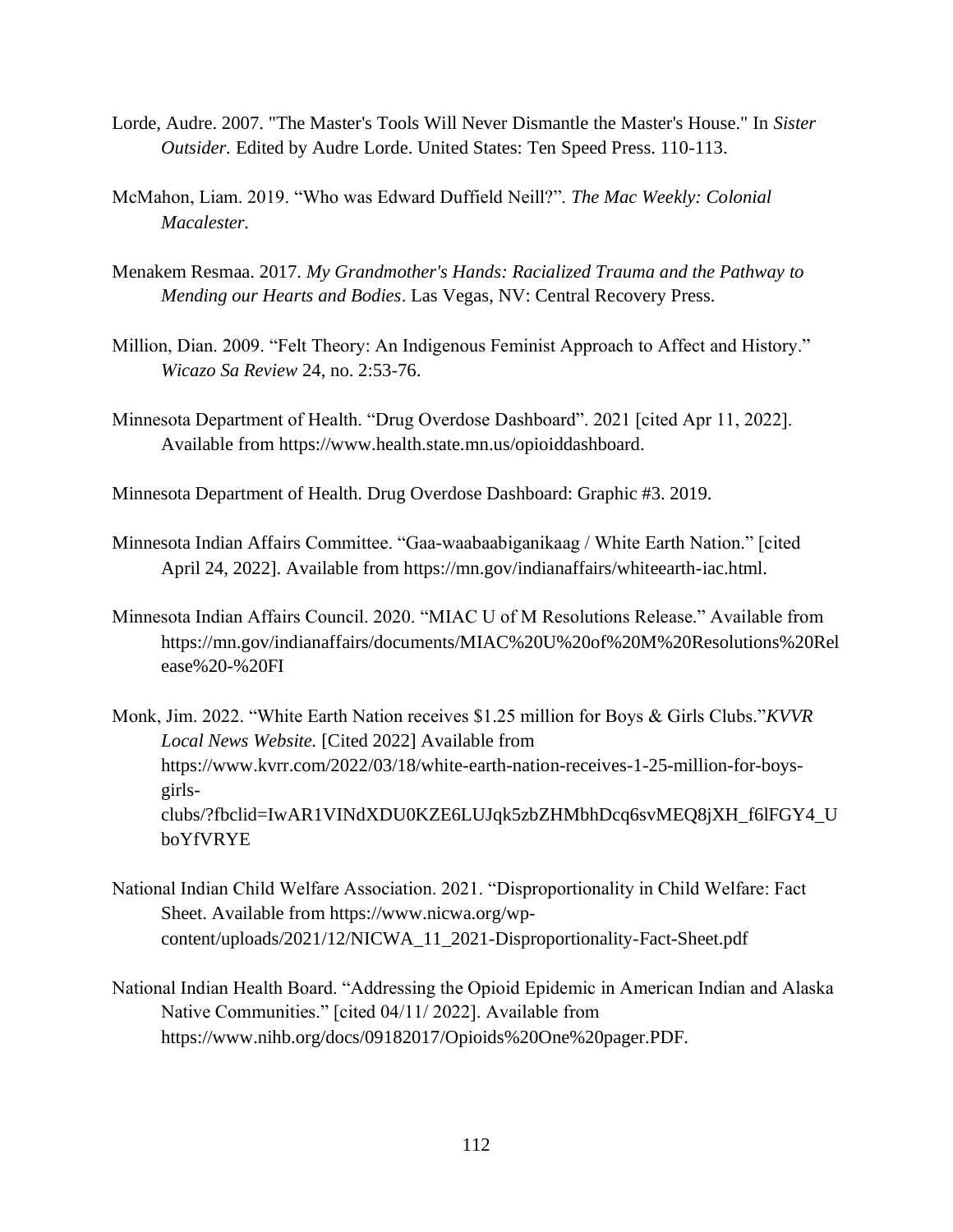- National Inquiry into Missing and Murdered Indigenous Women and Girls. 2019. *Reclaiming power and place the final report of the National Inquiry into Missing and Murdered Indigenous Women and Girls.* Gatineau: National Inquiry into Missing and Murdered Indigenous Women and Girls,
- National Congress of American Indians. NCAI Opioid Initiative. [cited 04/11/ 2022]. Available from https://www.ncai.org/initiatives/partnerships-initiatives/ncai-opioid-initiative.
- Netherland, Julie, and Helena Hansen. 2017. "White opioids: Pharmaceutical race and the war on drugs that wasn't." *BioSocieties* 12, no. 2:217-238.
- Netherland, Julie, and Helena B. Hansen. 2016. "The War on Drugs That Wasn't: Wasted Whiteness, "Dirty Doctors," and Race in Media Coverage of Prescription Opioid Misuse." *Culture, medicine and psychiatry* 40, no. 4:664-686.
- Peacock, Thomas. 2006. *The Four Hills of Life: Ojibwe wisdom.* Afton, MN: Afton Historical Society Press.
- Baldy, Cutcha Risling. 2018. *We are dancing for you: native feminisms and the revitalization of women's coming-of-age ceremonies.* Seattle: University of Washington Press.
- Simpson, Audra. 2014. *Mohawk Interruptus: Political Life Across the Borders of Settler States.*  Durham: Duke University Press.
- Simpson, Leanne. 2017. *As We Have Always Done: Indigenous Freedom Through Radical Resistance.* Minneapolis: University of Minnesota Press.
- Simpson, Leanne Betasamosake. 2011. *Dancing on our turtle's back: Stories of Nishnaabeg Recreation, Resurgence, and a New Emergence.* Winnipeg: Arbeiter Ring Pub.
- Simpson, Leanne B. 2014. "Land as pedagogy: Nishnaabeg Intelligence and Rebellious Transformation." *Decolonization: Indigeneity, Education and Society* 3, no. 3:1-25.
- Smith, Linda Tuhiwai, 2012. *Decolonizing Methodologies: Research and Indigenous Peoples.* Seconded. London: Zed Books.
- Sullivan, Amy, C. 2021. *Opioid Reckoning: Love, Loss, and Redemption in the Rehab State.* Minneapolis: University of Minnesota Press.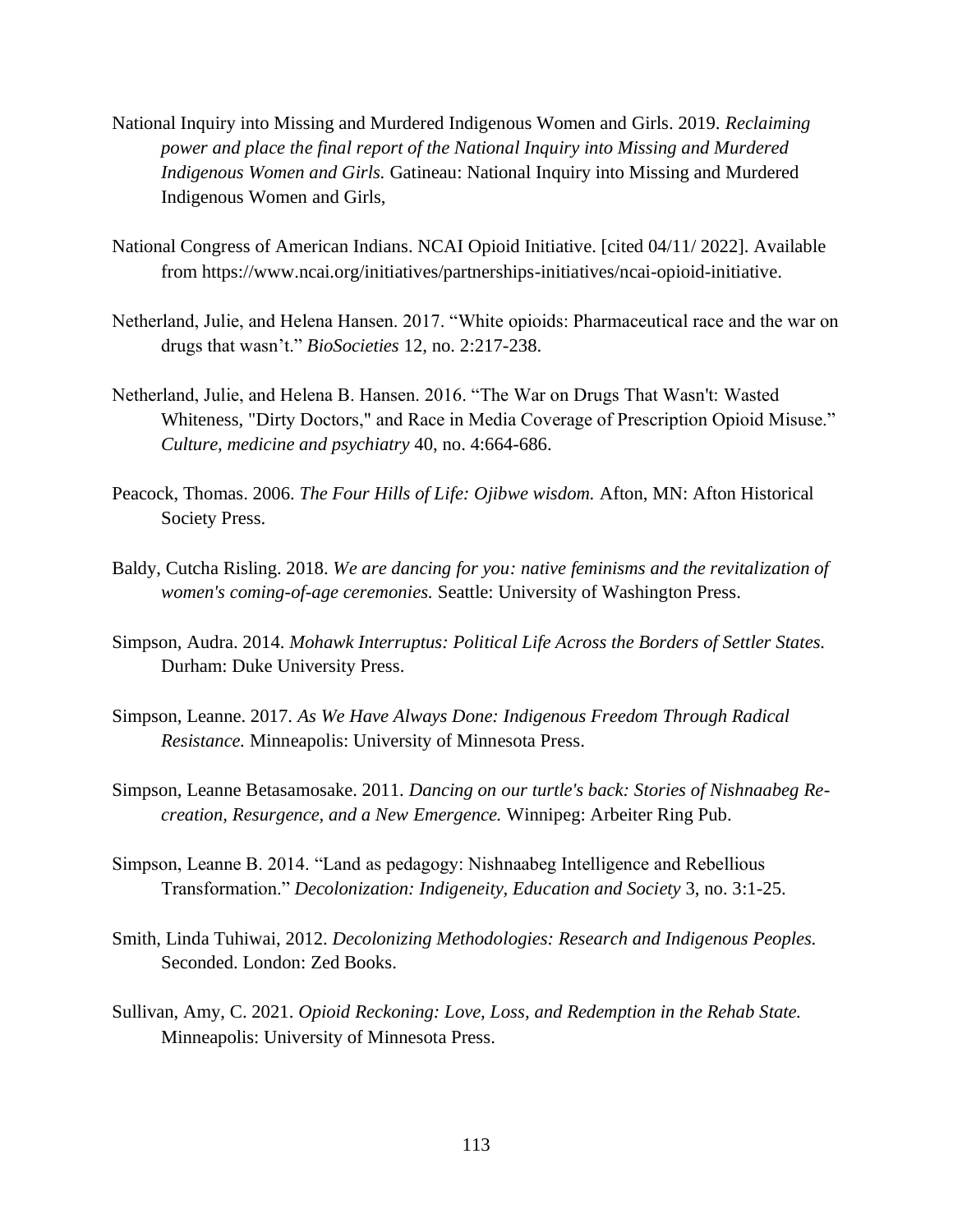- Tecun, (Daniel Hernandez), Arcia, 'Inoke Hafoka, Lavinia 'Ulu'ave, and Moana 'Ulu'ave-Hafoka. 2018. "Talanoa: Tongan epistemology and Indigenous research method." *AlterNative: An International Journal of Indigenous Peoples* 14, no. 2:156-163.
- Tipps, Robin, T. 2018. "The Opioid Epidemic in Indian Country." T*he Journal of law, medicine ethics: a journal of the American Society of Law, Medicine Ethics* 46, no. 2:422-436.

Treuer, Anton. 2011. *The assassination of Hole in the Day.* St. Paul, MN: Borealis Books.

- Treuer Anton. 2010. Ojibwe in Minnesota. St. Paul, MN: Minnesota Historical Society Press.
- Tribal Law and Policy Institute. 2003. *Tribal Healing to Wellness Courts The Key Components.*
- Tuck, Eve. 2009. "Suspending Damage: A Letter to Communities". *Harvard Educational Review* 79, no. 3:409-427.
- Vizenor, Gerald. 2008. *Survivance: Narratives of Native Presence.* Lincoln: University of Nebraska Press.
- Washington, Jessica. 2021. "Minnesota's Foster Care System Perpetuates the Legacy of Racist Boarding Schools, Native Mothers and Experts Say." [cited Apr 25, 2022]. Available from https://centerforhealthjournalism.org/fellowships/projects/minnesota-s-foster-caresystem-perpetuates-legacy-racist-boarding-schools.
- White Earth Reservation Business Committee. 2018. *Restructured/Codified White Earth Nation Research Review Board Policy/Procedure.*
- White Earth Nation. "White Earth Nation Judicial Services: White Earth/Mahnomen County Healing to Wellness Drug Court ." Available from https://whiteearth.com/divisions/judicial/services.
- Womack Craig, S. 1999. *Red on Red: Native American Literary Separatism.* Minneapolis: University of Minnesota Press.

# Oral History Interviews

*All oral histories were conducted by Zoe Allen*